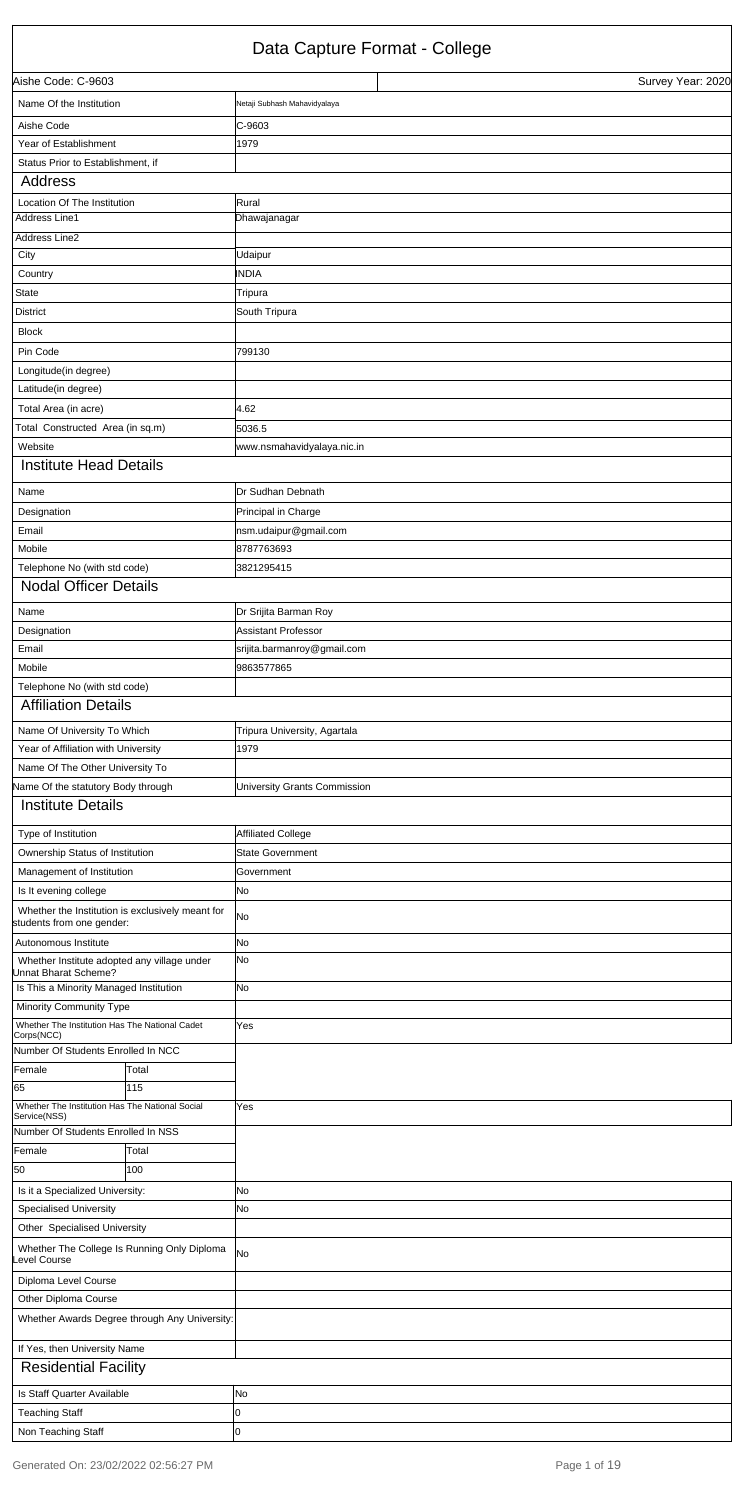|                |                            | Aishe Code: C-9603                |                        |                                           |                                   |                                 |                  |                            |                            |    |                        |          |                       |                                                 |                                            | Survey Year: 2020              |
|----------------|----------------------------|-----------------------------------|------------------------|-------------------------------------------|-----------------------------------|---------------------------------|------------------|----------------------------|----------------------------|----|------------------------|----------|-----------------------|-------------------------------------------------|--------------------------------------------|--------------------------------|
|                | <b>Total Staff Quarter</b> |                                   |                        |                                           | 10                                |                                 |                  |                            |                            |    |                        |          |                       |                                                 |                                            |                                |
|                | No Of Hostels              | Is Students Hostel Available      |                        |                                           | Yes<br>1                          |                                 |                  |                            |                            |    |                        |          |                       |                                                 |                                            |                                |
|                |                            |                                   |                        |                                           |                                   |                                 |                  |                            |                            |    |                        |          |                       |                                                 |                                            |                                |
| $\vert$ 1      | S.No                       |                                   | S.T. Boys Hostel       |                                           | Name                              |                                 |                  | Type<br><b>Boys Hostel</b> |                            | 50 |                        | Capacity |                       | 50                                              | <b>Students Residing</b>                   |                                |
|                |                            |                                   |                        |                                           |                                   |                                 |                  |                            |                            |    |                        |          |                       |                                                 |                                            |                                |
|                |                            | List Of Departments:              |                        |                                           |                                   |                                 |                  |                            |                            |    |                        |          |                       |                                                 |                                            |                                |
| S.No           |                            |                                   |                        |                                           |                                   | Name OF Department / Centers    |                  |                            |                            |    |                        |          |                       |                                                 |                                            |                                |
| $\vert$ 1      | Kokborak                   |                                   |                        |                                           |                                   |                                 |                  |                            |                            |    |                        |          |                       |                                                 |                                            |                                |
| 2              | Zoology                    |                                   |                        |                                           |                                   |                                 |                  |                            |                            |    |                        |          |                       |                                                 |                                            |                                |
| 3              | Philosophy                 |                                   |                        |                                           |                                   |                                 |                  |                            |                            |    |                        |          |                       |                                                 |                                            |                                |
| 4              | English                    |                                   |                        |                                           |                                   |                                 |                  |                            |                            |    |                        |          |                       |                                                 |                                            |                                |
| 5              |                            | Psychology                        |                        |                                           |                                   |                                 |                  |                            |                            |    |                        |          |                       |                                                 |                                            |                                |
| 6              |                            | <b>Political Science</b>          |                        |                                           |                                   |                                 |                  |                            |                            |    |                        |          |                       |                                                 |                                            |                                |
| 17             |                            | Geography                         |                        |                                           |                                   |                                 |                  |                            |                            |    |                        |          |                       |                                                 |                                            |                                |
| 8              |                            | <b>Human Physiology</b>           |                        |                                           |                                   |                                 |                  |                            |                            |    |                        |          |                       |                                                 |                                            |                                |
|                |                            |                                   |                        |                                           |                                   |                                 |                  |                            |                            |    |                        |          |                       |                                                 |                                            |                                |
| 9              | Economics                  |                                   |                        |                                           |                                   |                                 |                  |                            |                            |    |                        |          |                       |                                                 |                                            |                                |
| 10             | Commerce                   |                                   |                        |                                           |                                   |                                 |                  |                            |                            |    |                        |          |                       |                                                 |                                            |                                |
| 11             | Sanskrit                   |                                   |                        |                                           |                                   |                                 |                  |                            |                            |    |                        |          |                       |                                                 |                                            |                                |
| 12             | Botany                     |                                   |                        |                                           |                                   |                                 |                  |                            |                            |    |                        |          |                       |                                                 |                                            |                                |
| 13             | Physics                    |                                   |                        |                                           |                                   |                                 |                  |                            |                            |    |                        |          |                       |                                                 |                                            |                                |
| 14             | Bengali                    |                                   |                        |                                           |                                   |                                 |                  |                            |                            |    |                        |          |                       |                                                 |                                            |                                |
| 15             | History                    |                                   |                        |                                           |                                   |                                 |                  |                            |                            |    |                        |          |                       |                                                 |                                            |                                |
| 16             |                            | Mathematics                       |                        |                                           |                                   |                                 |                  |                            |                            |    |                        |          |                       |                                                 |                                            |                                |
| 17             |                            | Computer Science                  |                        |                                           |                                   |                                 |                  |                            |                            |    |                        |          |                       |                                                 |                                            |                                |
| 18             | Chemistry                  |                                   |                        |                                           |                                   |                                 |                  |                            |                            |    |                        |          |                       |                                                 |                                            |                                |
| 19             | Education                  |                                   |                        |                                           |                                   |                                 |                  |                            |                            |    |                        |          |                       |                                                 |                                            |                                |
| 20             |                            | <b>Physical Education</b>         |                        |                                           |                                   |                                 |                  |                            |                            |    |                        |          |                       |                                                 |                                            |                                |
|                |                            |                                   |                        |                                           |                                   |                                 |                  |                            |                            |    |                        |          |                       |                                                 |                                            |                                |
|                |                            | Regular Programme Details         |                        |                                           |                                   |                                 |                  |                            |                            |    |                        |          |                       |                                                 |                                            |                                |
|                |                            |                                   |                        | Regular Programmes offered by Institution |                                   |                                 |                  |                            |                            |    |                        |          |                       |                                                 |                                            |                                |
| S.No           | Level                      | Name Of The<br>Programme          | Dsicipline/<br>Subject | Broad<br>Discipline<br>Group<br>Category  | Broad<br>Discipline<br>Group Name | Whether<br>Vocational<br>Course | Year of<br>Start | Approved<br>Intake         | Admission<br>Criterion     | Y  | Course<br>Duratio<br>M | Type     | Examination<br>System | Statuatory<br>Body Through<br>Which<br>Approved | University<br>Through<br>Which<br>Approved | Accreditation<br><b>Status</b> |
| $\overline{1}$ | Under<br>Graduate          | B.A.(Hons)-<br>Bachelor of        | Arts                   | Social Science                            | History                           | No                              | 1979             | 55                         | <b>Direct</b><br>Admission | 3  | Iо                     | General  | Semester              | University<br>Grants                            | Tripura<br>University,                     | Yes                            |
| $\overline{2}$ | Under<br>Graduate          | B.A.(Hons)-<br>Bachelor of        | Arts                   | Social Science                            | Political<br>Science              | No                              | 1979             | 66                         | Direct<br>Admission        | 3  | Iо                     | General  | Semester              | University<br>Grants                            | Tripura<br>University,                     | Yes                            |
| 3              | Under<br>Graduate          | B.A.(Hons)-<br>Bachelor of        | Arts                   | Indian                                    | Bengali                           | No                              | 1979             | 66                         | Direct<br>Admission        | 3  | Iо                     | General  | Semester              | University<br>Grants                            | Tripura                                    | Yes                            |
| $\overline{4}$ | Under                      | B.A.(Hons)-                       | Arts                   | Language<br>Social Science                | Economics                         | No                              | 1979             | 20                         | <b>Direct</b>              | 3  | Iо                     | General  | Semester              | University                                      | University,<br>Tripura                     | Yes                            |
| $\overline{5}$ | Graduate<br>Under          | Bachelor of<br>B.A.(Hons)-        | Arts                   | Indian                                    | Sanskrit                          | No                              | 1979             | 40                         | Admission<br>Direct        | 3  | lо                     | General  | Semester              | Grants<br>University                            | University,<br>Tripura                     | Yes                            |
| 6              | Graduate<br>Under          | Bachelor of<br>B.A.(Hons)-        | Arts                   | Language<br>Foreign                       | English                           | No                              | 1979             | 55                         | Admission<br>Direct        | 3  | O                      | General  | Semester              | Grants<br>University                            | University,<br>Tripura                     | Yes                            |
| 7              | Graduate<br>Under          | Bachelor of<br><b>B.A.-</b>       | Arts                   | Language<br>Arts                          | Arts                              | No                              | 1979             | 1600                       | Admission<br><b>Direct</b> | 3  | Iо                     | General  | Semester              | Grants<br>University                            | University,<br>Tripura                     | Yes                            |
|                | Graduate                   | Bachelor of                       |                        |                                           |                                   |                                 |                  |                            | Admission                  |    |                        |          |                       | Grants                                          | University,                                |                                |
| $\overline{8}$ | Under<br>Graduate          | B.A.(Hons)-<br><b>Bachelor</b> of | Arts                   | Social Science Psychology                 |                                   | No                              | 2007             | 20                         | Direct<br>Admission        | 3  | lо                     | General  | Semester              | University<br>Grants                            | Tripura<br>University,                     | Yes                            |
| g              | Under<br>Graduate          | B.Com.-<br>Bachelor of            |                        | Commerce Commerce                         | Commerce                          | No                              | 1984             | 100                        | <b>Direct</b><br>Admission | 3  | lо                     | General  | Semester              | University<br>Grants                            | Tripura<br>University,                     | Yes                            |
| 10             | Under<br>Graduate          | B.Sc.(Hons)<br>Bachelor of        | Science                | Science                                   | Chemistry                         | No                              | 1997             | 39                         | <b>Direct</b><br>Admission | 3  | lо                     | General  | Semester              | University<br>Grants                            | Tripura<br>University,                     | Yes                            |
| 11             | Under<br>Graduate          | B.Sc.(Hons)-<br>Bachelor of       | Science                | Science                                   | Zoology                           | No                              | 2006             | 33                         | Direct<br>Admission        | 3  | lо                     | General  | Semester              | University<br>Grants                            | Tripura<br>University,                     | Yes                            |
| 12             | Under<br>Graduate          | B.Sc.(Hons)<br>Bachelor of        | Science                | Science                                   | Botany                            | No                              | 2006             | 33                         | Direct<br>Admission        | 3  | lо                     | General  | Semester              | University<br>Grants                            | Tripura<br>University,                     | Yes                            |
| 13             | Under<br>Graduate          | B.Sc.-<br>Bachelor of             | Science                | Science                                   | Science                           | No                              | 1997             | 110                        | Direct<br>Admission        | 3  | 0                      | General  | Semester              | University<br>Grants                            | Tripura<br>University,                     | Yes                            |

| 14  | <b>Under</b><br>Graduate        | B.Sc.(Hons)- Science<br>Bachelor of |                           | Science                                           | Physics            | N <sub>0</sub> | 1997 | 39  | Direct<br>Admission        | 3 | General | Semester        | University<br><b>IGrants</b>         | Tripura<br>University, | Yes |
|-----|---------------------------------|-------------------------------------|---------------------------|---------------------------------------------------|--------------------|----------------|------|-----|----------------------------|---|---------|-----------------|--------------------------------------|------------------------|-----|
| 15  | Under<br><b>IGraduate</b>       | B.Sc.(Hons)- Science<br>Bachelor of |                           | Science                                           | Mathematics No     |                | 1997 | l28 | Direct<br>Admission        | 3 | General | Semester        | <b>IUniversity</b><br><b>IGrants</b> | Tripura<br>University, | Yes |
| 16  | Under<br>lGraduate              | B.A.(Hons)-<br>Bachelor of          | Education                 | Education                                         | Education          | N <sub>0</sub> | 1979 | 166 | <b>Direct</b><br>Admission | 3 | General | Semester        | University<br><b>IGrants</b>         | Tripura<br>University, | Yes |
| 117 | <b>Under</b><br><b>Graduate</b> | B.Sc.-<br>Bachelor of               | <b>Bio</b><br>Science     | Science                                           | <b>Bio-Science</b> | <b>No</b>      | 2006 | 144 | Direct<br>Admission        | 3 | General | Semester        | University<br><b>IGrants</b>         | Tripura<br>University, | Yes |
| 118 | <b>Under</b><br>lGraduate       | B.Com.-<br>Bachelor of              | Accountan Commerce<br>lcy |                                                   | Commerce           | <b>No</b>      | 1984 | 40  | Direct<br>Admission        | 3 | General | <b>Semester</b> | University<br><b>IGrants</b>         | Tripura<br>University, | Yes |
| 119 | <b>Under</b><br>Graduate        | B.Sc.(Hons)-<br>Bachelor of         | Human<br>Physiolog        | Science                                           | <b>Bio-Science</b> | <b>No</b>      | 2006 | 55  | Direct<br>Admission        | 3 | General | <b>Semester</b> | University<br><b>IGrants</b>         | Tripura<br>University, | Yes |
| 120 | Under<br>Graduate               | Bachelor of                         |                           | B.Sc.(Hons)- Philosophy Social Science Philosophy |                    | <b>No</b>      | 2007 | 20  | Direct<br>Admission        | 3 | General | <b>Semester</b> | University<br>Grants                 | Tripura<br>University, | Yes |
|     |                                 |                                     |                           | <b>Student Enrollment Regular Course</b>          |                    |                |      |     |                            |   |         |                 |                                      |                        |     |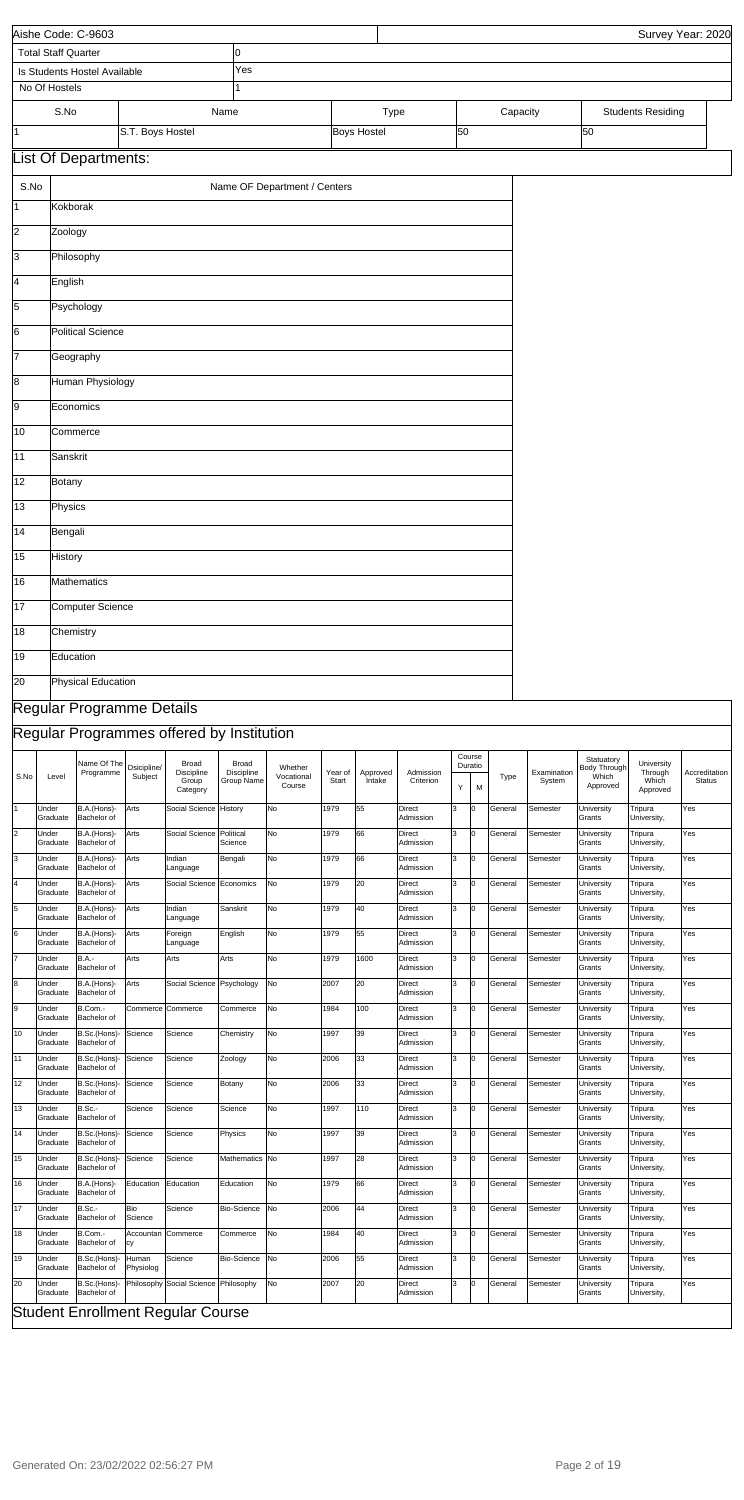## Programmes offered by Institution:

Note<br>D. Department<br>D. Some Scheme<br>D/S- Discipline/Subject<br>D/S- Discipline/Subject<br>WVC- Whether Viocational Course<br>OM- Other Minority<br>SE-SG - Seats earmarked as per GOI/State Govt.<br>T- Total<br>T-S- Transgender

| EWS<br>SC<br>ST<br>OBC<br><b>TOTAL</b><br>General<br>Broad<br>Broad<br>Whether<br>Discipline<br>Year Categ<br>S.No<br>P<br>Discipline<br>D/S<br>Vocational Type<br><b>SEAP</b><br><b>REMARKS</b><br><b>SEAP</b><br><b>SEAP</b><br><b>SEAP</b><br><b>SEAP</b><br>SEAP<br>L<br>Group<br>ory<br>Group<br>Course<br>GOI/<br>GOI<br>GOI<br>GOI /<br>GOI /<br>GOI /<br>Category<br>State<br>State<br>State<br>State<br>State<br>State<br>$\mathsf F$<br>$\top$<br>F<br>TG<br>$\mathsf F$<br>TG<br>$\mathsf T$<br>TG<br>$\top$<br>F<br>${\tt TG}$<br>$\mathsf F$<br>TG<br>$\mathsf{T}$<br>T<br>$\mathsf F$<br>TG<br>$\top$<br>Govt.<br>Govt.<br>Govt.<br>Govt.<br>Govt.<br>Govt.<br>Und<br>Arts<br>Arts<br>Arts(Unde<br><b>B.A.-</b><br>No<br>Gen<br>$\mathbf{1}$<br>291<br>116<br>lo.<br>Iо<br>lо<br>216<br>96<br>275<br>131<br>$\overline{0}$<br>Iо<br>191<br>63<br>Iо<br>973<br>406<br><b>NA</b><br>$\mathbf{1}$<br>T<br>l0<br>l0<br>l0<br>Iо<br>O<br>lo.<br>O<br>In.<br>Bachel<br>eral<br>er<br>$\mathsf{r}$<br>Gra<br>Graduate)<br>or of<br>duat<br>Arts<br>$\mathbf{e}$<br>PWD<br>lo.<br>o<br>I٥<br>lo.<br>Iо<br>lо<br>Iо<br>o<br>O<br>lo<br>I٥<br>lo.<br>O<br>O<br>l0<br>O<br>O<br>$\overline{0}$<br>Category-<br>wise data not<br>maintained<br>MM<br>61<br>22<br>I٥<br>Iо<br>I٥<br>lo.<br>Iо<br>lо<br>$\mathsf{I}^{\mathsf{o}}$<br>lo.<br>61<br>22<br><b>NA</b><br>O<br>l0<br>O<br>l0<br>O<br>Iо<br>I٥<br>lo.<br>OM<br>lo<br>o<br>O<br>Iо<br>I٥<br>O<br>Iо<br>lо<br>O<br>O<br>I٥<br>lo.<br>O<br>lo.<br>O<br>$\circ$<br>Category-<br>wise data not<br>maintained<br>$\overline{2}$<br>Und<br>Arts<br>Arts(Unde<br><b>B.A.-</b><br>No<br>Gen<br>$\overline{2}$<br>260<br>105<br>lo.<br>lо<br>O<br>Iо<br>202<br>75<br>257<br>128<br>$\overline{0}$<br>Iо<br>215<br>100<br>$\overline{0}$<br>934<br>408<br><b>NA</b><br>Arts<br>l0<br>Iо<br>Iо<br>O<br>Iо<br>O<br>Bachel<br>eral<br>er<br>$\mathsf{r}$<br>Gra<br>Graduate)<br>or of<br>duat<br>Arts<br>$\mathbf{e}% _{t}\left( t\right)$<br><b>PWD</b><br>o<br>I٥<br>O<br>Iо<br>lo.<br>Iо<br>o<br>O<br>lo.<br>lо<br>Iо<br>lo.<br>O<br>O<br>l0<br>O<br>O<br>$\overline{0}$<br>Category-<br>wise data not<br>maintained<br>MM<br>55<br>16<br>I٥<br>Iо<br>I٥<br>Iо<br>lо<br>O<br>lo.<br>55<br>16<br><b>NA</b><br>O<br>l0<br>O<br>O<br>l0<br>O<br>l0<br>I٥<br>lo.<br>OM<br>lo<br>o<br>lo.<br>Iо<br>I٥<br>O<br>Iо<br>Iо<br>O<br>lo.<br>l0<br>O<br>l0<br>O<br>O<br>$\overline{0}$<br>Category-<br>wise data not<br>maintained<br>3<br>Und<br>Arts<br>Arts<br>Arts(Unde<br><b>B.A.-</b><br>No<br>Gen<br>3<br>188<br>85<br>l0<br>131<br>54<br>286<br>131<br>$\overline{0}$<br>Iо<br>167<br>60<br>772<br>330<br><b>NA</b><br>l0<br>O<br>Iо<br>O<br>l0<br>Iо<br>O<br>Iо<br>lо<br>lo<br>Bachel<br>eral<br>er<br>$\mathsf{r}$<br>Gra<br>Graduate)<br>or of<br>duat<br>Arts<br>$\mathbf{e}% _{t}\left( t\right)$<br><b>PWD</b><br>o<br>I٥<br>lo.<br>Iо<br>lо<br>Iо<br>o<br>O<br>lo<br>I٥<br>I٥<br>lo.<br>O<br>O<br>lo.<br>O<br>O<br>$\circ$<br>Category-<br>wise data not<br>maintained<br>MM<br>46<br>18<br>I٥<br>lo.<br>Iо<br>I٥<br>lo.<br>Iо<br>Iо<br>$\mathsf{I}^{\mathsf{o}}$<br>I٥<br>46<br>18<br><b>NA</b><br>O<br>O<br>l0<br>O<br>0<br>OM<br>I٥<br>lo.<br>lo<br>lo.<br>o<br>lo.<br>Iо<br>I٥<br>lо<br>Iо<br>Iо<br>$\mathsf{I}^{\mathsf{o}}$<br>Iо<br>O<br>lo.<br>Category-<br>O<br>O<br>Iо<br>wise data not<br>maintained<br>$\overline{4}$<br>Und<br>Bengali<br>Indian<br>Arts(Unde B.A.(Ho No<br>Gen<br>34<br>11<br>o<br>lо<br>lo.<br>Iо<br>11<br>14<br>8<br>21<br>l7<br>4<br>O<br>Iо<br>11<br>66<br>43<br>25<br><b>NA</b><br>$\mathbf{1}$<br>$\overline{7}$<br>Iо<br>O<br>6<br>O<br>O<br>Language<br>eral<br>er<br>ns)-<br>$\Gamma$<br>Gra<br>Graduate)<br>Bachel<br>duat<br>or of<br>$\mathbf{e}$<br>Arts<br><b>PWD</b><br>o<br>I٥<br>O<br>Iо<br>Iо<br>Iо<br>o<br>O<br>lo.<br>I٥<br>I٥<br>l0<br>O<br>O<br>l0<br>O<br>O<br>$\overline{0}$<br>Category-<br>(Honors<br>wise data not<br>$\rightarrow$<br>maintained<br>MM<br>lо<br>lo.<br>O<br>lо<br>o<br>l0<br>0<br>O<br>lо<br>lo.<br>10<br>O<br>lo.<br>O<br>$\vert$ 0<br>Category-<br>wise data not<br>maintained<br>OM<br>I٥<br>lо<br>lo.<br>Iо<br>o<br>lo.<br>Iо<br>I٥<br>o<br>o<br>O<br>O<br>lо<br>l0<br>O<br>l0<br>O<br>$\overline{0}$<br>Category-<br>wise data not<br>maintained<br>5<br>Indian<br>Arts(Unde B.A.(Ho No<br>Gen<br>$\overline{2}$<br>31<br>11<br>10<br>10<br>16<br>19<br>6<br>O<br>Iо<br>10<br>60<br>43<br>29<br>Iо<br><b>NA</b><br>Und<br>Bengali<br>O<br>Iо<br>O<br>O<br>l0<br>O<br>3<br>O<br>9<br>eral<br>Language<br>ns)-<br>er<br>$\mathsf{r}$<br>Graduate) Bachel<br>Gra<br>duat<br>or of<br>Arts<br>$\mathbf{e}% _{t}\left( t\right)$<br>PWD<br>I٥<br>lo.<br>lо<br>o<br>O<br>I٥<br>lo.<br>O<br>l0<br>l0<br>lo<br>O<br>lo.<br>lo.<br>O<br>lо<br>$\overline{0}$<br>Category-<br>wise data not<br>0<br>(Honors<br>$\rightarrow$<br>maintained<br>MM<br>Iо<br>I٥<br>l0<br>I٥<br>Iо<br>o<br>O<br>lo.<br>I٥<br>$\Omega$<br>O<br>l0<br>$\Omega$<br>O<br>lo.<br>O<br>O<br>l0<br>Category-<br>wise data not<br>maintained<br>OM<br>I٥<br>lо<br>lo.<br>lo<br>o<br>lo.<br>l0<br>I٥<br>O<br>lo.<br>O<br>I٥<br>lo.<br>O<br>lo.<br>l0<br>O<br>l0<br>Category-<br>wise data not<br>maintained<br>6<br>Und<br>Bengali<br>Indian<br>Arts(Unde B.A.(Ho No<br>Gen<br>$\mathbf{3}$<br>31<br>12<br>lо<br>10<br>9<br>19<br>2<br>$\mathsf{I}^{\mathsf{o}}$<br>Iо<br>10<br>60<br>38<br>26<br>lo.<br><b>NA</b><br>9<br>O<br>Iо<br>l0<br>l0<br>8<br>O<br>17<br>I٥<br>Language<br>eral<br>er<br>ns)-<br>$\Gamma$<br>Gra<br>Graduate)<br>Bachel<br>or of<br>duat<br>Arts<br>$\mathbf{e}$<br>PWD<br>lo.<br>o<br>I٥<br>lo.<br>Iо<br>Iо<br>lо<br>o<br>O<br>lo<br>I٥<br>l0<br>O<br>O<br>lo.<br>O<br>O<br>$\overline{0}$<br>Category-<br>(Honors<br>wise data not<br>$\rightarrow$<br>maintained<br>MM<br>Iо<br>o<br>I٥<br>Iо<br>I٥<br>lo<br>Iо<br>Iо<br>O<br>lo.<br>I٥<br>lo.<br>l0<br>O<br>lo.<br>O<br>O<br>I٥<br>Category-<br>wise data not<br>maintained<br>OM<br>I٥<br>lо<br>lo<br>lo<br>lo.<br>o<br>lo.<br>Iо<br>I٥<br>O<br>o<br>O<br>I٥<br>O<br>l0<br>l0<br>O<br>O<br>Category-<br>wise data not<br>maintained<br>Und<br>Social<br>Arts(Unde B.A.(Ho No<br>Gen<br>10<br>5<br>3<br>4<br>O<br>$\overline{2}$<br>20<br>17<br><b>NA</b><br>Econom<br>$\mathbf{1}$<br>6<br>4<br>O<br>0<br>O<br>l0<br>Iо<br>4<br>O<br>6<br>lо<br>O<br>9<br>Iо<br>11<br>er<br>Science<br>eral<br>$\mathtt{CS}$<br>ns)-<br>$\Gamma$<br>Gra<br>Graduate)<br>Bachel<br>or of<br>duat<br>Arts<br>$\mathbf{e}$<br>PWD<br>o<br>I٥<br>lo.<br>I٥<br>o<br>Iо<br>o<br>O<br>Iо<br>lo.<br>Iо<br>O<br>lo.<br>l0<br>O<br>lо<br>O<br>$\overline{0}$<br>Category-<br>(Honors<br>wise data not<br>$\rightarrow$<br>maintained<br>MM<br>Iо<br>I٥<br>lo.<br>l0<br>I٥<br>0<br>Iо<br>o<br>O<br>lo.<br>I٥<br>$\Omega$<br>O<br>O<br>lo.<br>O<br>O<br>l0<br>Category-<br>wise data not<br>maintained<br>I٥<br>lо<br>lo<br>OM<br>lо<br>o<br>lo.<br>l0<br>I٥<br>lo<br>o<br>O<br>I٥<br>lo.<br>O<br>lo<br>l0<br>O<br>O<br>Category-<br>wise data not<br>maintained<br>8<br>Und<br>Social<br>Arts(Unde B.A.(Ho No<br>Gen<br>$\overline{2}$<br>10<br>6<br>l3<br>O<br>20<br>21<br><b>NA</b><br>Econom<br>17<br>O<br>Iо<br>O<br>l0<br>l0<br>l4<br>O<br>6<br>O<br>lо<br>5<br>$\mathfrak{p}$<br>Iо<br>4<br>0<br>er<br>Science<br>eral<br>$_{\rm CS}$<br>ns)-<br>$\Gamma$<br>Graduate)<br>Gra<br>Bachel<br>or of<br>duat<br>Arts<br>$\mathbf{e}$<br>PWD<br>I٥<br>o<br>I٥<br>lo.<br>Iо<br>lо<br>o<br>Iо<br>o<br>O<br>lо<br>lo.<br>O<br>lo.<br>lo.<br>O<br>O<br>$\overline{0}$<br>Category-<br>(Honors<br>wise data not<br>$\rightarrow$<br>maintained<br>MM<br>o<br>Iо<br>l0<br>I٥<br>Iо<br>Iо<br>O<br>lo.<br><b>NA</b><br>l0<br>0<br>O<br>lo.<br>O<br>1<br>I٥<br>OM<br>I٥<br>I٥<br>lо<br>lо<br>lo.<br>O<br>lo.<br>lо<br>lo.<br>l0<br>Iо<br>O<br>O<br>l0<br>lo.<br>O<br>O<br>Iо<br>Category-<br>wise data not<br>maintained |  |  |  |  |  |  |  |  |  |  | Number Of Students Enrolled |  |  |  |  |  |  |  |
|---------------------------------------------------------------------------------------------------------------------------------------------------------------------------------------------------------------------------------------------------------------------------------------------------------------------------------------------------------------------------------------------------------------------------------------------------------------------------------------------------------------------------------------------------------------------------------------------------------------------------------------------------------------------------------------------------------------------------------------------------------------------------------------------------------------------------------------------------------------------------------------------------------------------------------------------------------------------------------------------------------------------------------------------------------------------------------------------------------------------------------------------------------------------------------------------------------------------------------------------------------------------------------------------------------------------------------------------------------------------------------------------------------------------------------------------------------------------------------------------------------------------------------------------------------------------------------------------------------------------------------------------------------------------------------------------------------------------------------------------------------------------------------------------------------------------------------------------------------------------------------------------------------------------------------------------------------------------------------------------------------------------------------------------------------------------------------------------------------------------------------------------------------------------------------------------------------------------------------------------------------------------------------------------------------------------------------------------------------------------------------------------------------------------------------------------------------------------------------------------------------------------------------------------------------------------------------------------------------------------------------------------------------------------------------------------------------------------------------------------------------------------------------------------------------------------------------------------------------------------------------------------------------------------------------------------------------------------------------------------------------------------------------------------------------------------------------------------------------------------------------------------------------------------------------------------------------------------------------------------------------------------------------------------------------------------------------------------------------------------------------------------------------------------------------------------------------------------------------------------------------------------------------------------------------------------------------------------------------------------------------------------------------------------------------------------------------------------------------------------------------------------------------------------------------------------------------------------------------------------------------------------------------------------------------------------------------------------------------------------------------------------------------------------------------------------------------------------------------------------------------------------------------------------------------------------------------------------------------------------------------------------------------------------------------------------------------------------------------------------------------------------------------------------------------------------------------------------------------------------------------------------------------------------------------------------------------------------------------------------------------------------------------------------------------------------------------------------------------------------------------------------------------------------------------------------------------------------------------------------------------------------------------------------------------------------------------------------------------------------------------------------------------------------------------------------------------------------------------------------------------------------------------------------------------------------------------------------------------------------------------------------------------------------------------------------------------------------------------------------------------------------------------------------------------------------------------------------------------------------------------------------------------------------------------------------------------------------------------------------------------------------------------------------------------------------------------------------------------------------------------------------------------------------------------------------------------------------------------------------------------------------------------------------------------------------------------------------------------------------------------------------------------------------------------------------------------------------------------------------------------------------------------------------------------------------------------------------------------------------------------------------------------------------------------------------------------------------------------------------------------------------------------------------------------------------------------------------------------------------------------------------------------------------------------------------------------------------------------------------------------------------------------------------------------------------------------------------------------------------------------------------------------------------------------------------------------------------------------------------------------------------------------------------------------------------------------------------------------------------------------------------------------------------------------------------------------------------------------------------------------------------------------------------------------------------------------------------------------------------------------------------------------------------------------------------------------------------------------------------------------------------------------------------------------------------------------------------------------------------------------------------------------------------------------------------------------------------------------------------------------------------------------------------------------------------------------------------------------------------------------------------------------------------------------------------------------------------------------------|--|--|--|--|--|--|--|--|--|--|-----------------------------|--|--|--|--|--|--|--|
|                                                                                                                                                                                                                                                                                                                                                                                                                                                                                                                                                                                                                                                                                                                                                                                                                                                                                                                                                                                                                                                                                                                                                                                                                                                                                                                                                                                                                                                                                                                                                                                                                                                                                                                                                                                                                                                                                                                                                                                                                                                                                                                                                                                                                                                                                                                                                                                                                                                                                                                                                                                                                                                                                                                                                                                                                                                                                                                                                                                                                                                                                                                                                                                                                                                                                                                                                                                                                                                                                                                                                                                                                                                                                                                                                                                                                                                                                                                                                                                                                                                                                                                                                                                                                                                                                                                                                                                                                                                                                                                                                                                                                                                                                                                                                                                                                                                                                                                                                                                                                                                                                                                                                                                                                                                                                                                                                                                                                                                                                                                                                                                                                                                                                                                                                                                                                                                                                                                                                                                                                                                                                                                                                                                                                                                                                                                                                                                                                                                                                                                                                                                                                                                                                                                                                                                                                                                                                                                                                                                                                                                                                                                                                                                                                                                                                                                                                                                                                                                                                                                                                                                                                                                                                                                                                                                                                                                               |  |  |  |  |  |  |  |  |  |  |                             |  |  |  |  |  |  |  |
|                                                                                                                                                                                                                                                                                                                                                                                                                                                                                                                                                                                                                                                                                                                                                                                                                                                                                                                                                                                                                                                                                                                                                                                                                                                                                                                                                                                                                                                                                                                                                                                                                                                                                                                                                                                                                                                                                                                                                                                                                                                                                                                                                                                                                                                                                                                                                                                                                                                                                                                                                                                                                                                                                                                                                                                                                                                                                                                                                                                                                                                                                                                                                                                                                                                                                                                                                                                                                                                                                                                                                                                                                                                                                                                                                                                                                                                                                                                                                                                                                                                                                                                                                                                                                                                                                                                                                                                                                                                                                                                                                                                                                                                                                                                                                                                                                                                                                                                                                                                                                                                                                                                                                                                                                                                                                                                                                                                                                                                                                                                                                                                                                                                                                                                                                                                                                                                                                                                                                                                                                                                                                                                                                                                                                                                                                                                                                                                                                                                                                                                                                                                                                                                                                                                                                                                                                                                                                                                                                                                                                                                                                                                                                                                                                                                                                                                                                                                                                                                                                                                                                                                                                                                                                                                                                                                                                                                               |  |  |  |  |  |  |  |  |  |  |                             |  |  |  |  |  |  |  |
|                                                                                                                                                                                                                                                                                                                                                                                                                                                                                                                                                                                                                                                                                                                                                                                                                                                                                                                                                                                                                                                                                                                                                                                                                                                                                                                                                                                                                                                                                                                                                                                                                                                                                                                                                                                                                                                                                                                                                                                                                                                                                                                                                                                                                                                                                                                                                                                                                                                                                                                                                                                                                                                                                                                                                                                                                                                                                                                                                                                                                                                                                                                                                                                                                                                                                                                                                                                                                                                                                                                                                                                                                                                                                                                                                                                                                                                                                                                                                                                                                                                                                                                                                                                                                                                                                                                                                                                                                                                                                                                                                                                                                                                                                                                                                                                                                                                                                                                                                                                                                                                                                                                                                                                                                                                                                                                                                                                                                                                                                                                                                                                                                                                                                                                                                                                                                                                                                                                                                                                                                                                                                                                                                                                                                                                                                                                                                                                                                                                                                                                                                                                                                                                                                                                                                                                                                                                                                                                                                                                                                                                                                                                                                                                                                                                                                                                                                                                                                                                                                                                                                                                                                                                                                                                                                                                                                                                               |  |  |  |  |  |  |  |  |  |  |                             |  |  |  |  |  |  |  |
|                                                                                                                                                                                                                                                                                                                                                                                                                                                                                                                                                                                                                                                                                                                                                                                                                                                                                                                                                                                                                                                                                                                                                                                                                                                                                                                                                                                                                                                                                                                                                                                                                                                                                                                                                                                                                                                                                                                                                                                                                                                                                                                                                                                                                                                                                                                                                                                                                                                                                                                                                                                                                                                                                                                                                                                                                                                                                                                                                                                                                                                                                                                                                                                                                                                                                                                                                                                                                                                                                                                                                                                                                                                                                                                                                                                                                                                                                                                                                                                                                                                                                                                                                                                                                                                                                                                                                                                                                                                                                                                                                                                                                                                                                                                                                                                                                                                                                                                                                                                                                                                                                                                                                                                                                                                                                                                                                                                                                                                                                                                                                                                                                                                                                                                                                                                                                                                                                                                                                                                                                                                                                                                                                                                                                                                                                                                                                                                                                                                                                                                                                                                                                                                                                                                                                                                                                                                                                                                                                                                                                                                                                                                                                                                                                                                                                                                                                                                                                                                                                                                                                                                                                                                                                                                                                                                                                                                               |  |  |  |  |  |  |  |  |  |  |                             |  |  |  |  |  |  |  |
|                                                                                                                                                                                                                                                                                                                                                                                                                                                                                                                                                                                                                                                                                                                                                                                                                                                                                                                                                                                                                                                                                                                                                                                                                                                                                                                                                                                                                                                                                                                                                                                                                                                                                                                                                                                                                                                                                                                                                                                                                                                                                                                                                                                                                                                                                                                                                                                                                                                                                                                                                                                                                                                                                                                                                                                                                                                                                                                                                                                                                                                                                                                                                                                                                                                                                                                                                                                                                                                                                                                                                                                                                                                                                                                                                                                                                                                                                                                                                                                                                                                                                                                                                                                                                                                                                                                                                                                                                                                                                                                                                                                                                                                                                                                                                                                                                                                                                                                                                                                                                                                                                                                                                                                                                                                                                                                                                                                                                                                                                                                                                                                                                                                                                                                                                                                                                                                                                                                                                                                                                                                                                                                                                                                                                                                                                                                                                                                                                                                                                                                                                                                                                                                                                                                                                                                                                                                                                                                                                                                                                                                                                                                                                                                                                                                                                                                                                                                                                                                                                                                                                                                                                                                                                                                                                                                                                                                               |  |  |  |  |  |  |  |  |  |  |                             |  |  |  |  |  |  |  |
|                                                                                                                                                                                                                                                                                                                                                                                                                                                                                                                                                                                                                                                                                                                                                                                                                                                                                                                                                                                                                                                                                                                                                                                                                                                                                                                                                                                                                                                                                                                                                                                                                                                                                                                                                                                                                                                                                                                                                                                                                                                                                                                                                                                                                                                                                                                                                                                                                                                                                                                                                                                                                                                                                                                                                                                                                                                                                                                                                                                                                                                                                                                                                                                                                                                                                                                                                                                                                                                                                                                                                                                                                                                                                                                                                                                                                                                                                                                                                                                                                                                                                                                                                                                                                                                                                                                                                                                                                                                                                                                                                                                                                                                                                                                                                                                                                                                                                                                                                                                                                                                                                                                                                                                                                                                                                                                                                                                                                                                                                                                                                                                                                                                                                                                                                                                                                                                                                                                                                                                                                                                                                                                                                                                                                                                                                                                                                                                                                                                                                                                                                                                                                                                                                                                                                                                                                                                                                                                                                                                                                                                                                                                                                                                                                                                                                                                                                                                                                                                                                                                                                                                                                                                                                                                                                                                                                                                               |  |  |  |  |  |  |  |  |  |  |                             |  |  |  |  |  |  |  |
|                                                                                                                                                                                                                                                                                                                                                                                                                                                                                                                                                                                                                                                                                                                                                                                                                                                                                                                                                                                                                                                                                                                                                                                                                                                                                                                                                                                                                                                                                                                                                                                                                                                                                                                                                                                                                                                                                                                                                                                                                                                                                                                                                                                                                                                                                                                                                                                                                                                                                                                                                                                                                                                                                                                                                                                                                                                                                                                                                                                                                                                                                                                                                                                                                                                                                                                                                                                                                                                                                                                                                                                                                                                                                                                                                                                                                                                                                                                                                                                                                                                                                                                                                                                                                                                                                                                                                                                                                                                                                                                                                                                                                                                                                                                                                                                                                                                                                                                                                                                                                                                                                                                                                                                                                                                                                                                                                                                                                                                                                                                                                                                                                                                                                                                                                                                                                                                                                                                                                                                                                                                                                                                                                                                                                                                                                                                                                                                                                                                                                                                                                                                                                                                                                                                                                                                                                                                                                                                                                                                                                                                                                                                                                                                                                                                                                                                                                                                                                                                                                                                                                                                                                                                                                                                                                                                                                                                               |  |  |  |  |  |  |  |  |  |  |                             |  |  |  |  |  |  |  |
|                                                                                                                                                                                                                                                                                                                                                                                                                                                                                                                                                                                                                                                                                                                                                                                                                                                                                                                                                                                                                                                                                                                                                                                                                                                                                                                                                                                                                                                                                                                                                                                                                                                                                                                                                                                                                                                                                                                                                                                                                                                                                                                                                                                                                                                                                                                                                                                                                                                                                                                                                                                                                                                                                                                                                                                                                                                                                                                                                                                                                                                                                                                                                                                                                                                                                                                                                                                                                                                                                                                                                                                                                                                                                                                                                                                                                                                                                                                                                                                                                                                                                                                                                                                                                                                                                                                                                                                                                                                                                                                                                                                                                                                                                                                                                                                                                                                                                                                                                                                                                                                                                                                                                                                                                                                                                                                                                                                                                                                                                                                                                                                                                                                                                                                                                                                                                                                                                                                                                                                                                                                                                                                                                                                                                                                                                                                                                                                                                                                                                                                                                                                                                                                                                                                                                                                                                                                                                                                                                                                                                                                                                                                                                                                                                                                                                                                                                                                                                                                                                                                                                                                                                                                                                                                                                                                                                                                               |  |  |  |  |  |  |  |  |  |  |                             |  |  |  |  |  |  |  |
|                                                                                                                                                                                                                                                                                                                                                                                                                                                                                                                                                                                                                                                                                                                                                                                                                                                                                                                                                                                                                                                                                                                                                                                                                                                                                                                                                                                                                                                                                                                                                                                                                                                                                                                                                                                                                                                                                                                                                                                                                                                                                                                                                                                                                                                                                                                                                                                                                                                                                                                                                                                                                                                                                                                                                                                                                                                                                                                                                                                                                                                                                                                                                                                                                                                                                                                                                                                                                                                                                                                                                                                                                                                                                                                                                                                                                                                                                                                                                                                                                                                                                                                                                                                                                                                                                                                                                                                                                                                                                                                                                                                                                                                                                                                                                                                                                                                                                                                                                                                                                                                                                                                                                                                                                                                                                                                                                                                                                                                                                                                                                                                                                                                                                                                                                                                                                                                                                                                                                                                                                                                                                                                                                                                                                                                                                                                                                                                                                                                                                                                                                                                                                                                                                                                                                                                                                                                                                                                                                                                                                                                                                                                                                                                                                                                                                                                                                                                                                                                                                                                                                                                                                                                                                                                                                                                                                                                               |  |  |  |  |  |  |  |  |  |  |                             |  |  |  |  |  |  |  |
|                                                                                                                                                                                                                                                                                                                                                                                                                                                                                                                                                                                                                                                                                                                                                                                                                                                                                                                                                                                                                                                                                                                                                                                                                                                                                                                                                                                                                                                                                                                                                                                                                                                                                                                                                                                                                                                                                                                                                                                                                                                                                                                                                                                                                                                                                                                                                                                                                                                                                                                                                                                                                                                                                                                                                                                                                                                                                                                                                                                                                                                                                                                                                                                                                                                                                                                                                                                                                                                                                                                                                                                                                                                                                                                                                                                                                                                                                                                                                                                                                                                                                                                                                                                                                                                                                                                                                                                                                                                                                                                                                                                                                                                                                                                                                                                                                                                                                                                                                                                                                                                                                                                                                                                                                                                                                                                                                                                                                                                                                                                                                                                                                                                                                                                                                                                                                                                                                                                                                                                                                                                                                                                                                                                                                                                                                                                                                                                                                                                                                                                                                                                                                                                                                                                                                                                                                                                                                                                                                                                                                                                                                                                                                                                                                                                                                                                                                                                                                                                                                                                                                                                                                                                                                                                                                                                                                                                               |  |  |  |  |  |  |  |  |  |  |                             |  |  |  |  |  |  |  |
|                                                                                                                                                                                                                                                                                                                                                                                                                                                                                                                                                                                                                                                                                                                                                                                                                                                                                                                                                                                                                                                                                                                                                                                                                                                                                                                                                                                                                                                                                                                                                                                                                                                                                                                                                                                                                                                                                                                                                                                                                                                                                                                                                                                                                                                                                                                                                                                                                                                                                                                                                                                                                                                                                                                                                                                                                                                                                                                                                                                                                                                                                                                                                                                                                                                                                                                                                                                                                                                                                                                                                                                                                                                                                                                                                                                                                                                                                                                                                                                                                                                                                                                                                                                                                                                                                                                                                                                                                                                                                                                                                                                                                                                                                                                                                                                                                                                                                                                                                                                                                                                                                                                                                                                                                                                                                                                                                                                                                                                                                                                                                                                                                                                                                                                                                                                                                                                                                                                                                                                                                                                                                                                                                                                                                                                                                                                                                                                                                                                                                                                                                                                                                                                                                                                                                                                                                                                                                                                                                                                                                                                                                                                                                                                                                                                                                                                                                                                                                                                                                                                                                                                                                                                                                                                                                                                                                                                               |  |  |  |  |  |  |  |  |  |  |                             |  |  |  |  |  |  |  |
|                                                                                                                                                                                                                                                                                                                                                                                                                                                                                                                                                                                                                                                                                                                                                                                                                                                                                                                                                                                                                                                                                                                                                                                                                                                                                                                                                                                                                                                                                                                                                                                                                                                                                                                                                                                                                                                                                                                                                                                                                                                                                                                                                                                                                                                                                                                                                                                                                                                                                                                                                                                                                                                                                                                                                                                                                                                                                                                                                                                                                                                                                                                                                                                                                                                                                                                                                                                                                                                                                                                                                                                                                                                                                                                                                                                                                                                                                                                                                                                                                                                                                                                                                                                                                                                                                                                                                                                                                                                                                                                                                                                                                                                                                                                                                                                                                                                                                                                                                                                                                                                                                                                                                                                                                                                                                                                                                                                                                                                                                                                                                                                                                                                                                                                                                                                                                                                                                                                                                                                                                                                                                                                                                                                                                                                                                                                                                                                                                                                                                                                                                                                                                                                                                                                                                                                                                                                                                                                                                                                                                                                                                                                                                                                                                                                                                                                                                                                                                                                                                                                                                                                                                                                                                                                                                                                                                                                               |  |  |  |  |  |  |  |  |  |  |                             |  |  |  |  |  |  |  |
|                                                                                                                                                                                                                                                                                                                                                                                                                                                                                                                                                                                                                                                                                                                                                                                                                                                                                                                                                                                                                                                                                                                                                                                                                                                                                                                                                                                                                                                                                                                                                                                                                                                                                                                                                                                                                                                                                                                                                                                                                                                                                                                                                                                                                                                                                                                                                                                                                                                                                                                                                                                                                                                                                                                                                                                                                                                                                                                                                                                                                                                                                                                                                                                                                                                                                                                                                                                                                                                                                                                                                                                                                                                                                                                                                                                                                                                                                                                                                                                                                                                                                                                                                                                                                                                                                                                                                                                                                                                                                                                                                                                                                                                                                                                                                                                                                                                                                                                                                                                                                                                                                                                                                                                                                                                                                                                                                                                                                                                                                                                                                                                                                                                                                                                                                                                                                                                                                                                                                                                                                                                                                                                                                                                                                                                                                                                                                                                                                                                                                                                                                                                                                                                                                                                                                                                                                                                                                                                                                                                                                                                                                                                                                                                                                                                                                                                                                                                                                                                                                                                                                                                                                                                                                                                                                                                                                                                               |  |  |  |  |  |  |  |  |  |  |                             |  |  |  |  |  |  |  |
|                                                                                                                                                                                                                                                                                                                                                                                                                                                                                                                                                                                                                                                                                                                                                                                                                                                                                                                                                                                                                                                                                                                                                                                                                                                                                                                                                                                                                                                                                                                                                                                                                                                                                                                                                                                                                                                                                                                                                                                                                                                                                                                                                                                                                                                                                                                                                                                                                                                                                                                                                                                                                                                                                                                                                                                                                                                                                                                                                                                                                                                                                                                                                                                                                                                                                                                                                                                                                                                                                                                                                                                                                                                                                                                                                                                                                                                                                                                                                                                                                                                                                                                                                                                                                                                                                                                                                                                                                                                                                                                                                                                                                                                                                                                                                                                                                                                                                                                                                                                                                                                                                                                                                                                                                                                                                                                                                                                                                                                                                                                                                                                                                                                                                                                                                                                                                                                                                                                                                                                                                                                                                                                                                                                                                                                                                                                                                                                                                                                                                                                                                                                                                                                                                                                                                                                                                                                                                                                                                                                                                                                                                                                                                                                                                                                                                                                                                                                                                                                                                                                                                                                                                                                                                                                                                                                                                                                               |  |  |  |  |  |  |  |  |  |  |                             |  |  |  |  |  |  |  |
|                                                                                                                                                                                                                                                                                                                                                                                                                                                                                                                                                                                                                                                                                                                                                                                                                                                                                                                                                                                                                                                                                                                                                                                                                                                                                                                                                                                                                                                                                                                                                                                                                                                                                                                                                                                                                                                                                                                                                                                                                                                                                                                                                                                                                                                                                                                                                                                                                                                                                                                                                                                                                                                                                                                                                                                                                                                                                                                                                                                                                                                                                                                                                                                                                                                                                                                                                                                                                                                                                                                                                                                                                                                                                                                                                                                                                                                                                                                                                                                                                                                                                                                                                                                                                                                                                                                                                                                                                                                                                                                                                                                                                                                                                                                                                                                                                                                                                                                                                                                                                                                                                                                                                                                                                                                                                                                                                                                                                                                                                                                                                                                                                                                                                                                                                                                                                                                                                                                                                                                                                                                                                                                                                                                                                                                                                                                                                                                                                                                                                                                                                                                                                                                                                                                                                                                                                                                                                                                                                                                                                                                                                                                                                                                                                                                                                                                                                                                                                                                                                                                                                                                                                                                                                                                                                                                                                                                               |  |  |  |  |  |  |  |  |  |  |                             |  |  |  |  |  |  |  |
|                                                                                                                                                                                                                                                                                                                                                                                                                                                                                                                                                                                                                                                                                                                                                                                                                                                                                                                                                                                                                                                                                                                                                                                                                                                                                                                                                                                                                                                                                                                                                                                                                                                                                                                                                                                                                                                                                                                                                                                                                                                                                                                                                                                                                                                                                                                                                                                                                                                                                                                                                                                                                                                                                                                                                                                                                                                                                                                                                                                                                                                                                                                                                                                                                                                                                                                                                                                                                                                                                                                                                                                                                                                                                                                                                                                                                                                                                                                                                                                                                                                                                                                                                                                                                                                                                                                                                                                                                                                                                                                                                                                                                                                                                                                                                                                                                                                                                                                                                                                                                                                                                                                                                                                                                                                                                                                                                                                                                                                                                                                                                                                                                                                                                                                                                                                                                                                                                                                                                                                                                                                                                                                                                                                                                                                                                                                                                                                                                                                                                                                                                                                                                                                                                                                                                                                                                                                                                                                                                                                                                                                                                                                                                                                                                                                                                                                                                                                                                                                                                                                                                                                                                                                                                                                                                                                                                                                               |  |  |  |  |  |  |  |  |  |  |                             |  |  |  |  |  |  |  |
|                                                                                                                                                                                                                                                                                                                                                                                                                                                                                                                                                                                                                                                                                                                                                                                                                                                                                                                                                                                                                                                                                                                                                                                                                                                                                                                                                                                                                                                                                                                                                                                                                                                                                                                                                                                                                                                                                                                                                                                                                                                                                                                                                                                                                                                                                                                                                                                                                                                                                                                                                                                                                                                                                                                                                                                                                                                                                                                                                                                                                                                                                                                                                                                                                                                                                                                                                                                                                                                                                                                                                                                                                                                                                                                                                                                                                                                                                                                                                                                                                                                                                                                                                                                                                                                                                                                                                                                                                                                                                                                                                                                                                                                                                                                                                                                                                                                                                                                                                                                                                                                                                                                                                                                                                                                                                                                                                                                                                                                                                                                                                                                                                                                                                                                                                                                                                                                                                                                                                                                                                                                                                                                                                                                                                                                                                                                                                                                                                                                                                                                                                                                                                                                                                                                                                                                                                                                                                                                                                                                                                                                                                                                                                                                                                                                                                                                                                                                                                                                                                                                                                                                                                                                                                                                                                                                                                                                               |  |  |  |  |  |  |  |  |  |  |                             |  |  |  |  |  |  |  |
|                                                                                                                                                                                                                                                                                                                                                                                                                                                                                                                                                                                                                                                                                                                                                                                                                                                                                                                                                                                                                                                                                                                                                                                                                                                                                                                                                                                                                                                                                                                                                                                                                                                                                                                                                                                                                                                                                                                                                                                                                                                                                                                                                                                                                                                                                                                                                                                                                                                                                                                                                                                                                                                                                                                                                                                                                                                                                                                                                                                                                                                                                                                                                                                                                                                                                                                                                                                                                                                                                                                                                                                                                                                                                                                                                                                                                                                                                                                                                                                                                                                                                                                                                                                                                                                                                                                                                                                                                                                                                                                                                                                                                                                                                                                                                                                                                                                                                                                                                                                                                                                                                                                                                                                                                                                                                                                                                                                                                                                                                                                                                                                                                                                                                                                                                                                                                                                                                                                                                                                                                                                                                                                                                                                                                                                                                                                                                                                                                                                                                                                                                                                                                                                                                                                                                                                                                                                                                                                                                                                                                                                                                                                                                                                                                                                                                                                                                                                                                                                                                                                                                                                                                                                                                                                                                                                                                                                               |  |  |  |  |  |  |  |  |  |  |                             |  |  |  |  |  |  |  |
|                                                                                                                                                                                                                                                                                                                                                                                                                                                                                                                                                                                                                                                                                                                                                                                                                                                                                                                                                                                                                                                                                                                                                                                                                                                                                                                                                                                                                                                                                                                                                                                                                                                                                                                                                                                                                                                                                                                                                                                                                                                                                                                                                                                                                                                                                                                                                                                                                                                                                                                                                                                                                                                                                                                                                                                                                                                                                                                                                                                                                                                                                                                                                                                                                                                                                                                                                                                                                                                                                                                                                                                                                                                                                                                                                                                                                                                                                                                                                                                                                                                                                                                                                                                                                                                                                                                                                                                                                                                                                                                                                                                                                                                                                                                                                                                                                                                                                                                                                                                                                                                                                                                                                                                                                                                                                                                                                                                                                                                                                                                                                                                                                                                                                                                                                                                                                                                                                                                                                                                                                                                                                                                                                                                                                                                                                                                                                                                                                                                                                                                                                                                                                                                                                                                                                                                                                                                                                                                                                                                                                                                                                                                                                                                                                                                                                                                                                                                                                                                                                                                                                                                                                                                                                                                                                                                                                                                               |  |  |  |  |  |  |  |  |  |  |                             |  |  |  |  |  |  |  |
|                                                                                                                                                                                                                                                                                                                                                                                                                                                                                                                                                                                                                                                                                                                                                                                                                                                                                                                                                                                                                                                                                                                                                                                                                                                                                                                                                                                                                                                                                                                                                                                                                                                                                                                                                                                                                                                                                                                                                                                                                                                                                                                                                                                                                                                                                                                                                                                                                                                                                                                                                                                                                                                                                                                                                                                                                                                                                                                                                                                                                                                                                                                                                                                                                                                                                                                                                                                                                                                                                                                                                                                                                                                                                                                                                                                                                                                                                                                                                                                                                                                                                                                                                                                                                                                                                                                                                                                                                                                                                                                                                                                                                                                                                                                                                                                                                                                                                                                                                                                                                                                                                                                                                                                                                                                                                                                                                                                                                                                                                                                                                                                                                                                                                                                                                                                                                                                                                                                                                                                                                                                                                                                                                                                                                                                                                                                                                                                                                                                                                                                                                                                                                                                                                                                                                                                                                                                                                                                                                                                                                                                                                                                                                                                                                                                                                                                                                                                                                                                                                                                                                                                                                                                                                                                                                                                                                                                               |  |  |  |  |  |  |  |  |  |  |                             |  |  |  |  |  |  |  |
|                                                                                                                                                                                                                                                                                                                                                                                                                                                                                                                                                                                                                                                                                                                                                                                                                                                                                                                                                                                                                                                                                                                                                                                                                                                                                                                                                                                                                                                                                                                                                                                                                                                                                                                                                                                                                                                                                                                                                                                                                                                                                                                                                                                                                                                                                                                                                                                                                                                                                                                                                                                                                                                                                                                                                                                                                                                                                                                                                                                                                                                                                                                                                                                                                                                                                                                                                                                                                                                                                                                                                                                                                                                                                                                                                                                                                                                                                                                                                                                                                                                                                                                                                                                                                                                                                                                                                                                                                                                                                                                                                                                                                                                                                                                                                                                                                                                                                                                                                                                                                                                                                                                                                                                                                                                                                                                                                                                                                                                                                                                                                                                                                                                                                                                                                                                                                                                                                                                                                                                                                                                                                                                                                                                                                                                                                                                                                                                                                                                                                                                                                                                                                                                                                                                                                                                                                                                                                                                                                                                                                                                                                                                                                                                                                                                                                                                                                                                                                                                                                                                                                                                                                                                                                                                                                                                                                                                               |  |  |  |  |  |  |  |  |  |  |                             |  |  |  |  |  |  |  |
|                                                                                                                                                                                                                                                                                                                                                                                                                                                                                                                                                                                                                                                                                                                                                                                                                                                                                                                                                                                                                                                                                                                                                                                                                                                                                                                                                                                                                                                                                                                                                                                                                                                                                                                                                                                                                                                                                                                                                                                                                                                                                                                                                                                                                                                                                                                                                                                                                                                                                                                                                                                                                                                                                                                                                                                                                                                                                                                                                                                                                                                                                                                                                                                                                                                                                                                                                                                                                                                                                                                                                                                                                                                                                                                                                                                                                                                                                                                                                                                                                                                                                                                                                                                                                                                                                                                                                                                                                                                                                                                                                                                                                                                                                                                                                                                                                                                                                                                                                                                                                                                                                                                                                                                                                                                                                                                                                                                                                                                                                                                                                                                                                                                                                                                                                                                                                                                                                                                                                                                                                                                                                                                                                                                                                                                                                                                                                                                                                                                                                                                                                                                                                                                                                                                                                                                                                                                                                                                                                                                                                                                                                                                                                                                                                                                                                                                                                                                                                                                                                                                                                                                                                                                                                                                                                                                                                                                               |  |  |  |  |  |  |  |  |  |  |                             |  |  |  |  |  |  |  |
|                                                                                                                                                                                                                                                                                                                                                                                                                                                                                                                                                                                                                                                                                                                                                                                                                                                                                                                                                                                                                                                                                                                                                                                                                                                                                                                                                                                                                                                                                                                                                                                                                                                                                                                                                                                                                                                                                                                                                                                                                                                                                                                                                                                                                                                                                                                                                                                                                                                                                                                                                                                                                                                                                                                                                                                                                                                                                                                                                                                                                                                                                                                                                                                                                                                                                                                                                                                                                                                                                                                                                                                                                                                                                                                                                                                                                                                                                                                                                                                                                                                                                                                                                                                                                                                                                                                                                                                                                                                                                                                                                                                                                                                                                                                                                                                                                                                                                                                                                                                                                                                                                                                                                                                                                                                                                                                                                                                                                                                                                                                                                                                                                                                                                                                                                                                                                                                                                                                                                                                                                                                                                                                                                                                                                                                                                                                                                                                                                                                                                                                                                                                                                                                                                                                                                                                                                                                                                                                                                                                                                                                                                                                                                                                                                                                                                                                                                                                                                                                                                                                                                                                                                                                                                                                                                                                                                                                               |  |  |  |  |  |  |  |  |  |  |                             |  |  |  |  |  |  |  |
|                                                                                                                                                                                                                                                                                                                                                                                                                                                                                                                                                                                                                                                                                                                                                                                                                                                                                                                                                                                                                                                                                                                                                                                                                                                                                                                                                                                                                                                                                                                                                                                                                                                                                                                                                                                                                                                                                                                                                                                                                                                                                                                                                                                                                                                                                                                                                                                                                                                                                                                                                                                                                                                                                                                                                                                                                                                                                                                                                                                                                                                                                                                                                                                                                                                                                                                                                                                                                                                                                                                                                                                                                                                                                                                                                                                                                                                                                                                                                                                                                                                                                                                                                                                                                                                                                                                                                                                                                                                                                                                                                                                                                                                                                                                                                                                                                                                                                                                                                                                                                                                                                                                                                                                                                                                                                                                                                                                                                                                                                                                                                                                                                                                                                                                                                                                                                                                                                                                                                                                                                                                                                                                                                                                                                                                                                                                                                                                                                                                                                                                                                                                                                                                                                                                                                                                                                                                                                                                                                                                                                                                                                                                                                                                                                                                                                                                                                                                                                                                                                                                                                                                                                                                                                                                                                                                                                                                               |  |  |  |  |  |  |  |  |  |  |                             |  |  |  |  |  |  |  |
|                                                                                                                                                                                                                                                                                                                                                                                                                                                                                                                                                                                                                                                                                                                                                                                                                                                                                                                                                                                                                                                                                                                                                                                                                                                                                                                                                                                                                                                                                                                                                                                                                                                                                                                                                                                                                                                                                                                                                                                                                                                                                                                                                                                                                                                                                                                                                                                                                                                                                                                                                                                                                                                                                                                                                                                                                                                                                                                                                                                                                                                                                                                                                                                                                                                                                                                                                                                                                                                                                                                                                                                                                                                                                                                                                                                                                                                                                                                                                                                                                                                                                                                                                                                                                                                                                                                                                                                                                                                                                                                                                                                                                                                                                                                                                                                                                                                                                                                                                                                                                                                                                                                                                                                                                                                                                                                                                                                                                                                                                                                                                                                                                                                                                                                                                                                                                                                                                                                                                                                                                                                                                                                                                                                                                                                                                                                                                                                                                                                                                                                                                                                                                                                                                                                                                                                                                                                                                                                                                                                                                                                                                                                                                                                                                                                                                                                                                                                                                                                                                                                                                                                                                                                                                                                                                                                                                                                               |  |  |  |  |  |  |  |  |  |  |                             |  |  |  |  |  |  |  |
|                                                                                                                                                                                                                                                                                                                                                                                                                                                                                                                                                                                                                                                                                                                                                                                                                                                                                                                                                                                                                                                                                                                                                                                                                                                                                                                                                                                                                                                                                                                                                                                                                                                                                                                                                                                                                                                                                                                                                                                                                                                                                                                                                                                                                                                                                                                                                                                                                                                                                                                                                                                                                                                                                                                                                                                                                                                                                                                                                                                                                                                                                                                                                                                                                                                                                                                                                                                                                                                                                                                                                                                                                                                                                                                                                                                                                                                                                                                                                                                                                                                                                                                                                                                                                                                                                                                                                                                                                                                                                                                                                                                                                                                                                                                                                                                                                                                                                                                                                                                                                                                                                                                                                                                                                                                                                                                                                                                                                                                                                                                                                                                                                                                                                                                                                                                                                                                                                                                                                                                                                                                                                                                                                                                                                                                                                                                                                                                                                                                                                                                                                                                                                                                                                                                                                                                                                                                                                                                                                                                                                                                                                                                                                                                                                                                                                                                                                                                                                                                                                                                                                                                                                                                                                                                                                                                                                                                               |  |  |  |  |  |  |  |  |  |  |                             |  |  |  |  |  |  |  |
|                                                                                                                                                                                                                                                                                                                                                                                                                                                                                                                                                                                                                                                                                                                                                                                                                                                                                                                                                                                                                                                                                                                                                                                                                                                                                                                                                                                                                                                                                                                                                                                                                                                                                                                                                                                                                                                                                                                                                                                                                                                                                                                                                                                                                                                                                                                                                                                                                                                                                                                                                                                                                                                                                                                                                                                                                                                                                                                                                                                                                                                                                                                                                                                                                                                                                                                                                                                                                                                                                                                                                                                                                                                                                                                                                                                                                                                                                                                                                                                                                                                                                                                                                                                                                                                                                                                                                                                                                                                                                                                                                                                                                                                                                                                                                                                                                                                                                                                                                                                                                                                                                                                                                                                                                                                                                                                                                                                                                                                                                                                                                                                                                                                                                                                                                                                                                                                                                                                                                                                                                                                                                                                                                                                                                                                                                                                                                                                                                                                                                                                                                                                                                                                                                                                                                                                                                                                                                                                                                                                                                                                                                                                                                                                                                                                                                                                                                                                                                                                                                                                                                                                                                                                                                                                                                                                                                                                               |  |  |  |  |  |  |  |  |  |  |                             |  |  |  |  |  |  |  |
|                                                                                                                                                                                                                                                                                                                                                                                                                                                                                                                                                                                                                                                                                                                                                                                                                                                                                                                                                                                                                                                                                                                                                                                                                                                                                                                                                                                                                                                                                                                                                                                                                                                                                                                                                                                                                                                                                                                                                                                                                                                                                                                                                                                                                                                                                                                                                                                                                                                                                                                                                                                                                                                                                                                                                                                                                                                                                                                                                                                                                                                                                                                                                                                                                                                                                                                                                                                                                                                                                                                                                                                                                                                                                                                                                                                                                                                                                                                                                                                                                                                                                                                                                                                                                                                                                                                                                                                                                                                                                                                                                                                                                                                                                                                                                                                                                                                                                                                                                                                                                                                                                                                                                                                                                                                                                                                                                                                                                                                                                                                                                                                                                                                                                                                                                                                                                                                                                                                                                                                                                                                                                                                                                                                                                                                                                                                                                                                                                                                                                                                                                                                                                                                                                                                                                                                                                                                                                                                                                                                                                                                                                                                                                                                                                                                                                                                                                                                                                                                                                                                                                                                                                                                                                                                                                                                                                                                               |  |  |  |  |  |  |  |  |  |  |                             |  |  |  |  |  |  |  |
|                                                                                                                                                                                                                                                                                                                                                                                                                                                                                                                                                                                                                                                                                                                                                                                                                                                                                                                                                                                                                                                                                                                                                                                                                                                                                                                                                                                                                                                                                                                                                                                                                                                                                                                                                                                                                                                                                                                                                                                                                                                                                                                                                                                                                                                                                                                                                                                                                                                                                                                                                                                                                                                                                                                                                                                                                                                                                                                                                                                                                                                                                                                                                                                                                                                                                                                                                                                                                                                                                                                                                                                                                                                                                                                                                                                                                                                                                                                                                                                                                                                                                                                                                                                                                                                                                                                                                                                                                                                                                                                                                                                                                                                                                                                                                                                                                                                                                                                                                                                                                                                                                                                                                                                                                                                                                                                                                                                                                                                                                                                                                                                                                                                                                                                                                                                                                                                                                                                                                                                                                                                                                                                                                                                                                                                                                                                                                                                                                                                                                                                                                                                                                                                                                                                                                                                                                                                                                                                                                                                                                                                                                                                                                                                                                                                                                                                                                                                                                                                                                                                                                                                                                                                                                                                                                                                                                                                               |  |  |  |  |  |  |  |  |  |  |                             |  |  |  |  |  |  |  |
|                                                                                                                                                                                                                                                                                                                                                                                                                                                                                                                                                                                                                                                                                                                                                                                                                                                                                                                                                                                                                                                                                                                                                                                                                                                                                                                                                                                                                                                                                                                                                                                                                                                                                                                                                                                                                                                                                                                                                                                                                                                                                                                                                                                                                                                                                                                                                                                                                                                                                                                                                                                                                                                                                                                                                                                                                                                                                                                                                                                                                                                                                                                                                                                                                                                                                                                                                                                                                                                                                                                                                                                                                                                                                                                                                                                                                                                                                                                                                                                                                                                                                                                                                                                                                                                                                                                                                                                                                                                                                                                                                                                                                                                                                                                                                                                                                                                                                                                                                                                                                                                                                                                                                                                                                                                                                                                                                                                                                                                                                                                                                                                                                                                                                                                                                                                                                                                                                                                                                                                                                                                                                                                                                                                                                                                                                                                                                                                                                                                                                                                                                                                                                                                                                                                                                                                                                                                                                                                                                                                                                                                                                                                                                                                                                                                                                                                                                                                                                                                                                                                                                                                                                                                                                                                                                                                                                                                               |  |  |  |  |  |  |  |  |  |  |                             |  |  |  |  |  |  |  |
|                                                                                                                                                                                                                                                                                                                                                                                                                                                                                                                                                                                                                                                                                                                                                                                                                                                                                                                                                                                                                                                                                                                                                                                                                                                                                                                                                                                                                                                                                                                                                                                                                                                                                                                                                                                                                                                                                                                                                                                                                                                                                                                                                                                                                                                                                                                                                                                                                                                                                                                                                                                                                                                                                                                                                                                                                                                                                                                                                                                                                                                                                                                                                                                                                                                                                                                                                                                                                                                                                                                                                                                                                                                                                                                                                                                                                                                                                                                                                                                                                                                                                                                                                                                                                                                                                                                                                                                                                                                                                                                                                                                                                                                                                                                                                                                                                                                                                                                                                                                                                                                                                                                                                                                                                                                                                                                                                                                                                                                                                                                                                                                                                                                                                                                                                                                                                                                                                                                                                                                                                                                                                                                                                                                                                                                                                                                                                                                                                                                                                                                                                                                                                                                                                                                                                                                                                                                                                                                                                                                                                                                                                                                                                                                                                                                                                                                                                                                                                                                                                                                                                                                                                                                                                                                                                                                                                                                               |  |  |  |  |  |  |  |  |  |  |                             |  |  |  |  |  |  |  |
|                                                                                                                                                                                                                                                                                                                                                                                                                                                                                                                                                                                                                                                                                                                                                                                                                                                                                                                                                                                                                                                                                                                                                                                                                                                                                                                                                                                                                                                                                                                                                                                                                                                                                                                                                                                                                                                                                                                                                                                                                                                                                                                                                                                                                                                                                                                                                                                                                                                                                                                                                                                                                                                                                                                                                                                                                                                                                                                                                                                                                                                                                                                                                                                                                                                                                                                                                                                                                                                                                                                                                                                                                                                                                                                                                                                                                                                                                                                                                                                                                                                                                                                                                                                                                                                                                                                                                                                                                                                                                                                                                                                                                                                                                                                                                                                                                                                                                                                                                                                                                                                                                                                                                                                                                                                                                                                                                                                                                                                                                                                                                                                                                                                                                                                                                                                                                                                                                                                                                                                                                                                                                                                                                                                                                                                                                                                                                                                                                                                                                                                                                                                                                                                                                                                                                                                                                                                                                                                                                                                                                                                                                                                                                                                                                                                                                                                                                                                                                                                                                                                                                                                                                                                                                                                                                                                                                                                               |  |  |  |  |  |  |  |  |  |  |                             |  |  |  |  |  |  |  |
|                                                                                                                                                                                                                                                                                                                                                                                                                                                                                                                                                                                                                                                                                                                                                                                                                                                                                                                                                                                                                                                                                                                                                                                                                                                                                                                                                                                                                                                                                                                                                                                                                                                                                                                                                                                                                                                                                                                                                                                                                                                                                                                                                                                                                                                                                                                                                                                                                                                                                                                                                                                                                                                                                                                                                                                                                                                                                                                                                                                                                                                                                                                                                                                                                                                                                                                                                                                                                                                                                                                                                                                                                                                                                                                                                                                                                                                                                                                                                                                                                                                                                                                                                                                                                                                                                                                                                                                                                                                                                                                                                                                                                                                                                                                                                                                                                                                                                                                                                                                                                                                                                                                                                                                                                                                                                                                                                                                                                                                                                                                                                                                                                                                                                                                                                                                                                                                                                                                                                                                                                                                                                                                                                                                                                                                                                                                                                                                                                                                                                                                                                                                                                                                                                                                                                                                                                                                                                                                                                                                                                                                                                                                                                                                                                                                                                                                                                                                                                                                                                                                                                                                                                                                                                                                                                                                                                                                               |  |  |  |  |  |  |  |  |  |  |                             |  |  |  |  |  |  |  |
|                                                                                                                                                                                                                                                                                                                                                                                                                                                                                                                                                                                                                                                                                                                                                                                                                                                                                                                                                                                                                                                                                                                                                                                                                                                                                                                                                                                                                                                                                                                                                                                                                                                                                                                                                                                                                                                                                                                                                                                                                                                                                                                                                                                                                                                                                                                                                                                                                                                                                                                                                                                                                                                                                                                                                                                                                                                                                                                                                                                                                                                                                                                                                                                                                                                                                                                                                                                                                                                                                                                                                                                                                                                                                                                                                                                                                                                                                                                                                                                                                                                                                                                                                                                                                                                                                                                                                                                                                                                                                                                                                                                                                                                                                                                                                                                                                                                                                                                                                                                                                                                                                                                                                                                                                                                                                                                                                                                                                                                                                                                                                                                                                                                                                                                                                                                                                                                                                                                                                                                                                                                                                                                                                                                                                                                                                                                                                                                                                                                                                                                                                                                                                                                                                                                                                                                                                                                                                                                                                                                                                                                                                                                                                                                                                                                                                                                                                                                                                                                                                                                                                                                                                                                                                                                                                                                                                                                               |  |  |  |  |  |  |  |  |  |  |                             |  |  |  |  |  |  |  |
|                                                                                                                                                                                                                                                                                                                                                                                                                                                                                                                                                                                                                                                                                                                                                                                                                                                                                                                                                                                                                                                                                                                                                                                                                                                                                                                                                                                                                                                                                                                                                                                                                                                                                                                                                                                                                                                                                                                                                                                                                                                                                                                                                                                                                                                                                                                                                                                                                                                                                                                                                                                                                                                                                                                                                                                                                                                                                                                                                                                                                                                                                                                                                                                                                                                                                                                                                                                                                                                                                                                                                                                                                                                                                                                                                                                                                                                                                                                                                                                                                                                                                                                                                                                                                                                                                                                                                                                                                                                                                                                                                                                                                                                                                                                                                                                                                                                                                                                                                                                                                                                                                                                                                                                                                                                                                                                                                                                                                                                                                                                                                                                                                                                                                                                                                                                                                                                                                                                                                                                                                                                                                                                                                                                                                                                                                                                                                                                                                                                                                                                                                                                                                                                                                                                                                                                                                                                                                                                                                                                                                                                                                                                                                                                                                                                                                                                                                                                                                                                                                                                                                                                                                                                                                                                                                                                                                                                               |  |  |  |  |  |  |  |  |  |  |                             |  |  |  |  |  |  |  |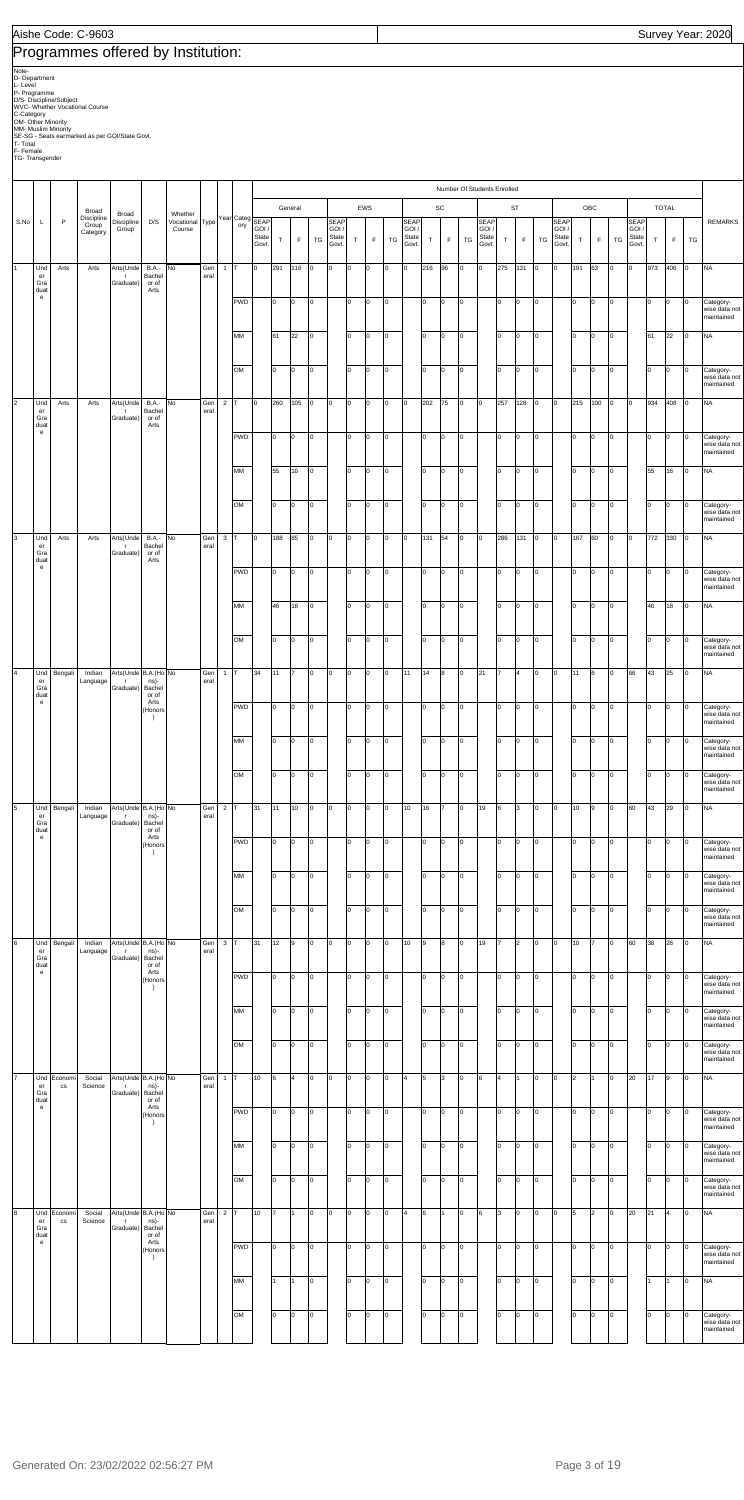|    |      |                                                                        |                        | Aishe Code: C-9603                               |                                                   |                                                             |                                                      |             |                |                  |                         |             |                           |                      |                                        |                   |                     |          |                                 |          |                              |                                           |                                       |                |                   |          |                                 |                      |                    |          |                                        |           |                      |                      | Survey Year: 2020                                      |
|----|------|------------------------------------------------------------------------|------------------------|--------------------------------------------------|---------------------------------------------------|-------------------------------------------------------------|------------------------------------------------------|-------------|----------------|------------------|-------------------------|-------------|---------------------------|----------------------|----------------------------------------|-------------------|---------------------|----------|---------------------------------|----------|------------------------------|-------------------------------------------|---------------------------------------|----------------|-------------------|----------|---------------------------------|----------------------|--------------------|----------|----------------------------------------|-----------|----------------------|----------------------|--------------------------------------------------------|
|    | S.No | L                                                                      | $\mathsf P$            | Broad<br>Discipline<br>Group<br>Category         | Broad<br>Discipline<br>Group                      | D/S                                                         | Whether<br>Vocational Type Year Categ SEAP<br>Course |             |                | ory              | GOI /<br>State<br>Govt. | $\mathsf T$ | General<br>$\mathsf F$    | TG                   | <b>SEAP</b><br>GOI /<br>State<br>Govt. | $\top$            | EWS<br>$\mathsf F$  | TG       | SEAP<br>GOI /<br>State<br>Govt. | $\top$   | $\mathsf{SC}$<br>$\mathsf F$ | Number Of Students Enrolled<br>${\tt TG}$ | <b>SEAP</b><br>GOI/<br>State<br>Govt. | $\top$         | ST<br>$\mathsf F$ | TG       | SEAP<br>GOI /<br>State<br>Govt. | $\top$               | OBC<br>$\mathsf F$ | TG       | <b>SEAP</b><br>GOI /<br>State<br>Govt. | $\top$    | TOTAL<br>$\mathsf F$ | TG                   | <b>REMARKS</b>                                         |
| 9  |      | Und<br>er<br>Gra<br>duat                                               | Economi<br>$_{\rm CS}$ | Social<br>Science                                | Arts(Unde B.A.(Ho No<br>$\mathsf{r}$<br>Graduate) | ns)-<br>Bachel<br>or of                                     |                                                      | Gen<br>eral | $\mathbf{3}$   | Iт               | 10                      | 4           | $\vert$ <sub>2</sub>      | O                    | O                                      | l0                | O                   | O        | l4                              |          | O                            | lo.                                       | 6                                     | $\overline{2}$ |                   | Iо       | lo.                             | 4                    | 2                  | Iо       | 20                                     | 11        | 5                    | O                    | <b>NA</b>                                              |
|    |      | $\mathsf{e}% _{0}\left( \mathsf{e}\right)$                             |                        |                                                  |                                                   | Arts<br>(Honors<br>$\rightarrow$                            |                                                      |             |                | <b>PWD</b>       |                         | lo.         | O                         | lо                   |                                        | Iо                | $\overline{0}$      | O        |                                 | lо       | O                            | O                                         |                                       | lo.            | O                 | Iо       |                                 | lо                   | O                  | o        |                                        | lo.       | Iо                   | 0                    | Category-<br>wise data not<br>maintained               |
|    |      |                                                                        |                        |                                                  |                                                   |                                                             |                                                      |             |                | MM<br>OM         |                         | I1<br>I٥    | I1<br>$\vert 0 \vert$     | O<br>O               |                                        | lo<br>lо          | 0<br>$\overline{0}$ | O<br>O   |                                 | Iо<br>Iо | O<br>O                       | O<br>O                                    |                                       | I٥<br>I٥       | $\vert$ 0<br>O    | Iо<br>lо |                                 | Iо<br>Iо             | O<br>O             | lо<br>Iо |                                        | 1<br>lo.  | Iо                   | O<br>$\vert 0 \vert$ | <b>NA</b><br>Category-<br>wise data not<br>maintained  |
| 10 |      | Und<br>er                                                              | n                      | Educatio   Education   Education   B.A. (Ho   No | (Under                                            | ns)-                                                        |                                                      | Gen<br>eral | $\mathbf{1}$   | Iт               | 34                      | 20          | 14                        | lо                   | o                                      | l0                | O                   | O        | 11                              | 13       | 13                           | O                                         | 21                                    | 21             | 12                | Iо       | o                               | 9                    |                    | o        | 66                                     | 63        | 46                   | O                    | <b>NA</b>                                              |
|    |      | Gra<br>duat<br>$\mathsf{e}% _{0}\left( \mathsf{e}\right)$              |                        |                                                  | Graduate)                                         | Bachel<br>or of<br>Arts<br>(Honors<br>$\rightarrow$         |                                                      |             |                | <b>PWD</b>       |                         | lo.         | O                         | lо                   |                                        | Iо                | O                   | O        |                                 | lо       | O                            | O                                         |                                       | lo.            | O                 | Iо       |                                 | lо                   | O                  | o        |                                        | lo.       | Iо                   | 0                    | Category-<br>wise data not<br>maintained               |
|    |      |                                                                        |                        |                                                  |                                                   |                                                             |                                                      |             |                | MM<br>OM         |                         | 2<br>lo.    | 1<br>$\vert 0 \vert$      | $\overline{10}$<br>O |                                        | Iо<br>lо          | O<br>O              | O<br>O   |                                 | lо<br>lо | O<br>O                       | O<br>O                                    |                                       | lo.<br>I٥      | $\vert$ 0<br>O    | lо<br>Iо |                                 | Iо<br>lо             | O<br>O             | Iо<br>O  |                                        | 2<br>lo.  | O                    | O<br>0               | <b>NA</b><br>Category-<br>wise data not                |
| 11 |      | Und<br>er<br>Gra<br>duat<br>$\mathsf{e}% _{0}\left( \mathsf{e}\right)$ | n                      | Educatio   Education   Education   B.A. (Ho   No | (Under<br>Graduate)                               | ns)-<br>Bachel<br>or of<br>Arts                             |                                                      | Gen<br>eral | $\overline{c}$ | Iт               | 31                      | 15          | 12                        | lо                   | o                                      | l0                | O                   | O        | 10                              | 15       | 12                           | O                                         | 19                                    | 14             | 8                 | lо       | o                               | 6                    | 2                  | o        | 60                                     | 50        | 34                   | O                    | maintained<br><b>NA</b>                                |
|    |      |                                                                        |                        |                                                  |                                                   | (Honors<br>$\rightarrow$                                    |                                                      |             |                | <b>PWD</b><br>MM |                         | lo.<br>2    | O<br>$\vert$ <sub>2</sub> | O<br>O               |                                        | Iо<br>lo          | O<br>0              | O<br>O   |                                 | lо<br>Iо | O<br>O                       | O<br>O                                    |                                       | lo.<br>lo.     | O<br>$\vert$ 0    | Iо<br>Iо |                                 | lо<br>Iо             | O<br>O             | o<br>Iо  |                                        | lo.<br>2  | Iо<br>2              | 0<br>O               | Category-<br>wise data not<br>maintained<br><b>NA</b>  |
|    |      |                                                                        |                        |                                                  |                                                   |                                                             |                                                      |             |                | OM               |                         | lo.         | $\vert 0 \vert$           | O                    |                                        | lо                | O                   | O        |                                 | lо       | O                            | O                                         |                                       | lo.            | O                 | lо       |                                 | Iо                   | O                  | O        |                                        | lo.       | O                    | $\circ$              | Category-<br>wise data not<br>maintained               |
| 12 |      | Und<br>er<br>Gra<br>duat                                               | n                      | Educatio Education Education B.A. (Ho No         | (Under<br>Graduate)                               | ns)-<br>Bachel<br>or of                                     |                                                      | Gen<br>eral | $\mathbf{3}$   | lт               | 31                      | 16          | 12                        | $\vert$ 0            | O                                      | l0                | Iо                  | o        | 10                              | 10       | 8                            | O                                         | 19                                    | 18             | 9                 | lо       | o                               |                      | l4                 | o        | 60                                     | 51        | 33                   | $\overline{0}$       | <b>NA</b>                                              |
|    |      | $\mathbf{e}% _{t}\left( t\right)$                                      |                        |                                                  |                                                   | Arts<br>(Honors<br>$\rightarrow$                            |                                                      |             |                | <b>PWD</b><br>MM |                         | lo.         | $\vert 0 \vert$<br>lo.    | lо<br>lo             |                                        | Iо<br>lo.         | Iо<br>O             | O<br>O   |                                 | lо<br>Iо | O<br>o                       | O<br>lo.                                  |                                       | lo.<br>l٥      | O<br>o            | Iо<br>Iо |                                 | lо<br>lо             | O<br>lо            | O<br>Iо  |                                        | lo.       | 0<br>l٥              | 0<br>o               | Category-<br>wise data not<br>maintained<br><b>NA</b>  |
|    |      |                                                                        |                        |                                                  |                                                   |                                                             |                                                      |             |                | OM               |                         | I٥          | lo.                       | lo                   |                                        | Iо                | O                   | lo.      |                                 | lо       | o                            | l0.                                       |                                       | lo.            | o                 | Iо       |                                 | Iо                   | I٥                 | I٥       |                                        | lo.       | I٥                   | o                    | Category-<br>wise data not<br>maintained               |
| 13 |      | Und<br>er<br>Gra<br>duat                                               | English                | Foreign<br>Language                              | Arts(Unde B.A.(Ho No<br>$\mathbf{r}$<br>Graduate) | ns)-<br>Bachel<br>or of                                     |                                                      | Gen<br>eral | $\mathbf{1}$   | Iт               | 29                      | 14          | 17                        | O                    | O                                      | l0.               | o                   | O        | 9                               | 8        | 5                            | lo.                                       | 17                                    | 15             | $\overline{4}$    | Iо       | O                               | 13                   | 8                  | Iо       | 55                                     | 50        | 24                   | O                    | <b>NA</b>                                              |
|    |      | $\mathsf{e}% _{0}\left( \mathsf{e}\right)$                             |                        |                                                  |                                                   | Arts<br>(Honors<br>$\rightarrow$                            |                                                      |             |                | <b>PWD</b><br>MM |                         | l0          | O                         | O<br>0               |                                        | l0.<br>I٥         | O<br>I٥             | O<br>l0  |                                 | lо<br>Ιo | o<br>o                       | l0<br>l٥                                  |                                       | I٥<br>l٥       | o<br>o            | lо<br>lо |                                 | lo<br>lo             | I٥<br>I٥           | Iо<br>I٥ |                                        | lo.       | I٥                   | o<br>0               | Category-<br>wise data not<br>maintained<br><b>NA</b>  |
|    |      |                                                                        |                        |                                                  |                                                   |                                                             |                                                      |             |                | OM               |                         | I٥          | lo.                       | lo                   |                                        | lо                | O                   | lo.      |                                 | lо       | o                            | lo.                                       |                                       | lo.            | lо                | lо       |                                 | Iо                   | I٥                 | I٥       |                                        | lo.       | I٥                   | o                    | Category-<br>wise data not<br>maintained               |
| 14 |      | Und<br>er<br>Gra<br>duat<br>$\mathsf{e}% _{0}\left( \mathsf{e}\right)$ | English                | Foreign<br>Language                              | Arts(Unde B.A.(Ho No<br>$\mathsf T$<br>Graduate)  | ns)-<br>Bachel<br>or of<br>Arts<br>(Honors<br>$\rightarrow$ |                                                      | Gen<br>eral | $\mathbf 2$    | <b>PWD</b>       | 26                      | 16<br>I٥    | 12<br>O                   | O<br>O               | O                                      | l0.<br>l0.        | o<br>O              | O<br>O   | 9                               | 6<br>lо  | 4<br>O                       | lo.<br>l0                                 | 15                                    | 10<br>I٥       | 6<br>o            | lо<br>lо | O                               | 19<br>lo             | Iо                 | I٥<br>I٥ | 50                                     | 51<br>lo. | 28<br>l0.            | ю<br>Iо              | <b>NA</b><br>Category-<br>wise data not                |
|    |      |                                                                        |                        |                                                  |                                                   |                                                             |                                                      |             |                | MM               |                         | I٥          | l0                        | 0                    |                                        | Iо                | I٥                  | l0       |                                 | Ιo       | o                            | l٥                                        |                                       | l٥             | o                 | lо       |                                 | l٥                   | I٥                 | I٥       |                                        | lo.       | l٥                   | 0                    | maintained<br>Category-<br>wise data not<br>maintained |
| 15 |      | Und                                                                    | English                | Foreign                                          | Arts(Unde B.A.(Ho No                              |                                                             |                                                      | Gen<br>eral | $\mathbf{3}$   | OM<br>Iт         | 26                      | I٥<br>14    | O<br>17                   | lo<br>O              | O                                      | Iо                | O<br>o              | lo.<br>O | 9                               | lо<br>8  | o<br>$\overline{2}$          | l0.<br>lo.                                | 15                                    | lo.<br>15      | o<br>4            | Iо<br>lо | O                               | Iо<br>$\overline{2}$ | I٥<br>Iо           | I٥<br>I٥ | 50                                     | lo.<br>39 | I٥<br>13             | o<br>O               | Category-<br>wise data not<br>maintained<br><b>NA</b>  |
|    |      | er<br>Gra<br>duat<br>$\mathsf{e}% _{0}\left( \mathsf{e}\right)$        |                        | Language                                         | $\mathbf{r}$<br>Graduate)                         | ns)-<br>Bachel<br>or of<br>Arts<br>(Honors                  |                                                      |             |                | <b>PWD</b>       |                         | I٥          | O                         | O                    |                                        | ln.               | O                   | O        |                                 | lо       | o                            | I۵                                        |                                       | I٥             | o                 | lо       |                                 | lo                   | I٥                 | I٥       |                                        | lo.       | ı٥                   | o                    | Category-<br>wise data not                             |
|    |      |                                                                        |                        |                                                  |                                                   | $\rightarrow$                                               |                                                      |             |                | MM               |                         | l3.         | Iо                        | l0                   |                                        | Iо                | O                   | O        |                                 | Ιo       | o                            | l٥                                        |                                       | l٥             | lо                | lо       |                                 | l٥                   | I٥                 | I٥       |                                        | 3         | l٥                   | O                    | maintained<br><b>NA</b>                                |
| 16 |      | Und                                                                    | History                | Social                                           | Arts(Unde B.A.(Ho No                              |                                                             |                                                      | Gen         | $\mathbf{1}$   | OM<br>Iт         | 29                      | I٥<br>10    | lo.<br>l9                 | lo<br>O              | O                                      | Iо<br>ln.         | O<br>o              | lo.<br>O | 9                               | lо<br>l9 | o<br>$\overline{2}$          | l0.<br>lo.                                | 17                                    | lo.<br>19      | o<br>5            | Iо<br>lо | lo.                             | Iо                   | I٥<br>l3           | I٥<br>I٥ | 55                                     | lo.<br>45 | I٥<br>19             | o<br>O               | Category-<br>wise data not<br>maintained<br><b>NA</b>  |
|    |      | er<br>Gra<br>duat<br>$\mathsf{e}% _{0}\left( \mathsf{e}\right)$        |                        | Science                                          | $\mathsf{r}$<br>Graduate)                         | ns)-<br>Bachel<br>or of<br>Arts<br>(Honors<br>$\rightarrow$ |                                                      | eral        |                | <b>PWD</b>       |                         | I٥          | O                         | O                    |                                        | l0.               | O                   | O        |                                 | lо       | O                            | l0                                        |                                       | I٥             | o                 | lо       |                                 | lo                   | Iо                 | Iо       |                                        | lo.       | l٥                   | o                    | Category-<br>wise data not<br>maintained               |
|    |      |                                                                        |                        |                                                  |                                                   |                                                             |                                                      |             |                | MM<br>OM         |                         | 4<br>I٥     | 4<br>lo.                  | lо<br>O              |                                        | $ 0\rangle$<br>lо | $\overline{0}$<br>O | o<br>o   |                                 | lо<br>lо | o<br>O                       | lо<br>lo.                                 |                                       | lo.<br>I٥      | lо<br>O           | Iо<br>Iо |                                 | lо<br>lо             | o<br>O             | lо<br>O  |                                        | 4<br>lo.  | 4<br>Iо              | $\circ$<br>o         | <b>NA</b><br>Category-<br>wise data not<br>maintained  |
| 17 |      | Und<br>er<br>Gra<br>duat                                               | History                | Social<br>Science                                | Arts(Unde B.A.(Ho No<br>$\mathsf{r}$<br>Graduate) | ns)-<br>Bachel<br>or of                                     |                                                      | Gen<br>eral | $\mathbf 2$    | lτ               | 26                      | l9          | 6                         | o                    | 0                                      |                   | I٥                  | l0       | 9                               | 5        |                              | I۵                                        | 15                                    | 13             | 3                 | lо       | lo.                             |                      |                    | I٥       | 50                                     | 34        | 16                   | O                    | <b>NA</b>                                              |
|    |      | $\mathbf{e}$                                                           |                        |                                                  |                                                   | Arts<br>(Honors<br>$\rightarrow$                            |                                                      |             |                | <b>PWD</b>       |                         | I٥          | O                         | O                    |                                        | l٥                | O                   | O        |                                 | lо       | O                            | l0                                        |                                       | I٥             | O                 | lо       |                                 | l٥                   | O                  | I٥       |                                        | lo.       | 0                    | 0                    | Category-<br>wise data not<br>maintained               |
|    |      |                                                                        |                        |                                                  |                                                   |                                                             |                                                      |             |                | MM<br>OM         |                         | I٥          | 11<br>O                   | lo<br>lo             |                                        | lo<br>Iо          | 0<br>O              | O<br>o   |                                 | Iо<br>lо | O<br>o                       | l0<br>lo.                                 |                                       | I٥<br>I٥       | Iо<br>o           | lо<br>lо |                                 | lо<br>Iо             | 0<br>O             | O<br>Iо  |                                        | I1<br>lo. | 0                    | lo.<br>o             | <b>NA</b><br>Category-                                 |
|    |      |                                                                        |                        |                                                  |                                                   |                                                             |                                                      |             |                |                  |                         |             |                           |                      |                                        |                   |                     |          |                                 |          |                              |                                           |                                       |                |                   |          |                                 |                      |                    |          |                                        |           |                      |                      | wise data not<br>maintained                            |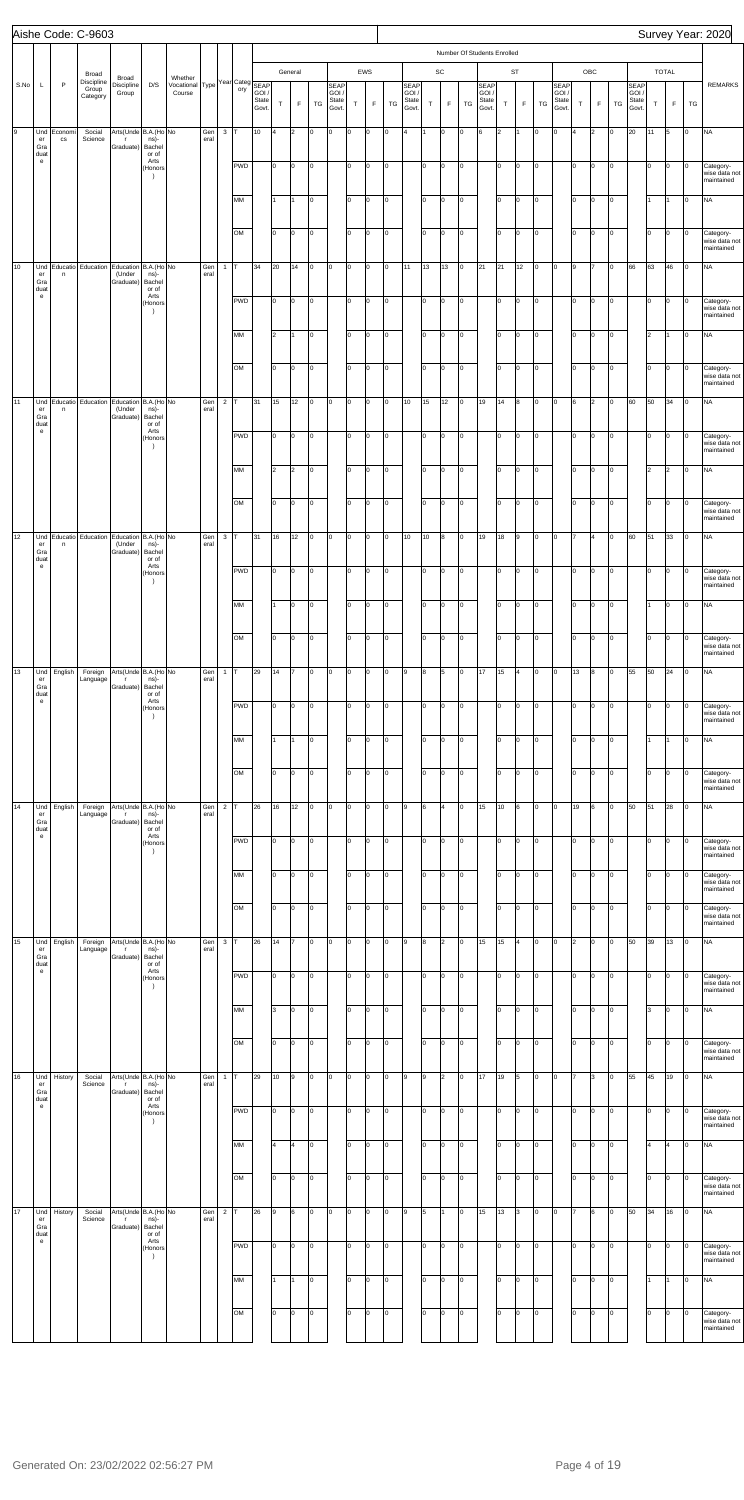|      |                                                                                                           |                      | Aishe Code: C-9603                       |                                                   |                                       |                                                      |             |                |            |                         |                |                        |    |                                        |             |                    |    |                                        |        |                                             |     |                                      |                |                   |    |                                 |             |                    |     |                                               |             |                             |    | Survey Year: 2020                        |
|------|-----------------------------------------------------------------------------------------------------------|----------------------|------------------------------------------|---------------------------------------------------|---------------------------------------|------------------------------------------------------|-------------|----------------|------------|-------------------------|----------------|------------------------|----|----------------------------------------|-------------|--------------------|----|----------------------------------------|--------|---------------------------------------------|-----|--------------------------------------|----------------|-------------------|----|---------------------------------|-------------|--------------------|-----|-----------------------------------------------|-------------|-----------------------------|----|------------------------------------------|
|      |                                                                                                           |                      |                                          |                                                   |                                       |                                                      |             |                |            |                         |                |                        |    |                                        |             |                    |    |                                        |        |                                             |     | Number Of Students Enrolled          |                |                   |    |                                 |             |                    |     |                                               |             |                             |    |                                          |
| S.No | L                                                                                                         | $\mathsf{P}$         | Broad<br>Discipline<br>Group<br>Category | Broad<br>Discipline<br>Group                      | D/S                                   | Whether<br>Vocational Type Year Categ SEAP<br>Course |             |                | ory        | GOI /<br>State<br>Govt. | $\mathsf T$    | General<br>$\mathsf F$ | TG | <b>SEAP</b><br>GOI /<br>State<br>Govt. | $\mathsf T$ | EWS<br>$\mathsf F$ | TG | <b>SEAP</b><br>GOI /<br>State<br>Govt. | $\top$ | $\operatorname{\textsf{SC}}$<br>$\mathsf F$ | TG  | <b>SEAP</b><br>GOI/<br>State<br>Govt | $\top$         | ST<br>$\mathsf F$ | TG | SEAP<br>GOI /<br>State<br>Govt. | $\mathsf T$ | OBC<br>$\mathsf F$ | TG  | <b>SEAP</b><br>GOI /<br><b>State</b><br>Govt. | $\mathsf T$ | <b>TOTAL</b><br>$\mathsf F$ | TG | <b>REMARKS</b>                           |
| 18   | Und<br>$\mathsf{er}\,$<br>Gra                                                                             | History              | Social<br>Science                        | Arts(Unde B.A.(Ho No<br>$\mathsf{r}$<br>Graduate) | ns)-<br>Bachel                        |                                                      | Gen<br>eral | $\mathbf 3$    |            | 26                      | 6              | $\overline{2}$         | O  | lо                                     | l0          | $\Omega$           | O  | l9                                     | 5      |                                             | lo. | 15                                   | 11             | $\vert$ 0         | lо | lо                              | 10          | l4                 | lo. | 50                                            | 32          | 17                          | O  | <b>NA</b>                                |
|      | duat<br>$\mathbf{e}$                                                                                      |                      |                                          |                                                   | or of<br>Arts<br>(Honors<br>$\lambda$ |                                                      |             |                | <b>PWD</b> |                         | lо             | o                      | O  |                                        | I٥          | $\Omega$           | O  |                                        | lо     | O                                           | lо  |                                      | I٥             | O                 | Iо |                                 | lо          | O                  | O   |                                               | I٥          | Iо                          | O  | Category-<br>wise data not<br>maintained |
|      |                                                                                                           |                      |                                          |                                                   |                                       |                                                      |             |                | MM         |                         | lо             | O.                     | O  |                                        | Iо          | $\Omega$           | O  |                                        | I٥     | O                                           | lо  |                                      | I٥             | Iо                | Iо |                                 | Iо          | lо                 | O   |                                               | I٥          | Iо                          | l0 | Category-<br>wise data not<br>maintained |
|      |                                                                                                           |                      |                                          |                                                   |                                       |                                                      |             |                | OM         |                         | lо             | o                      | O  |                                        | lо          | lo.                | o  |                                        | lо     | O                                           | lо  |                                      | I٥             | Iо                | Iо |                                 | Iо          | Iо                 | O   |                                               | lo.         | Iо                          | o  | Category-<br>wise data not<br>maintained |
| 19   | Und<br>$\mathsf{er}% \left( \mathcal{M}\right) \equiv\mathsf{er}\left( \mathcal{M}\right)$<br>Gra<br>duat | Political<br>Science | Social<br>Science                        | Arts(Unde B.A.(Ho No<br>$\mathsf{r}$<br>Graduate) | ns)-<br>Bachel<br>or of               |                                                      | Gen<br>eral | $\overline{1}$ |            | 34                      | 15             | 9                      | O  | O                                      | lo.         | O                  | O  | 11                                     | 14     | 6                                           | lо  | 21                                   | 20             | 10                | lо | o                               | 15          | 10                 | lo. | 66                                            | 64          | 35                          | O  | <b>NA</b>                                |
|      | $\mathbf{e}$                                                                                              |                      |                                          |                                                   | Arts<br>(Honors<br>$\lambda$          |                                                      |             |                | <b>PWD</b> |                         | lо             | o                      | O  |                                        | I٥          | $\Omega$           | O  |                                        | lо     | O                                           | lо  |                                      | I٥             | Iо                | Iо |                                 | lо          | Iо                 | o   |                                               | I٥          | Iо                          | O  | Category-<br>wise data not<br>maintained |
|      |                                                                                                           |                      |                                          |                                                   |                                       |                                                      |             |                | MM         |                         | I1             |                        | O  |                                        | Iо          | $\Omega$           | O  |                                        | lo.    | O                                           | lо  |                                      | I٥             | Iо                | Iо |                                 | Iо          | lо                 | O   |                                               | I1          |                             | O  | <b>NA</b>                                |
|      |                                                                                                           |                      |                                          |                                                   |                                       |                                                      |             |                | OM         |                         | lо             | o                      | O  |                                        | lо          | lo.                | O  |                                        | lо     | O                                           | lо  |                                      | I٥             | Iо                | Iо |                                 | Iо          | Iо                 | o   |                                               | I٥          | Iо                          | 0  | Category-<br>wise data not<br>maintained |
| 20   | Und<br>er<br>Gra<br>duat                                                                                  | Political<br>Science | Social<br>Science                        | Arts(Unde B.A.(Ho No<br>$\mathsf{r}$<br>Graduate) | ns)-<br>Bachel<br>or of               |                                                      | Gen<br>eral | $\overline{2}$ |            | 31                      | 16             | 6                      | O  | lо                                     | lo.         | lo.                | O  | 10                                     | l9     | $\overline{a}$                              | lo. | 19                                   | 17             | 6                 | lо | o                               | 12          | l9                 | o   | 60                                            | 54          | 25                          | O  | <b>NA</b>                                |
|      | $\mathbf{e}$                                                                                              |                      |                                          |                                                   | Arts<br>(Honors<br>$\lambda$          |                                                      |             |                | <b>PWD</b> |                         | lо             | o                      | O  |                                        | I٥          | lo.                | O  |                                        | lо     | O                                           | lо  |                                      | I٥             | Iо                | Iо |                                 | lо          | Iо                 | O   |                                               | I٥          | Iо                          | O  | Category-<br>wise data not<br>maintained |
|      |                                                                                                           |                      |                                          |                                                   |                                       |                                                      |             |                | MM         |                         | lз             | o                      | O  |                                        | Iо          | $\Omega$           | O  |                                        | lo.    | O                                           | lо  |                                      | I٥             | Iо                | lо |                                 | Iо          | Iо                 | o   |                                               | 3           | Iо                          | O  | <b>NA</b>                                |
|      |                                                                                                           |                      |                                          |                                                   |                                       |                                                      |             |                | OM         |                         | lо             | o                      | O  |                                        | lо          | lo.                | O  |                                        | lо     | O                                           | lо  |                                      | I٥             | Iо                | Iо |                                 | Iо          | Iо                 | o   |                                               | I٥          | Iо                          | 0  | Category-<br>wise data not<br>maintained |
| 21   | Und<br>er<br>Gra<br>duat<br>$\mathbf{e}$                                                                  | Political<br>Science | Social<br>Science                        | Arts(Unde B.A.(Ho No<br>$\mathsf{r}$<br>Graduate) | ns)-<br>Bachel<br>or of<br>Arts       |                                                      | Gen<br>eral | $\mathbf 3$    |            | 31                      | l9             | 17                     | O  | O                                      | o           | lo.                | O  | 10                                     | l9     | 6                                           | Iо  | 19                                   | 17             | 11                | Iо | O                               | 11          | 6                  | o   | 60                                            | 46          | 30                          | O  | <b>NA</b>                                |
|      |                                                                                                           |                      |                                          |                                                   | (Honors<br>$\rightarrow$              |                                                      |             |                | <b>PWD</b> |                         | 10             | O                      | O  |                                        | I٥          | O                  | O  |                                        | lо     | o                                           | lо  |                                      | I٥             | Iо                | Iо |                                 | Iо          | Iо                 | o   |                                               | I٥          | 0                           | 0  | Category-<br>wise data not<br>maintained |
|      |                                                                                                           |                      |                                          |                                                   |                                       |                                                      |             |                | MM         |                         | 2              |                        | lo |                                        | lo.         | $\Omega$           | lо |                                        | I٥     | O                                           | I۵  |                                      | l٥             | O                 | Iо |                                 | Iо          | Iо                 | l٥  |                                               | 2           |                             | O  | <b>NA</b>                                |
|      |                                                                                                           |                      |                                          |                                                   |                                       |                                                      |             |                | OM         |                         | Iо             | lo.                    | lo |                                        | lо          | $\Omega$           | l0 |                                        | lо     | O                                           | ln. |                                      | lo             | o                 | Iо |                                 | Iо          | I٥                 | lo. |                                               | lo.         | I٥                          | 0  | Category-<br>wise data not<br>maintained |
| 22   | Und<br>er<br>Gra<br>duat                                                                                  | Psychol<br>ogy       | Social<br>Science                        | Arts(Unde B.A.(Ho No<br>$\Gamma$<br>Graduate)     | ns)-<br>Bachel<br>or of               |                                                      | Gen<br>eral | $\mathbf{1}$   |            | 10                      |                | 5                      | o  | O                                      | l0          | $\Omega$           | I٥ | 4                                      | 4      | 2                                           | l0  | 6                                    | l4             | 3                 | Iо | lо                              | 3           |                    | I٥  | 20                                            | 18          | 11                          | Iо | <b>NA</b>                                |
|      | $\mathbf{e}$                                                                                              |                      |                                          |                                                   | Arts<br>(Honors<br>$\rightarrow$      |                                                      |             |                | <b>PWD</b> |                         | lо             | l0                     | O  |                                        | I٥          | $\Omega$           | O  |                                        | I٥     | 0                                           | I٥  |                                      | I٥             | O                 | Iо |                                 | l٥          | I٥                 | I٥  |                                               | lo.         | I٥                          | l0 | Category-<br>wise data not<br>maintained |
|      |                                                                                                           |                      |                                          |                                                   |                                       |                                                      |             |                | MM         |                         | I٥             | l0                     | l0 |                                        | lo.         | $\Omega$           | I٥ |                                        | I٥     | O                                           | ln. |                                      | l٥             | lo.               | Iо |                                 | Iо          | I٥                 | lo. |                                               | I٥          | l٥                          | 0  | Category-<br>wise data not<br>maintained |
|      |                                                                                                           |                      |                                          |                                                   |                                       |                                                      |             |                | OM         |                         | Iо             | lo.                    | O  |                                        | lо          | $\Omega$           | o  |                                        | lо     | O                                           | I۵  |                                      | lo             | o                 | Iо |                                 | Iо          | I٥                 | lo. |                                               | lo.         | O                           | Iо | Category-<br>wise data not<br>maintained |
| 23   | Und<br>er<br>Gra<br>duat                                                                                  | Psychol<br>ogy       | Social<br>Science                        | Arts(Unde B.A.(Ho No<br>$\mathsf{r}$<br>Graduate) | ns)-<br>Bachel<br>or of               |                                                      | Gen<br>eral | $\sqrt{2}$     |            | 10                      | l4             | l4                     | o  | O                                      | I٥          | $\Omega$           | I٥ | 4                                      |        | 4                                           | l0  | 6                                    | $\overline{2}$ | $\overline{2}$    | Iо | lо                              | 4           |                    | I٥  | 20                                            | 17          | 14                          | O  | <b>NA</b>                                |
|      | $\mathbf{e}$                                                                                              |                      |                                          |                                                   | Arts<br>(Honors<br>$\rightarrow$      |                                                      |             |                | <b>PWD</b> |                         | lо             | l0                     | O  |                                        | I٥          | $\Omega$           | O  |                                        | I٥     | 0                                           | I٥  |                                      | lo             | O                 | Iо |                                 | l٥          | I٥                 | I٥  |                                               | lo.         | I٥                          | l0 | Category-<br>wise data not<br>maintained |
|      |                                                                                                           |                      |                                          |                                                   |                                       |                                                      |             |                | MM         |                         | I٥             | l0                     | l0 |                                        | lo.         | $\Omega$           | I٥ |                                        | I٥     | O                                           | ln. |                                      | l٥             | lo.               | Iо |                                 | Iо          | I٥                 | lo. |                                               | I٥          | lo                          | 0  | Category-<br>wise data not<br>maintained |
|      |                                                                                                           |                      |                                          |                                                   |                                       |                                                      |             |                | OM         |                         | Iо             | lo.                    | O  |                                        | lo          | $\Omega$           | l0 |                                        | lо     | O                                           | ln. |                                      | lo             | o                 | Iо |                                 | Iо          | I٥                 | lo. |                                               | lo.         | O                           | Iо | Category-<br>wise data not<br>maintained |
| 24   | Und<br>er<br>Gra<br>duat                                                                                  | Psychol<br>ogy       | Social<br>Science                        | Arts(Unde B.A.(Ho No<br>$\mathsf{r}$<br>Graduate) | ns)-<br>Bachel<br>or of               |                                                      | Gen<br>eral | $\mathbf{3}$   |            | 10                      | $\overline{2}$ |                        | o  | O                                      | I٥          | $\Omega$           | I٥ | 4                                      | 4      | O                                           | l0  | 6                                    | lo.            | o                 | Iо | lо                              | 3           |                    | I٥  | 20                                            | l9          | $\overline{2}$              | 0  | <b>NA</b>                                |
|      | $\mathsf{e}% _{0}\left( \mathsf{e}\right)$                                                                |                      |                                          |                                                   | Arts<br>(Honors<br>$\rightarrow$      |                                                      |             |                | <b>PWD</b> |                         | Iо             | l0                     | O  |                                        | I٥          | $\Omega$           | l0 |                                        | I٥     | 0                                           | I٥  |                                      | lo             | o                 | Iо |                                 | l٥          | I٥                 | I٥  |                                               | lo.         | l٥                          | l0 | Category-<br>wise data not<br>maintained |
|      |                                                                                                           |                      |                                          |                                                   |                                       |                                                      |             |                | MM         |                         | I1             |                        | l0 |                                        | lo.         | $\Omega$           | I٥ |                                        | I٥     | O                                           | ln. |                                      | l٥             | lo.               | Iо |                                 | Iо          | I٥                 | lo. |                                               |             |                             | 0  | <b>NA</b>                                |
|      |                                                                                                           |                      |                                          |                                                   |                                       |                                                      |             |                | OM         |                         | Iо             | lo.                    | O  |                                        | lo          | $\Omega$           | I٥ |                                        | I٥     | O                                           | ln. |                                      | lo             | o                 | Iо |                                 | Iо          | I٥                 | lo. |                                               | lo.         | I٥                          | l0 | Category-<br>wise data not<br>maintained |
| 25   | Und<br>er<br>Gra<br>duat                                                                                  | Sanskrit             | Indian<br>Language                       | Arts(Unde B.A.(Ho No<br>$\mathsf{r}$<br>Graduate) | ns)-<br>Bachel<br>or of               |                                                      | Gen<br>eral | $\mathbf{1}$   |            | 21                      | 17             | 10                     | O  | O                                      | I٥          | $\Omega$           | I٥ | 17                                     | 11     |                                             | I۵  | 12                                   |                |                   | Iо | lо                              | 8           | l5                 | I٥  | 40                                            | 37          | 23                          | O  | <b>NA</b>                                |
|      | $\mathsf{e}% _{0}\left( \mathsf{e}\right)$                                                                |                      |                                          |                                                   | Arts<br>(Honors<br>$\rightarrow$      |                                                      |             |                | <b>PWD</b> |                         | I٥             | l0                     | O  |                                        | I٥          | $\Omega$           | lо |                                        | I٥     | O                                           | I٥  |                                      | lo             | o                 | Iо |                                 | l٥          | I٥                 | I٥  |                                               | lo.         | 0                           | O  | Category-<br>wise data not<br>maintained |
|      |                                                                                                           |                      |                                          |                                                   |                                       |                                                      |             |                | MM         |                         | lо             | o                      | O  |                                        | lо          | 0                  | O  |                                        | lо     | o                                           | Iо  |                                      | lо             | Iо                | Iо |                                 | lо          | O                  | lо  |                                               | I٥          | Iо                          | O  | Category-<br>wise data not<br>maintained |
|      |                                                                                                           |                      |                                          |                                                   |                                       |                                                      |             |                | OM         |                         | lо             | lo.                    | O  |                                        | lo          | lo.                | O  |                                        | lо     | O                                           | 0   |                                      | I٥             | Iо                | Iо |                                 | Iо          | Iо                 | o   |                                               | I٥          | Iо                          | l٥ | Category-<br>wise data not<br>maintained |
| 26   | $\ensuremath{\mathsf{Und}}$<br>er<br>Gra<br>duat                                                          | Sanskrit             | Indian<br>Language                       | Arts(Unde B.A.(Ho No<br>$\mathsf{r}$<br>Graduate) | ns)-<br>Bachel<br>or of               |                                                      | Gen<br>eral | $\overline{2}$ |            | 21                      | 8              |                        | O  | O                                      | I٥          | $\Omega$           | I٥ | 17                                     | 10     |                                             | In. | 12                                   | 3              | 3                 | Iо | Iо                              | 13          | 11                 | lo. | 40                                            | 34          | 28                          | O  | <b>NA</b>                                |
|      | $\mathbf{e}$                                                                                              |                      |                                          |                                                   | Arts<br>(Honors<br>$\rightarrow$      |                                                      |             |                | PWD        |                         | I٥             | l0                     | O  |                                        | I٥          | $\Omega$           | O  |                                        | lо     | O                                           | I0. |                                      | I٥             | O                 | Iо |                                 | l٥          | O                  | I٥  |                                               | lo.         | 0                           | o  | Category-<br>wise data not<br>maintained |
|      |                                                                                                           |                      |                                          |                                                   |                                       |                                                      |             |                | MM         |                         | lз             | l3                     | O  |                                        | lо          | $\Omega$           | O  |                                        | I٥     | 0                                           | I٥  |                                      | I٥             | 0                 | Iо |                                 | lo.         | 0                  | lo. |                                               | 3           | 3                           | O  | <b>NA</b>                                |
|      |                                                                                                           |                      |                                          |                                                   |                                       |                                                      |             |                | OM         |                         | lо             | lo.                    | O  |                                        | lo          | $\Omega$           | O  |                                        | lо     | O                                           | I٥  |                                      | I٥             | O                 | Iо |                                 | Iо          | O                  | O   |                                               | I٥          | 0                           | l0 | Category-<br>wise data not<br>maintained |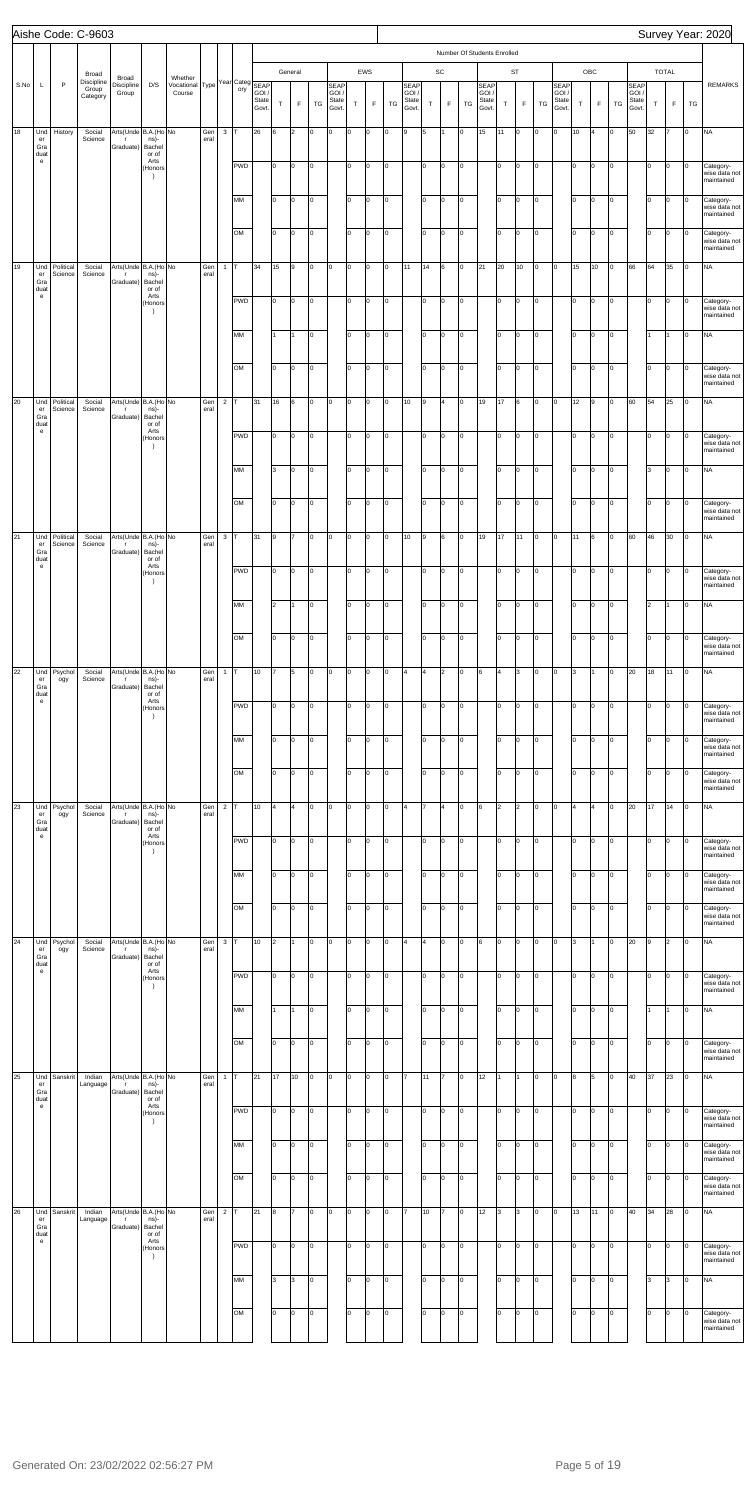|      |                                   |                 | Aishe Code: C-9603                       |                                                |                                           |                                      |             |                         |                        |                        |                    |                        |                        |                                 |                    |                                  |          |                                 |                |                   |          |                                 |                             |                                        |                |                                 |          |                    |                |                                        |                            |                             |         | Survey Year: 2020                                     |
|------|-----------------------------------|-----------------|------------------------------------------|------------------------------------------------|-------------------------------------------|--------------------------------------|-------------|-------------------------|------------------------|------------------------|--------------------|------------------------|------------------------|---------------------------------|--------------------|----------------------------------|----------|---------------------------------|----------------|-------------------|----------|---------------------------------|-----------------------------|----------------------------------------|----------------|---------------------------------|----------|--------------------|----------------|----------------------------------------|----------------------------|-----------------------------|---------|-------------------------------------------------------|
|      |                                   |                 |                                          |                                                |                                           |                                      |             |                         |                        |                        |                    |                        |                        |                                 |                    |                                  |          |                                 |                |                   |          |                                 | Number Of Students Enrolled |                                        |                |                                 |          |                    |                |                                        |                            |                             |         |                                                       |
| S.No | L                                 | $\mathsf{P}$    | Broad<br>Discipline<br>Group<br>Category | Broad<br>Discipline<br>Group                   | D/S                                       | Whether<br>Vocational Type<br>Course |             |                         | Year Categ SEAP<br>ory | GOI,<br>State<br>Govt. | $\top$             | General<br>$\mathsf F$ | TG                     | SEAP<br>GOI /<br>State<br>Govt. | $\top$             | EWS<br>F                         | TG       | SEAF<br>GOI /<br>State<br>Govt. | $\top$         | SC<br>$\mathsf F$ | TG       | SEAP<br>GOI /<br>State<br>Govt. | $\top$                      | ST<br>$\mathsf F$                      | TG             | SEAP<br>GOI /<br>State<br>Govt. | $\top$   | OBC<br>$\mathsf F$ | $T{\mathsf G}$ | <b>SEAP</b><br>GOI /<br>State<br>Govt. | T                          | <b>TOTAL</b><br>$\mathsf F$ | TG      | <b>REMARKS</b>                                        |
| 27   | Und<br>er<br>Gra                  | Sanskrit        | Indian<br>Language                       | Arts(Unde B.A.(Ho No<br>r<br>Graduate)         | ns)-<br>Bachel                            |                                      | Gen<br>eral | $\mathbf{3}$            |                        | 21                     | 12                 | 9                      | lо                     | lо                              | O                  | lo.                              | lо       |                                 |                | 5                 | lo.      | 12                              | 0                           | $\vert$ 0                              | O              | O                               | 11       | 10                 | Iо             | 40                                     | 30                         | 24                          | O       | <b>NA</b>                                             |
|      | duat<br>$\mathbf{e}$              |                 |                                          |                                                | or of<br>Arts<br>(Honors<br>$\rightarrow$ |                                      |             |                         | <b>PWD</b>             |                        | lo.                | o                      | lо                     |                                 | I٥                 | 0                                | lо       |                                 | lo.            | Iо                | O        |                                 | lo.                         | $\vert$ 0                              | $\circ$        |                                 | Iо       | O                  | lо             |                                        | Iо                         | lо                          | O       | Category-<br>wise data not<br>maintained              |
|      |                                   |                 |                                          |                                                |                                           |                                      |             |                         | MM                     |                        | 1                  | 11                     | $\overline{0}$         |                                 | I٥                 | lo.                              | lо       |                                 | I٥             | Iо                | O        |                                 | I٥                          | $\vert$ 0                              | lо             |                                 | Iо       | $\circ$            | lо             |                                        | I1                         | $\overline{1}$              | O       | <b>NA</b>                                             |
|      |                                   |                 |                                          |                                                |                                           |                                      |             |                         | OM                     |                        | lo                 | O                      | $\overline{0}$         |                                 | lо                 | $\overline{0}$                   | lо       |                                 | I٥             | O                 | O        |                                 | I٥                          | $\vert$ 0                              | lо             |                                 | lо       | O                  | lо             |                                        | Iо                         | o                           | 0       | Category-<br>wise data not                            |
| 28   | Und<br>er                         | Commer<br>ce    | Commerc<br>e                             | Accounta B.Com. No<br>ncy                      |                                           |                                      | Gen<br>eral | $\mathbf{1}$            |                        | 21                     | 4                  | 11                     | $\overline{0}$         | $\vert 0 \vert$                 | O                  | lo.                              | lо       |                                 | 1              | Iо                | lo.      | 12                              | 6                           | $\vert$ 0                              | $\circ$        | O                               | 11       | 0                  | Iо             | 40                                     | 12                         | 11                          | Iо      | maintained<br><b>NA</b>                               |
|      | Gra<br>duat<br>$\mathbf{e}$       |                 |                                          | Honours(<br>Under<br>Graduate)                 | Bachel<br>or of<br>Comme<br>rce           |                                      |             |                         | <b>PWD</b>             |                        | lo.                | O                      | $\overline{0}$         |                                 | I٥                 | $\circ$                          | lо       |                                 | lo.            | O                 | O        |                                 | lo.                         | $\vert$ 0                              | $\circ$        |                                 | Iо       | O                  | lо             |                                        | Iо                         | lо                          | O       | Category-<br>wise data not<br>maintained              |
|      |                                   |                 |                                          |                                                |                                           |                                      |             |                         | MM                     |                        | 14                 | o                      | $\vert$ 0              |                                 | I٥                 | <b>O</b>                         | lо       |                                 | I٥             | Iо                | O        |                                 | I٥                          | $\vert$ 0                              | lо             |                                 | Iо       | $\circ$            | lо             |                                        | 4                          | o                           | O       | <b>NA</b>                                             |
|      |                                   |                 |                                          |                                                |                                           |                                      |             |                         | OM                     |                        | lo                 | O                      | $\vert$ 0              |                                 | lo.                | $\overline{0}$                   | lо       |                                 | I٥             | O                 | O        |                                 | I٥                          | $\vert$ 0                              | lо             |                                 | lо       | O                  | lо             |                                        | I٥                         | Iо                          | O       | Category-<br>wise data not<br>maintained              |
| 29   | Und<br>er<br>Gra<br>duat          | Commer<br>ce    | Commerc<br>e                             | Accounta B.Com. No<br>ncy<br>Honours(<br>Under | Bachel<br>or of                           |                                      | Gen<br>eral | $\overline{\mathbf{c}}$ |                        | 21                     | 5                  | O                      | $\vert$ 0              | $\vert 0 \vert$                 | O                  | lo.                              | lо       |                                 | $\overline{2}$ | lо                | lo.      | 12                              | I1                          | $\mathsf{I}^{\mathsf{o}}$              | $\circ$        | O                               | 10       | $\overline{2}$     | Iо             | 40                                     | 18                         | $\overline{2}$              | Iо      | <b>NA</b>                                             |
|      | $\mathbf{e}$                      |                 |                                          | Graduate)                                      | Comme<br>rce                              |                                      |             |                         | <b>PWD</b>             |                        | lo.                | O                      | lо                     |                                 | I٥                 | $\circ$                          | lо       |                                 | lo.            | O                 | O        |                                 | lo.                         | $\vert$ 0                              | $\circ$        |                                 | Iо       | O                  | Iо             |                                        | Iо                         | lо                          | O       | Category-<br>wise data not<br>maintained              |
|      |                                   |                 |                                          |                                                |                                           |                                      |             |                         | MM                     |                        | $\vert$ 2          | o                      | $\vert$ 0              |                                 | I٥                 | <b>O</b>                         | lо       |                                 | I٥             | O                 | O        |                                 | I٥                          | $\vert$ 0                              | $\overline{0}$ |                                 | Iо       | $\circ$            | lо             |                                        | 2                          | Iо                          | O       | <b>NA</b>                                             |
| 30   | Und                               | Commer          | Commerc                                  | Accounta B.Com. No                             |                                           |                                      | Gen         | $\mathbf{3}$            | OM                     | 21                     | lo<br>$\mathbf{1}$ | O<br>I1.               | $\vert$ 0<br>$\vert$ 0 | Iо                              | o<br>O             | $\overline{0}$<br>$\overline{0}$ | lо<br>lо | 17                              | I٥<br>1        | O<br>I1.          | O<br>lo. | 12                              | I٥<br>Iо                    | $\mathsf{I}^{\mathsf{o}}$<br>$\vert$ 0 | lо<br>$\circ$  | O                               | lо<br>Iо | O<br>0             | lо<br>Iо       | 40                                     | I٥<br>$\vert$ <sub>2</sub> | lо<br>2                     | O<br>O  | Category-<br>wise data not<br>maintained<br><b>NA</b> |
|      | er<br>Gra<br>duat<br>$\mathbf{e}$ | ce              | e                                        | ncy<br>Honours(<br>Under<br>Graduate)          | Bachel<br>or of<br>Comme                  |                                      | eral        |                         |                        |                        |                    |                        |                        |                                 |                    |                                  |          |                                 |                |                   |          |                                 |                             |                                        |                |                                 |          |                    |                |                                        |                            |                             |         |                                                       |
|      |                                   |                 |                                          |                                                | rce                                       |                                      |             |                         | <b>PWD</b>             |                        | lo                 | o                      | lо                     |                                 | lo.                | Iо                               | lо       |                                 | lo.            | O                 | O        |                                 | lo.                         | $\vert$ 0                              | O              |                                 | Iо       | 0                  | O              |                                        | lо                         | O                           | $\circ$ | Category-<br>wise data not<br>maintained              |
|      |                                   |                 |                                          |                                                |                                           |                                      |             |                         | MM                     |                        | lo                 | O                      | Iо                     |                                 | I٥                 | 0                                | Iо       |                                 | I٥             | Iо                | lo.      |                                 | I٥                          | $\overline{0}$                         | o              |                                 | Iо       | O                  | O              |                                        | Iо                         | o                           | l0      | Category-<br>wise data not<br>maintained              |
|      |                                   |                 |                                          |                                                |                                           |                                      |             |                         | OM                     |                        | lo.                | o                      | Iо                     |                                 | lo.                | 0                                | Iо       |                                 | I٥             | Iо                | lo.      |                                 | I٥                          | Iо                                     | o              |                                 | lo.      | Iо                 | O              |                                        | Iо                         | o                           | l0      | Category-<br>wise data not<br>maintained              |
| 31   | Und<br>er<br>Gra<br>duat          | Commer<br>ce    | Commerc<br>e                             | Commerc B.Com. No<br>e(Under<br>Graduate)      | Bachel<br>or of                           |                                      | Gen<br>eral | $\mathbf{1}$            |                        | 52                     | 11                 | 2                      | Iо                     | $\circ$                         | O                  | 0                                | Iо       | 17                              | 5              | I1.               | lo.      | 31                              | 17                          | I1                                     | O              | O                               | 8        | lo.                | O              | 100                                    | 31                         | l4                          | Iо      | <b>NA</b>                                             |
|      | $\mathbf{e}$                      |                 |                                          |                                                | Comme<br>rce                              |                                      |             |                         | <b>PWD</b>             |                        | lo.                | o                      | Iо                     |                                 | I٥                 | 0                                | Iо       |                                 | I٥             | Iо                | lo.      |                                 | I٥                          | O                                      | O              |                                 | Iо       | O                  | O              |                                        | Iо                         | o                           | Iо      | Category-<br>wise data not<br>maintained              |
|      |                                   |                 |                                          |                                                |                                           |                                      |             |                         | MM                     |                        | 4                  | O                      | $\overline{0}$         |                                 | I٥                 | l0                               | Iо       |                                 | lo             | Iо                | lo.      |                                 | I٥                          | $\overline{0}$                         | 0              |                                 | lo.      | lo.                | O              |                                        | l4                         | o                           | Iо      | <b>NA</b>                                             |
|      |                                   |                 |                                          |                                                |                                           |                                      |             |                         | OM                     |                        | lo.                | o                      | O                      |                                 | lо                 | 0                                | Iо       |                                 | I٥             | Iо                | lo.      |                                 | I٥                          | O                                      | o              |                                 | lо       | Iо                 | O              |                                        | Iо                         | Iо                          | Iо      | Category-<br>wise data not<br>maintained              |
| 32   | Und<br>er<br>Gra                  | Commer<br>ce    | Commerc<br>e                             | Commerc B.Com. No<br>e(Under<br>Graduate)      | Bachel                                    |                                      | Gen<br>eral | $\overline{2}$          |                        | 52                     | 8                  | I1                     | Iо                     | $\overline{0}$                  | O                  | 0                                | Iо       | 17                              | $\overline{2}$ | Iо                | l0       | 31                              | 5                           | I1                                     | O              | O                               | l4       | lo.                | l0             | 100                                    | 19                         | 2                           | Iо      | <b>NA</b>                                             |
|      | duat<br>$\mathbf{e}$              |                 |                                          |                                                | or of<br>Comme<br>rce                     |                                      |             |                         | <b>PWD</b>             |                        | lo.                | o                      | Iо                     |                                 | I٥                 | 0                                | Iо       |                                 | I٥             | Iо                | lo.      |                                 | I٥                          | O                                      | O              |                                 | Iо       | lo.                | O              |                                        | Iо                         | o                           | Iо      | Category-<br>wise data no<br>maintained               |
|      |                                   |                 |                                          |                                                |                                           |                                      |             |                         | MM                     |                        | lo.                | O                      | Iо                     |                                 | I٥                 | l0                               | Iо       |                                 | lo             | Iо                | lo.      |                                 | Ιo                          | $\overline{0}$                         | O              |                                 | Iо       | O                  | O              |                                        | I٥                         | o                           | I٥      | Category-<br>wise data not<br>maintained              |
|      |                                   |                 |                                          |                                                |                                           |                                      |             |                         | OM                     |                        | lo.                | o                      | O                      |                                 | lo.                | 0                                | Iо       |                                 | I٥             | Iо                | lo.      |                                 | I٥                          | O                                      | o              |                                 | lо       | Iо                 | O              |                                        | Iо                         | o                           | Iо      | Category-<br>wise data not<br>maintained              |
| 33   | Und<br>er<br>Gra<br>duat          | Commer<br>ce    | Commerc<br>e                             | Commerc B.Com. No<br>e(Under<br>Graduate)      | Bachel<br>or of                           |                                      | Gen<br>eral | $\mathbf{3}$            |                        | 52                     | 6                  | I1                     | Iо                     | $\overline{0}$                  | O                  | 0                                | Iо       | 17                              | $\overline{4}$ | I1.               | lo.      | 31                              | 5                           | I1                                     | O              | O                               | 6        | lo.                | l0             | 100                                    | 21                         | 3                           | Iо      | <b>NA</b>                                             |
|      | $\mathbf{e}$                      |                 |                                          |                                                | Comme<br>rce                              |                                      |             |                         | <b>PWD</b>             |                        | lo.                | o                      | Iо                     |                                 | I٥                 | 0                                | Iо       |                                 | I٥             | Iо                | lo.      |                                 | I٥                          | O                                      | O              |                                 | Iо       | lo.                | O              |                                        | Iо                         | o                           | Iо      | Category-<br>wise data not<br>maintained              |
|      |                                   |                 |                                          |                                                |                                           |                                      |             |                         | MM                     |                        |                    | O                      | Iо                     |                                 | I٥                 | l0                               | Iо       |                                 | lo             | Iо                | lo.      |                                 | Ιo                          | $\overline{0}$                         | 0              |                                 | Iо       | O                  | O              |                                        | l1                         | o                           | l0      | <b>NA</b>                                             |
|      |                                   |                 |                                          |                                                |                                           |                                      |             |                         | OM                     |                        | lo                 | o                      | O                      |                                 | I٥                 | 0                                | Iо       |                                 | I٥             | Iо                | lo.      |                                 | I٥                          | O                                      | o              |                                 | lо       | Iо                 | O              |                                        | Iо                         | o                           | Iо      | Category-<br>wise data not<br>maintained              |
| 34   | Und<br>er<br>Gra                  | Bio-<br>Science | Science                                  | Bio<br>Science<br>Pass(Und                     | <b>B.Sc.-</b><br>Bachel<br>or of          | No                                   | Gen<br>eral | $\mathbf{1}$            |                        | 23                     | 5                  | 4                      | Iо                     | $\overline{0}$                  | O                  | 0                                | Iо       |                                 | 13             | l7                | lo.      | 14                              | 4                           | $\vert$ <sub>2</sub>                   | 0              | O                               | 18       | 5                  | l0             | 44                                     | 40                         | 18                          | lo.     | <b>NA</b>                                             |
|      | duat<br>$\mathbf{e}$              |                 |                                          | er<br>Graduate)                                | Science                                   |                                      |             |                         | <b>PWD</b>             |                        | lo.                | o                      | Iо                     |                                 | I٥                 | lo.                              | Iо       |                                 | I٥             | Iо                | lo.      |                                 | I٥                          | O                                      | O              |                                 | Iо       | O                  | O              |                                        | Iо                         | o                           | Iо      | Category-<br>wise data not<br>maintained              |
|      |                                   |                 |                                          |                                                |                                           |                                      |             |                         | MM                     |                        | lo.                | $\vert$ 0              | $\vert$ 0              |                                 | $\overline{\circ}$ | $\vert$ 0                        | O        |                                 | lo.            | Iо                | O        |                                 | lo.                         | $\vert$ 0                              | $\circ$        |                                 | lо       | lо                 | ю              |                                        | lо                         | lо                          | $\circ$ | Category-<br>wise data not<br>maintained              |
|      |                                   |                 |                                          |                                                |                                           |                                      |             |                         | OM                     |                        | lo                 | O                      | lо                     |                                 | lо                 | lo.                              | lо       |                                 | I٥             | O                 | 0        |                                 | I٥                          | $\overline{0}$                         | $\circ$        |                                 | lо       | O                  | Iо             |                                        | I٥                         | Iо                          | lo.     | Category-<br>wise data not<br>maintained              |
| 35   | Und<br>er<br>Gra                  | Bio-<br>Science | Science                                  | Bio<br>Science<br>Pass(Und                     | B.Sc.- No<br>Bachel<br>or of              |                                      | Gen<br>eral | $\overline{2}$          |                        | 21                     | 10                 | 11                     | Iо                     | $\circ$                         | O                  | 0                                | Iо       |                                 | 9              | I <sub>2</sub>    | lo.      | 12                              |                             | $\overline{0}$                         | O              | O                               | 13       | 1                  | l0             | 40                                     | 33                         | 4                           | lo.     | <b>NA</b>                                             |
|      | duat<br>$\mathbf{e}$              |                 |                                          | er<br>Graduate)                                | Science                                   |                                      |             |                         | <b>PWD</b>             |                        | lo.                | o                      | 0                      |                                 | I٥                 | lo.                              | Iо       |                                 | I٥             | Iо                | O        |                                 | I٥                          | O                                      | O              |                                 | Iо       | 0                  | O              |                                        | Iо                         | o                           | Iо      | Category-<br>wise data not<br>maintained              |
|      |                                   |                 |                                          |                                                |                                           |                                      |             |                         | MM                     |                        | 5                  | I1                     | Iо                     |                                 | I٥                 | lo.                              | lо       |                                 | I٥             | Iо                | l0       |                                 | I٥                          | $\overline{0}$                         | <b>lo</b>      |                                 | Iо       | 0                  | O              |                                        | 5                          |                             | lo.     | <b>NA</b>                                             |
|      |                                   |                 |                                          |                                                |                                           |                                      |             |                         | OM                     |                        | lo.                | o                      | Iо                     |                                 | I٥                 | lo.                              | Iо       |                                 | I٥             | Iо                | lo.      |                                 | I٥                          | $\overline{0}$                         | O              |                                 | lо       | 0                  | O              |                                        | Iо                         | o                           | Iо      | Category-<br>wise data not                            |
|      |                                   |                 |                                          |                                                |                                           |                                      |             |                         |                        |                        |                    |                        |                        |                                 |                    |                                  |          |                                 |                |                   |          |                                 |                             |                                        |                |                                 |          |                    |                |                                        |                            |                             |         | maintained                                            |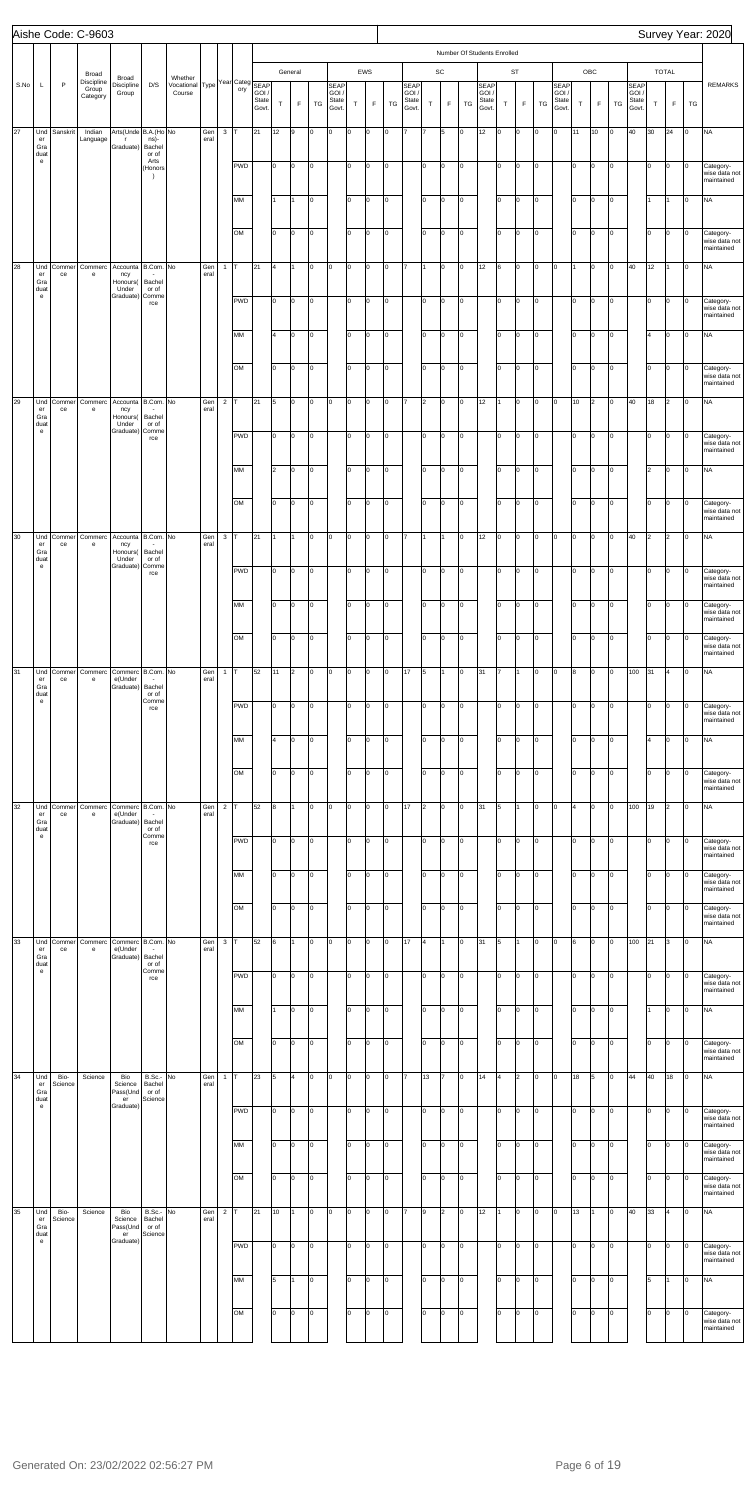|      |                                                                                     |                 | Aishe Code: C-9603           |                                            |                                                   |                                                      |             |                |            |                |             |                |     |                |             |             |     |                      |                         |                |                |                             |        |                      |           |                     |        |             |     |                     |        |                |           | Survey Year: 2020                                     |
|------|-------------------------------------------------------------------------------------|-----------------|------------------------------|--------------------------------------------|---------------------------------------------------|------------------------------------------------------|-------------|----------------|------------|----------------|-------------|----------------|-----|----------------|-------------|-------------|-----|----------------------|-------------------------|----------------|----------------|-----------------------------|--------|----------------------|-----------|---------------------|--------|-------------|-----|---------------------|--------|----------------|-----------|-------------------------------------------------------|
|      |                                                                                     |                 |                              |                                            |                                                   |                                                      |             |                |            |                |             |                |     |                |             |             |     |                      |                         |                |                | Number Of Students Enrolled |        |                      |           |                     |        |             |     |                     |        |                |           |                                                       |
| S.No | L                                                                                   | $\mathsf P$     | Broad<br>Discipline<br>Group | Broad<br>Discipline<br>Group               | D/S                                               | Whether<br>Vocational Type Year Categ SEAP<br>Course |             |                | ory        | GOI/           |             | General        |     | SEAP<br>GOI /  |             | EWS         |     | <b>SEAP</b><br>GOI / |                         | SC             |                | <b>SEAP</b><br>GOI/         |        | <b>ST</b>            |           | <b>SEAP</b><br>GOI/ |        | OBC         |     | <b>SEAP</b><br>GOI/ |        | TOTAL          |           | <b>REMARKS</b>                                        |
|      |                                                                                     |                 | Category                     |                                            |                                                   |                                                      |             |                |            | State<br>Govt. | $\mathsf T$ | $\mathsf F$    | TG  | State<br>Govt. | $\mathsf T$ | $\mathsf F$ | TG  | State<br>Govt.       | $\top$                  | $\mathsf F$    | TG             | State<br>Govt.              | $\top$ | $\mathsf F$          | TG        | State<br>Govt.      | $\top$ | $\mathsf F$ | TG  | State<br>Govt.      | $\top$ | $\mathsf F$    | TG        |                                                       |
| 36   | Und<br>er<br>Gra                                                                    | Bio-<br>Science | Science                      | Bio<br>Science<br>Pass(Und                 | B.Sc.- No<br>Bachel<br>or of                      |                                                      | Gen<br>eral | $3$ T          |            | 21             | 22          | 5              | O   | O              | l0          | $\Omega$    | O   | 17                   | 12                      | 5              | 0              | 12                          | 2      | $\vert$ <sub>2</sub> | O         | O                   | R.     | l3          | Iо  | 40                  | 44     | 15             | Iо        | <b>NA</b>                                             |
|      | duat<br>$\mathsf{e}% _{0}\left( \mathsf{e}\right)$                                  |                 |                              | $\mathsf{er}\,$<br>Graduate)               | Science                                           |                                                      |             |                | <b>PWD</b> |                | lо          | o              | O   |                | I٥          | lo.         | O   |                      | I٥                      | O              | Iо             |                             | lo.    | Iо                   | lо        |                     | lo.    | Iо          | o   |                     | lо     | O              | O         | Category-<br>wise data not<br>maintained              |
|      |                                                                                     |                 |                              |                                            |                                                   |                                                      |             |                | MM         |                | I٥          | O              | O   |                | Iо          | lo.         | O   |                      | lo.                     | O              | Iо             |                             | I٥     | $\vert$ 0            | $\vert$ 0 |                     | lo     | Iо          | o   |                     | lо     | O              | lo        | Category-<br>wise data not<br>maintained              |
|      |                                                                                     |                 |                              |                                            |                                                   |                                                      |             |                | OM         |                | I٥          | O              | O   |                | lo          | lo.         | O   |                      | lо                      | O              | Iо             |                             | I٥     | Iо                   | lо        |                     | lo     | Iо          | o   |                     | lо     | O              | lo        | Category-<br>wise data not<br>maintained              |
| 37   | Und<br>er<br>Gra                                                                    | Science         | Science                      | Science(<br>Under<br>Graduate)             | B.Sc.- No<br>Bachel<br>or of                      |                                                      | Gen<br>eral | $\mathbf{1}$   | Iт         | 57             | 6           | O              | O   | O              | O           | lo.         | O   | 19                   | 5                       | 2              | Iо             | 34                          | O      | 0                    | O         | O                   | 9      | Iо          | lo. | 110                 | 20     | $\overline{2}$ | lo        | <b>NA</b>                                             |
|      | duat<br>$\mathsf{e}% _{0}\left( \mathsf{e}\right)$                                  |                 |                              |                                            | Science                                           |                                                      |             |                | <b>PWD</b> |                | lо          | o              | O   |                | I٥          | $\Omega$    | O   |                      | I٥                      | O              | Iо             |                             | lo.    | Iо                   | lо        |                     | lo.    | Iо          | lo. |                     | lо     | O              | lo        | Category-<br>wise data not<br>maintained              |
|      |                                                                                     |                 |                              |                                            |                                                   |                                                      |             |                | MM         |                | lз          | o              | O   |                | Iо          | $\Omega$    | O   |                      | I٥                      | O              | Iо             |                             | I٥     | $\vert$ 0            | $\vert$ 0 |                     | lo     | Iо          | o   |                     | 3      | O              | Iо        | <b>NA</b>                                             |
|      |                                                                                     |                 |                              |                                            |                                                   |                                                      |             |                | OM         |                | I٥          | o              | O   |                | lо          | $\Omega$    | O   |                      | lо                      | O              | O              |                             | I٥     | Iо                   | lо        |                     | Iо     | Iо          | o   |                     | lо     | O              | O         | Category-<br>wise data not                            |
| 38   | Und<br>er                                                                           | Science         | Science                      | Science(<br>Under                          | B.Sc.- No<br>Bachel                               |                                                      | Gen<br>eral | $\overline{c}$ | Iт         | 52             | 5           |                | O   | O              | o           | lo.         | O   | 17                   | 3                       | o              | Iо             | 31                          | O      | Iо                   | O         | O                   | 5      | l0          | l0  | 100                 | 13     |                | lo        | maintained<br><b>NA</b>                               |
|      | Gra<br>duat<br>$\mathsf{e}% _{0}\left( \mathsf{e}\right)$                           |                 |                              | Graduate)                                  | or of<br>Science                                  |                                                      |             |                | <b>PWD</b> |                | 10          | o              | O   |                | I٥          | $\Omega$    | O   |                      | lo.                     | o              | Iо             |                             | lo.    | Iо                   | lо        |                     | I٥     | Iо          | lo. |                     | lо     | O              | Iо        | Category-<br>wise data not                            |
|      |                                                                                     |                 |                              |                                            |                                                   |                                                      |             |                | MM         |                | I٥          | o              | O   |                | Iо          | O           | O   |                      | I٥                      | O              | lо             |                             | I٥     | $\vert$ 0            | $\vert$ 0 |                     | lo     | Iо          | o   |                     | lо     | O              | O         | maintained<br>Category-<br>wise data not              |
|      |                                                                                     |                 |                              |                                            |                                                   |                                                      |             |                | OM         |                | I٥          | o              | O   |                | lо          | lo.         | O   |                      | lо                      | o              | lо             |                             | lo.    | Iо                   | lо        |                     | Iо     | Iо          | o   |                     | lо     | O              | lo        | maintained<br>Category-                               |
| 39   | Und                                                                                 | Science         | Science                      | Science(                                   | B.Sc.- No                                         |                                                      | Gen         | $\mathbf{3}$   | Iт         | 52             | 12          | $\overline{2}$ | Iо  | O              | o           | O           | O   | 17                   | $\vert$ <sub>2</sub>    | o              | lо             | 31                          | 13     | 3                    | O         | O                   | lo.    | Iо          | lo. | 100                 | 27     | 5              | lo        | wise data not<br>maintained<br><b>NA</b>              |
|      | er<br>Gra<br>duat<br>$\mathbf{e}% _{t}\left( t\right)$                              |                 |                              | Under<br>Graduate)                         | Bachel<br>or of<br>Science                        |                                                      | eral        |                | <b>PWD</b> |                | 10          | O              | lо  |                | I٥          | O           | O   |                      | lo.                     | o              | 0              |                             | lo.    | Iо                   | lо        |                     | I٥     | lо          | lо  |                     | 10     | 0              | O         | Category-                                             |
|      |                                                                                     |                 |                              |                                            |                                                   |                                                      |             |                | MM         |                | 2           | o              | lo  |                | lo.         | $\Omega$    | O   |                      | I٥                      | O              | lo.            |                             | I٥     | Iо                   | lо        |                     | lo.    | Iо          | l0  |                     | 2      | o              | Iо        | wise data not<br>maintained<br><b>NA</b>              |
|      |                                                                                     |                 |                              |                                            |                                                   |                                                      |             |                | OM         |                | Iо          | o              | O   |                | lо          | $\Omega$    | lo. |                      | I٥                      | O              | l0             |                             | I٥     | Iо                   | lо        |                     | I٥     | Iо          | I٥  |                     | lо     | O              | lo        |                                                       |
| 40   | Und                                                                                 | Bio-            | Science                      | Human                                      | B.Sc.(H No                                        |                                                      | Gen         | $\mathbf{1}$   | Iт         | 29             | 12          | 3              | O   | O              | l0          | $\Omega$    | l0  | l9                   | 9                       | $\overline{4}$ | Iо             | 17                          | 3      | $\vert$ <sub>2</sub> | lо        | O                   | 18     | 10          | lo. | 55                  | 42     | 19             | Iо        | Category-<br>wise data not<br>maintained<br><b>NA</b> |
|      | er<br>Gra<br>duat<br>$\mathsf{e}% _{0}\left( \mathsf{e}\right)$                     | Science         |                              | Physiolog<br>y(Under<br>Graduate)          | ons)-<br>Bachel<br>or of<br>Science               |                                                      | eral        |                |            |                |             |                |     |                |             | $\Omega$    |     |                      |                         |                |                |                             |        |                      |           |                     | I∩     |             | lo. |                     |        |                |           |                                                       |
|      |                                                                                     |                 |                              |                                            | (Honors<br>$\rightarrow$                          |                                                      |             |                | <b>PWD</b> |                | I٥          | o              | O   |                | I٥          |             | lо  |                      | I٥                      | O              | I٥             |                             | I٥     | Iо                   | lо        |                     |        | Iо          |     |                     | Iо     | O              | O         | Category-<br>wise data not<br>maintained              |
|      |                                                                                     |                 |                              |                                            |                                                   |                                                      |             |                | MM         |                | I٥          | o              | l0  |                | lo.         | $\Omega$    | I٥  |                      | I٥                      | 0              | I٥             |                             | lo.    | Iо                   | lо        |                     | I٥     | l0          | lo. |                     | Iо     | O              | I٥        | Category-<br>wise data not<br>maintained              |
|      |                                                                                     |                 |                              |                                            |                                                   |                                                      |             |                | OM         |                | lо          | o              | O   |                | lо          | $\Omega$    | o   |                      | I٥                      | O              | lo.            |                             | I٥     | Iо                   | lо        |                     | I٥     | Iо          | I٥  |                     | lо     | O              | Iо        | Category-<br>wise data not<br>maintained              |
| 41   | Und<br>$\mathsf{er}\,$<br>Gra<br>duat<br>$\mathsf{e}% _{0}\left( \mathsf{e}\right)$ | Bio-<br>Science | Science                      | Human<br>Physiolog<br>y(Under<br>Graduate) | B.Sc.(H No<br>ons)-<br>Bachel<br>or of<br>Science |                                                      | Gen<br>eral | $\overline{c}$ | Iт         | 26             | 16          | 9              | O   | O              | O           | $\Omega$    | o   | l9                   |                         | 2              | lo.            | 15                          | 3      | 2                    | lо        | O                   |        | 6           | ln. | 50                  | 33     | 19             | Iо        | <b>NA</b>                                             |
|      |                                                                                     |                 |                              |                                            | (Honors<br>$\rightarrow$                          |                                                      |             |                | <b>PWD</b> |                | I٥          | o              | O   |                | I٥          | $\Omega$    | lо  |                      | I٥                      | O              | 0              |                             | lo.    | O                    | lо        |                     | I٥     | Iо          | lo. |                     | Iо     | O              | O         | Category-<br>wise data not<br>maintained              |
|      |                                                                                     |                 |                              |                                            |                                                   |                                                      |             |                | MM         |                | 2           |                | lo  |                | Ιo          | $\Omega$    | lо  |                      | I٥                      | O              | ln.            |                             | lo.    | Iо                   | lо        |                     | l٥     | l0          | lo. |                     | 2      |                | I٥        | <b>NA</b>                                             |
|      |                                                                                     |                 |                              |                                            |                                                   |                                                      |             |                | OM         |                | lо          | o              | O   |                | lо          | $\Omega$    | o   |                      | I٥                      | O              | lo.            |                             | I٥     | Iо                   | lо        |                     | I٥     | Iо          | I٥  |                     | lо     | lo.            | Iо        | Category-<br>wise data not<br>maintained              |
| 42   | Und<br>$\mathsf{er}\,$<br>Gra<br>duat                                               | Bio-<br>Science | Science                      | Human<br>Physiolog<br>y(Under<br>Graduate) | B.Sc.(H No<br>ons)-<br>Bachel<br>or of            |                                                      | Gen<br>eral | $\mathbf{3}$   | Iт         | 26             | 13          | 6              | O   | O              | I٥          | $\Omega$    | o   | 9                    | l9                      | 3              | lo.            | 15                          |        | Iо                   | lо        | O                   | 10     | 14          | lo. | 50                  | 33     | 13             | l0        | <b>NA</b>                                             |
|      | $\mathsf{e}% _{0}\left( \mathsf{e}\right)$                                          |                 |                              |                                            | Science<br>(Honors<br>$\rightarrow$               |                                                      |             |                | <b>PWD</b> |                | I٥          | o              | l0  |                | I٥          | $\Omega$    | O   |                      | I٥                      | O              | I٥             |                             | I٥     | Iо                   | lо        |                     | l٥     | Iо          | Iо  |                     | Iо     | O              | O         | Category-<br>wise data not<br>maintained              |
|      |                                                                                     |                 |                              |                                            |                                                   |                                                      |             |                | MM         |                | I٥          | o              | lo  |                | Ιo          | $\Omega$    | lо  |                      | I٥                      | O              | ln.            |                             | lo.    | Iо                   | lо        |                     | l٥     | l0          | Iо  |                     | Iо     | O              | I٥        | Category-<br>wise data not<br>maintained              |
|      |                                                                                     |                 |                              |                                            |                                                   |                                                      |             |                | OM         |                | Iо          | o              | O   |                | lо          | $\Omega$    | O   |                      | I٥                      | O              | lo.            |                             | I٥     | Iо                   | lо        |                     | I٥     | Iо          | I٥  |                     | lо     | O              | Iо        | Category-<br>wise data not<br>maintained              |
| 43   | Und<br>er<br>Gra<br>duat                                                            | Botany          | Science                      | Science(<br>Under<br>Graduate)             | B.Sc.(H No<br>ons)-<br>Bachel<br>or of            |                                                      | Gen<br>eral | $\mathbf{1}$   | Iт         | 17             | 11          | 3              | O   | O              | l0          | $\Omega$    | o   | 6                    | 5                       | 3              | lo.            | 10                          | 3      | $\vert$ <sub>2</sub> | lо        | O                   | ß.     | 14          | ln. | 33                  | 27     | 12             | Iо        | <b>NA</b>                                             |
|      | $\mathsf{e}% _{0}\left( \mathsf{e}\right)$                                          |                 |                              |                                            | Science<br>(Honors<br>$\rightarrow$               |                                                      |             |                | <b>PWD</b> |                | I٥          | o              | O   |                | I٥          | $\Omega$    | O   |                      | I٥                      | O              | 0              |                             | I٥     | Iо                   | lо        |                     | l٥     | Iо          | Iо  |                     | Iо     | O              | O         | Category-<br>wise data not<br>maintained              |
|      |                                                                                     |                 |                              |                                            |                                                   |                                                      |             |                | MM         |                | $\vert$ o   | $\vert$ 0      | lо  |                | lо          | lo          | 0   |                      | I٥                      | o              | $\overline{0}$ |                             | 0      | $\vert$ 0            | lо        |                     | 0      | Iо          | O   |                     | lо     | O              | $\vert$ 0 | Category-<br>wise data not<br>maintained              |
|      |                                                                                     |                 |                              |                                            |                                                   |                                                      |             |                | OM         |                | lо          | o              | lo. |                | lо          | lo.         | O   |                      | lо                      | O              | 0              |                             | lo.    | Iо                   | lо        |                     | lo     | Iо          | lo. |                     | lо     | O              | I٥        | Category-<br>wise data not<br>maintained              |
| 44   | Und<br>er<br>Gra                                                                    | Botany          | Science                      | Science(<br>Under<br>Graduate)             | B.Sc.(H No<br>ons)-<br>Bachel                     |                                                      | Gen<br>eral | $\overline{c}$ | Iт         | 16             | 10          | 6              | O   | O              | l0          | $\Omega$    | I٥  | 5                    | $\overline{\mathbf{4}}$ | 2              | l0.            | 9                           | 2      | 11                   | Iо        | O                   |        | 2           | ln. | 30                  | 24     | 11             | Iо        | <b>NA</b>                                             |
|      | duat<br>$\mathsf{e}% _{0}\left( \mathsf{e}\right)$                                  |                 |                              |                                            | or of<br>Science<br>(Honors<br>$\rightarrow$      |                                                      |             |                | <b>PWD</b> |                | I٥          | O              | O   |                | lo.         | $\Omega$    | O   |                      | lo.                     | O              | 0              |                             | I٥     | O                    | lо        |                     | I٥     | Iо          | Iо  |                     | Iо     | O              | O         | Category-<br>wise data not<br>maintained              |
|      |                                                                                     |                 |                              |                                            |                                                   |                                                      |             |                | MM         |                |             |                | O   |                | Iо          | $\Omega$    | O   |                      | lo.                     | O              | 0              |                             | I٥     | Iо                   | O         |                     | I٥     | Iо          | ln. |                     | I1     |                | l0        | <b>NA</b>                                             |
|      |                                                                                     |                 |                              |                                            |                                                   |                                                      |             |                | OM         |                | lо          | o              | o   |                | lо          | $\Omega$    | O   |                      | lo.                     | O              | I٥             |                             | lo.    | Iо                   | lо        |                     | lo     | Iо          | lo. |                     | lо     | O              | O         | Category-<br>wise data not<br>maintained              |
|      |                                                                                     |                 |                              |                                            |                                                   |                                                      |             |                |            |                |             |                |     |                |             |             |     |                      |                         |                |                |                             |        |                      |           |                     |        |             |     |                     |        |                |           |                                                       |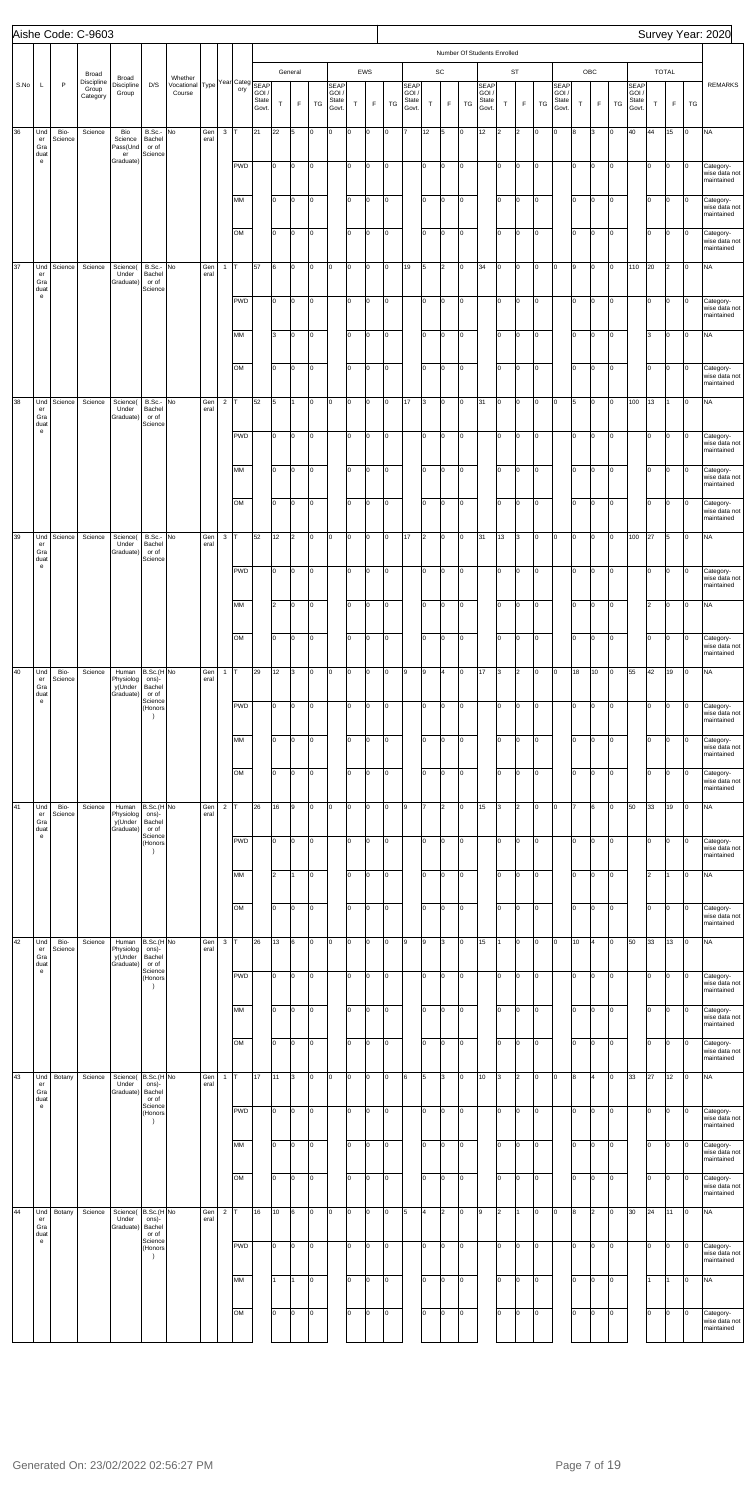|      |                                                                        |                 | Aishe Code: C-9603                       |                                                     |                                                   |                                      |             |                |            |                                            |                |                        |    |                                        |             |          |    |                                        |                |                              |                                   |                                 |        |                          |    |                                       |             |                    |    |                                        |        |                             |    | Survey Year: 2020                                     |
|------|------------------------------------------------------------------------|-----------------|------------------------------------------|-----------------------------------------------------|---------------------------------------------------|--------------------------------------|-------------|----------------|------------|--------------------------------------------|----------------|------------------------|----|----------------------------------------|-------------|----------|----|----------------------------------------|----------------|------------------------------|-----------------------------------|---------------------------------|--------|--------------------------|----|---------------------------------------|-------------|--------------------|----|----------------------------------------|--------|-----------------------------|----|-------------------------------------------------------|
| S.No | L                                                                      | $\mathsf{P}$    | Broad<br>Discipline<br>Group<br>Category | Broad<br>Discipline<br>Group                        | D/S                                               | Whether<br>Vocational Type<br>Course |             |                | ory        | Year Categ SEAP<br>GOI /<br>State<br>Govt. | $\mathsf T$    | General<br>$\mathsf F$ | TG | <b>SEAP</b><br>GOI /<br>State<br>Govt. | $\mathsf T$ | EWS<br>F | TG | <b>SEAP</b><br>GOI /<br>State<br>Govt. | $\mathsf T$    | $\mathsf{SC}$<br>$\mathsf F$ | Number Of Students Enrolled<br>TG | SEAP<br>GOI /<br>State<br>Govt. | $\top$ | <b>ST</b><br>$\mathsf F$ | TG | <b>SEAP</b><br>GOI/<br>State<br>Govt. | $\mathsf T$ | OBC<br>$\mathsf F$ | TG | <b>SEAP</b><br>GOI /<br>State<br>Govt. | $\top$ | <b>TOTAL</b><br>$\mathsf F$ | TG | <b>REMARKS</b>                                        |
| 45   | Und<br>er<br>Gra<br>duat                                               | Botany          | Science                                  | Science(<br>Under<br>Graduate)                      | B.Sc.(H No<br>ons)-<br>Bachel<br>or of            |                                      | Gen<br>eral | 3              |            | 16                                         | Iз             | 2                      | O  | O                                      | O           | ln.      | Iо | 5                                      | o              | Iо                           | O                                 | l9                              | Iо     | o                        | lо | lо                                    | lo.         | $\Omega$           | Iо | 30                                     | 3      | $\overline{2}$              | l0 | <b>NA</b>                                             |
|      | $\mathsf{e}% _{0}\left( \mathsf{e}\right)$                             |                 |                                          |                                                     | Science<br>(Honors<br>$\rightarrow$               |                                      |             |                | <b>PWD</b> |                                            | lо             | o                      | 0  |                                        | lo.         | l0.      | Iо |                                        | lo.            | Iо                           | O                                 |                                 | Iо     | o                        | lо |                                       | I٥          | l0                 | O  |                                        | lо     | o                           | 0  | Category-<br>wise data not<br>maintained              |
|      |                                                                        |                 |                                          |                                                     |                                                   |                                      |             |                | MM         |                                            | lо             | o                      | Iо |                                        | I٥          | l0.      | Iо |                                        | I٥             | Iо                           | O                                 |                                 | Iо     | O                        | Iо |                                       | lо          | O                  | O  |                                        | Iо     | O                           | I٥ | Category-<br>wise data not<br>maintained              |
|      |                                                                        |                 |                                          |                                                     |                                                   |                                      |             |                | OM         |                                            | lо             | o                      | O  |                                        | I٥          | l0.      | Iо |                                        | lo.            | Iо                           | O                                 |                                 | lо     | o                        | O  |                                       | lо          | l0                 | O  |                                        | Iо     | o                           | 0  | Category-<br>wise data not<br>maintained              |
| 46   | Und<br>er<br>Gra<br>duat<br>$\mathsf{e}% _{0}\left( \mathsf{e}\right)$ | Chemist<br>ry   | Science                                  | Science(<br>Under<br>Graduate)                      | B.Sc.(H No<br>ons)-<br>Bachel<br>or of<br>Science |                                      | Gen<br>eral | $\mathbf{1}$   |            | 20                                         | 10             | 5                      | 0  | O                                      | O           | ln.      | Iо |                                        |                | I1                           | o                                 | 12                              | I1     | o                        | lо | lо                                    |             |                    | I٥ | 39                                     | 19     |                             | l0 | NA                                                    |
|      |                                                                        |                 |                                          |                                                     | (Honors<br>$\rightarrow$                          |                                      |             |                | <b>PWD</b> |                                            | lо             | o                      | 0  |                                        | lo.         | l0.      | Iо |                                        | lo.            | Iо                           | O                                 |                                 | Iо     | o                        | lо |                                       | I٥          | l0                 | O  |                                        | lо     | o                           | Iо | Category-<br>wise data not<br>maintained              |
|      |                                                                        |                 |                                          |                                                     |                                                   |                                      |             |                | MM         |                                            | lо             | o                      | Iо |                                        | I٥          | l0.      | Iо |                                        | I٥             | Iо                           | O                                 |                                 | Iо     | O                        | O  |                                       | lо          | l0                 | O  |                                        | lо     | O                           | 0  | Category-<br>wise data not<br>maintained              |
|      |                                                                        |                 |                                          |                                                     |                                                   |                                      |             |                | OM         |                                            | lо             | o                      | o  |                                        | I٥          | l0.      | Iо |                                        | lo.            | Iо                           | O                                 |                                 | lо     | o                        | O  |                                       | $ 0\rangle$ | l0                 | O  |                                        | lо     | o                           | 0  | Category-<br>wise data not<br>maintained              |
| 47   | Und<br>er<br>Gra<br>duat                                               | Chemist<br>ry   | Science                                  | Science(<br>Under<br>Graduate)                      | B.Sc.(H No<br>ons)-<br>Bachel<br>or of            |                                      | Gen<br>eral | $\sqrt{2}$     |            | 18                                         | 11             | 3                      | 0  | O                                      | O           | I٥       | Iо | 6                                      | 8              | I <sub>2</sub>               | o                                 | 11                              | l1     | o                        | O  | lо                                    | 10          | $\overline{2}$     | Iо | 35                                     | 30     |                             | l0 | NA                                                    |
|      | $\mathsf{e}% _{0}\left( \mathsf{e}\right)$                             |                 |                                          |                                                     | Science<br>(Honors<br>$\rightarrow$               |                                      |             |                | <b>PWD</b> |                                            | lо             | o                      | O  |                                        | lo.         | O        | Iо |                                        | lo.            | Iо                           | O                                 |                                 | Iо     | o                        | lо |                                       | I٥          | lo.                | Iо |                                        | lо     | o                           | 0  | Category-<br>wise data not<br>maintained              |
|      |                                                                        |                 |                                          |                                                     |                                                   |                                      |             |                | MM         |                                            | I1             | 11                     | Iо |                                        | I٥          | l0.      | Iо |                                        | I٥             | Iо                           | O                                 |                                 | Iо     | o                        | Iо |                                       | lо          | l0                 | O  |                                        |        |                             | I٥ | <b>NA</b>                                             |
|      |                                                                        |                 |                                          |                                                     |                                                   |                                      |             |                | OM         |                                            | lо             | o                      | O  |                                        | I٥          | l0.      | Iо |                                        | lo.            | Iо                           | O                                 |                                 | lо     | o                        | O  |                                       | $ 0\rangle$ | l0                 | O  |                                        | lо     | O                           | 0  | Category-<br>wise data not<br>maintained              |
| 48   | Und<br>er<br>Gra                                                       | Chemist<br>ry   | Science                                  | Science(<br>Under<br>Graduate)                      | B.Sc.(H No<br>ons)-<br>Bachel                     |                                      | Gen<br>eral | $\mathbf 3$    |            | 18                                         | 8              | 2                      | 0  | O                                      | o           | lo.      | Iо | 6                                      | $\overline{4}$ | I1                           | O                                 | 11                              | Iо     | o                        | O  | lо                                    | 6           | lo.                | Iо | 35                                     | 18     | 3                           | I٥ | NA                                                    |
|      | duat<br>$\mathsf{e}% _{0}\left( t\right)$                              |                 |                                          |                                                     | or of<br>Science<br>(Honors<br>$\rightarrow$      |                                      |             |                | PWD        |                                            | lо             | o                      | 0  |                                        | lo.         | 0        | lо |                                        | lo.            | O                            | O                                 |                                 | lо     | o                        | lо |                                       | I٥          | O                  | O  |                                        | lо     | o                           | 0  | Category-<br>wise data not                            |
|      |                                                                        |                 |                                          |                                                     |                                                   |                                      |             |                | MM         |                                            | l1             | O                      | lo |                                        | I٥          | ln.      | Iо |                                        | lo.            | Iо                           | O                                 |                                 | Iо     | o                        | O  |                                       | lo.         | $\Omega$           | Iо |                                        |        | o                           | I٥ | maintained<br><b>NA</b>                               |
|      |                                                                        |                 |                                          |                                                     |                                                   |                                      |             |                | OM         |                                            | lо             | o                      | lo |                                        | I٥          | ln.      | Iо |                                        | I٥             | Iо                           | O                                 |                                 | Iо     | lo.                      | O  |                                       | Iо          | l٥                 | I٥ |                                        | lо     | O                           | 0  | Category-<br>wise data not                            |
| 49   | Und<br>er                                                              | Mathem<br>atics | Science                                  | Science(<br>Under                                   | B.Sc.(H No<br>ons)-                               |                                      | Gen<br>eral | $\mathbf{1}$   |            | 15                                         | 6              |                        | o  | 0                                      | O           |          | l0 | 5                                      | 3              | Iо                           | O                                 | 8                               | Iо     | o                        | lо | lо                                    | 5           | 3                  | I٥ | 28                                     | 14     | 4                           | l0 | maintained<br><b>NA</b>                               |
|      | Gra<br>duat<br>$\mathsf{e}% _{0}\left( \mathsf{e}\right)$              |                 |                                          | Graduate)                                           | Bachel<br>or of<br>Science<br>(Honors             |                                      |             |                | <b>PWD</b> |                                            | lо             | O                      | o  |                                        | I٥          | ln.      | Iо |                                        | lo.            | O                            | O                                 |                                 | Iо     | Iо                       | lо |                                       | lo.         | l٥                 | I٥ |                                        | I٥     | O                           | 0  | Category-<br>wise data not                            |
|      |                                                                        |                 |                                          |                                                     | -1                                                |                                      |             |                | MM         |                                            | lо             | O                      | l٥ |                                        | I٥          |          | Iо |                                        | l٥             | Iо                           | o                                 |                                 | Iо     | Iо                       | lо |                                       | lo.         | $\Omega$           | I٥ |                                        | I٥     | O                           | I٥ | maintained<br>Category-<br>wise data not              |
|      |                                                                        |                 |                                          |                                                     |                                                   |                                      |             |                | OM         |                                            | lо             | o                      | l٥ |                                        | I٥          | ln.      | Iо |                                        | I٥             | Iо                           | O                                 |                                 | Iо     | lo.                      | O  |                                       | lо          | l٥                 | I٥ |                                        | lо     | O                           | 0  | maintained<br>Category-                               |
| 50   | Und                                                                    | Mathem          | Science                                  | Science(                                            | B.Sc.(H No                                        |                                      | Gen         | $\overline{2}$ |            | 13                                         | 5              | O                      | O  | 0                                      | O           |          | l0 | l4                                     | 5              | I <sub>2</sub>               | O                                 | 8                               | Iо     | o                        | lо | lо                                    | 11          | 4                  | I٥ | 25                                     | 21     | 6                           | l0 | wise data not<br>maintained<br><b>NA</b>              |
|      | er<br>Gra<br>duat<br>$\mathsf{e}% _{0}\left( t\right)$                 | atics           |                                          | Under<br>Graduate)                                  | ons)-<br>Bachel<br>or of<br>Science               |                                      | eral        |                | <b>PWD</b> |                                            | lо             | O                      | o  |                                        | I٥          | ln.      | Iо |                                        | lo.            | O                            | O                                 |                                 | Iо     | Iо                       | O  |                                       | lo.         | $\Omega$           | Iо |                                        | lо     | O                           | 0  |                                                       |
|      |                                                                        |                 |                                          |                                                     | (Honors<br>n                                      |                                      |             |                | MM         |                                            | I٥             | O                      | l٥ |                                        | I٥          |          | l0 |                                        | l٥             | Iо                           | o                                 |                                 | I٥     | Iо                       | lо |                                       | lo.         | $\Omega$           | Iо |                                        | I٥     | O                           | l٥ | Category-<br>wise data not<br>maintained<br>Category- |
|      |                                                                        |                 |                                          |                                                     |                                                   |                                      |             |                |            |                                            |                |                        |    |                                        |             |          |    |                                        |                |                              |                                   |                                 |        |                          |    |                                       |             |                    |    |                                        |        |                             |    | wise data not<br>maintained                           |
|      |                                                                        |                 |                                          |                                                     |                                                   |                                      |             |                | OM         |                                            | lо             | O                      | l٥ |                                        | I٥          | ln.      | Iо |                                        | I٥             | Iо                           | O                                 |                                 | Iо     | lo.                      | o  |                                       | lо          | l٥                 | I٥ |                                        | lо     | O                           | I٥ | Category-<br>wise data not<br>maintained              |
| 51   | Und<br>er<br>Gra<br>duat                                               | Mathem<br>atics | Science                                  | Science(<br>Under<br>Graduate)                      | B.Sc.(H No<br>ons)-<br>Bachel<br>or of            |                                      | Gen<br>eral | $\mathbf 3$    |            | 13                                         | 4              | $\overline{2}$         | o  | 0                                      | O           |          | l0 | l4                                     | $\overline{2}$ | Iо                           | O                                 | 8                               | Iо     | Iо                       | O  | lо                                    | 5           | $\Omega$           | I٥ | 25                                     | 11     | 2                           | l0 | <b>NA</b>                                             |
|      | $\mathsf{e}% _{0}\left( \mathsf{e}\right)$                             |                 |                                          |                                                     | Science<br>(Honors<br>n                           |                                      |             |                | <b>PWD</b> |                                            | lо             | O                      | 0  |                                        | I٥          |          | Iо |                                        | I٥             | O                            | O                                 |                                 | Iо     | Iо                       | O  |                                       | lo.         | lo                 | I٥ |                                        | I٥     | O                           | l٥ | Category-<br>wise data not<br>maintained              |
|      |                                                                        |                 |                                          |                                                     |                                                   |                                      |             |                | MM         |                                            | lо             | O                      | l٥ |                                        | I٥          |          | Iо |                                        | l٥             | Iо                           | o                                 |                                 | I٥     | Iо                       | Iо |                                       | lo.         | $\Omega$           | I٥ |                                        | I٥     | o                           | lo | Category-<br>wise data not<br>maintained              |
|      |                                                                        |                 |                                          |                                                     |                                                   |                                      |             |                | OM         |                                            | lо             | o                      | lo |                                        | I٥          | ln.      | Iо |                                        | I٥             | Iо                           | O                                 |                                 | Iо     | lo.                      | O  |                                       | Iо          | l٥                 | I٥ |                                        | lо     | O                           | I٥ | Category-<br>wise data not<br>maintained              |
| 52   | Und<br>er<br>Gra                                                       | Philosop<br>hy  | Social<br>Science                        | Philosoph B.Sc.(H No<br>y(Under<br>Graduate)        | ons)-<br>Bachel                                   |                                      | Gen<br>eral | $\mathbf{1}$   |            | 10                                         | $\overline{2}$ | 2                      | O  | 0                                      | O           |          | l0 | l4                                     | $\overline{2}$ | I1                           | O                                 | l6                              | Iо     | Iо                       | O  | lо                                    | 3           | $\mathfrak{p}$     | I٥ | 20                                     |        | 5                           | l0 | <b>NA</b>                                             |
|      | duat<br>$\mathsf{e}% _{0}\left( \mathsf{e}\right)$                     |                 |                                          |                                                     | or of<br>Science<br>(Honors<br>n                  |                                      |             |                | <b>PWD</b> |                                            | lо             | o                      | o  |                                        | I٥          | ln.      | Iо |                                        | lo.            | Iо                           | O                                 |                                 | Iо     | Iо                       | Iо |                                       | lo.         | lo                 | I٥ |                                        | I٥     | O                           | I٥ | Category-<br>wise data not<br>maintained              |
|      |                                                                        |                 |                                          |                                                     |                                                   |                                      |             |                | MM         |                                            | lо             | O                      | lо |                                        | I٥          | O        | O  |                                        | lo.            | Iо                           | o                                 |                                 | lо     | O                        | lо |                                       | $ 0\rangle$ | O                  | 0  |                                        | lо     | O                           | Iо | Category-<br>wise data not<br>maintained              |
|      |                                                                        |                 |                                          |                                                     |                                                   |                                      |             |                | OM         |                                            | lо             | o                      | O  |                                        | I٥          | l0.      | Iо |                                        | lo.            | Iо                           | O                                 |                                 | lо     | o                        | lо |                                       | $ 0\rangle$ | l0                 | O  |                                        | Iо     | O                           | I٥ | Category-<br>wise data not<br>maintained              |
| 53   | Und<br>er<br>Gra                                                       | Philosop<br>hy  | Social<br>Science                        | Philosoph B.Sc.(H No<br>y(Under<br>Graduate) Bachel | ons)-                                             |                                      | Gen<br>eral | $\overline{2}$ |            | 10                                         | 3              | $\overline{2}$         | 0  | 0                                      | O           | ln.      | Iо | l4                                     |                | Iо                           | O                                 | 6                               | 4      | l2                       | O  | 0                                     | 6           |                    | I∩ | 20                                     | 14     | 8                           | I٥ | <b>NA</b>                                             |
|      | duat<br>$\mathbf{e}$                                                   |                 |                                          |                                                     | or of<br>Science<br>(Honors<br>-1                 |                                      |             |                | <b>PWD</b> |                                            | l0             | O                      | 0  |                                        | I٥          | I٥       | Iо |                                        | lo.            | Iо                           | O                                 |                                 | Iо     | Iо                       | lо |                                       | I٥          | lo                 | Iо |                                        | lо     | O                           | 0  | Category-<br>wise data not<br>maintained              |
|      |                                                                        |                 |                                          |                                                     |                                                   |                                      |             |                | MM         |                                            | lо             | O                      | 0  |                                        | I٥          | ln.      | Iо |                                        | I٥             | O                            | O                                 |                                 | Iо     | o                        | O  |                                       | Iо          | l0.                | O  |                                        | Iо     | O                           | I٥ | Category-<br>wise data not<br>maintained              |
|      |                                                                        |                 |                                          |                                                     |                                                   |                                      |             |                | OM         |                                            | lо             | O                      | o  |                                        | I٥          | ln.      | Iо |                                        | I٥             | Iо                           | O                                 |                                 | Iо     | Iо                       | Iо |                                       | lо          | ln.                | O  |                                        | lо     | O                           | I٥ | Category-<br>wise data not                            |
|      |                                                                        |                 |                                          |                                                     |                                                   |                                      |             |                |            |                                            |                |                        |    |                                        |             |          |    |                                        |                |                              |                                   |                                 |        |                          |    |                                       |             |                    |    |                                        |        |                             |    | maintained                                            |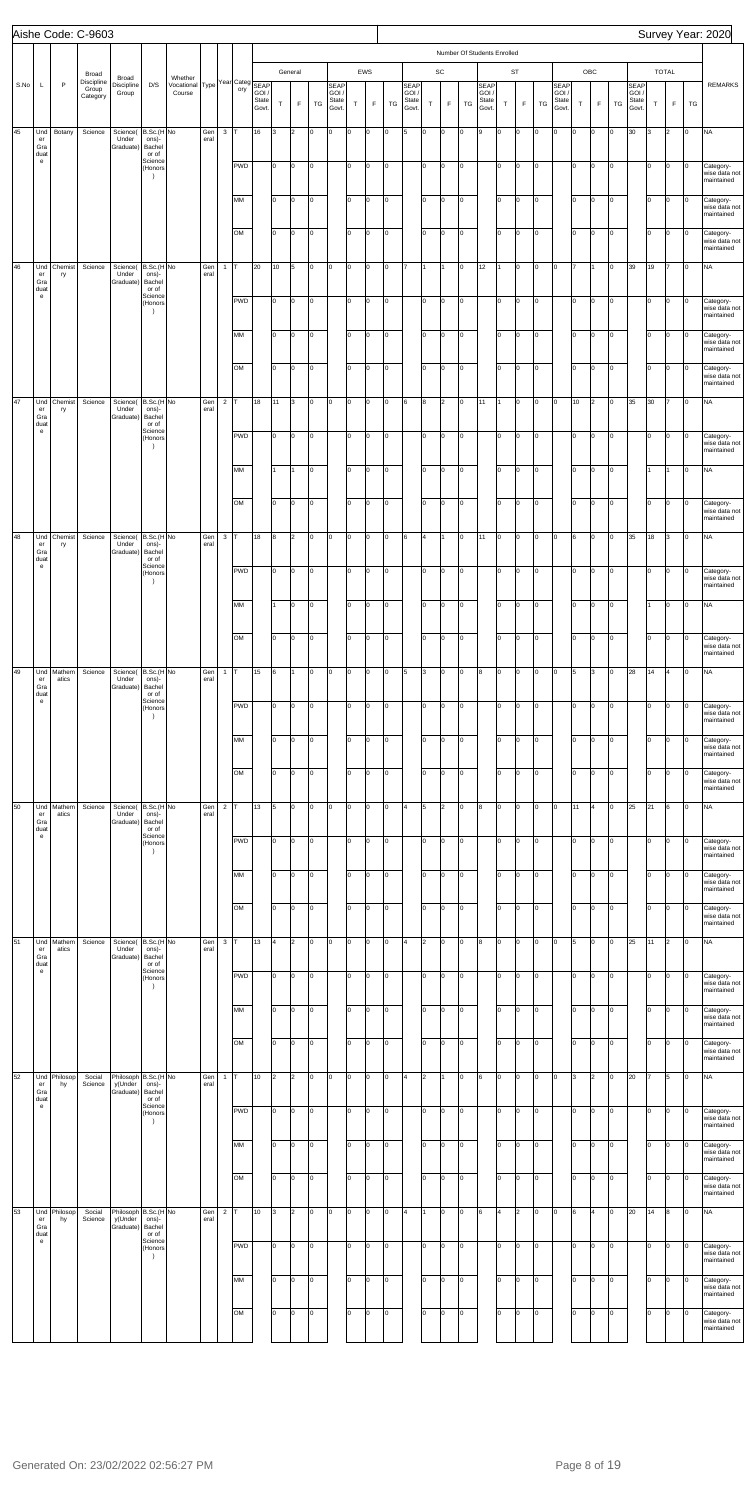|      |                                          |                | Aishe Code: C-9603              |                                                           |                                                   |                      |             |                |                        |                         |          |                |           |                                       |             |             |                |                                 |             |                |          |                                 |           |               |        |                                       |          |             |           |                                       |             |                |                      | Survey Year: 2020                                     |
|------|------------------------------------------|----------------|---------------------------------|-----------------------------------------------------------|---------------------------------------------------|----------------------|-------------|----------------|------------------------|-------------------------|----------|----------------|-----------|---------------------------------------|-------------|-------------|----------------|---------------------------------|-------------|----------------|----------|---------------------------------|-----------|---------------|--------|---------------------------------------|----------|-------------|-----------|---------------------------------------|-------------|----------------|----------------------|-------------------------------------------------------|
|      |                                          |                |                                 |                                                           |                                                   |                      |             |                |                        |                         |          |                |           |                                       |             |             |                |                                 |             |                |          | Number Of Students Enrolled     |           |               |        |                                       |          |             |           |                                       |             |                |                      |                                                       |
|      |                                          |                | Broad                           | Broad                                                     |                                                   | Whether              |             |                |                        |                         |          | General        |           |                                       |             | EWS         |                |                                 |             | SC             |          |                                 |           | $\texttt{ST}$ |        |                                       |          | OBC         |           |                                       |             | <b>TOTAL</b>   |                      |                                                       |
| S.No | L                                        | P              | Discipline<br>Group<br>Category | Discipline<br>Group                                       | D/S                                               | Vocational<br>Course | Type        |                | Year Categ SEAP<br>ory | GOI /<br>State<br>Govt. | Т        | $\mathsf F$    | TG        | <b>SEAP</b><br>GOI.<br>State<br>Govt. | $\mathsf T$ | $\mathsf F$ | TG             | SEAP<br>GOI /<br>State<br>Govt. | $\mathsf T$ | $\mathsf F$    | TG       | SEAP<br>GOI /<br>State<br>Govt. | T         | F             | TG     | <b>SEAP</b><br>GOI/<br>State<br>Govt. | $\top$   | $\mathsf F$ | <b>TG</b> | <b>SEAP</b><br>GOI/<br>State<br>Govt. | $\mathsf T$ | $\mathsf F$    | TG                   | <b>REMARKS</b>                                        |
| 54   | Und<br>er<br>Gra<br>duat                 | Philosop<br>hy | Social<br>Science               | Philosoph B.Sc.(H No<br>y(Under ons)-<br>Graduate) Bachel | or of                                             |                      | Gen<br>eral | $3$ T          |                        | 10                      | Iз       | 3              | ln.       | O                                     | o           | o           | lo             | 4                               | o           | lо             | Iо       | 6                               | 3         | lо            | O      | l٥                                    | $\Omega$ | lо          | lo.       | 20                                    | l6          | 3              | O                    | <b>NA</b>                                             |
|      | $\mathbf{e}$                             |                |                                 |                                                           | Science<br>(Honors<br>$\rightarrow$               |                      |             |                | PWD                    |                         | lo.      | O              | l0.       |                                       | lo.         | O           | O              |                                 | lо          | lо             | Iо       |                                 | I٥        | lо            | O      |                                       | I٥       | O           | o         |                                       | 10          | O              | O                    | Category-<br>wise data not<br>maintained              |
|      |                                          |                |                                 |                                                           |                                                   |                      |             |                | MM                     |                         | I٥       | o              | I۵        |                                       | I٥          | O           | O              |                                 | lо          | lо             | Iо       |                                 | I٥        | O             | O      |                                       | Iо       | 0           | O         |                                       | lо          | o              |                      | Category-<br>wise data not<br>maintained              |
|      |                                          |                |                                 |                                                           |                                                   |                      |             |                | OM                     |                         | I٥       | o              | l0        |                                       | lo.         | lо          | lо             |                                 | $ 0\rangle$ | lо             | Iо       |                                 | lo.       | O             | O      |                                       | Iо       | O           | o         |                                       | Iо          | O              | O                    | Category-<br>wise data not<br>maintained              |
| 55   | Und<br>er<br>Gra<br>duat                 | Physics        | Science                         | Science(<br>Under<br>Graduate)                            | B.Sc.(H No<br>ons)-<br>Bachel<br>or of            |                      | Gen<br>eral | $\mathbf{1}$   | Iт                     | 20                      | 14       | 3              | l0.       | O                                     | o           | O           | lo             |                                 | ١4          | $\overline{2}$ | Iо       | 12                              | 11        | lо            | O      | I٥                                    | 10       | 5           | lo.       | 39                                    | 29          | 10             | O                    | <b>NA</b>                                             |
|      | $\mathbf{e}$                             |                |                                 |                                                           | Science<br>(Honors<br>$\rightarrow$               |                      |             |                | PWD                    |                         | lo.      | O              | I٥        |                                       | lo.         | O           | O              |                                 | lо          | lо             | Iо       |                                 | I٥        | O             | O      |                                       | I٥       | O           | o         |                                       | 10          | O              | O                    | Category-<br>wise data not<br>maintained              |
|      |                                          |                |                                 |                                                           |                                                   |                      |             |                | MM                     |                         | I٥       | o              | I٥        |                                       | lo.         | O           | O              |                                 | lо          | lо             | Iо       |                                 | I٥        | O             | O      |                                       | Iо       | 0           | O         |                                       | lо          | o              | I٥                   | Category-<br>wise data not<br>maintained              |
|      |                                          |                |                                 |                                                           |                                                   |                      |             |                | OM                     |                         | I٥       | O              | l0        |                                       | lo.         | lо          | O              |                                 | $ 0\rangle$ | Iо             | Iо       |                                 | I٥        | O             | O      |                                       | Iо       | O           | o         |                                       | Iо          | O              | O                    | Category-<br>wise data not<br>maintained              |
| 56   | Und<br>er<br>Gra<br>duat<br>$\mathbf{e}$ | Physics        | Science                         | Science(<br>Under<br>Graduate)                            | B.Sc.(H No<br>ons)-<br>Bachel<br>or of<br>Science |                      | Gen<br>eral | $\overline{2}$ | Iт                     | 18                      | 12       | 8              | l0.       | O                                     | O           | lо          | lo             | 6                               | 3           |                | Iо       | 11                              | Iо        | O             | O      | I٥                                    | 16       |             | lo.       | 35                                    | 31          | 14             | O                    | <b>NA</b>                                             |
|      |                                          |                |                                 |                                                           | (Honors<br>$\rightarrow$                          |                      |             |                | PWD                    |                         | lo.      | O              | l0        |                                       | lo.         | lо          | o              |                                 | lо          | Iо             | Iо       |                                 | I٥        | O             | O      |                                       | I٥       | O           | o         |                                       | Iо          | O              | 0                    | Category-<br>wise data not<br>maintained              |
|      |                                          |                |                                 |                                                           |                                                   |                      |             |                | MM                     |                         | 3        | 3              | I٥        |                                       | lo.         | o           | O              |                                 | lо          | lо             | Iо       |                                 | I٥        | O             | O      |                                       | Iо       | 0           | o         |                                       | lз          | 3              | 0                    | <b>NA</b>                                             |
| 57   |                                          |                |                                 |                                                           |                                                   |                      |             |                | OM                     |                         | lо       | O              | l0<br>l0. |                                       | lo.         | lо<br>lо    | O<br>lo        |                                 | $ 0\rangle$ | Iо             | Iо<br>Iо |                                 | I٥        | O             | O      | l0                                    | Iо<br>9  | O           | O<br>o    |                                       | Iо          | O              | 0                    | Category-<br>wise data not<br>maintained              |
|      | Und<br>er<br>Gra<br>duat<br>$\mathbf{e}$ | Physics        | Science                         | Science(<br>Under<br>Graduate)                            | B.Sc.(H No<br>ons)-<br>Bachel<br>or of<br>Science |                      | Gen<br>eral | $3$ T          | PWD                    | 18                      | 6<br>lo. | 3<br>O         | l0.       | O                                     | O<br>lo.    | O           | O              | 6                               | 5<br>lo.    | lо             | Iо       | 11                              | Iо<br>lo. | O<br>O        | O<br>O |                                       | I٥       | 2<br>O      | O         | 35                                    | 20<br>10    | 6<br>o         | O<br>$\vert 0 \vert$ | <b>NA</b><br>Category-                                |
|      |                                          |                |                                 |                                                           | (Honors<br>$\rightarrow$                          |                      |             |                | MM                     |                         | I٥       | o              | ln.       |                                       | I٥          | o           | o              |                                 | Iо          | Iо             | Iо       |                                 | I٥        | O             | O      |                                       | I٥       | O           | o         |                                       | lо          | O              |                      | wise data not<br>maintained                           |
|      |                                          |                |                                 |                                                           |                                                   |                      |             |                | OM                     |                         | I٥       | o              |           |                                       | I٥          | O           | o              |                                 | $ 0\rangle$ | lo.            | Iо       |                                 | I٥        | lо            | O      |                                       | lо       | O           | o         |                                       | lо          | O              | 0                    | Category-<br>wise data not<br>maintained<br>Category- |
| 58   | Und                                      | Zoology        | Science                         | Science(                                                  | B.Sc.(H No                                        |                      | Gen         | $\mathbf{1}$   | Iт                     | 17                      | l9       |                |           | O                                     | lо          | O           | lo             | 6                               | 6           | 2              | Iо       | 10                              | 4         | 2             | O      | I٥                                    | 11       | 3           | O         | 33                                    | 30          | 8              | lo.                  | wise data not<br>maintained<br><b>NA</b>              |
|      | er<br>Gra<br>duat<br>${\bf e}$           |                |                                 | Under<br>Graduate)                                        | ons)-<br>Bachel<br>or of<br>Science               |                      | eral        |                | <b>PWD</b>             |                         | lo.      | o              | ln.       |                                       | lo.         | O           | O              |                                 | I٥          | l0             | Iо       |                                 | I٥        | lо            | o      |                                       | ١o       | O           | O         |                                       | 10          | o              | 0                    |                                                       |
|      |                                          |                |                                 |                                                           | (Honors<br>$\rightarrow$                          |                      |             |                | MM                     |                         | lо       | l0             |           |                                       | I٥          | l0          | lo             |                                 | Iо          | l0             | Iо       |                                 | lo.       | O             | O      |                                       | l٥       | O           | O         |                                       | lо          | o              |                      | Category-<br>wise data not<br>maintained<br>Category- |
|      |                                          |                |                                 |                                                           |                                                   |                      |             |                | OM                     |                         | lо       | o              | ln.       |                                       | I٥          | O           | o              |                                 | $ 0\rangle$ | Iо             | Iо       |                                 | I٥        | O             | O      |                                       | lо       | O           | o         |                                       | lо          | O              | 0                    | wise data not<br>maintained<br>Category-              |
| 59   | Und                                      | Zoology        | Science                         | Science(                                                  | B.Sc.(H No                                        |                      | Gen         | $2$ T          |                        | 16                      | 6        | 5              |           | O                                     | lо          | O           | lo             | 5                               | 3           |                | Iо       | l9                              | 1         | O             | O      | l0                                    | 8        | Iз          | Iо        | 30                                    | 18          | 9              | lo.                  | wise data not<br>maintained<br><b>NA</b>              |
|      | er<br>Gra<br>duat<br>${\bf e}$           |                |                                 | Under<br>Graduate)                                        | ons)-<br>Bachel<br>or of<br>Science<br>(Honors    |                      | eral        |                | <b>PWD</b>             |                         | lо       | o              | ln.       |                                       | lo.         | lо          | o              |                                 | I٥          | Iо             | Iо       |                                 | lo.       | lо            | O      |                                       | I٥       | 0           | O         |                                       | 10          | o              | 0                    | Category-<br>wise data not                            |
|      |                                          |                |                                 |                                                           | $\rightarrow$                                     |                      |             |                | MM                     |                         | 2        | 2              |           |                                       | I٥          | l٥          | lo             |                                 | Iо          | l0             | Iо       |                                 | lo.       | lо            | O      |                                       | lo.      | Iо          | lo.       |                                       | 2           | $\overline{2}$ | I٥                   | maintained<br><b>NA</b>                               |
|      |                                          |                |                                 |                                                           |                                                   |                      |             |                | OM                     |                         | I٥       | o              | ln.       |                                       | I٥          | lо          | o              |                                 | $ 0\rangle$ | Iо             | Iо       |                                 | I٥        | lо            | O      |                                       | Iо       | O           | o         |                                       | Iо          | O              | O                    | Category-<br>wise data not                            |
| 60   | Und<br>er                                | Zoology        | Science                         | Science(<br>Under                                         | B.Sc.(H No<br>ons)-                               |                      | Gen<br>eral | $\mathbf{3}$   | Iт                     | 16                      | 6        | $\overline{2}$ |           | O                                     | o           | O           | lo             | 5                               | 5           | $\overline{2}$ | Iо       | 9                               | 4         | O             | O      | l0                                    | 5        |             | I٥        | 30                                    | 20          | 5              | l0                   | maintained<br><b>NA</b>                               |
|      | Gra<br>duat<br>$\mathbf{e}$              |                |                                 | Graduate)                                                 | Bachel<br>or of<br>Science<br>(Honors             |                      |             |                | <b>PWD</b>             |                         | I٥       | o              | ln.       |                                       | lo.         | o           | o              |                                 | I٥          | l0             | Iо       |                                 | I٥        | lо            | O      |                                       | I٥       | O           | O         |                                       | 10          | o              | O                    | Category-<br>wise data not                            |
|      |                                          |                |                                 |                                                           | $\rightarrow$                                     |                      |             |                | MM                     |                         | lо       | lo.            |           |                                       | I٥          | l٥          | $\overline{0}$ |                                 | Iо          | l0             | Iо       |                                 | o         | O             | O      |                                       | lo.      | Iо          | o         |                                       | lо          | o              |                      | maintained<br>Category-<br>wise data not              |
|      |                                          |                |                                 |                                                           |                                                   |                      |             |                | OM                     |                         | l0       | o              |           |                                       | lo.         | O           | lo             |                                 | $\log$      | Iо             | Iо       |                                 | I٥        | lо            | O      |                                       | lо       | lо          | lo.       |                                       | 10          | O              | O                    | maintained<br>Category-<br>wise data not              |
|      |                                          |                |                                 |                                                           |                                                   |                      |             |                |                        |                         |          |                |           |                                       |             |             |                |                                 |             |                |          |                                 |           |               |        |                                       |          |             |           |                                       |             |                |                      | maintained                                            |

|                                                            | Foreign Students Enrollment:                                                                                                                                     |   |     |             |                                                                                    |                            |                                  |       |         |                              |       |        |                 |       |                                                |       |       |           |                 |       |            |                 |       |              |                 |                |
|------------------------------------------------------------|------------------------------------------------------------------------------------------------------------------------------------------------------------------|---|-----|-------------|------------------------------------------------------------------------------------|----------------------------|----------------------------------|-------|---------|------------------------------|-------|--------|-----------------|-------|------------------------------------------------|-------|-------|-----------|-----------------|-------|------------|-----------------|-------|--------------|-----------------|----------------|
|                                                            |                                                                                                                                                                  |   |     |             | <b>Whether Foreign Students Enrolled Int The Institution</b>                       |                            |                                  |       |         |                              |       |        |                 |       |                                                |       | No.   |           |                 |       |            |                 |       |              |                 |                |
|                                                            |                                                                                                                                                                  |   |     |             | Approved Intake Capacity of International Students along with NRI                  |                            |                                  |       |         |                              |       |        |                 |       |                                                |       |       |           |                 |       |            |                 |       |              |                 |                |
|                                                            |                                                                                                                                                                  |   |     |             | <b>Regular Examination Results</b>                                                 |                            |                                  |       |         |                              |       |        |                 |       |                                                |       |       |           |                 |       |            |                 |       |              |                 |                |
|                                                            |                                                                                                                                                                  |   |     |             | Programmes offered by Institution (Total Number of Students Appeard in Final Year) |                            |                                  |       |         |                              |       |        |                 |       |                                                |       |       |           |                 |       |            |                 |       |              |                 |                |
| Note-<br>L- Level<br>T-Total<br>F-Female<br>TG-Transgender | D/S- Discipline/Subject<br><b>BDGC- Broad Discipline Group Category</b><br><b>BDGN- Broad Discipline Group Name</b><br>OM- Other Minority<br>MM- Muslim Minority |   |     |             |                                                                                    |                            |                                  |       |         |                              |       |        |                 |       |                                                |       |       |           |                 |       |            |                 |       |              |                 |                |
|                                                            |                                                                                                                                                                  |   |     |             |                                                                                    |                            |                                  |       |         |                              |       |        |                 |       | Total Number of Students Appeard in Final Year |       |       |           |                 |       |            |                 |       |              |                 |                |
| <b>SNO</b>                                                 |                                                                                                                                                                  | P | D/S | <b>BDGC</b> | <b>BDGN</b>                                                                        | Whether<br>Vocational Type |                                  |       | General |                              |       | EWS    |                 |       | <b>SC</b>                                      |       |       | <b>ST</b> |                 |       | <b>OBC</b> |                 |       | <b>TOTAL</b> |                 | <b>REMARKS</b> |
|                                                            |                                                                                                                                                                  |   |     |             |                                                                                    | Course                     | Categor <sup>®</sup><br><b>V</b> | Total | Female  | Trans<br>Gender <sup>1</sup> | Total | Female | Trans<br>Gender | Total | Female Gender                                  | Trans | Total | Female    | Trans<br>Gender | Total | Female     | Trans<br>Gender | Total | Female       | Trans<br>Gender |                |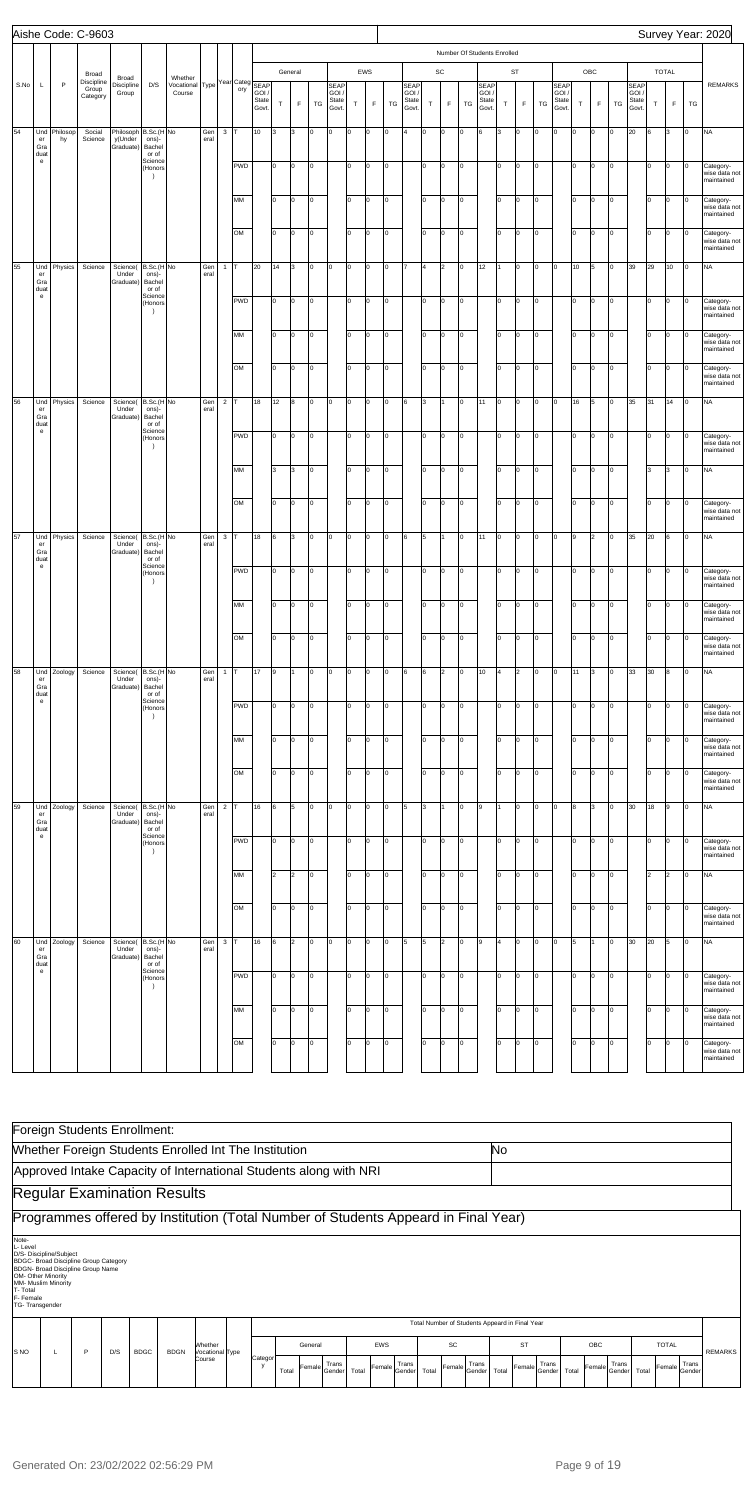| Aishe Code: C-9603 |                   |                                         |                           |                    |                      |                            |         |              |                 |                      |                 |       |        |                 |       |              |                 |       |                                                |                 |                |                |                 |       |              |                 | Survey Year: 2020                       |
|--------------------|-------------------|-----------------------------------------|---------------------------|--------------------|----------------------|----------------------------|---------|--------------|-----------------|----------------------|-----------------|-------|--------|-----------------|-------|--------------|-----------------|-------|------------------------------------------------|-----------------|----------------|----------------|-----------------|-------|--------------|-----------------|-----------------------------------------|
|                    |                   |                                         |                           |                    |                      |                            |         |              |                 |                      |                 |       |        |                 |       |              |                 |       | Total Number of Students Appeard in Final Year |                 |                |                |                 |       |              |                 |                                         |
| S <sub>NO</sub>    | L                 | P                                       | D/S                       | <b>BDGC</b>        | <b>BDGN</b>          | Whether<br>Vocational Type |         |              |                 | General              |                 |       | EWS    |                 |       | SC           |                 |       | <b>ST</b>                                      |                 |                | OBC            |                 |       | <b>TOTAL</b> |                 | <b>REMARKS</b>                          |
|                    |                   |                                         |                           |                    |                      | Course                     |         | Categor<br>y | Total           | Female               | Trans<br>Gender | Total | Female | Trans<br>Gender | Total | Female       | Trans<br>Gender | Total | Female                                         | Trans<br>Gender | Total          | Female         | Trans<br>Gender | Total | Female       | Trans<br>Gender |                                         |
|                    |                   |                                         |                           |                    |                      |                            |         | T            | 633             | 311                  | Iо              | Iо    | O      | lo.             | Iо    | O            | lo.             | I٥    | $\overline{0}$                                 | I٥              | lo             | $\overline{0}$ | lo.             | 633   | 311          | I٥              | <b>NA</b>                               |
|                    |                   |                                         |                           |                    |                      |                            |         |              |                 |                      |                 |       |        |                 |       |              |                 |       |                                                |                 |                |                |                 |       |              |                 |                                         |
|                    |                   |                                         |                           |                    |                      |                            |         | <b>PWD</b>   | I٥              | o                    | Iо              | lо    | O      | lo.             | Iо    | O            | I٥              | lo.   | $\overline{0}$                                 | 0               | o              | $\overline{0}$ | Iо              | l٥    | 0            | Iо              | Category-wise<br>data not<br>maintained |
| $\overline{1}$     | Under<br>Graduate | <b>B.A.-</b><br>Bachelor                | Arts(Und<br>er<br>Graduat | Arts               | Arts                 | No                         | General | MM           | O               | $\overline{0}$       | Iо              | Iо    | O      | Iо              | Iо    | O            | Iо              | lо    | $\overline{0}$                                 | I٥              | Iо             | 0              | lо              | Iо    | 0            | n               | Category-wise                           |
|                    |                   | of Arts                                 | e)                        |                    |                      |                            |         |              |                 |                      |                 |       |        |                 |       |              |                 |       |                                                |                 |                |                |                 |       |              |                 | data not<br>maintained                  |
|                    |                   |                                         |                           |                    |                      |                            |         | OМ           | lo.             | $\overline{0}$       | Iо              | Iо    | O      | Iо              | I٥    | o            | lo              | lo.   | $\overline{0}$                                 | Iо              | Iо             | lo.            | lo.             | Ιo    | lo           | $\Omega$        | Category-wise<br>data not               |
|                    |                   |                                         |                           |                    |                      |                            |         |              |                 |                      |                 |       |        |                 |       |              |                 |       |                                                |                 |                |                |                 |       |              |                 | maintained                              |
|                    |                   |                                         |                           |                    |                      |                            |         | т            | 22              | 14                   | Iо              | lо    | 0      | Iо              | 12    | 9            | I٥              | 10    | 7                                              | lо              | 8              | 6              | Iо              | 52    | 36           | Iо              | <b>NA</b>                               |
|                    |                   |                                         |                           |                    |                      |                            |         | <b>PWD</b>   | O               | lo                   | I٥              | Iо    | O      | Iо              | Iо    | O            | lo.             | I٥    | 0                                              | 0               | I٥             | 0              | Iо              | Iо    | 0            | $\Omega$        | Category-wise<br>data not               |
|                    | Under             | B.A.(Hon<br>s)-                         | Arts(Und<br>er            | Indian             |                      |                            | General |              |                 |                      |                 |       |        |                 |       |              |                 |       |                                                |                 |                |                |                 |       |              |                 | maintained                              |
| $\overline{2}$     | Graduate          | Bachelor<br>of Arts<br>(Honors)         | Graduat<br>e)             | Languag<br>e       | Bengali              | No                         |         | МM           | 17              | 6                    | lo.             | Iо    | l0     | Iо              | I٥    | 0            | lo.             | I٥    | $\overline{0}$                                 | lо              | I٥             | lo.            | lo.             |       | 6            | I٥              | <b>NA</b>                               |
|                    |                   |                                         |                           |                    |                      |                            |         | OM           | O               | $\overline{0}$       | Iо              | lо    | O      | Iо              | I٥    | O            | I٥              | I٥    | $\overline{0}$                                 | 0               | o              | $\overline{0}$ | Iо              | Iо    | O            | Iо              | Category-wise                           |
|                    |                   |                                         |                           |                    |                      |                            |         |              |                 |                      |                 |       |        |                 |       |              |                 |       |                                                |                 |                |                |                 |       |              |                 | data not<br>maintained                  |
|                    |                   |                                         |                           |                    |                      |                            |         | т            | 3               |                      | I٥              | Iо    | O      | Iо              | 2     | O            | Iо              | 5     | 3                                              | I٥              | 5              | $\overline{4}$ | Iо              | 15    | 8            | I٥              | <b>NA</b>                               |
|                    |                   |                                         |                           |                    |                      |                            |         |              | lo.             | $\overline{0}$       | Iо              | Iо    | l0     |                 | I٥    | 0            | $\vert 0 \vert$ | I٥    | O                                              | Iо              | Iо             | lo.            | Iо              | lo.   | lo           | Iо              | Category-wise                           |
|                    | Under             | B.A.(Hon<br>s)-                         | Arts(Und                  |                    |                      |                            |         | <b>PWD</b>   |                 |                      |                 |       |        | lо              |       |              |                 |       |                                                |                 |                |                |                 |       |              |                 | data not<br>maintained                  |
| 3                  | Graduate          | Bachelor<br>of Arts                     | er<br>Graduat<br>e)       | Social<br>Science  | Economics            | No                         | General | MM           | I٥              | $\overline{0}$       | Iо              | Iо    | O      | lo.             | Iо    | O            | I٥              | Iо    | 0                                              | 0               | o              | $\overline{0}$ | Iо              | Ιo    | O            | O               | Category-wise<br>data not               |
|                    |                   | (Honors)                                |                           |                    |                      |                            |         |              |                 |                      |                 |       |        |                 |       |              |                 |       |                                                |                 |                |                |                 |       |              |                 | maintained                              |
|                    |                   |                                         |                           |                    |                      |                            |         | <b>OM</b>    | O               | O                    | Iо              | Iо    | l0     | lo.             | Iо    | O            | l0              | I٥    | $\overline{0}$                                 | 0               | I٥             | 0              | lo.             | Iо    | l0           | n               | Category-wise<br>data not<br>maintained |
|                    |                   |                                         |                           |                    |                      |                            |         | T            | 11              | l4                   | I٥              | Iо    | l0     | Iо              | l6    | 5            | lo.             | 12    | 11                                             | lо              | 4              | 3              | lo.             | 33    | 13           | lo.             | <b>NA</b>                               |
|                    |                   |                                         |                           |                    |                      |                            |         |              |                 |                      |                 |       |        |                 |       |              |                 |       |                                                |                 |                |                |                 |       |              |                 |                                         |
|                    |                   | B.A.(Hon                                |                           |                    |                      |                            |         | <b>PWD</b>   | I٥              | $\overline{0}$       | I٥              | lо    | O      | Iо              | I٥    | $\mathsf{o}$ | I٥              | I٥    | $\overline{0}$                                 | 0               | o              | $\overline{0}$ | lо              | Iо    | lо           | Iо              | Category-wise<br>data not<br>maintained |
| $\overline{4}$     | Under<br>Graduate | s)-<br>Bachelor                         | Arts(Und<br>er<br>Graduat | Foreign<br>Languag | English              | No                         | General | MM           | 2               | 2                    | Iо              | Iо    | O      | Iо              | lо    | O            | Iо              | I٥    | $\overline{0}$                                 | lo.             | lо             | 0              | lо              | 2     | 2            | I٥              | <b>NA</b>                               |
|                    |                   | of Arts<br>(Honors)                     | e)                        | e                  |                      |                            |         |              |                 |                      |                 |       |        |                 |       |              |                 |       |                                                |                 |                |                |                 |       |              |                 |                                         |
|                    |                   |                                         |                           |                    |                      |                            |         | OM           | 0               |                      |                 |       |        |                 |       | $\mathbf 0$  |                 |       |                                                |                 |                |                |                 |       |              |                 | ategory-wise<br>data not                |
|                    |                   |                                         |                           |                    |                      |                            |         |              |                 |                      |                 |       |        |                 |       |              |                 |       |                                                |                 |                |                |                 |       |              |                 | maintained                              |
|                    |                   |                                         |                           |                    |                      |                            |         | т            | 4               | $\overline{0}$       | Iо              | lо    | 0      | Iо              | 3     | 3            | Iо              | l9    | 3                                              | O               | $\overline{4}$ | $\overline{2}$ | Iо              | 20    | 8            | I٥              | <b>NA</b>                               |
|                    |                   |                                         |                           |                    |                      |                            |         | <b>PWD</b>   | 0               | $\overline{0}$       | I٥              | Iо    | O      | lo.             | Iо    | O            | I٥              | lо    | 0                                              | 0               | lo             | 0              | Iо              | Iо    | 0            | Iо              | Category-wise<br>data not               |
| $\overline{5}$     | Under             | B.A.(Hon Arts(Und<br>s)-                | er                        | Social             |                      |                            | General |              |                 |                      |                 |       |        |                 |       |              |                 |       |                                                |                 |                |                |                 |       |              |                 | maintained                              |
|                    | Graduate          | Bachelor<br>of Arts<br>(Honors)         | Graduat<br>e)             | Science            | History              | No                         |         | МM           | 11.             | $\overline{0}$       | I٥              | Iо    | l0     | Iо              | Iо    | 0            | lo.             | I٥    | O                                              | I٥              | I٥             | $\overline{0}$ | lo.             |       | lo           | I٥              | <b>NA</b>                               |
|                    |                   |                                         |                           |                    |                      |                            |         | OM           | I٥              | o                    | Iо              | lо    | O      | lo.             | Iо    | O            | Iо              | lо    | $\overline{0}$                                 | 0               | o              | $\overline{0}$ | Iо              | Iо    | 0            | I٥              | Category-wise                           |
|                    |                   |                                         |                           |                    |                      |                            |         |              |                 |                      |                 |       |        |                 |       |              |                 |       |                                                |                 |                |                |                 |       |              |                 | data not<br>maintained                  |
|                    |                   |                                         |                           |                    |                      |                            |         |              | 9               | 4                    | lo.             | Iо    | O      | lo.             | 5     | 3            | I٥              | 15    | 6                                              | I٥              | l9             | 5              | Iо              | 38    | 18           | lo.             | <b>NA</b>                               |
|                    |                   |                                         |                           |                    |                      |                            |         | <b>PWD</b>   | I٥              | $\overline{0}$       | Iо              | Iо    | l0     | Iо              | I٥    | o            | lo.             | I٥    | O                                              | Iо              | Iо             | lo.            | lo.             | lo.   | lo           | lo.             | Category-wise                           |
|                    | Under             | B.A.(Hon<br>s)-                         | Arts(Und                  |                    |                      |                            |         |              |                 |                      |                 |       |        |                 |       |              |                 |       |                                                |                 |                |                |                 |       |              |                 | data not<br>maintained                  |
| $\,6$              | Graduate          | Bachelor<br>of Arts                     | er<br>Graduat<br>e)       | Social<br>Science  | Political<br>Science | No                         | General | MM           | 3               | $\vert$ <sub>2</sub> | Iо              | Iо    | 0      | lo.             | Iо    | 0            | Iо              | I٥    | 0                                              | 0               | o              | $\mathbf 0$    | Iо              | ıз    | 2            | I٥              | <b>NA</b>                               |
|                    |                   | (Honors)                                |                           |                    |                      |                            |         |              |                 |                      |                 |       |        |                 |       |              |                 |       |                                                |                 |                |                |                 |       |              |                 |                                         |
|                    |                   |                                         |                           |                    |                      |                            |         | OМ           | O               | 0                    | lo.             | I٥    | O      | Iо              | Iо    | O            | I٥              | lо    | 0                                              | I٥              | I٥             | 0              | Iо              | Iо    | l0           | Iо              | Category-wise<br>data not<br>maintained |
|                    |                   |                                         |                           |                    |                      |                            |         | lт           | 8               | 8                    | lo.             | Iо    | l0     | Iо              | 4     | 0            | lo.             | 2     | 1                                              | lо              | $\overline{2}$ |                | lo.             | 16    | 10           | lo.             | <b>NA</b>                               |
|                    |                   |                                         |                           |                    |                      |                            |         |              |                 |                      |                 |       |        |                 |       |              |                 |       |                                                |                 |                |                |                 |       |              |                 |                                         |
|                    |                   | B.A.(Hon                                |                           |                    |                      |                            |         | <b>PWD</b>   | 0               | O                    | Iо              | lо    | O      | lo.             | I٥    | O            | I٥              | lо    | $\overline{0}$                                 | O               | o              | $\overline{0}$ | Iо              | Iо    | 0            | Iо              | Category-wise<br>data not<br>maintained |
| $\overline{7}$     | Under<br>Graduate | s)-<br>Bachelor<br>of Arts              | Arts(Und<br>er<br>Graduat | Social<br>Science  | Psychology           | No                         | General | MM           |                 | 11                   | I٥              | Iо    | O      | lo.             | Iо    | O            | Iо              | I٥    | 0                                              | lо              | I٥             | 0              | Iо              |       | I1           | l٥              | <b>NA</b>                               |
|                    |                   | (Honors)                                | e)                        |                    |                      |                            |         |              |                 |                      |                 |       |        |                 |       |              |                 |       |                                                |                 |                |                |                 |       |              |                 |                                         |
|                    |                   |                                         |                           |                    |                      |                            |         | OM           | 0               | $\overline{0}$       | Iо              | Iо    | O      | I٥              | I٥    | O            | $\vert 0 \vert$ | lo.   | O                                              | Iо              | Iо             | lo.            | lо              | lo.   | lo           | lo.             | Category-wise<br>data not<br>maintained |
|                    |                   |                                         |                           |                    |                      |                            |         | т            | 11              | 10                   | Iо              | lо    | O      | Iо              | 11    | 9            | I٥              | 1     | 1                                              | O               | 8              | $\overline{4}$ | Iо              | 31    | 24           | I٥              | <b>NA</b>                               |
|                    |                   |                                         |                           |                    |                      |                            |         |              |                 |                      |                 |       |        |                 |       |              |                 |       |                                                |                 |                |                |                 |       |              |                 |                                         |
|                    |                   |                                         |                           |                    |                      |                            |         | <b>PWD</b>   | 0               | lo                   | lo.             | Iо    | O      | lo.             | Iо    | O            | I٥              | lо    | $\overline{0}$                                 | 0               | I٥             | 0              | lo.             | Iо    | 0            | Iо              | Category-wise<br>data not               |
| $\bf8$             | Under<br>Graduate | B.A.(Hon<br>s)-<br>Bachelor             | Arts(Und<br>er            | Indian<br>Languag  | Sanskrit             | No                         | General |              |                 |                      |                 |       |        |                 |       |              |                 |       |                                                |                 |                |                |                 |       |              |                 | maintained                              |
|                    |                   | of Arts<br>(Honors)                     | Graduat<br>e)             | e                  |                      |                            |         | МM           | 11.             | $\overline{1}$       | I٥              | Iо    | l0     | Iо              | Iо    | 0            | lo.             | I٥    | O                                              | I٥              | I٥             | $\overline{0}$ | lo.             |       | I1.          | Ιo              | <b>NA</b>                               |
|                    |                   |                                         |                           |                    |                      |                            |         | OM           | O               | $\overline{0}$       | I٥              | Iо    | O      | lo.             | I٥    | O            | Iо              | lo.   | $\overline{0}$                                 | 0               | o              | $\overline{0}$ | Iо              | Iо    | 0            | I٥              | Category-wise<br>data not               |
|                    |                   |                                         |                           |                    |                      |                            |         |              |                 |                      |                 |       |        |                 |       |              |                 |       |                                                |                 |                |                |                 |       |              |                 | maintained                              |
|                    |                   |                                         |                           |                    |                      |                            |         | T            | 8               | 5                    | Iо              | Iо    | O      | Iо              | 12    | 5            | I٥              | 19    | 10                                             | lо              | 15             | 10             | Iо              | 54    | 30           | lo.             | <b>NA</b>                               |
|                    |                   |                                         |                           |                    |                      |                            |         | PWD          |                 | 0                    |                 |       |        |                 |       | 0            |                 |       |                                                |                 |                |                |                 |       | ıυ           |                 |                                         |
|                    | Under             | B.A.(Hon Educatio<br>s)-                | n(Under                   | Educatio           |                      |                            |         |              |                 |                      |                 |       |        |                 |       |              |                 |       |                                                |                 |                |                |                 |       |              |                 |                                         |
| 9                  | Graduate          | Bachelor Graduat<br>of Arts<br>(Honors) | e)                        | n                  | Education            | No                         | General | MM           | $\vert$ 2       | l1                   | Iо              | lо    | 0      | Iо              | 0     | 0            | Iо              | 10    | 0                                              | O               | lо             | 0              | Iо              | 2     | 1            | Iо              | NA                                      |
|                    |                   |                                         |                           |                    |                      |                            |         |              |                 |                      |                 |       |        |                 |       |              |                 |       |                                                |                 |                |                |                 |       |              | n               |                                         |
|                    |                   |                                         |                           |                    |                      |                            |         | OM           | $\vert 0 \vert$ | $\overline{0}$       | I٥              | 10    | O      | Iо              | Iо    | O            | Iо              | lo.   | $\overline{0}$                                 | 0               | lо             | 0              | Iо              | Iо    | 0            |                 | Category-wise<br>data not<br>maintained |
|                    |                   |                                         |                           |                    |                      |                            |         | т            | 11              | $\overline{0}$       | lo.             | Iо    | O      | Iо              | I٥    | 0            | lo.             | 2     | $\overline{0}$                                 | lo.             | I٥             | lo.            | lo.             | lз    | lo           | lo.             | <b>NA</b>                               |
|                    |                   |                                         |                           |                    |                      |                            |         |              |                 |                      |                 |       |        |                 |       |              |                 |       |                                                |                 |                |                |                 |       |              |                 |                                         |
|                    |                   | B.Com.-                                 | Account                   |                    |                      |                            |         | PWD          | $\vert 0 \vert$ | $\overline{0}$       | Iо              | lо    | O      | Iо              | lo.   | O            | I٥              | Iо    | $\overline{0}$                                 | O               | I٥             | $\overline{0}$ | Iо              | Iо    | 0            | Iо              | Category-wise<br>data not<br>maintained |
| 10                 | Under<br>Graduate | Bachelor<br>of<br>Commero               | ancy<br>Honours<br>(Under | Commer<br>ce       | Commerce             | No                         | General | MM           | O               | $\overline{0}$       | Iо              | Iо    | O      | Iо              | lо    | O            | Iо              | lo.   | $\overline{0}$                                 | I٥              | lо             | 0              | Iо              | Iо    | lo           | n               | Category-wise                           |
|                    |                   | e                                       | Graduat<br>e)             |                    |                      |                            |         |              |                 |                      |                 |       |        |                 |       |              |                 |       |                                                |                 |                |                |                 |       |              |                 | data not<br>maintained                  |
|                    |                   |                                         |                           |                    |                      |                            |         | OM           | 0               | $\overline{0}$       | Iо              | Iо    | O      | Iо              | Iо    | O            | lo.             | I٥    | O                                              | lо              | I٥             | lo.            | lo.             | Iо    | lo           | $\Omega$        | Category-wise<br>data not<br>maintained |
|                    |                   |                                         |                           |                    |                      |                            |         |              |                 |                      |                 |       |        |                 |       |              |                 |       |                                                |                 |                |                |                 |       |              |                 |                                         |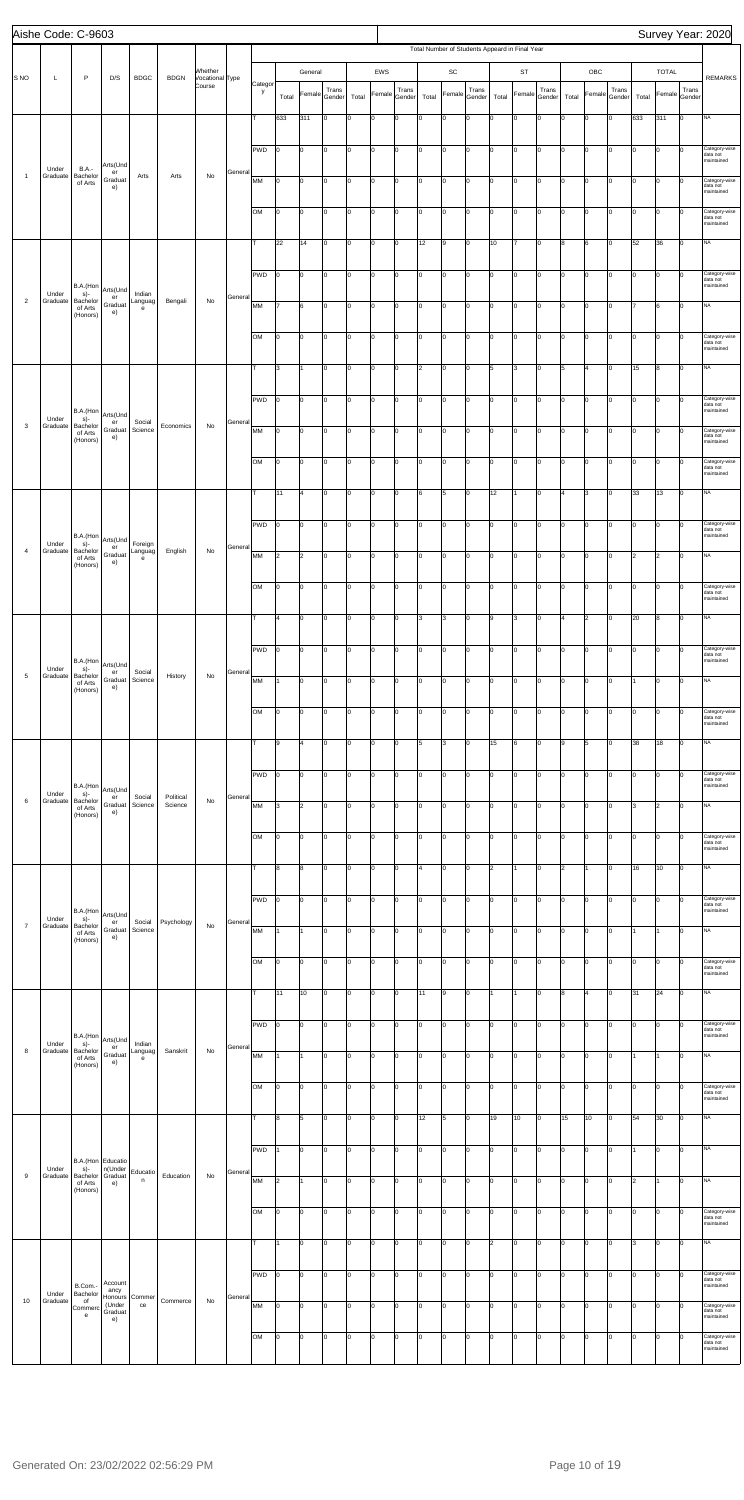|                 | Aishe Code: C-9603 |                                       |                                     |             |                                                                                    |                            |         |              |       |                |                 |       |        |                 |       |               |                 |       |                                                |                 |       |                |                 |       |              |                 | Survey Year: 2020                       |
|-----------------|--------------------|---------------------------------------|-------------------------------------|-------------|------------------------------------------------------------------------------------|----------------------------|---------|--------------|-------|----------------|-----------------|-------|--------|-----------------|-------|---------------|-----------------|-------|------------------------------------------------|-----------------|-------|----------------|-----------------|-------|--------------|-----------------|-----------------------------------------|
|                 |                    |                                       |                                     |             |                                                                                    |                            |         |              |       |                |                 |       |        |                 |       |               |                 |       | Total Number of Students Appeard in Final Year |                 |       |                |                 |       |              |                 |                                         |
| S <sub>NO</sub> | Г                  | $\mathsf{P}$                          | D/S                                 | <b>BDGC</b> | <b>BDGN</b>                                                                        | Whether<br>Vocational Type |         |              |       | General        |                 |       | EWS    |                 |       | $\mathsf{SC}$ |                 |       | <b>ST</b>                                      |                 |       | OBC            |                 |       | <b>TOTAL</b> |                 | <b>REMARKS</b>                          |
|                 |                    |                                       |                                     |             |                                                                                    | Course                     |         | Categor<br>y | Total | Female         | Trans<br>Gender | Total | Female | Trans<br>Gender | Total | Female        | Trans<br>Gender | Total | Female                                         | Trans<br>Gender | Total | Female         | Trans<br>Gender | Total | Female       | Trans<br>Gender |                                         |
|                 |                    |                                       |                                     |             |                                                                                    |                            |         |              | 11    | 3              | I٥              | lо    | lo     | 0               | 6     | 11            | I٥              |       | $\mathbf 0$                                    | Iо              |       | $\mathbf{0}$   | Iо              | 22    | l4           | $\mathbf 0$     | NA                                      |
|                 |                    |                                       |                                     |             |                                                                                    |                            |         |              |       |                |                 |       |        |                 |       |               |                 |       |                                                |                 |       |                |                 |       |              |                 |                                         |
|                 |                    |                                       |                                     |             |                                                                                    |                            |         | <b>PWD</b>   | I٥    | 0              | Iо              | lо    | l0     | Iо              | I٥    | O             | I٥              | I٥    | 0                                              | Iо              | I٥    | O              | Iо              | Iо    | lo           | $\mathbf 0$     | Category-wise<br>data not               |
|                 | Under              | B.Com.-<br>Bachelor                   | Commer<br>ce(Unde                   | Commer      |                                                                                    |                            | General |              |       |                |                 |       |        |                 |       |               |                 |       |                                                |                 |       |                |                 |       |              |                 | maintained                              |
| 11              | Graduate           | of<br>Commerc Graduat<br>$\mathbf{e}$ | $\mathsf{r}$<br>e)                  | ce          | Commerce                                                                           | No                         |         | MM           | lо    | O              | Iо              | Iо    | o      | Iо              | Iо    | o             | I٥              | Iо    | 0                                              | Iо              | I٥    | $\overline{0}$ | Iо              | l0    | 0            | $\Omega$        | Category-wise<br>data not<br>maintained |
|                 |                    |                                       |                                     |             |                                                                                    |                            |         |              |       |                |                 |       |        |                 |       |               |                 |       |                                                |                 |       |                |                 |       |              |                 |                                         |
|                 |                    |                                       |                                     |             |                                                                                    |                            |         | <b>OM</b>    | Iо    | O              | Iо              | lо    | o      | 0               | I٥    | lo            | lo.             | Iо    | 0                                              | Iо              | I٥    | $\circ$        | lо              | Iо    | lo           | $\Omega$        | Category-wise<br>data not<br>maintained |
|                 |                    |                                       |                                     |             |                                                                                    |                            |         |              | 36    | 20             | Iо              | I٥    | l0     | Iо              | I٥    | O             | I٥              | Iо    | 0                                              | Iо              | I٥    | 0              | Iо              | 36    | 20           | Iо              | NA                                      |
|                 |                    |                                       |                                     |             |                                                                                    |                            |         |              |       |                |                 |       |        |                 |       |               |                 |       |                                                |                 |       |                |                 |       |              |                 |                                         |
|                 |                    |                                       |                                     |             |                                                                                    |                            |         | PWD          | Iо    | O              | Iо              | lо    | o      | 0               | I٥    | lo            | I٥              | 10    | 0                                              | Iо              | I٥    | $\overline{0}$ | Iо              | Iо    | 0            | $\Omega$        | Category-wise<br>data not               |
|                 | Under              | <b>B.Sc.-</b><br>Bachelor             | Bio<br>Science<br>Pass(Un           |             | Bio-Science                                                                        |                            | General |              |       |                |                 |       |        |                 |       |               |                 |       |                                                |                 |       |                |                 |       |              |                 | maintained                              |
| 12              | Graduate           | of<br>Science                         | der<br>Graduat                      | Science     |                                                                                    | No                         |         | MM           | lо    | O              | lo.             | lо    | o      | Iо              | I٥    | lo            | I٥              | I٥    | O                                              | Iо              | I٥    | $\overline{0}$ | Iо              | Iо    | 0            | $\Omega$        | Category-wise<br>data not<br>maintained |
|                 |                    |                                       | e)                                  |             |                                                                                    |                            |         |              |       |                |                 |       |        |                 |       |               |                 |       |                                                |                 |       |                |                 |       |              |                 |                                         |
|                 |                    |                                       |                                     |             |                                                                                    |                            |         | OM           | lо    | 0              | Iо              | I٥    | l0     | Iо              | I٥    | O             | I٥              | Iо    | 0                                              | Iо              | I٥    | 0              | Iо              | Iо    | 10           | 0               | Category-wise<br>data not<br>maintained |
|                 |                    |                                       |                                     |             |                                                                                    |                            |         | т            | 17    | 5              | Iо              | lо    | o      | 0               | I٥    | o             | lo.             | Iо    | 0                                              | Iо              | I٥    | lо             | 0               | 17    | 5            | lо              | NA.                                     |
|                 |                    |                                       |                                     |             |                                                                                    |                            |         |              |       |                |                 |       |        |                 |       |               |                 |       |                                                |                 |       |                |                 |       |              |                 |                                         |
|                 |                    |                                       |                                     |             |                                                                                    |                            |         | PWD          | I٥    | O              | Iо              | lо    | o      | 0               | I٥    | lo            | lo.             | Iо    | 0                                              | Iо              | I٥    | $\circ$        | lо              | Iо    | l0           | $\mathbf 0$     | Category-wise<br>data not               |
| 13              | Under<br>Graduate  | <b>B.Sc.-</b><br>Bachelor             | Science(<br>Under                   |             |                                                                                    |                            | General |              |       |                |                 |       |        |                 |       |               |                 |       |                                                |                 |       |                |                 |       |              |                 | maintained                              |
|                 |                    | of<br>Science                         | Graduat<br>e)                       | Science     | Science                                                                            | No                         |         | MM           | lо    | 0              | Iо              | lо    | l0     | 0               | 0     | O             | I٥              | I٥    | 0                                              | Iо              | I٥    | 0              | Iо              | 10    | lo           | 0               | Category-wise<br>data not<br>maintained |
|                 |                    |                                       |                                     |             |                                                                                    |                            |         | <b>OM</b>    | lо    | 0              | lo.             | lо    | lo     | 0               | I٥    | lo            | I٥              | I٥    | 0                                              | Iо              | I٥    | O              | lо              | Iо    |              | $\Omega$        |                                         |
|                 |                    |                                       |                                     |             |                                                                                    |                            |         |              |       |                |                 |       |        |                 |       |               |                 |       |                                                |                 |       |                |                 |       | 0            |                 | Category-wise<br>data not<br>maintained |
|                 |                    |                                       |                                     |             |                                                                                    |                            |         |              | 12    |                | lo.             | lо    | o      | $\mathbf 0$     |       | 5             | I٥              |       |                                                | Iо              | 6     | $\overline{2}$ | Iо              | 26    | 15           | Iо              | NA                                      |
|                 |                    |                                       |                                     |             |                                                                                    |                            |         |              |       |                |                 |       |        |                 |       |               |                 |       |                                                |                 |       |                |                 |       |              |                 |                                         |
|                 |                    | B.Sc.(Ho                              | Human                               |             |                                                                                    |                            |         | <b>PWD</b>   | I٥    | 0              | Iо              | I٥    | O      | Iо              | I٥    | O             | I٥              | Iо    | 0                                              | Iо              | I٥    | O              | Iо              | Iо    | l0           | $\mathbf 0$     | Category-wise<br>data not               |
| 14              | Under<br>Graduate  | ns)-<br>Bachelor                      | Physiolo<br>gy(Unde                 | Science     | Bio-Science                                                                        | No                         | General |              |       |                |                 |       |        |                 |       |               |                 |       |                                                |                 |       |                |                 |       |              |                 | maintained                              |
|                 |                    | of<br>Science<br>(Honors)             | $\mathsf{r}$<br>Graduat<br>e)       |             |                                                                                    |                            |         | MM           | 2     | 1              | Iо              | Iо    | o      | Iо              | lo.   | O             | lo.             | Iо    | 0                                              | Iо              | I٥    | lо             | Iо              | l2    | 1            | Iо              | NA.                                     |
|                 |                    |                                       |                                     |             |                                                                                    |                            |         | OМ           | 10    | 10             |                 | 10    |        |                 |       |               |                 |       |                                                |                 |       |                |                 |       | 10           | 10              | ategory-wise;                           |
|                 |                    |                                       |                                     |             |                                                                                    |                            |         |              |       |                |                 |       |        |                 |       |               |                 |       |                                                |                 |       |                |                 |       |              |                 | data not<br>maintained                  |
|                 |                    |                                       |                                     |             |                                                                                    |                            |         |              | I٥    | 0              | Iо              | I٥    | O      | 0               |       | 11            | I٥              | 2     |                                                | Iо              | 2     | 1              | Iо              | 5     | 3            | $\mathbf 0$     | NA                                      |
|                 |                    |                                       |                                     |             |                                                                                    |                            |         |              |       |                |                 |       |        |                 |       |               |                 |       |                                                |                 |       |                |                 |       |              |                 |                                         |
|                 |                    | B.Sc.(Ho                              |                                     |             |                                                                                    |                            |         | PWD          | lо    | 0              | I٥              | I٥    | O      | 0               | I٥    | O             | I٥              | I٥    | $\mathbf 0$                                    | Iо              | I٥    | O              | Iо              | 0     | 0            | 0               | Category-wise<br>data not               |
| 15              | Under<br>Graduate  | ns)-<br>Bachelor                      | Philosop<br>hy(Unde<br>$\mathbf{r}$ | Social      | Philosophy                                                                         | No                         | General |              |       |                |                 |       |        |                 |       |               |                 |       |                                                |                 |       |                |                 |       |              |                 | maintained                              |
|                 |                    | of<br>Science<br>(Honors)             | Graduat<br>e)                       | Science     |                                                                                    |                            |         | MM           | I٥    | O              | lo.             | lо    | lo     | $\mathbf 0$     | I٥    | lo            | I٥              | ١n    | $\Omega$                                       | Iо              | lo.   | $\mathbf 0$    | Iо              | o     | O            | $\Omega$        | Category-wise<br>data not<br>maintained |
|                 |                    |                                       |                                     |             |                                                                                    |                            |         | OM           | 10    | 0              | Iо              | lо    | O      | 0               | I٥    | O             | I٥              | lo    | 0                                              | Iо              | I٥    | 0              | Iо              | Iо    | 0            | 0               | Category-wise                           |
|                 |                    |                                       |                                     |             |                                                                                    |                            |         |              |       |                |                 |       |        |                 |       |               |                 |       |                                                |                 |       |                |                 |       |              |                 | data not<br>maintained                  |
|                 |                    |                                       |                                     |             |                                                                                    |                            |         |              | 6     | 3              | lo.             | lо    | lo     | 0               | lз    | lo            | I٥              | I٥    | 0                                              | Iо              |       | $\overline{1}$ | Iо              | 10    | 4            | I٥              | NA.                                     |
|                 |                    |                                       |                                     |             |                                                                                    |                            |         |              |       |                |                 |       |        |                 |       |               |                 |       |                                                |                 |       |                |                 |       |              |                 |                                         |
|                 |                    | B.Sc.(Ho                              |                                     |             |                                                                                    |                            |         | PWD          | I٥    | O              | lo.             | lо    | lo     | $\mathbf 0$     | I٥    | lo            | I٥              | I٥    | 0                                              | Iо              | lo.   | O              | Iо              | Iо    | l0           | $\Omega$        | Category-wise<br>data not<br>maintained |
| 16              | Under<br>Graduate  | ns)-<br>Bachelor                      | Science(<br>Under<br>Graduat        | Science     | Botany                                                                             | No                         | General |              |       |                |                 |       |        |                 |       |               |                 |       |                                                |                 |       |                |                 |       |              |                 |                                         |
|                 |                    | of<br>Science<br>(Honors)             | e)                                  |             |                                                                                    |                            |         | MM           | 2     | 1              | I٥              | lо    | O      | 0               | I٥    | O             | I٥              | I٥    | 0                                              | Iо              | I٥    | 0              | Iо              | 2     | 1            | $\mathbf 0$     | NA                                      |
|                 |                    |                                       |                                     |             |                                                                                    |                            |         | <b>OM</b>    | lо    | 0              | I٥              | lо    | lo     | 0               | I٥    | O             | I٥              | I٥    | 0                                              | Iо              | I٥    | O              | Iо              | Iо    | 0            | 0               | Category-wise                           |
|                 |                    |                                       |                                     |             |                                                                                    |                            |         |              |       |                |                 |       |        |                 |       |               |                 |       |                                                |                 |       |                |                 |       |              |                 | data not<br>maintained                  |
|                 |                    |                                       |                                     |             |                                                                                    |                            |         | T            | l5    | 3              | lo.             | lо    | lo     | $\mathbf 0$     | 5     | 2             | I٥              | I٥    | 0                                              | Iо              | 6     | $\overline{4}$ | Iо              | 16    | l9           | $\Omega$        | NA                                      |
|                 |                    |                                       |                                     |             |                                                                                    |                            |         |              |       |                |                 |       |        |                 |       |               |                 |       |                                                |                 |       |                |                 |       |              |                 |                                         |
|                 |                    | B.Sc.(Ho                              |                                     |             |                                                                                    |                            |         | <b>PWD</b>   | I٥    | 0              | Iо              | lо    | O      | 0               | I٥    | O             | I٥              | I٥    | 0                                              | Iо              | I٥    | 0              | Iо              | 10    | 10           | 0               | Category-wise<br>data not<br>maintained |
| 17              | Under<br>Graduate  | ns)-<br>Bachelor<br>of                | Science(<br>Under<br>Graduat        | Science     | Chemistry                                                                          | No                         | General | MM           | lо    | 0              | Iо              | lо    | lo     | 0               | I٥    | O             | I٥              | 10    | 0                                              | Iо              | I٥    | $\circ$        | Iо              | l0    | 0            | $\Omega$        | Category-wise                           |
|                 |                    | Science<br>(Honors)                   | e)                                  |             |                                                                                    |                            |         |              |       |                |                 |       |        |                 |       |               |                 |       |                                                |                 |       |                |                 |       |              |                 | data not<br>maintained                  |
|                 |                    |                                       |                                     |             |                                                                                    |                            |         | OM           | Iо    | o              | Iо              | lо    | lo     | $\mathbf 0$     | I٥    | O             | lo.             | I٥    | $\mathbf 0$                                    | Iо              | I٥    | $\circ$        | lо              | Iо    | 0            | $\Omega$        | Category-wise<br>data not               |
|                 |                    |                                       |                                     |             |                                                                                    |                            |         |              |       |                |                 |       |        |                 |       |               |                 |       |                                                |                 |       |                |                 |       |              |                 | maintained                              |
|                 |                    |                                       |                                     |             |                                                                                    |                            |         |              | 2     | 0              | I٥              | lо    | l0     | 0               |       | O             | Iо              | I٥    | $\mathbf 0$                                    | Iо              | 6     | 3              | Iо              | 9     | 3            | $\mathbf 0$     | NA                                      |
|                 |                    |                                       |                                     |             |                                                                                    |                            |         |              |       |                |                 |       |        |                 |       |               |                 |       |                                                |                 |       |                |                 |       |              |                 |                                         |
|                 |                    | B.Sc.(Ho<br>ns)-                      | Science(                            |             |                                                                                    |                            |         | PWD          | Iо    | 0              | I٥              | lо    | lo     | 0               | I٥    | lo            | Iо              | I٥    | 0                                              | Iо              | I٥    | O              | Iо              | Iо    | 0            | $\Omega$        | Category-wise<br>data not<br>maintained |
| 18              | Under<br>Graduate  | Bachelor<br>of                        | Under<br>Graduat                    | Science     | Mathematic<br>$\mathbf{s}$                                                         | No                         | General | MM           |       | O              | lo.             | lо    | lo     | $\mathbf 0$     | I٥    | $\mathsf{o}$  | I٥              | ۱n    | $\Omega$                                       | Iо              | lo.   | $\mathbf{0}$   | Iо              |       | I٥           | $\Omega$        | <b>NA</b>                               |
|                 |                    | Science<br>(Honors)                   | e)                                  |             |                                                                                    |                            |         |              |       |                |                 |       |        |                 |       |               |                 |       |                                                |                 |       |                |                 |       |              |                 |                                         |
|                 |                    |                                       |                                     |             |                                                                                    |                            |         | OM           | 10    | 0              | Iо              | lо    | l0     | 0               | I٥    | O             | Iо              | I٥    | 0                                              | Iо              | I٥    | 0              | Iо              | Iо    | lo           | $\mathbf 0$     | Category-wise<br>data not               |
|                 |                    |                                       |                                     |             |                                                                                    |                            |         |              |       |                |                 |       |        |                 |       |               |                 |       |                                                |                 |       |                |                 |       |              |                 | maintained                              |
|                 |                    |                                       |                                     |             |                                                                                    |                            |         | T            | 11    | $\overline{4}$ | Iо              | I٥    | o      | 0               | 3     | 1             | lo.             | Iо    | 0                                              | Iо              | 6     | 1              | Iо              | 20    | 6            | Iо              | NA.                                     |
|                 |                    |                                       |                                     |             |                                                                                    |                            |         |              |       |                |                 |       |        |                 |       |               |                 |       |                                                |                 |       |                |                 |       |              |                 |                                         |
|                 |                    | B.Sc.(Ho<br>ns)-                      | Science(                            |             |                                                                                    |                            |         | PWD          |       | ΙO             |                 |       |        |                 |       |               |                 |       |                                                |                 |       |                |                 |       |              |                 | ategory-wise<br>data not<br>maintained  |
| 19              | Under<br>Graduate  | Bachelor<br>of                        | Under<br>Graduat                    | Science     | Physics                                                                            | $\mathsf{No}$              | General | MM           | 3     |                | Iо              | I٥    | l0     | 0               | I٥    | O             | Iо              | Iо    | 0                                              | Iо              | I٥    | 0              | Iо              | 3     |              | 0               | NA                                      |
|                 |                    | Science<br>(Honors)                   | e)                                  |             |                                                                                    |                            |         |              |       |                |                 |       |        |                 |       |               |                 |       |                                                |                 |       |                |                 |       |              |                 |                                         |
|                 |                    |                                       |                                     |             |                                                                                    |                            |         | OM           | lо    | O              | Iо              | I٥    | lo     | 0               | I٥    | O             | I٥              | I٥    | 0                                              | Iо              | I٥    | O              | lо              | Iо    | 0            | 0               | Category-wise<br>data not               |
|                 |                    |                                       |                                     |             |                                                                                    |                            |         |              |       |                |                 |       |        |                 |       |               |                 |       |                                                |                 |       |                |                 |       |              |                 | maintained                              |
|                 |                    |                                       |                                     |             |                                                                                    |                            |         |              | 11    | 6              | Iо              | I٥    | lo     | 0               | 2     | 2             | I٥              | lз    | $\mathbf 0$                                    | Iо              | lз    | $\overline{1}$ | Iо              | 19    | l9           | $\Omega$        | NA                                      |
|                 |                    |                                       |                                     |             |                                                                                    |                            |         | <b>PWD</b>   |       |                |                 |       |        |                 |       |               |                 |       |                                                |                 |       |                |                 |       |              |                 |                                         |
|                 |                    | B.Sc.(Ho<br>ns)-                      | Science(                            |             |                                                                                    |                            |         |              | lо    | 0              | Iо              | Iо    | lo     | Iо              | I٥    | o             | Iо              | I٥    | 0                                              | Iо              | I٥    | $\mathbf 0$    | Iо              | Iо    | l0           | 0               | Category-wise<br>data not<br>maintained |
| 20              | Under<br>Graduate  | Bachelor<br>of                        | Under<br>Graduat                    | Science     | Zoology                                                                            | No                         | General | MM           | lо    | O              | Iо              | Iо    | o      | $\mathbf 0$     | lo.   | o             | I٥              | Iо    | $\mathbf 0$                                    | Iо              | I٥    | lо             | lо              | lo.   | 0            |                 | Category-wise                           |
|                 |                    | Science<br>(Honors)                   | e)                                  |             |                                                                                    |                            |         |              |       |                |                 |       |        |                 |       |               |                 |       |                                                |                 |       |                |                 |       |              |                 | data not<br>maintained                  |
|                 |                    |                                       |                                     |             |                                                                                    |                            |         | OM           | lо    | o              | Iо              | lо    | o      | Iо              | lo.   | lo            | lo.             | Iо    | $\mathbf 0$                                    | Iо              | I٥    | lо             | lо              | Iо    | lo           | n               | Category-wise<br>data not               |
|                 |                    |                                       |                                     |             |                                                                                    |                            |         |              |       |                |                 |       |        |                 |       |               |                 |       |                                                |                 |       |                |                 |       |              |                 | maintained                              |
|                 |                    |                                       |                                     |             | Programmes offered by Institution (Total Number of Students Passed/Awarded Degree) |                            |         |              |       |                |                 |       |        |                 |       |               |                 |       |                                                |                 |       |                |                 |       |              |                 |                                         |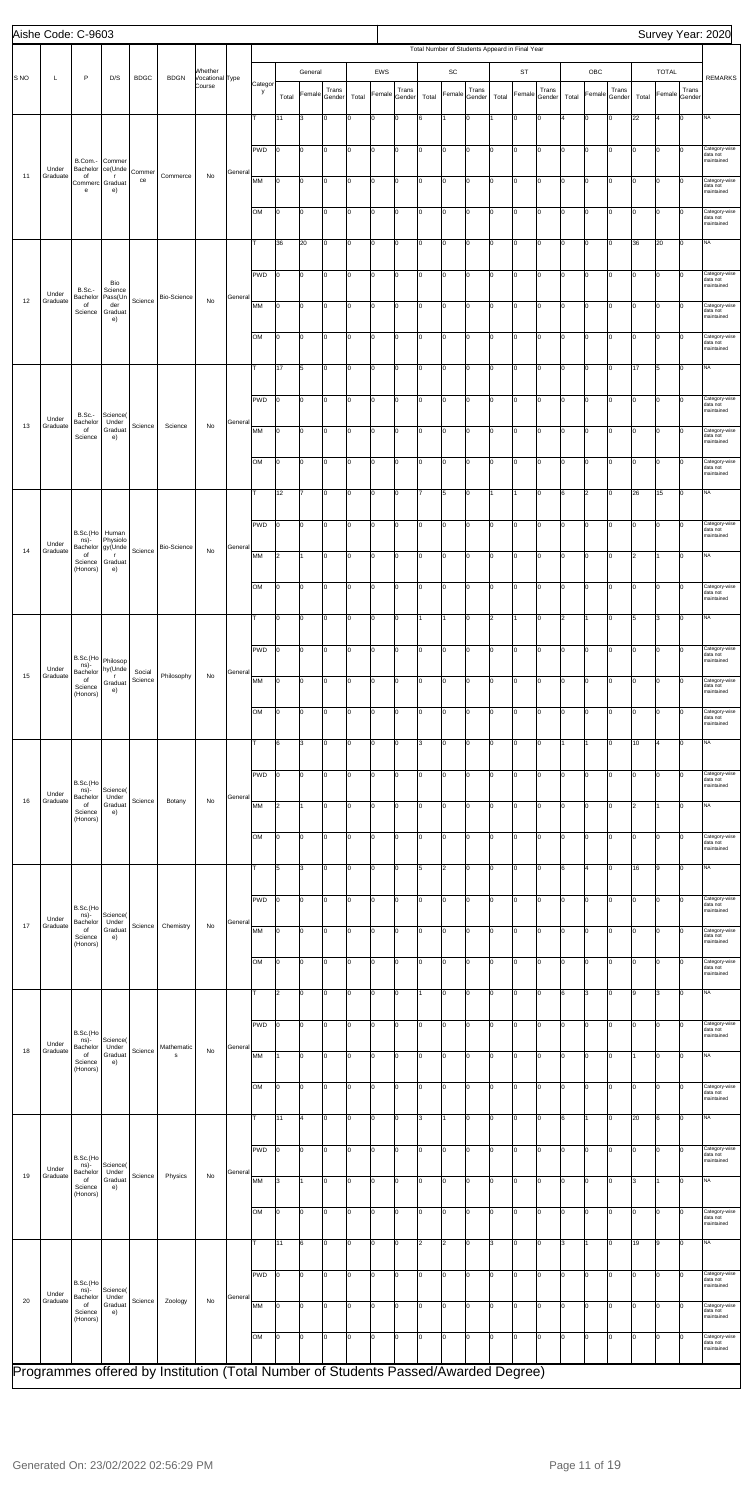|                | Aishe Code: C-9603 |                                    |                                |                                                         |                      |                                       |         |         |           |                |                 |       |                |                 |       |                 |                                                |       |                |                 |                 |                |                 |       |                      |                 | Survey Year: 2020                       |
|----------------|--------------------|------------------------------------|--------------------------------|---------------------------------------------------------|----------------------|---------------------------------------|---------|---------|-----------|----------------|-----------------|-------|----------------|-----------------|-------|-----------------|------------------------------------------------|-------|----------------|-----------------|-----------------|----------------|-----------------|-------|----------------------|-----------------|-----------------------------------------|
|                |                    |                                    |                                |                                                         |                      |                                       |         |         |           |                |                 |       |                |                 |       |                 | Total Number of Students Passed/Awarded Degree |       |                |                 |                 |                |                 |       |                      |                 |                                         |
| S NO           | L                  | P                                  | D/S                            | <b>BDGC</b>                                             | <b>BDGN</b>          | Whether<br>Vocation<br>al Course Type |         | Categor |           | General        |                 |       | EWS            |                 |       | SC              |                                                |       | ST             |                 |                 | OBC            |                 |       | <b>TOTAL</b>         |                 | <b>REMARKS</b>                          |
|                |                    |                                    |                                |                                                         |                      |                                       |         | y       | Total     | Female         | Trans<br>Gender | Total | Female         | Trans<br>Gender | Total | Female          | Trans<br>Gender                                | Total | Female         | Trans<br>Gender | Total           | Female         | Trans<br>Gender | Total | Female               | Trans<br>Gender |                                         |
|                |                    |                                    |                                |                                                         |                      |                                       |         | T       | 630       | 236            | Iо              | I٥    | $\mathsf{o}$   | lо              | I٥    | $ 0\rangle$     | $\Omega$                                       | Iо    | $\overline{0}$ | I٥              | I٥              | $\overline{0}$ | lo.             | 630   | 236                  | Iо              | <b>NA</b>                               |
|                |                    |                                    |                                |                                                         |                      |                                       |         |         |           |                |                 |       |                |                 |       |                 |                                                |       |                |                 |                 |                |                 |       |                      |                 |                                         |
|                |                    |                                    |                                |                                                         |                      |                                       |         | PWD     | 10        | O              | Iо              | I٥    | $\mathbf 0$    | Iо              | I٥    | $\overline{0}$  | Iо                                             | lо    | $\mathbf 0$    | 0               | lо              | $\overline{0}$ | lо              | I٥    | $\circ$              | lо              | Category-wise<br>data not<br>maintained |
| $\overline{1}$ | Under<br>Graduate  | <b>B.A.-</b><br>Bachelor           | Arts(Under<br>Graduate)        | Arts                                                    | Arts                 | No                                    | General | MM      | 10        | O              | Iо              | lo.   | o              | lо              | l0    | $ 0\rangle$     | Iо                                             | Iо    | $\overline{0}$ | lo.             | Iо              | 0              | lо              | I٥    | lo                   | $\mathbf 0$     | Category-wise                           |
|                |                    | of Arts                            |                                |                                                         |                      |                                       |         |         |           |                |                 |       |                |                 |       |                 |                                                |       |                |                 |                 |                |                 |       |                      |                 | data not<br>maintained                  |
|                |                    |                                    |                                |                                                         |                      |                                       |         | OM      | lо        | 0              | Iо              | lo.   | o              | lо              | I٥    | $ 0\rangle$     | Iо                                             | Iо    | $\mathbf 0$    | lo.             | Iо              | lo.            | Iо              | Iо    | lo                   | Iо              | Category-wise<br>data not               |
|                |                    |                                    |                                |                                                         |                      |                                       |         |         |           |                |                 |       |                |                 |       |                 |                                                |       |                |                 |                 |                |                 |       |                      |                 | maintained                              |
|                |                    |                                    |                                |                                                         |                      |                                       |         | т       | 22        | 14             | Iо              | I٥    | $\mathbf 0$    | Iо              | 12    | 9               | Iо                                             | l9    |                | 0               | 8               | 6              | Iо              | 51    | 36                   | lо              | <b>NA</b>                               |
|                |                    |                                    |                                |                                                         |                      |                                       |         | PWD     | Iо        | O              | Iо              | I٥    | $\mathbf 0$    | lо              | l0    | lo              | Iо                                             | Iо    | l0             | 0               | I٥              | 0              | Iо              | I٥    | $\circ$              | lо              | Category-wise<br>data not               |
| $\overline{2}$ | Under              | B.A.(Hons<br>)-Bachelor            | Arts(Under                     | Indian                                                  | Bengali              | No                                    | General |         |           |                |                 |       |                |                 |       |                 |                                                |       |                |                 |                 |                |                 |       |                      |                 | maintained                              |
|                | Graduate           | of Arts<br>(Honors)                | Graduate)                      | Languag<br>e                                            |                      |                                       |         | MM      | 17        | 6              | Iо              | I٥    | lo             | lо              | I٥    | $ 0\rangle$     | Iо                                             | Iо    | $\overline{0}$ | I٥              | Iо              | lo.            | Iо              |       | 6                    | lо              | <b>NA</b>                               |
|                |                    |                                    |                                |                                                         |                      |                                       |         | OM      | 10        | lo             | Iо              | I٥    | $\mathbf 0$    | Iо              | lo.   | $\vert 0 \vert$ | Iо                                             | lо    | $\mathbf 0$    | 0               | I٥              | $\overline{0}$ | Iо              | Iо    | $\overline{0}$       | Iо              | Category-wise                           |
|                |                    |                                    |                                |                                                         |                      |                                       |         |         |           |                |                 |       |                |                 |       |                 |                                                |       |                |                 |                 |                |                 |       |                      |                 | data not<br>maintained                  |
|                |                    |                                    |                                |                                                         |                      |                                       |         | T       | 3         |                | Iо              | I٥    | o              | Jо              |       | lo              | Ιo                                             | 5     | 3              | I٥              | 5               | 4              | Iо              | 14    | 8                    | lо              | <b>NA</b>                               |
|                |                    |                                    |                                |                                                         |                      |                                       |         | PWD     | lо        | lo.            | Iо              | lo.   | lо             | Iо              | I٥    | $ 0\rangle$     | lo.                                            | Iо    | $\overline{0}$ | lo.             | Iо              | lo.            | lo.             | Iо    | lo                   | Iо              | Category-wise                           |
|                |                    | B.A.(Hons<br>)-Bachelor            | Arts(Under                     |                                                         |                      |                                       |         |         |           |                |                 |       |                |                 |       |                 |                                                |       |                |                 |                 |                |                 |       |                      |                 | data not<br>maintained                  |
| $\mathbf{3}$   | Under<br>Graduate  | of Arts<br>(Honors)                | Graduate)                      | Social<br>Science                                       | Econom<br>ics        | No                                    | General | MM      | Iо        | 0              | Iо              | I٥    | $\mathbf 0$    | Iо              | I٥    | 10              | Iо                                             | Iо    | 0              | 0               | I٥              | $\overline{0}$ | I٥              | Iо    | $\overline{0}$       | $\mathbf 0$     | Category-wise<br>data not               |
|                |                    |                                    |                                |                                                         |                      |                                       |         |         |           |                |                 |       |                |                 |       |                 |                                                |       |                |                 |                 |                |                 |       |                      |                 | maintained                              |
|                |                    |                                    |                                |                                                         |                      |                                       |         | OM      | 10        | $\mathbf 0$    | Iо              | I٥    | $\mathsf{o}$   | Iо              | l0    | lo              | Ιo                                             | Iо    | $\overline{0}$ | 0               | I٥              | 0              | lo.             | lo.   | lo                   | lо              | Category-wise<br>data not<br>maintained |
|                |                    |                                    |                                |                                                         |                      |                                       |         | T       | 11        | $\overline{4}$ | Iо              | I٥    | lo             | lо              | l6    | 5               | Iо                                             | 12    |                | I٥              | 4               | l3             | lo.             | 33    | 13                   | lо              | <b>NA</b>                               |
|                |                    |                                    |                                |                                                         |                      |                                       |         |         |           |                |                 |       |                |                 |       |                 |                                                |       |                |                 |                 |                |                 |       |                      |                 |                                         |
|                |                    | B.A.(Hons                          |                                |                                                         |                      |                                       |         | PWD     | I٥        | O              | Iо              | I٥    | $\mathbf 0$    | Iо              | lo.   | $\overline{0}$  | Iо                                             | lо    | $\mathbf 0$    | 0               | I٥              | $\overline{0}$ | lo.             | Iо    | $\vert$ 0            | lо              | Category-wise<br>data not<br>maintained |
| $\overline{4}$ | Under<br>Graduate  | )-Bachelor<br>of Arts<br>(Honors)  | Arts(Under<br>Graduate)        | Foreign<br>Languag<br>$\mathsf{e}% _{t}\left( t\right)$ | English              | No                                    | General | MM      | 2         | $\overline{2}$ | Iо              | I٥    | o              | lо              | l0    | lo              | I٥                                             | Iо    | $\overline{0}$ | lo.             | Iо              | 0              | lo.             | 2     | $\vert$ <sub>2</sub> | Iо              | <b>NA</b>                               |
|                |                    |                                    |                                |                                                         |                      |                                       |         |         |           |                |                 |       |                |                 |       |                 |                                                |       |                |                 |                 |                |                 |       |                      |                 |                                         |
|                |                    |                                    |                                |                                                         |                      |                                       |         | OM      |           |                |                 |       |                |                 |       |                 |                                                |       |                |                 |                 |                |                 |       |                      |                 | ategory-i<br>data not<br>maintained     |
|                |                    |                                    |                                |                                                         |                      |                                       |         | T       | 4         | 0              |                 | I٥    |                | Iо              |       |                 | Iо                                             | l9    | 3              |                 | 4               |                | Iо              | 20    |                      | Iо              | <b>NA</b>                               |
|                |                    |                                    |                                |                                                         |                      |                                       |         |         |           |                | Iо              |       | 0              |                 | 3     | 3               |                                                |       |                | 0               |                 | $\overline{2}$ |                 |       | 8                    |                 |                                         |
|                |                    |                                    |                                |                                                         |                      |                                       |         | PWD     | I٥        | 0              | Iо              | lo.   | 0              | Iо              | 0     | 0               | l <sub>0</sub>                                 | Iо    | O              | O               | lo              | 0              | lo.             | I٥    | O                    | Iо              | Category-wise<br>data not               |
| $\,$ 5 $\,$    | Under              | B.A.(Hons<br>)-Bachelor<br>of Arts | Arts(Under<br>Graduate)        | Social                                                  | History              | No                                    | General |         |           |                |                 |       |                |                 |       |                 |                                                |       |                |                 |                 |                |                 |       |                      |                 | maintained                              |
|                | Graduate           | (Honors)                           |                                | Science                                                 |                      |                                       |         | MM      | 11        | $\Omega$       | Iо              | I٥    | lo             | lо              | I٥    | $ 0\rangle$     | Ιo                                             | Iо    | l0             | I٥              | I٥              | $\overline{0}$ | lo.             |       | lo                   | Iо              | <b>NA</b>                               |
|                |                    |                                    |                                |                                                         |                      |                                       |         | OM      | ١o        | O              | Iо              | I٥    | 0              | Iо              | I٥    | 0               | Iо                                             | Iо    | 0              | 0               | lo              | $\overline{0}$ | Iо              | I٥    | $\overline{0}$       | lо              | Category-wise<br>data not               |
|                |                    |                                    |                                |                                                         |                      |                                       |         |         |           |                |                 |       |                |                 |       |                 |                                                |       |                |                 |                 |                |                 |       |                      |                 | maintained                              |
|                |                    |                                    |                                |                                                         |                      |                                       |         |         | 9         | 4              | Iо              | I٥    | 0              | Iо              | 5     | 3               | Iо                                             | 15    | 6              | I٥              | l9              | 5              | Iо              | 38    | 18                   | Iо              | <b>NA</b>                               |
|                |                    |                                    |                                |                                                         |                      |                                       |         | PWD     | Iо        | 0              | Iо              | lo.   | lo             | lо              | I٥    | $ 0\rangle$     | Ιo                                             | Iо    | $\overline{0}$ | I٥              | Iо              | lo.            | lo.             | lo.   | $\overline{0}$       | Iо              | Category-wise                           |
|                | Under              | B.A.(Hons<br>)-Bachelor            | Arts(Under                     | Social                                                  | Political<br>Science |                                       | General |         |           |                |                 |       |                |                 |       |                 |                                                |       |                |                 |                 |                |                 |       |                      |                 | data not<br>maintained                  |
| 6              | Graduate           | of Arts<br>(Honors)                | Graduate)                      | Science                                                 |                      | No                                    |         | MM      | 3         | $\overline{2}$ | Iо              | ١o    | 0              | Iо              | l0    | 10              | Iо                                             | Iо    | 0              | 0               | I٥              | $\overline{0}$ | Iо              | 3     | $\vert$ <sub>2</sub> | 0               | <b>NA</b>                               |
|                |                    |                                    |                                |                                                         |                      |                                       |         | OM      | I٥        | 0              | Iо              | lo.   | $\mathsf{o}$   | Iо              | l0    | 10              | Iо                                             | Iо    | $\overline{0}$ | I٥              | lo              | 0              | Iо              | lo.   | O                    | Iо              | Category-wise                           |
|                |                    |                                    |                                |                                                         |                      |                                       |         |         |           |                |                 |       |                |                 |       |                 |                                                |       |                |                 |                 |                |                 |       |                      |                 | data not<br>maintained                  |
|                |                    |                                    |                                |                                                         |                      |                                       |         | T       | l8        | 8              | Iо              | I٥    | lo             | lо              | l4    | $ 0\rangle$     | Iо                                             | l2    |                | I٥              | 2               |                | lo.             | 16    | 10                   | Iо              | <b>NA</b>                               |
|                |                    |                                    |                                |                                                         |                      |                                       |         |         |           |                |                 |       |                |                 |       |                 |                                                |       |                |                 |                 |                |                 |       |                      |                 |                                         |
|                |                    | B.A.(Hons                          |                                |                                                         |                      |                                       |         | PWD     | 10        | O              | Iо              | ١o    | 0              | Iо              | lo.   | 0               | Iо                                             | lо    | 0              | 0               | lo              | $\overline{0}$ | Iо              | I٥    | $\overline{0}$       | 10              | Category-wise<br>data not<br>maintained |
| $\overline{7}$ | Under<br>Graduate  | )-Bachelor<br>of Arts<br>(Honors)  | Arts(Under<br>Graduate)        | Social<br>Science                                       | Psychol<br>ogy       | No                                    | General | MM      |           |                | Iо              | I٥    | lo             | Iо              | l0    | 10              | Iо                                             | Iо    | l0             | I٥              | I٥              | 0              | Iо              |       |                      | Iо              | <b>NA</b>                               |
|                |                    |                                    |                                |                                                         |                      |                                       |         |         |           |                |                 |       |                |                 |       |                 |                                                |       |                |                 |                 |                |                 |       |                      |                 |                                         |
|                |                    |                                    |                                |                                                         |                      |                                       |         | OM      | Iо        | 0              | Iо              | lo.   | $\overline{0}$ | lо              | I٥    | $ 0\rangle$     | lo.                                            | Iо    | $\overline{0}$ | lo.             | Iо              | lo.            | lo.             | Iо    | lo                   | Iо              | Category-wise<br>data not<br>maintained |
|                |                    |                                    |                                |                                                         |                      |                                       |         | T       | 11        | 10             | Iо              | I٥    | 0              | Iо              | 11    | 9               | $\mathbf 0$                                    | 11    |                | 0               | 8               | 4              | Iо              | 31    | 24                   | lо              | <b>NA</b>                               |
|                |                    |                                    |                                |                                                         |                      |                                       |         |         |           |                |                 |       |                |                 |       |                 |                                                |       |                |                 |                 |                |                 |       |                      |                 |                                         |
|                |                    | B.A.(Hons                          |                                |                                                         |                      |                                       |         | PWD     | I٥        | 0              | Iо              | I٥    | 0              | Iо              | lo.   | 0               | Ιo                                             | Iо    | l0             | $\mathbf 0$     | lo              | 0              | lo.             | lo.   | O                    | Iо              | Category-wise<br>data not<br>maintained |
| $^{\rm 8}$     | Under<br>Graduate  | )-Bachelor<br>of Arts<br>(Honors)  | Arts(Under<br>Graduate)        | Indian<br>Languag<br>e                                  | <b>Sanskrit</b>      | No                                    | General | MM      | 1         |                | Iо              | I٥    | lo             | lо              | lo.   | lo              | Ιo                                             | Iо    | l0             | I٥              | I٥              | $\overline{0}$ | lo.             |       | l1                   | lо              | <b>NA</b>                               |
|                |                    |                                    |                                |                                                         |                      |                                       |         |         |           |                |                 |       |                |                 |       |                 |                                                |       |                |                 |                 |                |                 |       |                      |                 |                                         |
|                |                    |                                    |                                |                                                         |                      |                                       |         | OM      | 10        | O              | Iо              | I٥    | 0              | Iо              | lo.   | 0               | Iо                                             | lо    | $\mathbf 0$    | 0               | o               | $\overline{0}$ | Iо              | I٥    | $\overline{0}$       | lо              | Category-wise<br>data not<br>maintained |
|                |                    |                                    |                                |                                                         |                      |                                       |         | T       | 8         | 5              | Iо              | I٥    | o              | 0               | 12    | 5               | lo.                                            | 19    | 10             | Iо              | 15              | 10             | I٥              | 54    | 30                   | Iо              | <b>NA</b>                               |
|                |                    |                                    |                                |                                                         |                      |                                       |         |         |           |                |                 |       |                |                 |       |                 |                                                |       |                |                 |                 |                |                 |       |                      |                 |                                         |
|                |                    |                                    |                                |                                                         |                      |                                       |         | PWD     |           | 0              | ıυ              |       |                |                 |       |                 |                                                |       |                |                 | υ               |                |                 |       |                      |                 |                                         |
| 9              | Under              | B.A.(Hons<br>)-Bachelor<br>of Arts | Education(<br>Under            | Educatio Educati                                        |                      | No                                    | General |         |           |                |                 |       |                |                 |       |                 |                                                |       |                |                 |                 |                |                 |       |                      |                 |                                         |
|                | Graduate           | (Honors)                           | Graduate)                      | n                                                       | on                   |                                       |         | MM      | $\vert$ 2 | $\mathbf{1}$   | Iо              | I٥    | 0              | Iо              | lo.   | $ 0\rangle$     | I٥                                             | lо    | 0              | O               | lo.             | $\mathbf 0$    | Iо              | 2     | 1                    | lо              | <b>NA</b>                               |
|                |                    |                                    |                                |                                                         |                      |                                       |         | OM      | Iо        | 0              | Iо              | I٥    | $\mathsf{O}$   | lо              | l0    | lo              | I٥                                             | Iо    | $\mathbf 0$    | lo.             | lо              | $\mathsf 0$    | Iо              | Iо    | lo                   | Iо              | Category-wise<br>data not               |
|                |                    |                                    |                                |                                                         |                      |                                       |         |         |           |                |                 |       |                |                 |       |                 |                                                |       |                |                 |                 |                |                 |       |                      |                 | maintained                              |
|                |                    |                                    |                                |                                                         |                      |                                       |         | T       | 1         | lo.            | Iо              | lo.   | lo             | lо              | I٥    | $\overline{0}$  | Iо                                             | l2    | $\overline{0}$ | I٥              | Iо              | lo.            | Iо              | l3    | lо                   | Iо              | <b>NA</b>                               |
|                |                    |                                    |                                |                                                         |                      |                                       |         | PWD     | Iо        | lо             | lo.             | I٥    | $\mathsf{O}$   | Iо              | lo.   | $\vert 0 \vert$ | lо                                             | lо    | $\circ$        | O               | $\overline{10}$ | $\mathsf{O}$   | Iо              | Iо    | $\vert$ 0            | lо              | Category-wise                           |
|                |                    | B.Com.-<br>Bachelor                | Accountanc<br>y                |                                                         |                      |                                       |         |         |           |                |                 |       |                |                 |       |                 |                                                |       |                |                 |                 |                |                 |       |                      |                 | data not<br>maintained                  |
| 10             | Under<br>Graduate  | of<br>Commerc<br>$\mathbf{e}$      | Honours(Un<br>der<br>Graduate) | Commerc Comme<br>$\mathbf{e}$                           | rce                  | No                                    | General | MM      | Iо        | lo.            | Iо              | I٥    | O              | lо              | l0    | $ 0\rangle$     | Iо                                             | Iо    | $\overline{0}$ | lo.             | lо              | 0              | I٥              | lo.   | lo                   | $\Omega$        | Category-wise<br>data not<br>maintained |
|                |                    |                                    |                                |                                                         |                      |                                       |         | OM      | lo        | 0              | Iо              | lo.   | lo             | Iо              | I٥    | lo              | lo.                                            | Iо    | $\overline{0}$ | $ 0\rangle$     | lo.             | lo.            | Iо              | Iо    | lo                   | Iо              | Category-wise                           |
|                |                    |                                    |                                |                                                         |                      |                                       |         |         |           |                |                 |       |                |                 |       |                 |                                                |       |                |                 |                 |                |                 |       |                      |                 | data not<br>maintained                  |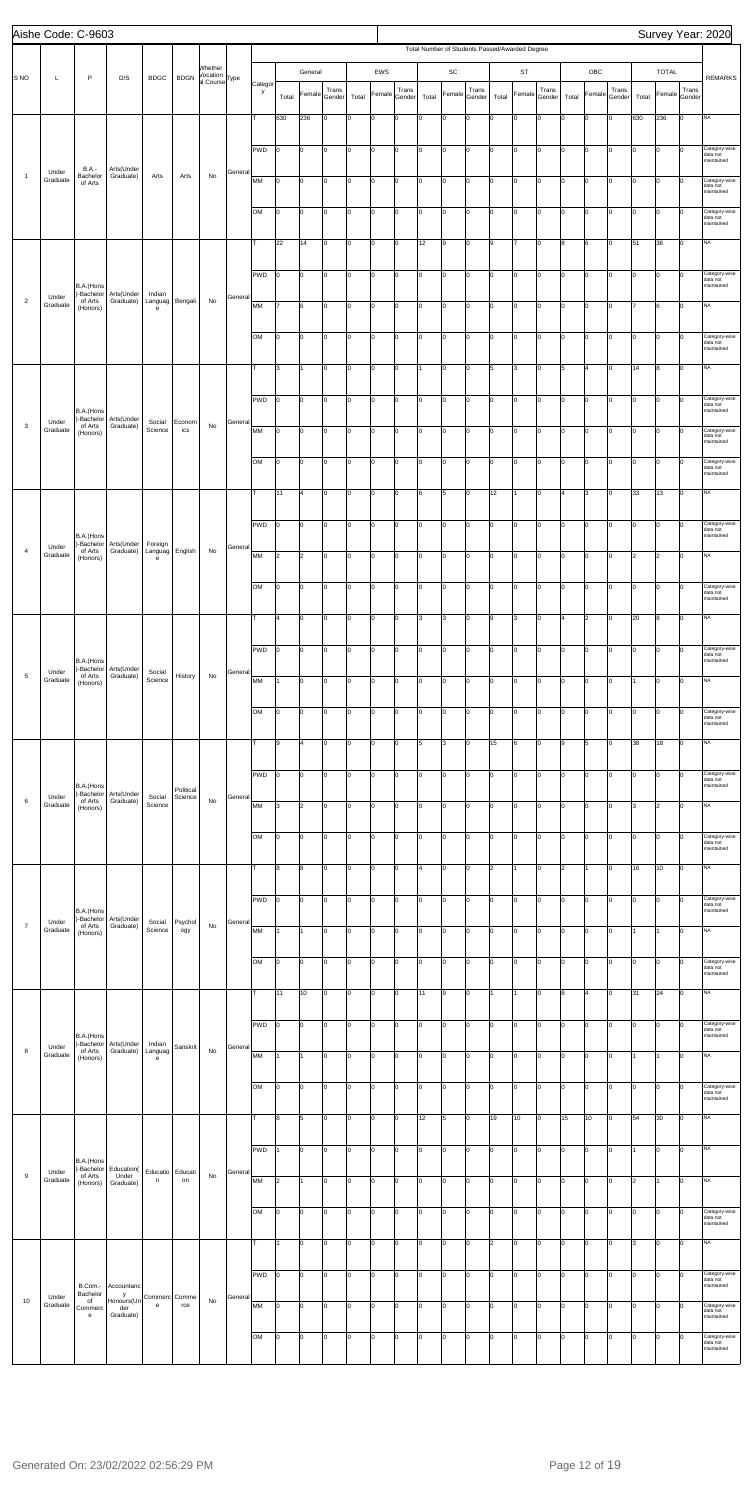|                 |                   | Aishe Code: C-9603                 |                                                                                               |                    |                 |                           |         |              |       |         |                 |       |        |                 |       |                      |                 |       |                                                |                 |       |                         |                 |       |                |                 | Survey Year: 2020                       |
|-----------------|-------------------|------------------------------------|-----------------------------------------------------------------------------------------------|--------------------|-----------------|---------------------------|---------|--------------|-------|---------|-----------------|-------|--------|-----------------|-------|----------------------|-----------------|-------|------------------------------------------------|-----------------|-------|-------------------------|-----------------|-------|----------------|-----------------|-----------------------------------------|
|                 |                   |                                    |                                                                                               |                    |                 |                           |         |              |       |         |                 |       |        |                 |       |                      |                 |       | Total Number of Students Passed/Awarded Degree |                 |       |                         |                 |       |                |                 |                                         |
| S <sub>NO</sub> | L                 | P                                  | D/S                                                                                           | <b>BDGC</b>        | <b>BDGN</b>     | Whether<br>Vocation       |         |              |       | General |                 |       | EWS    |                 |       | $\mathsf{SC}$        |                 |       | <b>ST</b>                                      |                 |       | OBC                     |                 |       | <b>TOTAL</b>   |                 | <b>REMARKS</b>                          |
|                 |                   |                                    |                                                                                               |                    |                 | al Course <sup>Type</sup> |         | Categor<br>y | Total | Female  | Trans<br>Gender | Total | Female | Trans<br>Gender | Total | Female               | Trans<br>Gender | Total | Female                                         | Trans<br>Gender | Total | Female                  | Trans<br>Gender | Total | Female         | Trans<br>Gender |                                         |
|                 |                   |                                    |                                                                                               |                    |                 |                           |         |              |       |         |                 |       |        |                 |       |                      |                 |       |                                                |                 |       |                         |                 |       |                |                 |                                         |
|                 |                   |                                    |                                                                                               |                    |                 |                           |         |              | 11    | 3       | I٥              | lо    | lo     | $\mathbf 0$     | 6     |                      | 0               |       | $\Omega$                                       | Iо              |       | 0                       | $\mathbf 0$     | 22    | $\overline{4}$ | Iо              | <b>NA</b>                               |
|                 |                   |                                    |                                                                                               |                    |                 |                           |         | PWD          | I٥    | O       | Iо              | lо    | l0     | 0               | Iо    | lo                   | I٥              | Iо    | $\overline{0}$                                 | Iо              | I٥    | 0                       | Iо              | I٥    | 0              | Iо              | Category-wise                           |
|                 |                   | B.Com.-<br>Bachelor                | Commerce(                                                                                     |                    |                 |                           |         |              |       |         |                 |       |        |                 |       |                      |                 |       |                                                |                 |       |                         |                 |       |                |                 | data not<br>maintained                  |
| 11              | Under<br>Graduate | of<br>Commerc                      | Under<br>Graduate)                                                                            | Commerc Comme<br>e | rce             | No                        | General | МM           | lо    | 0       | Iо              | Iо    | o      | 0               | Iо    | lo                   | lo.             | Iо    | O                                              | Iо              | I٥    | 0                       | Iо              | Iо    | 0              | Iо              | Category-wise<br>data not               |
|                 |                   | $\mathsf{e}% _{t}\left( t\right)$  |                                                                                               |                    |                 |                           |         |              |       |         |                 |       |        |                 |       |                      |                 |       |                                                |                 |       |                         |                 |       |                |                 | maintained                              |
|                 |                   |                                    |                                                                                               |                    |                 |                           |         | OМ           | I٥    | lо      | Iо              | lо    | o      | 0               | I٥    | lo                   | lo.             | Iо    | $\mathbf 0$                                    | Iо              | I٥    | $\circ$                 | lо              | I٥    | lo.            | Iо              | Category-wise<br>data not<br>maintained |
|                 |                   |                                    |                                                                                               |                    |                 |                           |         |              | 36    | 20      | Iо              | lо    | l0     | Iо              | I٥    | lo                   | I٥              | lо    | O                                              | Iо              | I٥    | 0                       | Iо              | 36    | 20             | Iо              | <b>NA</b>                               |
|                 |                   |                                    |                                                                                               |                    |                 |                           |         |              |       |         |                 |       |        |                 |       |                      |                 |       |                                                |                 |       |                         |                 |       |                |                 |                                         |
|                 |                   |                                    |                                                                                               |                    |                 |                           |         | <b>PWD</b>   | lо    | O       | Iо              | lо    | o      | 0               | I٥    | lo                   | I٥              | Iо    | $\mathbf 0$                                    | Iо              | lo    | 0                       | Iо              | Iо    | 0              | I٥              | Category-wise<br>data not               |
|                 | Under             | <b>B.Sc.-</b><br>Bachelor          | <b>Bio Science</b><br>Pass(Under                                                              |                    | Bio-            |                           | General |              |       |         |                 |       |        |                 |       |                      |                 |       |                                                |                 |       |                         |                 |       |                |                 | maintained                              |
| 12              | Graduate          | of Science                         | Graduate)                                                                                     | Science            | Science         | No                        |         | MM           | lо    | lо      | Iо              | lо    | o      | 0               | I٥    | lo                   | I٥              | Iо    | l0                                             | Iо              | lo.   | 0                       | Iо              | I٥    | lo.            | $\Omega$        | Category-wise<br>data not               |
|                 |                   |                                    |                                                                                               |                    |                 |                           |         |              |       |         |                 |       |        |                 |       |                      |                 |       |                                                |                 |       |                         |                 |       |                |                 | maintained                              |
|                 |                   |                                    |                                                                                               |                    |                 |                           |         | OМ           | lо    | 0       | Iо              | lо    | l0     | Iо              | I٥    | lo                   | I٥              | Iо    | $\overline{0}$                                 | Iо              | I٥    | 0                       | Iо              | I٥    | 0              | I٥              | Category-wise<br>data not<br>maintained |
|                 |                   |                                    |                                                                                               |                    |                 |                           |         | т            | 17    | 5       | Iо              | Iо    | o      | 0               | I٥    | lo                   | lo.             | 10    | O                                              | Iо              | lo.   | $\mathbf 0$             | Iо              | 17    | 5              | Iо              | <b>NA</b>                               |
|                 |                   |                                    |                                                                                               |                    |                 |                           |         |              |       |         |                 |       |        |                 |       |                      |                 |       |                                                |                 |       |                         |                 |       |                |                 |                                         |
|                 |                   |                                    |                                                                                               |                    |                 |                           |         | <b>PWD</b>   | I٥    | O       | Iо              | lо    | o      | $\mathbf 0$     | I٥    | lo                   | I٥              | Ιo    | $\mathbf 0$                                    | Iо              | I٥    | 0                       | Iо              | I٥    | lo.            | Iо              | Category-wise<br>data not               |
|                 | Under             | <b>B.Sc.-</b><br>Bachelor          | Science(Un                                                                                    |                    | Science         |                           | General |              |       |         |                 |       |        |                 |       |                      |                 |       |                                                |                 |       |                         |                 |       |                |                 | maintained                              |
| 13              | Graduate          | of Science                         | der<br>Graduate)                                                                              | Science            |                 | No                        |         | MM           | lо    | O       | I٥              | lо    | l0     | 0               | I٥    | lo                   | I٥              | Iо    | $\overline{0}$                                 | Iо              | I٥    | 0                       | Iо              | I٥    | 0              | $\Omega$        | Category-wise<br>data not<br>maintained |
|                 |                   |                                    |                                                                                               |                    |                 |                           |         | <b>OM</b>    | lо    | 0       | lo.             | lо    | lo     | 0               | I٥    | lo                   | I٥              | ۱n    | $\Omega$                                       | Iо              | lo.   | 0                       | lo              | Iо    | $\overline{0}$ | l٥              | Category-wise                           |
|                 |                   |                                    |                                                                                               |                    |                 |                           |         |              |       |         |                 |       |        |                 |       |                      |                 |       |                                                |                 |       |                         |                 |       |                |                 | data not<br>maintained                  |
|                 |                   |                                    |                                                                                               |                    |                 |                           |         |              | 12    |         | Iо              | lо    | o      | $\mathbf 0$     |       | 5                    | I٥              |       |                                                | Iо              | 6     | $\overline{c}$          | Iо              | 26    | 15             | Iо              | NA                                      |
|                 |                   |                                    |                                                                                               |                    |                 |                           |         |              |       |         |                 |       |        |                 |       |                      |                 |       |                                                |                 |       |                         |                 |       |                |                 |                                         |
|                 |                   | B.Sc.(Hon                          |                                                                                               |                    |                 |                           |         | <b>PWD</b>   | I٥    | 0       | Iо              | Iо    | lo     | Iо              | I٥    | lo                   | I٥              | lо    | O                                              | Iо              | I٥    | 0                       | Iо              | I٥    | $\overline{0}$ | lо              | Category-wise<br>data not               |
| 14              | Under             | s)-<br>Bachelor                    | Human<br>Physiology(                                                                          | Science            | Bio-<br>Science | No                        | General |              |       |         |                 |       |        |                 |       |                      |                 |       |                                                |                 |       |                         |                 |       |                |                 | maintained                              |
|                 | Graduate          | of Science<br>(Honors)             | Under<br>Graduate)                                                                            |                    |                 |                           |         | MM           | 2     | 1       | Iо              | Iо    | o      | Iо              | lo.   | lo                   | lo.             | Iо    | O                                              | Iо              | I٥    | 0                       | Iо              | 2     | $\overline{1}$ | Iо              | <b>NA</b>                               |
|                 |                   |                                    |                                                                                               |                    |                 |                           |         | OМ           | 10    | 10      | 10              |       |        |                 |       |                      |                 |       |                                                |                 |       |                         | 0               | 10    |                | 10              | ategory-wise;                           |
|                 |                   |                                    |                                                                                               |                    |                 |                           |         |              |       |         |                 |       |        |                 |       |                      |                 |       |                                                |                 |       |                         |                 |       |                |                 | data not<br>maintained                  |
|                 |                   |                                    |                                                                                               |                    |                 |                           |         | т            | I٥    | 0       | Iо              | lо    | O      | 0               |       | 11                   | I٥              | 2     |                                                | Iо              | 2     | 1                       | Iо              | 5     | 3              | I٥              | <b>NA</b>                               |
|                 |                   |                                    |                                                                                               |                    |                 |                           |         |              |       |         |                 |       |        |                 |       |                      |                 |       |                                                |                 |       |                         |                 |       |                |                 |                                         |
|                 |                   | B.Sc.(Hon                          |                                                                                               |                    |                 |                           |         | <b>PWD</b>   | lо    | 0       | lo.             | lо    | lo     | 0               | I٥    | lo                   | I٥              | ۱n    | $\Omega$                                       | Iо              | lo.   | 0                       | Iо              | I٥    | 0              | $\Omega$        | Category-wise<br>data not<br>maintained |
| 15              | Under<br>Graduate | s)-<br>Bachelor<br>of Science      | Philosophy(<br>Under                                                                          | Social             | Philoso         | No                        | General |              |       |         |                 |       |        |                 |       |                      |                 |       |                                                |                 |       |                         |                 |       |                |                 | Category-wise                           |
|                 |                   | (Honors)                           | Graduate)                                                                                     | Science            | phy             |                           |         | MM           | I٥    | O       | lo.             | lо    | lo     | $\mathbf 0$     | I٥    | $\mathsf{o}$         | I٥              | l٥    | $\Omega$                                       | Iо              | lo.   | 0                       | $\overline{0}$  | I٥    | lo.            | l٥              | data not<br>maintained                  |
|                 |                   |                                    |                                                                                               |                    |                 |                           |         | OМ           | I٥    | O       | I٥              | lо    | O      | 0               | I٥    | lo                   | I٥              | lo    | $\overline{0}$                                 | Iо              | I٥    | $\mathbf 0$             | Iо              | I٥    | 0              |                 | Category-wise                           |
|                 |                   |                                    |                                                                                               |                    |                 |                           |         |              |       |         |                 |       |        |                 |       |                      |                 |       |                                                |                 |       |                         |                 |       |                |                 | data not<br>maintained                  |
|                 |                   |                                    |                                                                                               |                    |                 |                           |         | т            | 4     | 3       | lo.             | lо    | lo     | 0               | lз    | lo                   | I٥              | 10    | O                                              | Iо              |       | 1                       | Iо              | 8     | $\overline{4}$ | I٥              | <b>NA</b>                               |
|                 |                   |                                    |                                                                                               |                    |                 |                           |         |              |       |         |                 |       |        |                 |       |                      |                 |       |                                                |                 |       |                         |                 |       |                |                 |                                         |
|                 |                   | B.Sc.(Hon                          |                                                                                               |                    |                 |                           |         | PWD          | ۱n    | O       | lo.             | lо    | lo     | $\mathbf 0$     | I٥    | lo                   | I٥              | Iо    | $\Omega$                                       | Iо              | lo    | 0                       | Iо              | I٥    | lo.            | I٥              | Category-wise<br>data not<br>maintained |
| 16              | Under<br>Graduate | s)-<br>Bachelor<br>of Science      | Science(Un<br>der<br>Graduate)                                                                | Science            | Botany          | No                        | Genera  | МM           |       |         | I٥              | lо    | l0     | 0               | I٥    | lo                   | I٥              | Iо    | O                                              | Iо              | lo.   | $\mathbf 0$             | Iо              |       | 1              | I٥              | <b>NA</b>                               |
|                 |                   | (Honors)                           |                                                                                               |                    |                 |                           |         |              |       |         |                 |       |        |                 |       |                      |                 |       |                                                |                 |       |                         |                 |       |                |                 |                                         |
|                 |                   |                                    |                                                                                               |                    |                 |                           |         | <b>OM</b>    | lо    | 0       | lo.             | lо    | lo     | 0               | I٥    | lo                   | I٥              | Iо    | $\mathbf 0$                                    | Iо              | lo.   | 0                       | Iо              | Iо    | 0              | $\Omega$        | Category-wise<br>data not               |
|                 |                   |                                    |                                                                                               |                    |                 |                           |         |              |       |         |                 |       |        |                 |       |                      |                 |       |                                                |                 |       |                         |                 |       |                |                 | maintained                              |
|                 |                   |                                    |                                                                                               |                    |                 |                           |         |              | l5    | 3       | lo.             | lо    | lo     | $\mathbf 0$     | 5     | $\vert$ <sub>2</sub> | I٥              | Iо    | $\Omega$                                       | Iо              | 6     | $\overline{\mathbf{A}}$ | $\mathbf 0$     | 16    | 9              | lo.             | <b>NA</b>                               |
|                 |                   |                                    |                                                                                               |                    |                 |                           |         | PWD          | I٥    | O       | Iо              | lо    | l0     | 0               | I٥    | lo                   | I٥              | Iо    | $\overline{0}$                                 | Iо              | I٥    | 0                       | $\mathbf 0$     | I٥    | 0              | $\Omega$        | Category-wise                           |
|                 |                   | B.Sc.(Hon<br>s)-                   | Science(Un                                                                                    |                    |                 |                           |         |              |       |         |                 |       |        |                 |       |                      |                 |       |                                                |                 |       |                         |                 |       |                |                 | data not<br>maintained                  |
| 17              | Under<br>Graduate | Bachelor<br>of Science             | der<br>Graduate)                                                                              | Science            | Chemist<br>ry   | No                        | General | ΜМ           | lо    | 0       | Iо              | lо    | lo     | 0               | I٥    | lo                   | lo.             | 10    | O                                              | Iо              | lo.   | 0                       | Iо              | lo.   | 0              | I٥              | Category-wise<br>data not               |
|                 |                   | (Honors)                           |                                                                                               |                    |                 |                           |         |              |       |         |                 |       |        |                 |       |                      |                 |       |                                                |                 |       |                         |                 |       |                |                 | maintained                              |
|                 |                   |                                    |                                                                                               |                    |                 |                           |         | OM           | I٥    | O       | Iо              | lо    | lo     | $\mathbf 0$     | I٥    | $\overline{0}$       | I٥              | Iо    | $\Omega$                                       | Iо              | I٥    | 0                       | Iо              | I٥    | lo.            | I٥              | Category-wise<br>data not<br>maintained |
|                 |                   |                                    |                                                                                               |                    |                 |                           |         |              |       |         |                 |       |        |                 |       |                      |                 |       |                                                |                 |       |                         |                 |       |                | $\Omega$        |                                         |
|                 |                   |                                    |                                                                                               |                    |                 |                           |         |              | 12    | 0       | I٥              | lо    | l0     | 0               |       | lo                   | Iо              | lo    | $\overline{0}$                                 | Iо              | 5     | $\overline{2}$          | $\mathbf 0$     | 8     | $\overline{2}$ |                 | <b>NA</b>                               |
|                 |                   |                                    |                                                                                               |                    |                 |                           |         | <b>PWD</b>   | I٥    | 0       | lo.             | lо    | lo     | 0               | I٥    | lo                   | Iо              | ١n    | $\Omega$                                       | Iо              | lo.   | 0                       | Iо              | I٥    | 0              | $\Omega$        | Category-wise                           |
|                 | Under             | B.Sc.(Hon<br>s)-                   | Science(Un                                                                                    |                    | Mathem          |                           |         |              |       |         |                 |       |        |                 |       |                      |                 |       |                                                |                 |       |                         |                 |       |                |                 | data not<br>maintained                  |
| 18              | Graduate          | Bachelor<br>of Science<br>(Honors) | der<br>Graduate)                                                                              | Science            | atics           | No                        | General | MM           | I٥    | O       | lo.             | lо    | lo     | $\mathbf 0$     | I٥    | $\mathsf{o}$         | I٥              | l٥    | $\Omega$                                       | Iо              | lo.   | 0                       | $\overline{0}$  | I٥    | $\overline{0}$ | $\Omega$        | Category-wise<br>data not               |
|                 |                   |                                    |                                                                                               |                    |                 |                           |         |              |       |         |                 |       |        |                 |       |                      |                 |       |                                                |                 |       |                         |                 |       |                |                 | maintained                              |
|                 |                   |                                    |                                                                                               |                    |                 |                           |         | OМ           | I٥    | 0       | I٥              | lо    | l0     | 0               | I٥    | lo                   | Iо              | Iо    | I٥                                             | Iо              | I٥    | $\mathbf 0$             | Iо              | I٥    | 0              | $\Omega$        | Category-wise<br>data not<br>maintained |
|                 |                   |                                    |                                                                                               |                    |                 |                           |         | T            | 11    | 4       | Iо              | I٥    | o      | 0               | 3     | 11                   | lo.             | 10    | 0                                              | Iо              | 6     | $\overline{1}$          | Iо              | 20    | 6              | lo.             | NA.                                     |
|                 |                   |                                    |                                                                                               |                    |                 |                           |         |              |       |         |                 |       |        |                 |       |                      |                 |       |                                                |                 |       |                         |                 |       |                |                 |                                         |
|                 |                   |                                    |                                                                                               |                    |                 |                           |         | PWD          |       | ю       |                 |       |        |                 |       |                      |                 |       |                                                |                 |       |                         |                 |       |                |                 | ategory<br>data not                     |
|                 | Under             | B.Sc.(Hon<br>s)-<br>Bachelor       | Science(Un                                                                                    |                    |                 |                           | General |              |       |         |                 |       |        |                 |       |                      |                 |       |                                                |                 |       |                         |                 |       |                |                 | maintained                              |
| 19              | Graduate          | of Science<br>(Honors)             | der<br>Graduate)                                                                              | Science   Physics  |                 | No                        |         | MM           | 3     |         | Iо              | I٥    | l0     | 0               | I٥    | 10                   | Iо              | lо    | $\overline{0}$                                 | Iо              | lo    | $\mathbf 0$             | I٥              | Iз    |                | lo.             | <b>NA</b>                               |
|                 |                   |                                    |                                                                                               |                    |                 |                           |         |              |       |         |                 |       |        |                 |       |                      |                 |       |                                                |                 |       |                         |                 |       |                |                 |                                         |
|                 |                   |                                    |                                                                                               |                    |                 |                           |         | <b>OM</b>    | lо    | O       | Iо              | I٥    | o      | 0               | lo.   | $\vert$ 0            | I٥              | Iо    | $\overline{0}$                                 | Iо              | lo    | 0                       | lо              | lo.   | lo.            |                 | Category-wise<br>data not<br>maintainec |
|                 |                   |                                    |                                                                                               |                    |                 |                           |         |              | 11    | 6       | Iо              | lо    | o      | 0               | 2     | $\vert$ <sub>2</sub> | I٥              | l3    | $\Omega$                                       | Iо              | l3.   | 1                       | I٥              | 19    | 9              | Iо              | NA                                      |
|                 |                   |                                    |                                                                                               |                    |                 |                           |         |              |       |         |                 |       |        |                 |       |                      |                 |       |                                                |                 |       |                         |                 |       |                |                 |                                         |
|                 |                   | B.Sc.(Hon                          |                                                                                               |                    |                 |                           |         | PWD          | Iо    | 0       | Iо              | Iо    | lo     | Iо              | I٥    | lo                   | I٥              | lо    | $\Omega$                                       | Iо              | I٥    | $\mathbf 0$             | Iо              | I٥    | lo.            | $\Omega$        | Category-wise<br>data not               |
| 20              | Under             | $s)$ -<br>Bachelor                 | Science(Un<br>der                                                                             | Science            | Zoology         | No                        | General |              |       |         |                 |       |        |                 |       |                      |                 |       |                                                |                 |       |                         |                 |       |                |                 | maintained                              |
|                 | Graduate          | of Science<br>(Honors)             | Graduate)                                                                                     |                    |                 |                           |         | MM           | lо    | 0       | Iо              | Iо    | o      | 0               | lo.   | lo                   | lo.             | Iо    | l0                                             | Iо              | lo    | $\mathbf 0$             | Iо              | lo.   | lo.            |                 | Category-wise<br>data not<br>maintained |
|                 |                   |                                    |                                                                                               |                    |                 |                           |         | OM           | lо    | O       | Iо              | Iо    | o      | $\mathbf 0$     | lo.   | lo                   | lo.             | lo.   | $\mathbf 0$                                    | Iо              | lo    | $\circ$                 | lo.             | lo.   | lо             |                 | Category-wise                           |
|                 |                   |                                    |                                                                                               |                    |                 |                           |         |              |       |         |                 |       |        |                 |       |                      |                 |       |                                                |                 |       |                         |                 |       |                |                 | data not<br>maintained                  |
|                 |                   |                                    | Programmes offered by Institution (Out of Total, Number of Students Passed with 60% or above) |                    |                 |                           |         |              |       |         |                 |       |        |                 |       |                      |                 |       |                                                |                 |       |                         |                 |       |                |                 |                                         |
|                 |                   |                                    |                                                                                               |                    |                 |                           |         |              |       |         |                 |       |        |                 |       |                      |                 |       |                                                |                 |       |                         |                 |       |                |                 |                                         |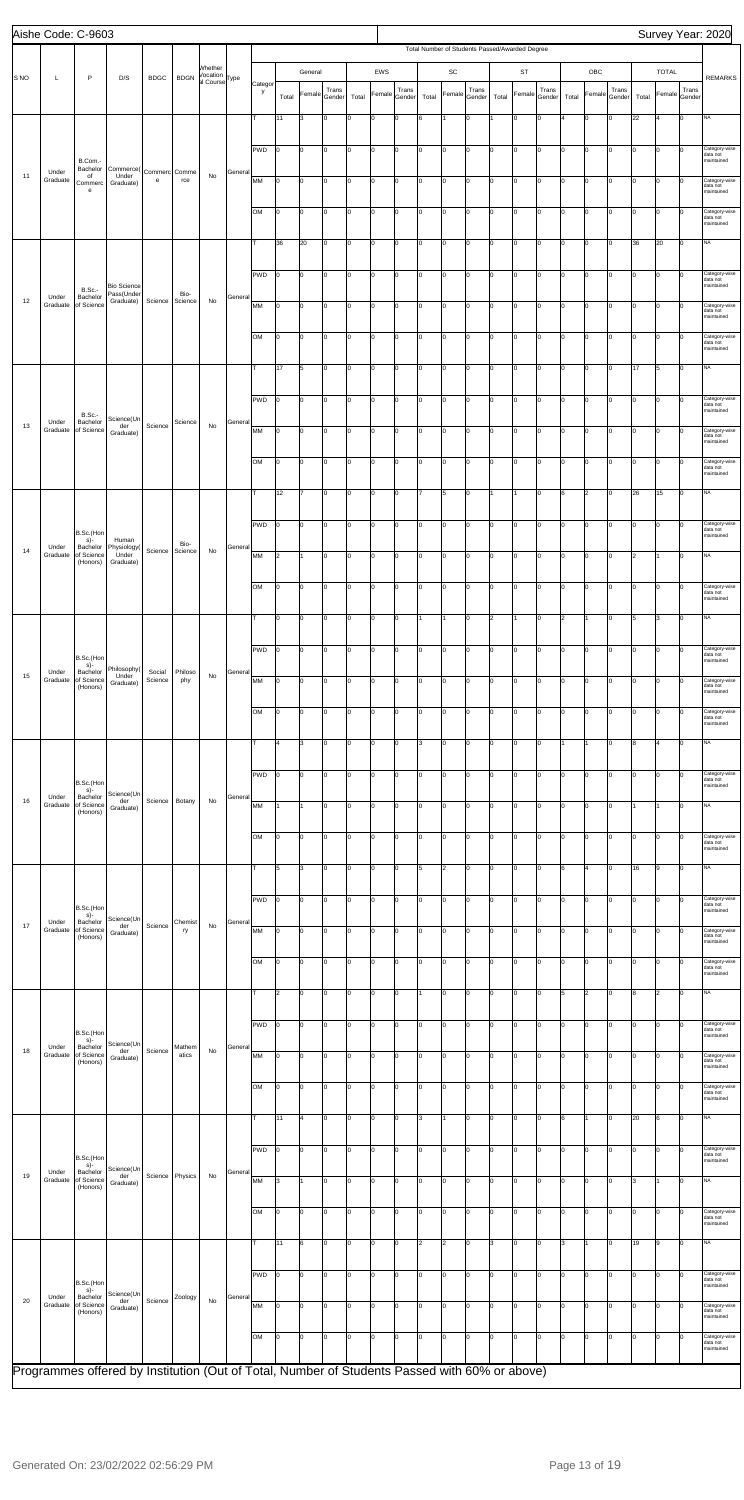|                 |                   | Aishe Code: C-9603                |                                |                     |                |                           |         |              |                      |                         |                 |       |              |                 |                                                           |                |                 |                      |                |                 |       |        |                 |       |                |                 | Survey Year: 2020                       |
|-----------------|-------------------|-----------------------------------|--------------------------------|---------------------|----------------|---------------------------|---------|--------------|----------------------|-------------------------|-----------------|-------|--------------|-----------------|-----------------------------------------------------------|----------------|-----------------|----------------------|----------------|-----------------|-------|--------|-----------------|-------|----------------|-----------------|-----------------------------------------|
|                 |                   |                                   |                                |                     |                |                           |         |              |                      |                         |                 |       |              |                 | Out of Total, Number of Students Passed with 60% or above |                |                 |                      |                |                 |       |        |                 |       |                |                 |                                         |
| S <sub>NO</sub> | L                 | $\mathsf P$                       | D/S                            | <b>BDGC</b>         | <b>BDGN</b>    | Whether<br>Vocation       |         |              |                      | General                 |                 |       | EWS          |                 |                                                           | SC             |                 |                      | ST             |                 |       | OBC    |                 |       | <b>TOTAL</b>   |                 | <b>REMARKS</b>                          |
|                 |                   |                                   |                                |                     |                | al Course <sup>Type</sup> |         | Categor<br>y | Total                | Female                  | Trans<br>Gender | Total | Female       | Trans<br>Gender | Total                                                     | Female         | Trans<br>Gender | Total                | Female         | Trans<br>Gender | Total | Female | Trans<br>Gender | Total | Female         | Trans<br>Gender |                                         |
|                 |                   |                                   |                                |                     |                |                           |         |              |                      |                         |                 |       |              |                 |                                                           |                |                 |                      |                |                 |       |        |                 |       |                |                 |                                         |
|                 |                   |                                   |                                |                     |                |                           |         |              | 33                   | 16                      | Iо              | I٥    | 0            | 0               | I٥                                                        | O              | 0               | Iо                   | O              | $\mathbf 0$     | lo    | O      | 0               | 33    | 16             | lо              | <b>NA</b>                               |
|                 |                   |                                   |                                |                     |                |                           |         | PWD          | Iо                   | l0                      | Iо              | I٥    | O            | lo.             | Iо                                                        | 0              | lo.             | lо                   | O              | Iо              | Iо    | lо     | Iо              | Iо    | lo.            | Iо              | Category-wise                           |
|                 | Under             | <b>B.A.-</b>                      | Arts(Unde                      |                     |                |                           |         |              |                      |                         |                 |       |              |                 |                                                           |                |                 |                      |                |                 |       |        |                 |       |                |                 | data not<br>maintained                  |
| $\overline{1}$  | Graduate          | Bachelor<br>of Arts               | - r<br>Graduate)               | Arts                | Arts           | No                        | General | MM           | Iо                   | O                       | Iо              | I٥    | 0            | Iо              | Iо                                                        | 0              | Iо              | Iо                   | 0              | Iо              | Iо    | 0      | Iо              | I٥    | I٥             | Iо              | Category-wise<br>data not               |
|                 |                   |                                   |                                |                     |                |                           |         |              |                      |                         |                 |       |              |                 |                                                           |                |                 |                      |                |                 |       |        |                 |       |                |                 | maintained                              |
|                 |                   |                                   |                                |                     |                |                           |         | OM           | lо                   | O                       | Iо              | I٥    | 0            | lo.             | I٥                                                        | 0              | Iо              | Iо                   | 0              | 0               | Iо    | 0      | lо              | Iо    | lo             | lо              | Category-wise<br>data not<br>maintained |
|                 |                   |                                   |                                |                     |                |                           |         |              |                      |                         |                 |       |              |                 |                                                           |                |                 |                      |                |                 |       |        |                 |       |                |                 |                                         |
|                 |                   |                                   |                                |                     |                |                           |         | т            | 21                   | 14                      | Iо              | I٥    | O            | lo.             | 12                                                        | 9              | lo.             | l6                   | 5              | Iо              | 8     | 6      | Iо              | 47    | 34             | Iо              | NA                                      |
|                 |                   |                                   |                                |                     |                |                           |         | PWD          | Iо                   | O                       | Iо              | I٥    | 0            | Iо              | Iо                                                        | 0              | Iо              | lо                   | 0              | 0               | Iо    | lо     | Iо              | Iо    | I٥             | Iо              | Category-wise                           |
|                 | Under             | B.A.(Hons<br>)-Bachelor           | Arts(Unde                      |                     |                |                           |         |              |                      |                         |                 |       |              |                 |                                                           |                |                 |                      |                |                 |       |        |                 |       |                |                 | data not<br>maintained                  |
| $\overline{2}$  | Graduate          | of Arts<br>(Honors)               | $\mathsf{r}$<br>Graduate)      | Indian<br>Language  | Bengali        | No                        | General | MM           | l7                   | 6                       | Iо              | I٥    | 0            | lo.             | Iо                                                        | 0              | Iо              | lо                   | o              | $\mathsf 0$     | I٥    | lо     | Iо              |       | 6              | lо              | <b>NA</b>                               |
|                 |                   |                                   |                                |                     |                |                           |         |              |                      |                         |                 |       |              |                 |                                                           |                |                 |                      |                |                 |       |        |                 |       |                |                 |                                         |
|                 |                   |                                   |                                |                     |                |                           |         | OM           | Iо                   | O                       | Iо              | I٥    | lo           | lo.             | Iо                                                        | 0              | lo.             | I٥                   | O              | Iо              | Iо    | lо     | Iо              | Iо    | l0             | Iо              | Category-wise<br>data not<br>maintained |
|                 |                   |                                   |                                |                     |                |                           |         |              |                      |                         |                 |       |              |                 |                                                           |                |                 |                      |                |                 |       |        |                 |       |                |                 |                                         |
|                 |                   |                                   |                                |                     |                |                           |         | т            | I٥                   | $\mathbf 0$             | Iо              | ١o    | 0            | Iо              | Iо                                                        | 0              | lo.             | $\vert$ <sub>2</sub> | $\overline{2}$ | 0               | 1     | 11     | Iо              | l3    | 3              | Iо              | <b>NA</b>                               |
|                 |                   |                                   |                                |                     |                |                           |         | PWD          | lо                   | o                       | Iо              | I٥    | 0            | lo.             | I٥                                                        | o              | Iо              | Iо                   | o              | $\mathbf 0$     | Iо    | lо     | Iо              | Iо    | lo             | lо              | Category-wise                           |
|                 | Under             | B.A.(Hons<br>-Bachelor            | Arts(Unde                      |                     |                |                           |         |              |                      |                         |                 |       |              |                 |                                                           |                |                 |                      |                |                 |       |        |                 |       |                |                 | data not<br>maintained                  |
| $\mathbf{3}$    | Graduate          | of Arts<br>(Honors)               | $\mathsf{r}$<br>Graduate)      | Social<br>Science   | Econom<br>ics  | No                        | General | MM           | lо                   | o                       | Iо              | I٥    | $\mathsf{o}$ | Iо              | I٥                                                        | 0              | lo.             | I٥                   | O              | $\mathbf 0$     | Iо    | lo     | Iо              | Iо    | lo             | Iо              | Category-wise<br>data not               |
|                 |                   |                                   |                                |                     |                |                           |         |              |                      |                         |                 |       |              |                 |                                                           |                |                 |                      |                |                 |       |        |                 |       |                |                 | maintained                              |
|                 |                   |                                   |                                |                     |                |                           |         | OM           | Iо                   | $\mathbf 0$             | Iо              | I٥    | 0            | Iо              | I٥                                                        | 0              | I٥              | lо                   | 0              | 0               | Iо    | 0      | Iо              | Iо    | I٥             | Iо              | Category-wise<br>data not<br>maintained |
|                 |                   |                                   |                                |                     |                |                           |         |              |                      |                         |                 |       |              |                 |                                                           |                |                 |                      |                |                 |       |        |                 |       |                |                 |                                         |
|                 |                   |                                   |                                |                     |                |                           |         | T            | 6                    | 3                       | Iо              | I٥    | 0            | O               | 1                                                         | O              | I٥              | 3                    | O              | $\mathsf 0$     | I٥    | lо     | lo.             | 10    | 3              | lо              | <b>NA</b>                               |
|                 |                   |                                   |                                |                     |                |                           |         | PWD          | Iо                   | O                       | Iо              | I٥    | lo           | lo.             | Iо                                                        | 0              | Iо              | I٥                   | O              | Iо              | Iо    | lо     | lо              | lo.   | lo.            | Iо              | Category-wise                           |
|                 | Under             | B.A.(Hons<br>)-Bachelor           | Arts(Unde                      |                     |                |                           |         |              |                      |                         |                 |       |              |                 |                                                           |                |                 |                      |                |                 |       |        |                 |       |                |                 | data not<br>maintained                  |
| $\overline{4}$  | Graduate          | of Arts<br>(Honors)               | $\Gamma$<br>Graduate)          | Foreign<br>Language | English        | No                        | General | MM           | 11                   |                         | Iо              | I٥    | lo.          | Iо              | Iо                                                        | 0              | lo.             | Iо                   | O              | Iо              | Iо    | 0      | Iо              |       |                | Iо              | NA                                      |
|                 |                   |                                   |                                |                     |                |                           |         |              |                      |                         |                 |       |              |                 |                                                           |                |                 |                      |                |                 |       |        |                 |       |                |                 |                                         |
|                 |                   |                                   |                                |                     |                |                           |         | OM           | 10                   | Ю                       | 10              | ١o    | 10           | 0               | 10                                                        | 10             | 10              |                      | 0              | 0               |       |        |                 |       |                | 10              | Category-wise<br>data not<br>maintained |
|                 |                   |                                   |                                |                     |                |                           |         |              |                      |                         |                 |       |              |                 |                                                           |                |                 |                      |                |                 |       |        |                 |       |                |                 |                                         |
|                 |                   |                                   |                                |                     |                |                           |         | T            | 2                    | 0                       | Iо              | I٥    | O            | 0               | 2                                                         | $\overline{2}$ | lo.             | 1                    | 0              | Iо              | 2     | 11     | Iо              |       | 3              | Iо              | NA                                      |
|                 |                   |                                   |                                |                     |                |                           |         | PWD          | Iо                   | $\mathbf 0$             | Iо              | ١o    | 0            | O               | I٥                                                        | 0              | 0               | lо                   | 0              | 0               | I٥    | 0      | O               | l٥    | I٥             | Ιo              | Category-wise                           |
|                 |                   | B.A.(Hons                         | Arts(Unde                      |                     |                |                           |         |              |                      |                         |                 |       |              |                 |                                                           |                |                 |                      |                |                 |       |        |                 |       |                |                 | data not<br>maintained                  |
| $\overline{5}$  | Under<br>Graduate | )-Bachelor<br>of Arts<br>(Honors) | $\mathbf{r}$<br>Graduate)      | Social<br>Science   | History        | No                        | General | MM           | 10                   | o                       | Iо              | I٥    | 0            | $\overline{0}$  | I٥                                                        | 0              | I٥              | Iо                   | O              | $\mathsf 0$     | I٥    | lо     | 0               | o     | lo             | Iо              | Category-wise                           |
|                 |                   |                                   |                                |                     |                |                           |         |              |                      |                         |                 |       |              |                 |                                                           |                |                 |                      |                |                 |       |        |                 |       |                |                 | data not<br>maintained                  |
|                 |                   |                                   |                                |                     |                |                           |         | OM           | Iо                   | O                       | Iо              | I٥    | 0            | O               | I٥                                                        | 0              | lo.             | Iо                   | 0              | Iо              | Iо    | lо     | Iо              | Iо    | lo.            | Iо              | Category-wise<br>data not               |
|                 |                   |                                   |                                |                     |                |                           |         |              |                      |                         |                 |       |              |                 |                                                           |                |                 |                      |                |                 |       |        |                 |       |                |                 | maintained                              |
|                 |                   |                                   |                                |                     |                |                           |         | T            | 8                    | $\overline{\mathbf{4}}$ | Iо              | I٥    | 0            | Iо              | 4                                                         | 3              | lo.             | l9                   | 5              | Iо              | 17    | 4      | Iо              | 28    | 16             | Iо              | NA                                      |
|                 |                   |                                   |                                |                     |                |                           |         | PWD          | lo                   | O                       | Iо              | I٥    |              | Iо              | I٥                                                        | 0              | Iо              | lо                   | 0              | 0               | lo    | 0      | Iо              | lo    | lo             | Iо              | Category-wise                           |
|                 |                   | B.A.(Hons                         | Arts(Unde                      |                     | Political      |                           |         |              |                      |                         |                 |       | 0            |                 |                                                           |                |                 |                      |                |                 |       |        |                 |       |                |                 | data not<br>maintained                  |
| 6               | Under<br>Graduate | )-Bachelor<br>of Arts<br>(Honors) | $\mathbf{r}$<br>Graduate)      | Social<br>Science   | Science        | No                        | General | MM           | $\vert$ <sub>2</sub> | $\overline{2}$          | Iо              | Iо    | 0            | Iо              | I٥                                                        | O              | lo.             | lо                   | 0              | Iо              | Iо    | lо     | Iо              | 2     | $\overline{2}$ | Iо              | NA                                      |
|                 |                   |                                   |                                |                     |                |                           |         |              |                      |                         |                 |       |              |                 |                                                           |                |                 |                      |                |                 |       |        |                 |       |                |                 |                                         |
|                 |                   |                                   |                                |                     |                |                           |         | OM           | Iо                   | O                       | Iо              | I٥    | 0            | Iо              | Iо                                                        | 0              | lo.             | lо                   | 0              | 0               | Iо    | 0      | Iо              | Iо    | I٥             | Iо              | Category-wise<br>data not               |
|                 |                   |                                   |                                |                     |                |                           |         |              |                      |                         |                 |       |              |                 |                                                           |                |                 |                      |                |                 |       |        |                 |       |                |                 | maintained                              |
|                 |                   |                                   |                                |                     |                |                           |         | T            | 5                    | 5                       | Iо              | I٥    | 0            | 0               | I٥                                                        | 0              | I٥              | Iо                   | O              | $\mathsf 0$     | Iо    | lо     | Iо              | 5     | 5              | lо              | <b>NA</b>                               |
|                 |                   |                                   |                                |                     |                |                           |         | PWD          | lo.                  | O                       | Iо              | I٥    | lo           | 0               | Iо                                                        | 0              | lo.             | lо                   | 0              | Iо              | I٥    | lо     | Iо              | Iо    | lo.            | Iо              | Category-wise                           |
|                 |                   | B.A.(Hons<br>)-Bachelor           | Arts(Unde                      |                     |                |                           |         |              |                      |                         |                 |       |              |                 |                                                           |                |                 |                      |                |                 |       |        |                 |       |                |                 | data not<br>maintained                  |
| $\overline{7}$  | Under<br>Graduate | of Arts<br>(Honors)               | T.<br>Graduate)                | Social<br>Science   | Psychol<br>ogy | $\mathsf{No}$             | General | MM           | I1                   |                         | Iо              | ١o    | 0            | Iо              | Iо                                                        | 0              | lo.             | lо                   | 0              | Iо              | Iо    | 0      | Iо              |       |                | Iо              | <b>NA</b>                               |
|                 |                   |                                   |                                |                     |                |                           |         |              |                      |                         |                 |       |              |                 |                                                           |                |                 |                      |                |                 |       |        |                 |       |                |                 |                                         |
|                 |                   |                                   |                                |                     |                |                           |         | OM           | 10                   | o                       | Iо              | I٥    | 0            | $\mathbf 0$     | I٥                                                        | 0              | I٥              | Iо                   | 0              | $\mathsf 0$     | I٥    | lо     | 0               | Iо    | 0              | Iо              | Category-wise<br>data not<br>maintained |
|                 |                   |                                   |                                |                     |                |                           |         |              |                      |                         |                 |       |              |                 |                                                           |                |                 |                      |                |                 |       |        |                 |       |                |                 |                                         |
|                 |                   |                                   |                                |                     |                |                           |         |              | l4                   | 3                       | Iо              | Iо    | 0            | O               | 2                                                         | $\overline{2}$ | lo.             | Iо                   | 0              | $\mathbf 0$     | 4     | 3      | Iо              | 10    | 8              | Iо              | NA                                      |
|                 |                   |                                   |                                |                     |                |                           |         | PWD          | lо                   | $\mathbf 0$             | Iо              | I٥    | 0            | Iо              | I٥                                                        | 0              | I٥              | lо                   | 0              | 0               | Iо    | 0      | O               | lo    | $\Omega$       | Iо              | Category-wise                           |
|                 | Under             | B.A.(Hons<br>)-Bachelor           | Arts(Unde                      |                     |                |                           |         |              |                      |                         |                 |       |              |                 |                                                           |                |                 |                      |                |                 |       |        |                 |       |                |                 | data not<br>maintained                  |
| 8               | Graduate          | of Arts<br>(Honors)               | $\mathbf{r}$<br>Graduate)      | Indian<br>Language  | Sanskrit       | No                        | General | MM           | 10                   | o                       | Iо              | I٥    | 0            | $\overline{0}$  | I٥                                                        | 0              | I٥              | Iо                   | O              | 0               | I٥    | O      | 0               | lo    | lo             | Iо              | Category-wise<br>data not               |
|                 |                   |                                   |                                |                     |                |                           |         |              |                      |                         |                 |       |              |                 |                                                           |                |                 |                      |                |                 |       |        |                 |       |                |                 | maintained                              |
|                 |                   |                                   |                                |                     |                |                           |         | OM           | Iо                   | lo.                     | Iо              | I٥    | 0            | 0               | Iо                                                        | 0              | lo.             | lо                   | 0              | Iо              | Iо    | lо     | Iо              | Iо    | lo.            | Iо              | Category-wise<br>data not<br>maintained |
|                 |                   |                                   |                                |                     |                |                           |         | T            | 6                    | 5                       | Iо              | O     | lo.          | Iо              | 17                                                        | $\overline{2}$ | lo.             | 12                   | 5              | Iо              | 12    | 8      | Iо              | 37    | 20             | Iо              | NA                                      |
|                 |                   |                                   |                                |                     |                |                           |         |              |                      |                         |                 |       |              |                 |                                                           |                |                 |                      |                |                 |       |        |                 |       |                |                 |                                         |
|                 |                   |                                   |                                |                     |                |                           |         | PWD          | 10                   | IО                      | 10              | ١o    | 0            | 0               | 10                                                        | 10             | 10              | IО                   | 0              | 10              | 10    | 0      | 10              |       |                | Iо              | Category-wise                           |
|                 | Under             | B.A.(Hons<br>)-Bachelor           | Education                      |                     |                |                           |         |              |                      |                         |                 |       |              |                 |                                                           |                |                 |                      |                |                 |       |        |                 |       |                |                 | data not<br>maintained                  |
| 9               | Graduate          | of Arts<br>(Honors)               | (Under<br>Graduate)            | Education           | Educati<br>on  | No                        | General | MM           | $\vert$ 2            | 1                       | Iо              | Iо    | O            | I٥              | Iо                                                        | o              | lo.             | lо                   | O              | Iо              | I٥    | 0      | Iо              | 2     | 1              | Iо              | NA                                      |
|                 |                   |                                   |                                |                     |                |                           |         |              |                      |                         |                 |       |              |                 |                                                           |                |                 |                      |                |                 |       |        |                 |       |                |                 |                                         |
|                 |                   |                                   |                                |                     |                |                           |         | OM           | Iо                   | $\mathbf 0$             | Iо              | I٥    | 0            | I٥              | Iо                                                        | 0              | lo.             | lо                   | 0              | 0               | Iо    | 0      | Iо              | Iо    | I٥             | Ιo              | Category-wise<br>data not<br>maintained |
|                 |                   |                                   |                                |                     |                |                           |         |              |                      |                         |                 |       |              |                 |                                                           |                |                 |                      |                |                 |       |        |                 |       |                |                 |                                         |
|                 |                   |                                   |                                |                     |                |                           |         |              | 10                   | o                       | Iо              | I٥    | 0            | lo.             | I٥                                                        | o              | I٥              | Iо                   | O              | $\mathbf 0$     | I٥    | lо     | lо              | Iо    | lo             | Iо              | Category-wise<br>data not<br>maintained |
|                 |                   |                                   |                                |                     |                |                           |         | <b>PWD</b>   | Iо                   | lo.                     | Iо              | I٥    | o            | lo.             | Iо                                                        | o              | lo.             | I٥                   | O              | Iо              | Iо    | lо     | Iо              | Iо    | lo.            | Iо              | Category-wise                           |
|                 | Under             | B.Com.-<br>Bachelor               | Accounta<br>ncy                |                     |                |                           |         |              |                      |                         |                 |       |              |                 |                                                           |                |                 |                      |                |                 |       |        |                 |       |                |                 | data not<br>maintained                  |
| 10              | Graduate          | of<br>Commerc                     | Honours(<br>Under<br>Graduate) | Commerce            | Comme<br>rce   | $\mathsf{No}$             | General | MM           | lo                   | 0                       | Iо              | I٥    | 0            | $\overline{0}$  | Iо                                                        | lо             | lo.             | lo                   | 0              | Iо              | Iо    | 0      | Iо              | Iо    | O              | Ιo              | Category-wise<br>data not               |
|                 |                   | $\mathbf{e}$                      |                                |                     |                |                           |         |              |                      |                         |                 |       |              |                 |                                                           |                |                 |                      |                |                 |       |        |                 |       |                |                 | maintained                              |
|                 |                   |                                   |                                |                     |                |                           |         | OM           | 10                   | O                       | Iо              | O     | 0            | O               | I٥                                                        | 0              | Iо              | Iо                   | 0              | 0               | lo    | 0      | Iо              | lo    | lo             | Iо              | Category-wise<br>data not<br>maintained |
|                 |                   |                                   |                                |                     |                |                           |         |              |                      |                         |                 |       |              |                 |                                                           |                |                 |                      |                |                 |       |        |                 |       |                |                 |                                         |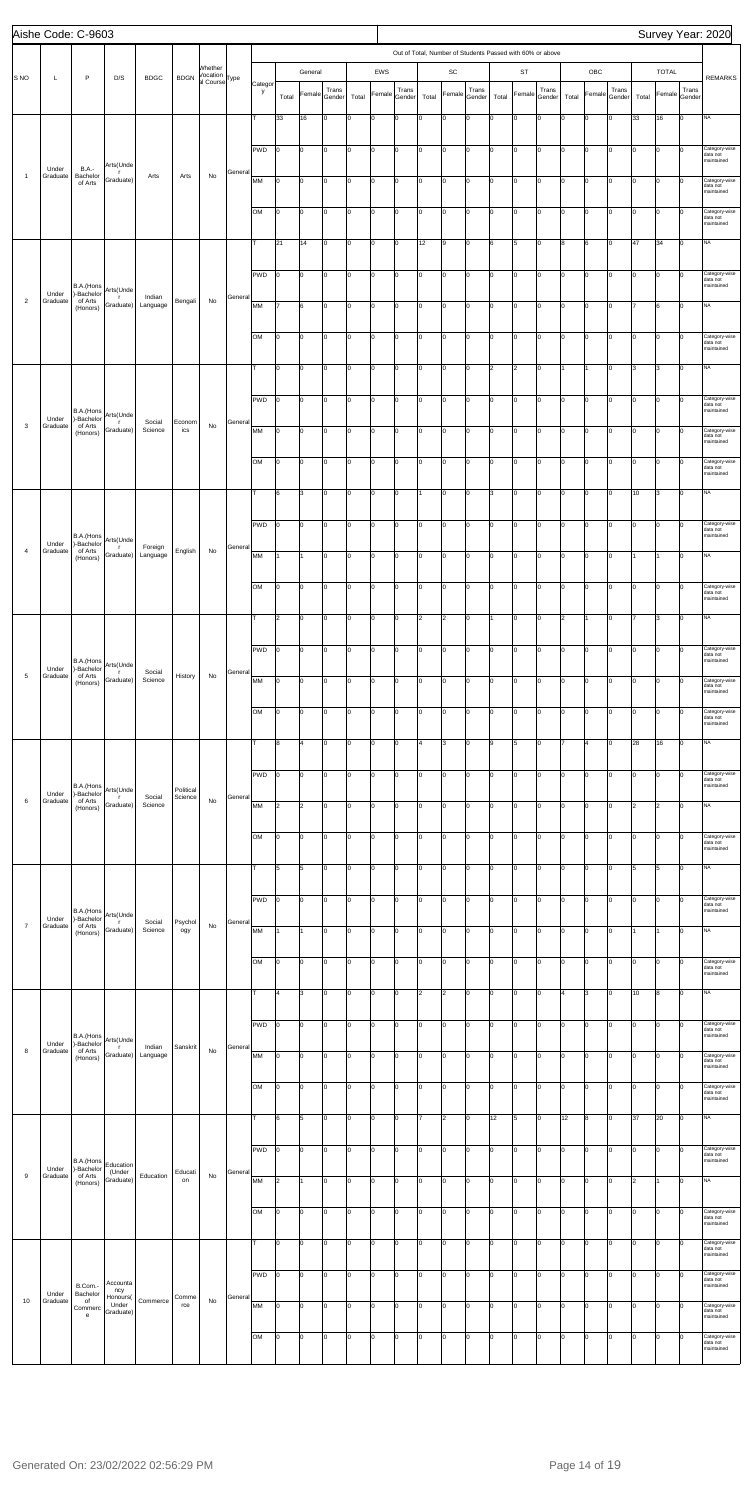|      | Aishe Code: C-9603    |                                                                   |                                            |                                   |                 |                                                  |         |              |             |             |                 |       |                          |                 |                |                |                                                           |       |                |                 |       |                |                                            |       |                |                        | Survey Year: 2020                       |
|------|-----------------------|-------------------------------------------------------------------|--------------------------------------------|-----------------------------------|-----------------|--------------------------------------------------|---------|--------------|-------------|-------------|-----------------|-------|--------------------------|-----------------|----------------|----------------|-----------------------------------------------------------|-------|----------------|-----------------|-------|----------------|--------------------------------------------|-------|----------------|------------------------|-----------------------------------------|
|      |                       |                                                                   |                                            |                                   |                 |                                                  |         |              |             |             |                 |       |                          |                 |                |                | Out of Total, Number of Students Passed with 60% or above |       |                |                 |       |                |                                            |       |                |                        |                                         |
| S NO | Г                     | $\mathsf{P}$                                                      | D/S                                        | <b>BDGC</b>                       | <b>BDGN</b>     | Whether<br>Vocation<br>al Course <sup>Type</sup> |         |              |             | General     |                 |       | EWS                      |                 |                | SC             |                                                           |       | <b>ST</b>      |                 |       | OBC            |                                            |       | <b>TOTAL</b>   |                        | <b>REMARKS</b>                          |
|      |                       |                                                                   |                                            |                                   |                 |                                                  |         | Categor<br>y | Total       | Female      | Trans<br>Gender | Total | Female                   | Trans<br>Gender | Total          | Female         | Trans<br>Gender                                           | Total | Female         | Trans<br>Gender | Total | Female         | Trans<br>Gender                            | Total |                | Trans<br>Female Gender |                                         |
|      |                       |                                                                   |                                            |                                   |                 |                                                  |         | T            |             | $\mathsf 0$ | Iо              | l٥    | lo                       | lo.             | o              | O              | Iо                                                        | I٥    | 0              | $\mathbf 0$     | I٥    | $\overline{0}$ | lо                                         |       | O              | lо                     | <b>NA</b>                               |
|      |                       |                                                                   |                                            |                                   |                 |                                                  |         |              |             |             |                 |       |                          |                 |                |                |                                                           |       |                |                 |       |                |                                            |       |                |                        |                                         |
|      | Under                 | B.Com.-<br>Bachelor                                               | Commerc                                    |                                   |                 |                                                  |         | PWD          | lо          | lo          | Iо              | Iо    | lo                       | I٥              | O              | 0              | I٥                                                        | I٥    | $\mathbf 0$    | Iо              | lо    | $\overline{0}$ | Iо                                         | Iо    | O              | Iо                     | Category-wise<br>data not<br>maintained |
| 11   | Graduate              | of<br>Commerc<br>$\mathbf{e}% _{t}\left  \mathbf{1}\right\rangle$ | e(Under<br>Graduate)                       | Commerce                          | Comme<br>rce    | No                                               | General | MM           | 10          | 0           | Iо              | Iо    | lo                       | I٥              | Iо             | O              | Iо                                                        | I٥    | $\Omega$       | I٥              | I٥    | $\overline{0}$ | lo.                                        | Iо    | $\overline{0}$ | Iо                     | Category-wise<br>data not<br>maintained |
|      |                       |                                                                   |                                            |                                   |                 |                                                  |         | OM           | Iо          | lo          | Iо              | Iо    | lo                       | I٥              | Iо             | o              | lo.                                                       | I٥    | lo.            | lo.             | lо    | $\overline{0}$ | lо                                         | Iо    | O              | $ 0\rangle$            | Category-wise                           |
|      |                       |                                                                   |                                            |                                   |                 |                                                  |         |              |             |             |                 |       |                          |                 |                |                |                                                           |       |                |                 |       |                |                                            |       |                |                        | data not<br>maintained                  |
|      |                       |                                                                   |                                            |                                   |                 |                                                  |         | т            | 6           |             | Iо              | Ιo    | $\overline{0}$           | I٥              | O              | O              | Iо                                                        | I٥    | $\mathbf 0$    | Iо              | lо    | 0              | lо                                         | 6     |                | Iо                     | <b>NA</b>                               |
|      |                       |                                                                   |                                            |                                   |                 |                                                  |         | PWD          | Iо          | l0          | lo.             | Iо    | lo                       | I٥              | I٥             | lo             | Iо                                                        | I٥    | $\Omega$       | Iо              | I٥    | $\overline{0}$ | Iо                                         | Iо    | 0              | Iо                     | Category-wise<br>data not               |
| 12   | Under<br>Graduate     | <b>B.Sc.-</b><br>Bachelor                                         | Bio<br>Science<br>Pass(Und                 | Science                           | Bio-<br>Science | No                                               | Genera  |              |             |             |                 |       |                          |                 |                |                |                                                           |       |                |                 |       |                |                                            |       |                |                        | maintained                              |
|      |                       | of Science                                                        | er<br>Graduate)                            |                                   |                 |                                                  |         | MM           | Iо          | lo          | Iо              | lo.   | lo                       | lo.             | I٥             | O              | Iо                                                        | I٥    | 0              | I٥              | lо    | $\overline{0}$ | Iо                                         | Iо    | O              | lо                     | Category-wise<br>data not<br>maintained |
|      |                       |                                                                   |                                            |                                   |                 |                                                  |         | <b>OM</b>    | I٥          | lo          | Iо              | Iо    | lo                       | I٥              | O              | $\mathbf 0$    | I٥                                                        | I٥    | $\mathbf 0$    | Iо              | lо    | $\overline{0}$ | Iо                                         | Iо    | $\overline{0}$ | Iо                     | Category-wise<br>data not<br>maintained |
|      |                       |                                                                   |                                            |                                   |                 |                                                  |         | T.           |             | 0           | Iо              | Iо    | lo                       | I٥              | I٥             | O              | Iо                                                        | I٥    | $\Omega$       | Iо              | I٥    | $\overline{0}$ | Iо                                         |       | 0              | Iо                     | <b>NA</b>                               |
|      |                       |                                                                   |                                            |                                   |                 |                                                  |         |              |             |             |                 |       |                          |                 |                |                |                                                           |       |                |                 |       |                |                                            |       |                |                        |                                         |
|      |                       | <b>B.Sc.-</b>                                                     | Science(                                   |                                   |                 |                                                  |         | PWD          | lo          | lo          | Iо              | Iо    | lo                       | lo.             | I٥             | o              | Iо                                                        | I٥    | 0              | lo.             | Iо    | $\overline{0}$ | Iо                                         | Iо    | lo.            | Iо                     | Category-wise<br>data not<br>naintained |
| 13   | Under<br>Graduate     | Bachelor<br>of Science                                            | Under<br>Graduate)                         | Science                           | Science         | No                                               | Genera  | MM           | lo          | lo          | Iо              | Ιo    | lo                       | I٥              | O              | O              | I٥                                                        | I٥    | 0              | Iо              | lо    | $\overline{0}$ | Iо                                         | Iо    | 0              | Iо                     | Category-wise<br>data not               |
|      |                       |                                                                   |                                            |                                   |                 |                                                  |         | <b>OM</b>    | lо          | l0          | lo.             | Iо    | lo                       | lo.             | ١o             | O              | Iо                                                        | I٥    | $\Omega$       | I٥              | I٥    | $\overline{0}$ | lо                                         | Iо    | 0              | Iо                     | maintained<br>Category-wise             |
|      |                       |                                                                   |                                            |                                   |                 |                                                  |         |              |             |             |                 |       |                          |                 |                |                |                                                           |       |                |                 |       |                |                                            |       |                |                        | data not<br>maintained                  |
|      |                       |                                                                   |                                            |                                   |                 |                                                  |         | lт.          | 10          | l4          | Iо              | lo.   | lo                       | lo.             | 4              | 3              | Iо                                                        |       |                | Iо              | l3    | $\overline{2}$ | lо                                         | 18    | 10             | Iо                     | <b>NA</b>                               |
|      |                       |                                                                   |                                            |                                   |                 |                                                  |         | PWD          | lо          | lo          | Iо              | Iо    | $\overline{0}$           | I٥              | O              | O              | I٥                                                        | I٥    | 0              | Iо              | lо    | $\overline{0}$ | lо                                         | Iо    | $\overline{0}$ | Iо                     | Category-wise<br>data not               |
| 14   | Under<br>Graduate     | B.Sc.(Hon<br>$s)$ -<br>Bachelor                                   | Human<br>Physiolog<br>y(Under<br>Graduate) | Science                           | Bio-<br>Science | No                                               | General |              |             |             |                 |       |                          |                 |                |                |                                                           |       |                |                 |       |                |                                            |       |                |                        | maintained                              |
|      |                       | of Science<br>(Honors)                                            |                                            |                                   |                 |                                                  |         | MM           | 10          | 0           | Iо              | Iо    | lo                       | I٥              | I٥             | lo             | Iо                                                        | I٥    | $\Omega$       | Iо              | I٥    | $\overline{0}$ | Iо                                         | Iо    | 0              | Iо                     | Category-wise<br>data not<br>maintained |
|      |                       |                                                                   |                                            |                                   |                 |                                                  |         | OМ           |             |             |                 |       |                          |                 |                |                |                                                           |       |                |                 |       |                |                                            |       |                |                        | ategory-wise<br>data not<br>maintained  |
|      |                       |                                                                   |                                            |                                   |                 |                                                  |         | T.           | lо          | 0           | Iо              | lо    | lo                       | I٥              | 1              | 1              | Iо                                                        | 2     |                | Iо              | 2     | 1              | I٥                                         | 5     | 3              | Iо                     | NA                                      |
|      |                       |                                                                   |                                            |                                   |                 |                                                  |         |              |             |             |                 |       |                          |                 |                |                |                                                           |       |                |                 |       |                |                                            |       |                |                        |                                         |
|      |                       | B.Sc.(Hon<br>s)-                                                  | Philosoph                                  |                                   |                 |                                                  |         | PWD          | 10          | l0          | l0              | Iо    | O                        | I٥              | ۱n             | $\mathbf 0$    | Iо                                                        | I٥    |                | Iо              | I٥    | 0              | $\mathbf 0$                                | Iо    | 0              | $\Omega$               | Category-wise<br>data not<br>maintained |
| 15   | Under<br>Graduate     | Bachelor<br>of Science<br>(Honors)                                | y(Under<br>Graduate)                       | Social<br>Science                 | Philoso<br>phy  | No                                               | Genera  | MM           | lо          | I٥          | lo.             | Ιo    | lo                       | lo.             | lo.            | O              | Iо                                                        | lo    | 0              | I٥              | I٥    | $\overline{0}$ | lо                                         | Iо    | O              | lо                     | Category-wise<br>data not               |
|      |                       |                                                                   |                                            |                                   |                 |                                                  |         | <b>OM</b>    | lo          | $\mathsf 0$ | O               | Iо    | lo                       | I٥              | O              | $\mathbf 0$    | Iо                                                        | I٥    | $\mathbf 0$    | Iо              | lо    | $\overline{0}$ | $\mathbf 0$                                | Iо    | O              | $\mathbf 0$            | maintained<br>Category-wise             |
|      |                       |                                                                   |                                            |                                   |                 |                                                  |         |              |             |             |                 |       |                          |                 |                |                |                                                           |       |                |                 |       |                |                                            |       |                |                        | data not<br>maintained                  |
|      |                       |                                                                   |                                            |                                   |                 |                                                  |         | T            | lз          | 3           | Iо              | Iо    | lo                       | I٥              | $\overline{2}$ | lo             | Iо                                                        | I٥    | $\Omega$       | I٥              |       |                | Iо                                         | 6     | $\overline{4}$ | $\Omega$               | <b>NA</b>                               |
|      |                       |                                                                   |                                            |                                   |                 |                                                  |         | PWD          | Iо          | lo          | Iо              | Iо    | lo                       | lo.             | Iо             | o              | lo.                                                       | I٥    | 0              | lo.             | Iо    | $\overline{0}$ | lо                                         | Iо    | O              | Iо                     | Category-wise<br>data not               |
| 16   | Under<br>Graduate     | B.Sc.(Hon<br>s)-<br>Bachelor                                      | Science(<br>Under                          | Science                           | Botany          | No                                               | Genera  |              |             |             |                 |       |                          |                 |                |                |                                                           |       |                |                 |       |                |                                            |       |                |                        | naintained                              |
|      |                       | of Science<br>(Honors)                                            | Graduate)                                  |                                   |                 |                                                  |         | MM           |             |             | 0               | I٥    | lo                       | I٥              | 0              | $\mathsf{o}$   | Iо                                                        | I٥    | $\mathbf 0$    | Iо              | lо    | $\overline{0}$ | 0                                          |       |                | $\mathbf 0$            | NA                                      |
|      |                       |                                                                   |                                            |                                   |                 |                                                  |         | OM           | 10          | l0          | lo.             | Iо    | lo                       | I٥              | Iо             | $\mathsf{o}$   | Iо                                                        | I٥    | $\Omega$       | Iо              | I٥    | $\overline{0}$ | Iо                                         | Iо    | 0              | $\Omega$               | Category-wise<br>data not<br>maintained |
|      |                       |                                                                   |                                            |                                   |                 |                                                  |         | Iт           | 5           | 3           | lo.             | Iо    | lo                       | lo.             | 5              | $\overline{2}$ | Ιo                                                        | I٥    | 0              | I٥              | l6    | $\overline{4}$ | lo.                                        | 16    | 9              | Iо                     | NA                                      |
|      |                       |                                                                   |                                            |                                   |                 |                                                  |         |              |             |             |                 |       |                          |                 |                |                |                                                           |       |                |                 |       |                |                                            |       |                |                        |                                         |
|      | Under                 | B.Sc.(Hon<br>$s)$ -                                               | Science(                                   |                                   |                 |                                                  |         | PWD          | Iо          | lo          | Iо              | lо    | lo                       | I٥              | O              | $\mathbf 0$    | Iо                                                        | I٥    | 0              | Iо              | Iо    | $\overline{0}$ | Iо                                         | Iо    | 0              | $\mathbf 0$            | Category-wise<br>data not<br>maintained |
| 17   | Graduate              | Bachelor<br>of Science<br>(Honors)                                | Under<br>Graduate)                         | Science                           | Chemist<br>ry   | No                                               | General | MM           | Iо          | l0          | I٥              | Iо    | lo                       | I٥              | I٥             | $\mathsf{o}$   | Iо                                                        | I٥    | $\Omega$       | I٥              | I٥    | $\overline{0}$ | Iо                                         | l0    | 0              | <sup>0</sup>           | Category-wise<br>data not<br>maintained |
|      |                       |                                                                   |                                            |                                   |                 |                                                  |         | OM           | lо          | lo          | Iо              | Ιo    | lo                       | lo.             | I٥             | o              | Iо                                                        | I٥    | 0              | I٥              | Iо    | $\overline{0}$ | Iо                                         | Iо    | O              | Iо                     | Category-wise                           |
|      |                       |                                                                   |                                            |                                   |                 |                                                  |         |              |             |             |                 |       |                          |                 |                |                |                                                           |       |                |                 |       |                |                                            |       |                |                        | data not<br>naintained                  |
|      |                       |                                                                   |                                            |                                   |                 |                                                  |         | т            | lo          | 0           | Iо              | Ιo    | lo                       | I٥              | 1              | $\mathbf 0$    | Iо                                                        | I٥    | 0              | Iо              |       | $\overline{0}$ | 0                                          | I2    | 0              | Iо                     | NA                                      |
|      |                       | B.Sc.(Hon                                                         |                                            |                                   |                 |                                                  |         | PWD          | 10          | 0           | 0               | Iо    | lo                       | lo.             | ۱n             | $\mathsf{o}$   | Iо                                                        | I٥    | $\Omega$       | $\mathbf 0$     | I٥    | $\overline{0}$ | $\mathbf 0$                                | Iо    | 0              | $\Omega$               | Category-wise<br>data not               |
| 18   | Under<br>Graduate     | s)-<br>Bachelor<br>of Science                                     | Science(<br>Under<br>Graduate)             | Science                           | Mathem<br>atics | No                                               | General | MM           | Iо          | I٥          | lo.             | Ιo    | lo                       | lo.             | lo.            | lo             | Iо                                                        | lo    | $\circ$        | I٥              | Iо    | $\overline{0}$ | Iо                                         | Iо    | lo.            | lо                     | maintained<br>Category-wise             |
|      |                       | (Honors)                                                          |                                            |                                   |                 |                                                  |         |              |             |             |                 |       |                          |                 |                |                |                                                           |       |                |                 |       |                |                                            |       |                |                        | data not<br>maintained                  |
|      |                       |                                                                   |                                            |                                   |                 |                                                  |         | OM           | lo          | $\mathbf 0$ | 0               | lо    | lo                       | I٥              | O              | $\mathbf 0$    | Iо                                                        | I٥    | $\mathbf 0$    | Iо              | Iо    | $\overline{0}$ | 0                                          | Iо    | $\overline{0}$ | $\mathbf 0$            | Category-wise<br>data not<br>maintained |
|      |                       |                                                                   |                                            |                                   |                 |                                                  |         | T.           | 11          | 4           | Iо              | Iо    | lo                       | I٥              | lз             | 1              | Iо                                                        | I٥    | $\Omega$       | Iо              | l6    | $\overline{1}$ | lо                                         | 20    | 6              | Iо                     | <b>NA</b>                               |
|      |                       |                                                                   |                                            |                                   |                 |                                                  |         |              |             |             |                 |       |                          |                 |                |                |                                                           |       |                |                 |       |                |                                            |       |                |                        |                                         |
|      | Under                 | B.Sc.(Hon<br>s)-                                                  | Science(                                   |                                   |                 |                                                  |         | PWD          |             |             |                 |       |                          |                 |                |                |                                                           |       |                |                 |       |                |                                            |       |                |                        | ategory.<br>data not<br>maintained      |
| 19   | Graduate              | Bachelor<br>of Science<br>(Honors)                                | Under<br>Graduate)                         | Science                           | Physics         | No                                               | General | MM           | 3           |             | Iо              | lо    | lo                       | I٥              | l0             | $\overline{0}$ | I٥                                                        | I٥    | 0              | lo.             | lo.   | $\overline{0}$ | O                                          | lз    |                | Iо                     | NA                                      |
|      |                       |                                                                   |                                            |                                   |                 |                                                  |         | OM           | lо          | lo          | Iо              | Ιo    | O                        | Iо              | O              | 0              | Iо                                                        | I٥    |                | lo.             | I٥    | $\overline{0}$ | lo.                                        | lo.   | $\overline{0}$ |                        | Category-wise<br>data not               |
|      |                       |                                                                   |                                            |                                   |                 |                                                  |         |              |             |             |                 |       |                          |                 |                |                |                                                           |       |                |                 |       |                |                                            |       |                |                        | maintained                              |
|      |                       |                                                                   |                                            |                                   |                 |                                                  |         | т            | l9          | 3           | Iо              | lo.   | lo                       | lo.             | I٥             | o              | Iо                                                        | I٥    | $\overline{0}$ | I٥              | 2     | $\overline{1}$ | Iо                                         | 11    | $\overline{4}$ | Iо                     | <b>NA</b>                               |
|      |                       | B.Sc.(Hon                                                         |                                            |                                   |                 |                                                  |         | PWD          | $ 0\rangle$ | o           | Iо              | Iо    | $\overline{\phantom{a}}$ | lо              | lo.            | o              | I٥                                                        | lо    | 0              | lo.             | lo.   | $\mathbf 0$    | lo.                                        | lo.   | $\circ$        | Iо                     | Category-wise<br>data not               |
| 20   | Under<br>Graduate     | $s)$ -<br>Bachelor<br>of Science                                  | Science(<br>Under<br>Graduate)             | Science                           | Zoology         | No                                               | General | MM           | lо          | O           | Iо              | Iо    | lo                       | I٥              | I٥             | o              | Iо                                                        | I٥    | $\Omega$       | lo.             | I٥    | $\overline{0}$ | lо                                         | lo.   | $\overline{0}$ |                        | maintained<br>Category-wise             |
|      |                       | (Honors)                                                          |                                            |                                   |                 |                                                  |         |              |             |             |                 |       |                          |                 |                |                |                                                           |       |                |                 |       |                |                                            |       |                |                        | data not<br>maintained                  |
|      |                       |                                                                   |                                            |                                   |                 |                                                  |         | OM           | Iо          | lо          | lо              | lo.   | lo                       | lo.             | Iо             | $\overline{0}$ | Iо                                                        | Iо    | lo.            | Iо              | Iо    | lo.            | $ 0\rangle$                                | lо    | lо             | Iо                     | Category-wise<br>data not<br>maintained |
|      |                       |                                                                   |                                            | Whether They Have Placement Cell: |                 |                                                  |         |              |             |             |                 |       |                          |                 |                |                |                                                           |       |                |                 |       |                |                                            |       |                |                        |                                         |
|      | No Of Students Placed |                                                                   |                                            |                                   |                 | Median Salary Of Placed                          |         |              |             |             |                 |       |                          |                 |                |                |                                                           |       |                |                 |       |                | No Of Students Selected For Higher Studies |       |                |                        |                                         |
| 11   |                       |                                                                   |                                            |                                   |                 | 20475                                            |         |              |             |             |                 |       |                          |                 | 291            |                |                                                           |       |                |                 |       |                |                                            |       |                |                        |                                         |
|      |                       |                                                                   |                                            |                                   |                 |                                                  |         |              |             |             |                 |       |                          |                 |                |                |                                                           |       |                |                 |       |                |                                            |       |                |                        |                                         |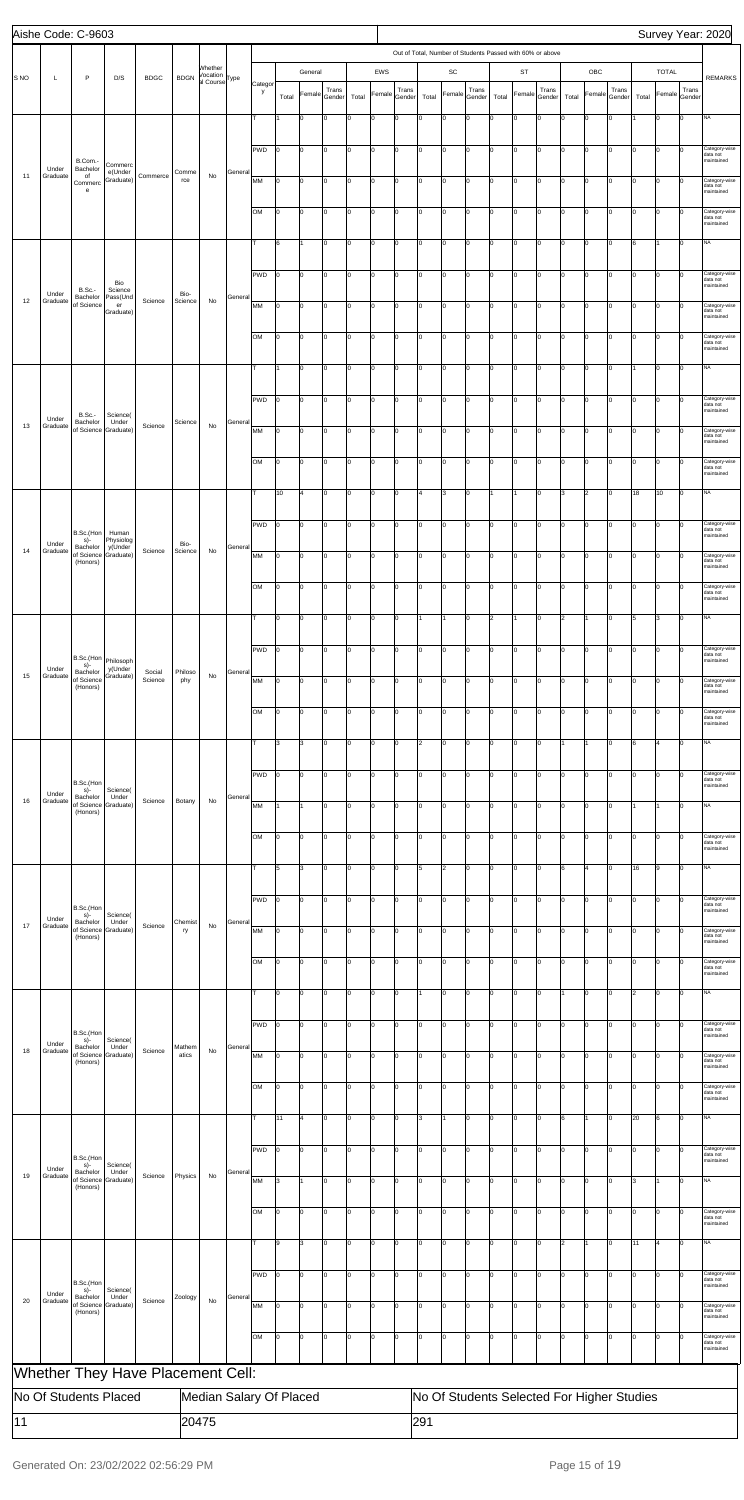|                |                 |                    | Aishe Code: C-9603    |                                      |                                   |            |                         |                        |                            |     |                          |                   |                    |                                              |                                        |                                             |                                                 |                                      |                                 |                                        |                      | Survey Year: 2020                     |                |                                             |
|----------------|-----------------|--------------------|-----------------------|--------------------------------------|-----------------------------------|------------|-------------------------|------------------------|----------------------------|-----|--------------------------|-------------------|--------------------|----------------------------------------------|----------------------------------------|---------------------------------------------|-------------------------------------------------|--------------------------------------|---------------------------------|----------------------------------------|----------------------|---------------------------------------|----------------|---------------------------------------------|
|                |                 |                    | Teaching Staff:       |                                      |                                   |            |                         |                        |                            |     |                          |                   |                    |                                              |                                        |                                             |                                                 |                                      |                                 | Year                                   |                      |                                       |                |                                             |
| S.N<br>$\circ$ | Country<br>Name | Passport<br>Number | Department<br>Name    | Name Of<br>The<br>Employee           | Designation Gender                |            |                         | Social<br>DOB Category | Religious<br>Communit<br>v | PWD | Nature Of<br>Appointment | Selection<br>Mode | <b>DOJ</b>         | Date of<br>Joining<br>Teaching<br>Profession | Highest<br>Qualificatio<br>$\mathsf n$ | Additional/Elig<br>ibility<br>Qualification | <b>Broad</b><br>Discipline<br>Group<br>Category | Broad<br>Discipline<br>Group<br>Name | Whether<br>/ocational<br>Course | Spent<br>clusively<br>In Other<br>Than | Job<br><b>Status</b> | Date Of<br>Change In<br><b>Status</b> | Mobile<br>No   | Email                                       |
|                | <b>INDIA</b>    | <b>NA</b>          | Philosophy            | Anamika<br>Roy                       | Lecturer                          | Femal      | 1969<br>-09-<br>06      | General                | Hindu                      | No  | Regular                  | Direct            | 2019-<br>06-21     | 2010-07-01                                   | Post<br>Graduate                       |                                             | Social<br>Science                               | Philosoph                            | No                              |                                        | Contin<br>ue         |                                       | 977438<br>5239 | dasgup<br>aanami<br>ka@gm<br>ail.           |
| $\overline{2}$ | <b>INDIA</b>    | <b>NA</b>          | Bengali               | Archana<br>Dandapat                  | Assistant<br>Professor            | Femal      | 1983<br>-09-<br>22      | General                | Hindu                      | No  | Regular                  | Direct            | 2011-<br>$01 - 10$ | 2011-01-10 M.Phil                            |                                        |                                             | Indian<br>Language                              | Bengali                              | No                              |                                        | Contin<br>ue         |                                       | 986276<br>1991 | ananda<br>path83<br>@gmail                  |
| 3              | <b>INDIA</b>    | <b>NA</b>          | Sanskrit              | Anuradha<br>Datta                    | Associate<br>Professor            | Femal      | 1963<br>$-03-$<br>26    | General                | Hindu                      | No  | Regular                  | CAS               | 2015-<br>$01 - 12$ | 1992-01-14                                   | Post<br>Graduate                       |                                             | Indian<br>Language                              | Sanskrit                             | No                              |                                        | Transf<br>ered       |                                       | 947787<br>9196 | dattaan<br>uradha<br>377@g<br>mail.         |
| 4              | <b>INDIA</b>    | <b>NA</b>          | Psychology Arpita     | Das                                  | Lecturer                          | Femal      | 1982<br>$-01 -$<br>06   | <b>SC</b>              | Hindu                      | No  | Regular                  | Direct            | 2010-<br>07-01     | 2010-07-01 M.Phil                            |                                        |                                             | Social<br>Science                               | Psycholo<br>gy                       | No                              |                                        | Contin<br>ue         |                                       | 977456<br>5643 | arpitad<br>as@gm<br>ail.com                 |
| 5              | <b>INDIA</b>    | <b>NA</b>          | Political<br>Science  | Dr<br>Babudhan<br>Tripura            | Assistant<br>Professor            | Male       | 1980 ST<br>$-02-$<br>10 |                        | Christian                  | No) | Regular                  | Direct            | 2017-<br>08-11     | 2012-11-27 Ph.D.                             |                                        |                                             | Social<br>Science                               | Political<br>Science                 | No                              |                                        | Transf<br>ered       |                                       | 897421<br>1613 | babudh<br>an.tripu<br>ra@gm<br>аi           |
| 6              | <b>INDIA</b>    | <b>NA</b>          | Chemistry             | Debashis<br>Roychow<br>dhury         | Assistant<br>Professor            | Male       | 1982<br>-08-<br>29      | General                | Hindu                      | No  | Regular                  | Direct            | 2019-<br>03-07     | 2011-01-05 Post                              | Graduate                               |                                             | Science                                         | Chemistry No                         |                                 |                                        | Contin<br>ue         |                                       | 873098<br>5652 | drctuo<br>@gmai<br>.com                     |
| 17             | <b>INDIA</b>    | <b>NA</b>          | Botany                | Dr Dipti<br>Das                      | Associate<br>Professor            | Femal      | 1964<br>$-01 -$<br>06   | <b>SC</b>              | Hindu                      | No  | Regular                  | CAS               | 2019-<br>06-21     | 1994-11-09 Ph.D.                             |                                        |                                             | Science                                         | Botany                               | No                              |                                        | Contin<br>ue         |                                       | 986255<br>6814 | diptiagt<br>1964@<br>gmail.c<br>om          |
| 8              | <b>INDIA</b>    | <b>NA</b>          | Chemistry             | Dr.<br>Basumaa<br>n Daas             | Assistant<br>Professor            | Male       | 1973<br>-03-<br>17      | General                | Hindu                      | No. | Regular                  | Direct            | 2017-<br>10-25     | 2011-02-14 Ph.D.                             |                                        |                                             | Science                                         | Chemistry                            | Yes                             |                                        | Contin<br>ue         |                                       | 70051<br>5828  | bmd.ch<br>em@g<br>mail.co<br>m              |
| 9              | <b>INDIA</b>    | <b>NA</b>          | Chemistry             | Dr.<br>Sudhan<br>Debnath             | Principal In- Femal<br>charge     |            | 1972<br>$-01-$<br>10    | General                | Hindu                      | No  | Regular                  | Direct            | 2021-<br>06-30     | 1997-01-08 Ph.D.                             |                                        |                                             | Science                                         | Chemistry No                         |                                 |                                        | Contin<br>ue         |                                       | 943658<br>1244 | dipannit<br>aroych<br>@gmail                |
| 10             | <b>INDIA</b>    | <b>NA</b>          | Economics             | Anjan Kr.<br>Podder                  | Lecturer                          | Male       | 1963<br>-11-<br>30      | General                | Hindu                      | No. | Regular                  | Direct            | 2019-<br>03-08     | 2010-07-01                                   | Post<br>Graduate                       |                                             | Social<br>Science                               | Economic No                          |                                 |                                        | Contin<br>ue         |                                       | 8791           | 943676 anjanku<br>marpod<br>dar196<br>3@g   |
|                | 11 INDIA        | <b>NA</b>          | Economics             | <b>Bikas</b><br>Debnath              | _ecturer                          | Male       | 1968<br>-01-<br>19      | General                | Hindu                      | No  | Regular                  | Direct            | 2010-<br>07-01     | 2010-07-01                                   | Post<br>Graduate                       |                                             | Social<br>Science                               | Economic No                          |                                 |                                        | Transf<br>ered       |                                       | 98631<br>3855  | bikasdn<br>68@gm<br>ail.com                 |
|                | 12 INDIA        | <b>NA</b>          | Zoology               | Dr.<br>Nupur<br>Datta                | Assistant<br>Professor            | Femal      | 1963<br>12-<br>06       | General                | Hindu                      | No. | Regular                  | Direct            | 2009-<br>01-09     | 1997-01-08 Ph.D.                             |                                        |                                             | Science                                         | Zoology                              | No                              |                                        | Contin<br>ue         |                                       | 943647<br>3935 | write2dr<br>nupur<br>@gmai                  |
| 13             | <b>INDIA</b>    | <b>NA</b>          | Physics               | Dr. Nurul<br>Islam                   | Assistant<br>Professor            | Male       | 03-<br>09               | 1977 General           | Muslim                     | No) | Regular                  | Direct            | 2008-<br>04-21     | 2008-04-21 Ph.D.                             |                                        |                                             | Science                                         | Physics                              | No                              |                                        | Transf<br>ered       |                                       | 9711           | 985663 mn.isla<br>n12@g <br>mail.           |
|                | 14 INDIA        | <b>NA</b>          | Human<br>Physiology   | Sarathi<br>Debroy                    | Dr. Partha Assistant<br>Professor | Male       | 1971<br>$-01-$<br>05    | General                | Hindu                      | No  | Regular                  | Direct            | 2008-<br>04-21     | 2008-04-21 Ph.D.                             |                                        |                                             | Science                                         | Bio-<br>Science                      | No                              | 0                                      | Contin<br>ue         |                                       | 986201<br>7520 | sdebrar<br>12@red<br>iffmail.               |
|                | 15 INDIA        | <b>NA</b>          | Physical<br>Education | Dr.<br>Rabindra<br>Kumar             | Assistant<br>Professor            | Male       | 1967<br>-11-<br>11      | General                | Hindu                      | No. | Regular                  | Direct            | 2019-<br>06-27     | 2008-04-21 Ph.D.                             |                                        |                                             | Physical<br>Education                           | Physical<br>Education                | Yes                             |                                        | Contin<br>ue         |                                       | 977474<br>0085 | kumarr<br>abindra<br>584@g<br>mai           |
|                | 16 INDIA        | <b>NA</b>          | Geography Dr. Rita    | Das<br>Nayak                         | Associate<br>Professor            | Femal      | 1961<br>-06-<br>06      | General                | Hindu                      | No. | Regular                  | Direct            | 2019-<br>06-21     | 1989-03-21 Ph.D.                             |                                        |                                             | Social<br>Science                               | Geograph No                          |                                 |                                        | Retire<br>d          |                                       | 948506<br>0641 | ritadnay<br>ak@ya<br>hoo.co<br>m            |
|                | 17 INDIA        | <b>NA</b>          | Physics               | Dr.<br>Rousan<br>Ali                 | Assistant<br>Professor            | Male       | 1966<br>-11-<br>12      | General                | Muslim                     | No. | Regular                  | Direct            | 2008-<br>04-21     | 1997-01-08 Ph.D.                             |                                        |                                             | Science                                         | Physics                              | No                              |                                        | Transf<br>ered       |                                       | 943645<br>8449 | alirousa<br>n123@<br>gmail.c<br>om          |
|                | 18 INDIA        | <b>NA</b>          | Philosophy            | Dr. Samir<br>Kr.<br>Diabagh          | Assistant<br>Professor            | Male       | -05-<br>12              | 1974 General           | Hindu                      | No. | Regular                  | Direct            | 2012-<br>06-15     | 2008-04-21 Ph.D.                             |                                        |                                             | Social<br>Science                               | Philosoph No                         |                                 |                                        | Transf<br>ered       |                                       | 986397<br>3615 | samirba<br>gh@gm<br>ail.com                 |
|                | 19 INDIA        | <b>NA</b>          | Zoology               | Kishor Kr.<br>Patari                 | Lecturer                          | Male       | 1965<br>-06-<br>09      | General                | Hindu                      | No. | Regular                  | Direct            | 2019-<br>06-13     | 2010-07-01 Post                              | Graduate                               |                                             | Science                                         | Zoology                              | No                              |                                        | Contin<br>ue         |                                       | 811981<br>0267 | kishore<br>patari@<br>gmai                  |
|                | 20 INDIA        | <b>NA</b>          | Geography Mampi       | Sarkar                               | Assistant<br>Professor            | Femal      | 1989 SC<br>$-12-$<br>14 |                        | Hindu                      | No. | Regular                  | Direct            | 2017-<br>10-17     | 2017-10-17 Post                              | Graduate                               |                                             | Social<br>Science                               | Geograph No                          |                                 |                                        | Contin<br>ue         |                                       | 872991<br>0074 | mampi.<br>sarkar6<br>3@g                    |
|                | 21 INDIA        | <b>NA</b>          | History               | Papiya<br>Sengupta                   | Lecturer                          | Male       | 1970 ST<br>-04-<br>14   |                        | Hindu                      | No. | Regular                  | Direct            | 2017-<br>08-10     | 2010-07-01 Post                              | Graduate                               |                                             | Social<br>Science                               | History                              | No                              |                                        | Contin<br>ue         |                                       | 2396           | 878753 papiase<br>ngupta<br>70@gm<br>ail.   |
|                | 22 INDIA        | <b>NA</b>          | Mathematic Partha     | Kar                                  | Lecturer                          | Male       | 1968<br>$-01 -$<br>01   | General                | Hindu                      | No  | Regular                  | Direct            | 2010-<br>07-01     | 2010-07-01 Post                              | Graduate                               |                                             | Science                                         | Mathemat No<br>ics                   |                                 |                                        | Contin<br>ue         |                                       | 986216<br>2238 | parthak<br>ar116@<br>gmail.c<br>om          |
|                | 23 INDIA        | <b>NA</b>          | Bengali               | Partho<br>Sarathi<br>Chakrabo<br>rty | Lecturer                          | Male       | 1974<br>-02-<br>21      | General                | Hindu                      | No. | Regular                  | Direct            | 2019-<br>03-08     | 2010-07-21 Post                              | Graduate                               |                                             | Indian<br>Language                              | Bengali                              | No                              |                                        | Contin<br>ue         |                                       | 700500<br>2901 | pschakr<br>aborty9<br>9@gma                 |
|                | 24 INDIA        | <b>NA</b>          | Political<br>Science  | Pradip<br>Chakrabo<br>rty            | Lecturer                          | Male       | 1964<br>-10-<br>11      | General                | Hindu                      | No. | Regular                  | Direct            | 2017-<br>$01 - 05$ | 2010-07-01 Post                              | Graduate                               |                                             | Social<br>Science                               | Political<br>Science                 | No                              |                                        | Contin<br>ue         |                                       | 943647<br>1137 | chakrab<br>ortyp22<br>5@gma                 |
|                | 25 INDIA        | <b>NA</b>          | Botany                | Prasenjit<br>Debbarm                 | Assistant<br>Professor            | Male       | 1986 ST<br>-03-<br>04   |                        | Hindu                      | No  | Regular                  | Direct            | 2017-<br>01-01     | 2010-03-24 Post                              | Graduate                               |                                             | Science                                         | Botany                               | No                              |                                        | Contin<br>ue         |                                       | 908921<br>4024 | debbar<br>map4@<br>gmail.c<br>om            |
|                | 26 INDIA        | <b>NA</b>          | Commerce Prasenjit    | Paul                                 | Associate<br>Professor            | Male       | 1964<br>-10-<br>06      | General                | Hindu                      | No. | Temporary                | Direct            | 2019-<br>06-24     | 2002-04-12 Post                              | Graduate                               |                                             | Commerce                                        | Commerc No                           |                                 |                                        | Contin<br>ue         |                                       | 943645<br>9545 | ap.pras<br>enjit02<br>@gmail                |
|                | 27 INDIA        | <b>NA</b>          | Philosophy Soma       | Das                                  | Lecturer                          | Femal      | 1980<br>-01-<br>19      | General                | Hindu                      | No. | Regular                  | Direct            | 2015-<br>03-02     | 2010-07-01 Post                              | Graduate                               |                                             | Social<br>Science                               | Philosoph No                         |                                 |                                        | Contin<br>ue         |                                       | 4813           | 986247 somada<br>ss077<br>@gmail<br>.com    |
|                | 28 INDIA        | <b>NA</b>          | Political<br>Science  | Subhas<br>Sarkar                     | Lecturer                          | Male       | -01-<br>17              | 1969 General           | Hindu                      | No  | Regular                  | Direct            | 07-10              | 2010-2010-07-10 Post                         | Graduate                               |                                             | Social<br>Science                               | Political<br>Science                 | No                              | 0                                      | Contin<br>ue         |                                       | 2099           | 977460 subhas<br>sarkar7<br>6314@<br>gmai   |
|                | 29 INDIA        | <b>NA</b>          | Commerce Subrata      | Roy                                  | Lecturer                          | Male       | 1964<br>-05-<br>02      | General Hindu          |                            | No. | Regular                  | Direct            | 2010-<br>07-10     | 2010-07-10 Post                              | Graduate                               |                                             | Commerce                                        | Commerc No                           |                                 |                                        | Contin<br>ue         |                                       | 986261<br>9558 | rsubrat<br>a323@<br>gmail.c<br>om           |
|                | 30 INDIA        | <b>NA</b>          | Psychology Dr         | Sumana<br>Majumder                   | Lecturer                          | Femal      | 1972<br>$-12-$<br>12    | General                | Hindu                      | No. | Regular                  | Direct            | 2010-<br>07-01     | 2010-07-01 Post                              | Graduate                               |                                             | Social<br>Science                               | Psycholo No<br>gy                    |                                 |                                        | Contin<br>ue         |                                       | 1552           | 943613 sumana<br>mdr@g<br>mail.co<br>m      |
|                | 31 INDIA        | <b>NA</b>          | Sanskrit              | Sumita<br>Banik                      | Lecturer                          | Femal<br>е | 1977<br>-06-<br>12      | General Hindu          |                            | No. | Regular                  | Direct            | 2010-<br>07-01     | 2010-07-01 Post                              | Graduate                               |                                             | Indian<br>Language                              | Sanskrit                             | No                              |                                        | Contin<br>ue         |                                       | 977451<br>9876 | mayuri2<br>212200<br>3@gma                  |
|                | 32 INDIA        | <b>NA</b>          | Education             | Sutapa<br>Saha                       | Lecturer                          | Femal      | 1962<br>-01-<br>02      | General Hindu          |                            | No. | Regular                  | Direct            | 2015-<br>09-01     | 2010-07-01 Post                              | Graduate                               |                                             | Education                                       | Education No                         |                                 |                                        | Contin<br>ue         |                                       | 1014           | 943647 sahasut<br>ap943<br>@gmail<br>.com   |
|                | 33 INDIA        | <b>NA</b>          | Sanskrit              | Tapati<br>Debnath                    | Lecturer                          | Femal      | -02-<br>04              | 1968 General Hindu     |                            | No. | Regular                  | Direct            | 2010-<br>07-01     | 2010-07-01 Post                              | Graduate                               |                                             | Indian<br>Language                              | Sanskrit                             | No                              |                                        | Contin<br>ue         |                                       | 4395           | 943655 tdnt.ns<br>m@gm<br>ail.com           |
|                | 34 INDIA        | <b>NA</b>          | History               | Tridip<br>Chakrabo<br>rty            | Lecturer                          | Male       | 1973<br>-05-<br>29      | General Hindu          |                            | No. | Regular                  | Direct            | 2010-<br>07-01     | 2010-07-01 Post                              | Graduate                               |                                             | Social<br>Science                               | History                              | No                              |                                        | Contin<br>ue         |                                       | 6647           | 940211 tridipch<br>akrabor<br>ty74@g<br>mai |
|                | 35 INDIA        | <b>NA</b>          | Commerce              | Uttam<br>Majumder                    | Lecturer                          | Male       | 1967<br>-02-<br>21      | General                | Hindu                      | No. | Regular                  | CAS               | 2019-<br>06-24     | 2010-07-21 M.Phil                            |                                        |                                             | Commerce                                        | Commerc No                           |                                 |                                        | Contin<br>ue         |                                       | 2986           | 943612 uttamm<br>ajumde<br>r15@g<br>mai     |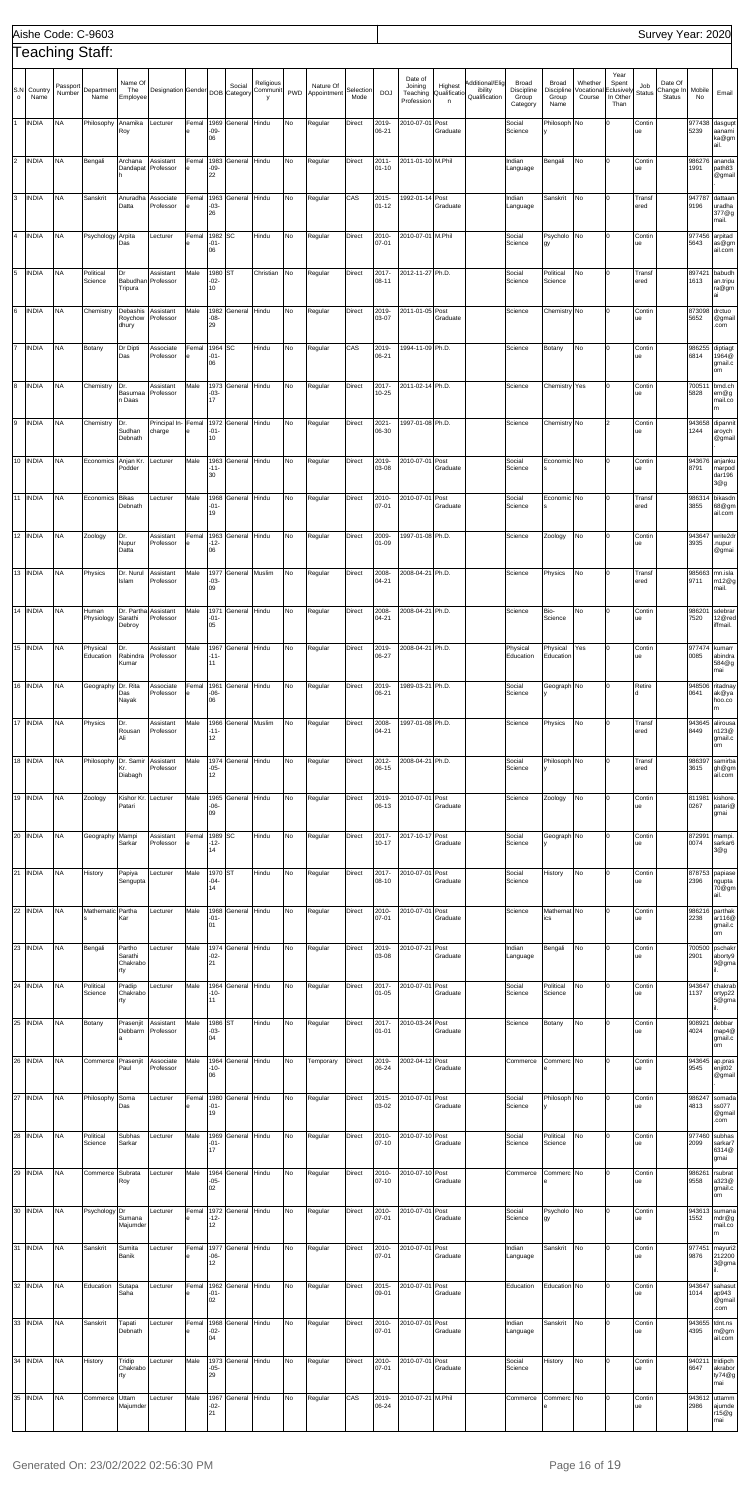|          |                                       |                        | Aishe Code: C-9603                    |                                            |                                                             |                    |                         |                    |                            |             |                              |                   |                       |                                              |                              |                                             |                 |                                          |                                      |                                |                                                        |                      | Survey Year: 2020                     |                |                                                       |
|----------|---------------------------------------|------------------------|---------------------------------------|--------------------------------------------|-------------------------------------------------------------|--------------------|-------------------------|--------------------|----------------------------|-------------|------------------------------|-------------------|-----------------------|----------------------------------------------|------------------------------|---------------------------------------------|-----------------|------------------------------------------|--------------------------------------|--------------------------------|--------------------------------------------------------|----------------------|---------------------------------------|----------------|-------------------------------------------------------|
| $\circ$  | S.N Country<br>Name                   | Passport<br>Number     | Department<br>Name                    | Name Of<br>The<br>Employee                 | Designation Gender DOB Category                             |                    |                         | Social             | Religious<br>Communit<br>y |             | Nature Of<br>PWD Appointment | Selection<br>Mode | DOJ                   | Date of<br>Joining<br>Teaching<br>Profession | Highest<br>Qualificatio<br>n | Additional/Elig<br>ibility<br>Qualification |                 | Broad<br>Discipline<br>Group<br>Category | Broad<br>Discipline<br>Group<br>Name | Whether<br>Vocationa<br>Course | Year<br>Spent<br><b>Eclusively</b><br>In Other<br>Than | Job<br><b>Status</b> | Date Of<br>Change In<br><b>Status</b> | Mobile<br>No   | Email                                                 |
|          | 36 INDIA                              | <b>NA</b>              | Physics                               | Prankrish<br>na<br>Debnath                 | Assistant<br>Professor                                      | Male               | 1981<br>$-12-$<br>12    | General            | Hindu                      | No          | Regular                      | Direct            | 2021-<br>03-01        | 2008-04-21                                   | Post<br>Graduate             |                                             |                 | Science                                  | Physics                              | No                             | 13                                                     | Contin<br>ue         |                                       | 943649<br>4476 | prankris<br>hna.dn<br>@gmail                          |
|          | 37 INDIA                              | <b>NA</b>              | Bengali                               | Dr.Shank<br>ari Das                        | Assistant<br>Professor                                      | Femal              | 1985 SC<br>$-12-$<br>16 |                    | Hindu                      | No          | Regular                      | Direct            | $2021 -$<br>03-01     | 2011-01-06 Ph.D.                             |                              |                                             |                 | Indian<br>Language                       | Bengali                              | No                             | $\Omega$                                               | Contin<br>ue         |                                       | 986252<br>5664 | shankar<br>idas85<br>@gmail                           |
|          | 38 INDIA                              | <b>NA</b>              | Economics                             | Rituparna<br>Poddar                        | Assistant<br>Professor                                      | Femal              | $-09-$<br>25            | 1982 General       | Hindu                      | No          | Regular                      | Direct            | 2021-<br>03-01        | 2011-01-11                                   | Post<br>Graduate             |                                             |                 | Social<br>Science                        | Economic No                          |                                | $\Omega$                                               | Contin<br>ue         |                                       | 943692<br>6565 | rituparn<br>apodda<br>r25@g<br>mai                    |
|          | 39 INDIA                              | <b>NA</b>              | Political<br>Science                  | Ashis Das                                  | Assistant<br>Professor                                      | Male               | 1976<br>$-12-$<br>10    | General            | Hindu                      | No          | Regular                      | Direct            | $2021 -$<br>03-01     | 2008-08-07                                   | M.Phil                       |                                             |                 | Social<br>Science                        | Political<br>Science                 | No                             | $\Omega$                                               | Contin<br>ue         |                                       | 940238<br>2130 | ashisjp<br>g@gma<br>il.com                            |
|          | 40 INDIA                              | <b>NA</b>              | Computer<br>Science                   | Dr. Srijita<br>Barman<br>Roy               | Assistant<br>Professor                                      | Femal              | $-10-$<br>20            | 1984 General Hindu |                            | No          | Regular                      | Direct            | 2008-<br>$04 - 21$    | 2008-04-21 Ph.D.                             |                              |                                             | B TI            | Computer                                 | Computer No<br>Science               |                                | I٥                                                     | Contin<br>ue         |                                       | 7865           | 986357 srijita.b<br>armanr<br>oy@gm<br>ail.           |
|          | 41 INDIA                              | <b>NA</b>              | Philosophy                            | Dr.<br>Parimal<br>Nama<br>Das              | Assistant<br>Professor                                      | Male               | 1980 SC<br>$-03-$<br>01 |                    | Hindu                      | No          | Regular                      | Direct            | $2021 -$<br>02-22     | 2010-07-01 Ph.D.                             |                              |                                             |                 | Social<br>Science                        | Philosoph No                         |                                | $\Omega$                                               | Contin<br>ue         |                                       | 943656<br>4412 | parimal<br>nama.d<br>as@gm<br>ail.                    |
|          | 42 INDIA                              | <b>NA</b>              | Geography                             | DR.BIJAY<br><b>BHATTA</b><br><b>CHARYA</b> | Assistant<br>Professor                                      | Femal              | $-10-$<br>01            | 1978 General       | Hindu                      | No          | Regular                      | Direct            | 2021-<br>06-25        | 2018-12-10 Ph.D.                             |                              |                                             |                 | Social<br>Science                        | Geograph No                          |                                | $\Omega$                                               | Contin<br>ue         |                                       | 8901           | 940216 bijayas<br>antanu<br>@gmail<br>com             |
|          | 43 INDIA                              | <b>NA</b>              | Commerce                              | Dr.<br>Supriya<br>Dam                      | Assistant<br>Professor                                      | Male               | 1969<br>$-10-$<br>05    | General            | Hindu                      | No          | Regular                      | Direct            | $2021 -$<br>$02 - 22$ | 2008-04-21 Ph.D.                             |                              |                                             |                 | Commerce                                 | Commerc No                           |                                | $\Omega$                                               | Contin<br>ue         |                                       | 943619<br>5600 | mrsupri<br>ya7dam<br>@gmail                           |
|          | 44 INDIA                              | <b>NA</b>              | Education                             | Dilip<br>Chakrabo<br>rty                   | Lecturer                                                    | Male               | $-11-$<br>05            | 1962 General       | Hindu                      | No          | Regular                      | Direct            | 2021-<br>03-01        | 2020-07-01 M.Phil                            |                              |                                             |                 | Education                                | Education No                         |                                |                                                        | Contin<br>ue         |                                       | 0140           | 943652 medilip<br>321@g<br>mail.co<br>m               |
|          | 45 INDIA                              | <b>NA</b>              | Education                             | Champa<br>Bhattacha<br>rjee                | Lecturer                                                    | Femal              | 1968<br>$-01-$<br>12    | General            | Hindu                      | No          | Regular                      | Direct            | 2010-<br>07-01        | 2010-07-01                                   | Post<br>Graduate             |                                             |                 | Education                                | Education No                         |                                | $\Omega$                                               | Transf<br>ered       |                                       | 8785           | 977430 champa<br>bhattch<br>arya4@<br>gm              |
|          | 46 INDIA                              | <b>NA</b>              | Chemistry                             | Dr.<br>Biplab<br>Ghosh                     | Assistant<br>Professor                                      | Male               | $-01-$<br>10            | 1976 General Hindu |                            | No          | Regular                      | Direct            | 2008-<br>$04 - 21$    | 2008-04-21 Ph.D.                             |                              |                                             |                 | Science                                  | Chemistry No                         |                                | $\Omega$                                               | Contin<br>ue         |                                       | 1738           | 985632 bpghns<br>m@gm<br>ail.com                      |
|          | 47 INDIA                              | <b>NA</b>              | Education                             | Dr.<br>Karnika<br>Sinha                    | Assistant<br>Professor                                      | Femal              | $-01-$<br>16            | 1970 General       | Hindu                      | No          | Regular                      | Direct            | $2011 -$<br>$01 - 07$ | 2007-08-01 Ph.D.                             |                              |                                             |                 | Education                                | Education No                         |                                | 3                                                      | Contin<br>ue         |                                       | 977460<br>2737 | karnika<br>sinha70<br>@gmail                          |
|          | 48 INDIA                              | <b>NA</b>              | Physics                               | Dr. Soma<br>Banik                          | Assistant<br>Professor                                      | Femal              | $-10-$<br>01            | 1979 General Hindu |                            | No          | Regular                      | Direct            | 2021-<br>03-05        | 2005-07-27 Ph.D.                             |                              |                                             |                 | Science                                  | Physics                              | No                             | I٥                                                     | Contin<br>ue         |                                       | 7839           | 700533 banikso<br>ma197<br>9@gma                      |
|          | 49 INDIA NA                           |                        | English                               | Sen                                        | Dr. Suraiit Assistant Femal 1973 General Hindu<br>Professor |                    | $-07-$<br>27            |                    |                            | <b>No</b>   | Regular                      | Direct            | 06-12                 | 2019-2008-04-21 Ph.D.                        |                              |                                             |                 | Foreign<br>Language                      | English                              | <b>No</b>                      | l0                                                     | Transf<br>ered       |                                       | 0689           | 943613 sensam<br>2015@<br>gmail.c<br>om               |
| 50       | <b>INDIA</b>                          | <b>NA</b>              | Bengali                               | Kakali<br>Saha                             | Assistant<br>Professor                                      | Femal              | 1972<br>$-12-$<br>25    | General            | Hindu                      | No          | Regular                      | Direct            | 2016-<br>09-16        | 2002-04-26                                   | Post<br>Graduate             |                                             |                 | Indian<br>Language                       | Bengali                              | No                             |                                                        | Trans<br>ered        |                                       | 897484<br>5981 | kakalis<br>aha9@<br>yahoo.c<br>om                     |
| 51<br>52 | <b>INDIA</b>                          | <b>NA</b><br><b>NA</b> | Mathematic                            | Krishnend<br>u Das                         | Assistant<br>Professor                                      | Male               | 1982 SC<br>$-09-$<br>18 |                    | Hindu<br>Christian         | No          | Regular                      | Direct<br>Direct  | 2012-<br>11-23        | 2012-11-23<br>2013-01-03                     | Post<br>Graduate             |                                             |                 | Science                                  | Mathemat No<br>ics                   |                                |                                                        | Contin<br>ue         |                                       | 986208<br>7749 | krishne<br>ndu82<br>@gmail                            |
|          | <b>INDIA</b>                          |                        | English                               | Patriot<br>Debbarm                         | Assistant<br>Professor                                      | Femal              | 1981 ST<br>$-03-$<br>02 |                    |                            | No          | Regular                      |                   | 2013-<br>$01 - 03$    |                                              | Post<br>Graduate             |                                             |                 | Foreign<br>Language                      | English                              | No                             |                                                        | Contin<br>ue         |                                       | 986265<br>1254 | patson4<br>uster@<br>gmail.c<br>om                    |
|          |                                       |                        | Designation-Wise Sanctioned Strength: |                                            |                                                             |                    |                         |                    |                            |             |                              |                   |                       |                                              |                              |                                             |                 |                                          |                                      |                                |                                                        |                      |                                       |                |                                                       |
|          | S.No                                  |                        | Designation<br>Assistant Professor    | 0                                          | Sanctioned Strength                                         |                    |                         | 21                 |                            | In Position | 0                            |                   |                       | In Vocational Courses                        |                              |                                             |                 |                                          |                                      |                                |                                                        |                      |                                       |                |                                                       |
| l2       |                                       |                        | Associate Professor 0                 |                                            |                                                             |                    |                         | $\overline{2}$     |                            |             | lo.                          |                   |                       |                                              |                              |                                             |                 |                                          |                                      |                                |                                                        |                      |                                       |                |                                                       |
| l3       |                                       | Lecturer               |                                       | 0                                          |                                                             |                    |                         | 18                 |                            |             | lo.                          |                   |                       |                                              |                              |                                             |                 |                                          |                                      |                                |                                                        |                      |                                       |                |                                                       |
| 4        |                                       |                        | Principal In-charge                   | 10                                         |                                                             |                    |                         |                    |                            |             | 0                            |                   |                       |                                              |                              |                                             |                 |                                          |                                      |                                |                                                        |                      |                                       |                |                                                       |
|          |                                       |                        | Non Teaching Staff:                   |                                            |                                                             |                    |                         |                    |                            |             |                              |                   |                       |                                              |                              |                                             |                 |                                          |                                      |                                |                                                        |                      |                                       |                |                                                       |
|          |                                       |                        |                                       |                                            |                                                             |                    |                         |                    |                            |             |                              |                   |                       |                                              |                              |                                             |                 |                                          |                                      |                                |                                                        |                      |                                       |                |                                                       |
|          | Staff                                 |                        | Sanctioned                            | Category                                   |                                                             | General            |                         |                    |                            | EWS         |                              |                   | SC                    | Number Of Position                           |                              | ST                                          |                 |                                          | OBC                                  |                                |                                                        | <b>TOTAL</b>         |                                       |                |                                                       |
| S.No     | Type                                  | Group                  | Strength                              |                                            | Total                                                       | Female             |                         | Trans<br>Gender    | Total                      | Female      | Trans<br>Gender              | Total             | Female                | Trans<br>Gender                              | Total                        | Female                                      | Trans<br>Gender | Total                                    | Female                               | Trans<br>Gender                | Total                                                  | Female               | Trans<br>Gender                       |                | <b>REMARKS</b>                                        |
|          |                                       |                        |                                       | Total                                      |                                                             | 0                  |                         |                    |                            |             |                              |                   |                       | I٥                                           |                              | lo                                          |                 |                                          | ი                                    |                                |                                                        |                      | $\Omega$                              | NA             |                                                       |
|          | Non<br>Teachin<br>g Staff<br>Excludin | Group B                | $\mathbf{1}$                          | <b>PWD</b>                                 |                                                             | I٥                 | I٥                      | I٥                 | $\Omega$                   |             | Iо                           | $\mathbf 0$       |                       | Iо                                           | 0                            | 0                                           | Iо              | I٥                                       | $\mathbf 0$                          | Iо                             | $\Omega$                                               |                      | Ιo                                    |                | Category-<br>wise data not<br>maintained              |
|          | g Lib &<br>Phy<br>Educatio<br>n       |                        |                                       | Muslim<br>Minority<br>Other                |                                                             | lo.<br>$\mathbf 0$ | I٥<br>Iо                | l0<br>0            | 0<br>0                     |             | I٥<br>l٥<br>Iо<br>I٥         | $\Omega$<br>0     |                       | Iо<br>l٥<br>Iо<br>$\Omega$                   |                              | $\Omega$<br>0                               | Iо<br>Iо        | I٥<br>I٥                                 | $\Omega$<br>0                        | Iо<br>Iо                       | $\Omega$<br>$\Omega$                                   | $\Omega$             | l٥<br>Iо                              |                | Category-<br>vise data not<br>maintained<br>Category- |
|          |                                       |                        |                                       | Minority                                   |                                                             |                    |                         |                    |                            |             |                              |                   |                       |                                              |                              |                                             |                 |                                          |                                      |                                |                                                        |                      |                                       |                | wise data not<br>maintained                           |

| Non<br>Teachin                     | $\begin{array}{c c}\n\hline\ng\end{array}$ Excludin Group C | 11             | PWD                |     |    |   |    |    |          |     |    |          |     |          |            |    | NA                                       |
|------------------------------------|-------------------------------------------------------------|----------------|--------------------|-----|----|---|----|----|----------|-----|----|----------|-----|----------|------------|----|------------------------------------------|
| g Lib &<br>$E$ <sub>Phy</sub><br>n |                                                             |                | Muslim<br>Minority | ln. | O  |   | I٥ | In | $\Omega$ | ln. | I٥ | $\Omega$ | ln. | $\Omega$ | O          | I٥ | Category-<br>wise data not<br>maintained |
|                                    |                                                             |                | Other<br>Minority  |     | I٥ | ŋ | I٥ |    | 0        | ln. | Iо | $\Omega$ | ln. | $\Omega$ | $\Omega$   | Iо | Category-<br>wise data not<br>maintained |
|                                    |                                                             |                | Total              |     |    |   | l0 |    |          |     | I٥ |          |     | O        |            | l٥ | <b>NA</b>                                |
|                                    |                                                             |                | PWD                | ln. | O  |   | I٥ | n  | $\Omega$ | n   | I٥ | $\Omega$ | I∩  | O        | U          | I٥ | Category-<br>wise data not<br>maintained |
|                                    | Library Group C                                             | $\overline{2}$ | Muslim<br>Minority | In. | l٥ |   | l0 |    | ١O       | n   | I٥ | $\Omega$ | In  | O        | $\sqrt{2}$ | I٥ | Category-<br>wise data not<br>maintained |
|                                    |                                                             |                | Other<br>Minority  | 'n  | l٥ |   | I٥ |    | $\Omega$ | ln. | I٥ | $\Omega$ | ln. | O        | $\sqrt{2}$ | I٥ | Category-<br>wise data not<br>maintained |

Total |5 |2 |0 |0 |0 |2 |0 |0 |2 |1 |0 |0 |0 |10 |3 |0 |NA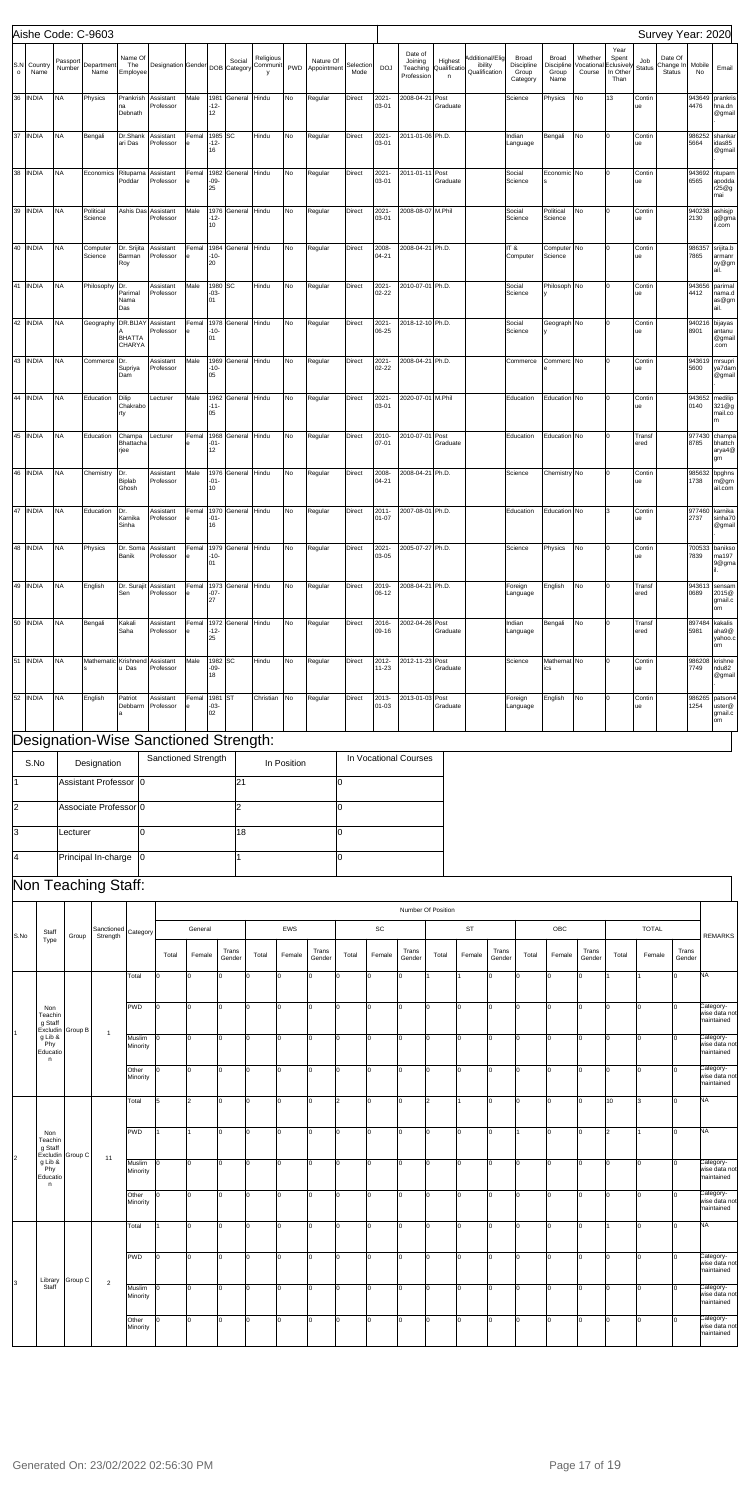|      |                                        | Aishe Code: C-9603 |                                                                        |                    |       |          |                 |       |          |                 |                            |        |                 |                    |              |                 |       |                |                 |       | Survey Year: 2020 |                 |                                          |
|------|----------------------------------------|--------------------|------------------------------------------------------------------------|--------------------|-------|----------|-----------------|-------|----------|-----------------|----------------------------|--------|-----------------|--------------------|--------------|-----------------|-------|----------------|-----------------|-------|-------------------|-----------------|------------------------------------------|
|      |                                        |                    |                                                                        |                    |       |          |                 |       |          |                 |                            |        |                 | Number Of Position |              |                 |       |                |                 |       |                   |                 |                                          |
| S.No | Staff<br>Type                          | Group              | Sanctioned<br>Strength                                                 | Category           |       | General  |                 |       | EWS      |                 |                            | SC     |                 |                    | ST           |                 |       | OBC            |                 |       | <b>TOTAL</b>      |                 | <b>REMARKS</b>                           |
|      |                                        |                    |                                                                        |                    | Total | Female   | Trans<br>Gender | Total | Female   | Trans<br>Gender | Total                      | Female | Trans<br>Gender | Total              | Female       | Trans<br>Gender | Total | Female         | Trans<br>Gender | Total | Female            | Trans<br>Gender |                                          |
|      |                                        |                    |                                                                        | Total              | 11    |          | 0               | lo    |          |                 | l5                         |        | $\overline{0}$  |                    |              | Iо              |       | $\overline{0}$ |                 | 18    |                   |                 | NA                                       |
|      |                                        |                    |                                                                        | PWD                | 2     | lo.      | I٥              | I٥    | $\Omega$ | lo              |                            | 0      | lo.             | $\Omega$           | O            | Iо              |       | $\Omega$       | 0               |       |                   | l٥              | NA                                       |
|      | Non<br>Teachir<br>g Staff              |                    |                                                                        |                    |       |          |                 |       |          |                 |                            |        |                 |                    |              |                 |       |                |                 |       |                   |                 |                                          |
|      | Excludin<br>g Lib &<br>Phy<br>Educatio | Group D            | 18                                                                     | Muslim<br>Minority |       | $\Omega$ | I٥              | O     |          | Iо              |                            | 0      | <sup>0</sup>    | I٥                 | O            | Iо              | lo.   | $\Omega$       | 0               |       |                   |                 | Category-<br>wise data not<br>maintained |
|      | n                                      |                    |                                                                        | Other              | O     | 0        | I٥              | I٥    | 0        | Iо              | I٥                         | 0      | I٥              | lo.                | $\mathsf{o}$ | Iо              | Iо    | $\mathbf 0$    | 0               | I٥    | lo                |                 | Category-                                |
|      |                                        |                    |                                                                        | Minority           |       |          |                 |       |          |                 |                            |        |                 |                    |              |                 |       |                |                 |       |                   |                 | vise data not<br>naintained              |
|      |                                        |                    | Non Teaching Staff Count:                                              |                    |       |          |                 |       |          |                 |                            |        |                 |                    |              |                 |       |                |                 |       |                   |                 |                                          |
|      |                                        |                    | Total Number of non Teaching Staff                                     |                    |       |          |                 |       |          |                 |                            |        | 30              |                    |              |                 |       |                |                 |       |                   |                 |                                          |
|      |                                        |                    | Total Number of Males in non Teaching Staff                            |                    |       |          |                 |       |          |                 |                            |        | 22              |                    |              |                 |       |                |                 |       |                   |                 |                                          |
|      |                                        |                    | Total Number of Females In non Teaching Staff                          |                    |       |          |                 |       |          |                 |                            |        | 8               |                    |              |                 |       |                |                 |       |                   |                 |                                          |
|      |                                        |                    |                                                                        |                    |       |          |                 |       |          |                 |                            |        | IО              |                    |              |                 |       |                |                 |       |                   |                 |                                          |
|      |                                        |                    | Total Number of Transgender in non Teaching Staff<br>Financial income: |                    |       |          |                 |       |          |                 |                            |        |                 |                    |              |                 |       |                |                 |       |                   |                 |                                          |
|      |                                        |                    |                                                                        |                    |       |          |                 |       |          |                 |                            |        |                 |                    |              |                 |       |                |                 |       |                   |                 |                                          |
| S.No |                                        | Items              | <b>Grants Recieved From</b>                                            |                    |       |          |                 |       |          |                 | Amount In Thousands        |        |                 |                    |              |                 |       |                |                 |       |                   |                 |                                          |
|      | $\mathbf{1}$                           |                    |                                                                        |                    |       |          |                 |       |          |                 |                            |        |                 |                    |              |                 |       |                |                 |       |                   |                 |                                          |
|      | (i)                                    |                    | University Grants Commission                                           |                    |       |          |                 |       |          | 0.0             |                            |        |                 |                    |              |                 |       |                |                 |       |                   |                 |                                          |
|      | (iii)                                  |                    | Distance education Council                                             |                    |       |          |                 |       |          | 0.0             |                            |        |                 |                    |              |                 |       |                |                 |       |                   |                 |                                          |
|      | (iii)                                  |                    | Other Central Government Departmnts                                    |                    |       |          |                 |       |          | 0.0             |                            |        |                 |                    |              |                 |       |                |                 |       |                   |                 |                                          |
|      | 2                                      |                    | Grants recieved From State government                                  |                    |       |          |                 |       |          | 8876.263        |                            |        |                 |                    |              |                 |       |                |                 |       |                   |                 |                                          |
|      | 3                                      |                    | <b>Grants Recieved From University</b>                                 |                    |       |          |                 |       |          | 0.0             |                            |        |                 |                    |              |                 |       |                |                 |       |                   |                 |                                          |
|      |                                        |                    |                                                                        |                    |       |          |                 |       |          |                 |                            |        |                 |                    |              |                 |       |                |                 |       |                   |                 |                                          |
|      | 4                                      |                    | <b>Grants Recieved From Local Bodies</b>                               |                    |       |          |                 |       |          | 0.0             |                            |        |                 |                    |              |                 |       |                |                 |       |                   |                 |                                          |
|      | 5                                      | Donations          |                                                                        |                    |       |          |                 |       |          | 0.0             |                            |        |                 |                    |              |                 |       |                |                 |       |                   |                 |                                          |
|      | 6                                      | <b>Tuition Fee</b> |                                                                        |                    |       |          |                 |       |          | 0.0             |                            |        |                 |                    |              |                 |       |                |                 |       |                   |                 |                                          |
|      | (i)                                    |                    | Indian students in regular education mode                              |                    |       |          |                 |       |          |                 |                            |        |                 |                    |              |                 |       |                |                 |       |                   |                 |                                          |
|      | (ii)                                   |                    | Foreign students in regular education                                  |                    |       |          |                 |       |          |                 |                            |        |                 |                    |              |                 |       |                |                 |       |                   |                 |                                          |
|      | (iii)                                  |                    | Indian students in distance education                                  |                    |       |          |                 |       |          |                 |                            |        |                 |                    |              |                 |       |                |                 |       |                   |                 |                                          |
|      | (iv)                                   |                    | Foreign students in distance education                                 |                    |       |          |                 |       |          |                 |                            |        |                 |                    |              |                 |       |                |                 |       |                   |                 |                                          |
|      | $\overline{7}$                         | Other Fees         |                                                                        |                    |       |          |                 |       |          | 0.0             |                            |        |                 |                    |              |                 |       |                |                 |       |                   |                 |                                          |
|      | 8                                      | Interests          |                                                                        |                    |       |          |                 |       |          | 236.402         |                            |        |                 |                    |              |                 |       |                |                 |       |                   |                 |                                          |
|      |                                        |                    |                                                                        |                    |       |          |                 |       |          | 0.0             |                            |        |                 |                    |              |                 |       |                |                 |       |                   |                 |                                          |
|      | 9                                      |                    | Sale Of Application Form                                               |                    |       |          |                 |       |          |                 |                            |        |                 |                    |              |                 |       |                |                 |       |                   |                 |                                          |
|      | 10                                     |                    | Other Income                                                           |                    |       |          |                 |       |          | 200.0           |                            |        |                 |                    |              |                 |       |                |                 |       |                   |                 |                                          |
|      | (i)                                    |                    | Payment on lodging and boarding from Indian students                   |                    |       |          |                 |       |          |                 |                            |        |                 |                    |              |                 |       |                |                 |       |                   |                 |                                          |
|      | (ii)                                   |                    | Payment on lodging and boarding from foreign students                  |                    |       |          |                 |       |          |                 |                            |        |                 |                    |              |                 |       |                |                 |       |                   |                 |                                          |
|      | (iii)                                  |                    | Income from faculties visiting abroad                                  |                    |       |          |                 |       |          |                 |                            |        |                 |                    |              |                 |       |                |                 |       |                   |                 |                                          |
|      |                                        |                    |                                                                        |                    |       |          |                 |       |          |                 |                            |        |                 |                    |              |                 |       |                |                 |       |                   |                 |                                          |
|      | (iv)                                   |                    | Other sources                                                          |                    |       |          |                 |       |          |                 |                            |        |                 |                    |              |                 |       |                |                 |       |                   |                 |                                          |
|      | 11                                     | Total              |                                                                        |                    |       |          |                 |       |          | 9312.665        |                            |        |                 |                    |              |                 |       |                |                 |       |                   |                 |                                          |
|      |                                        |                    | <b>Financial Expenditure:</b>                                          |                    |       |          |                 |       |          |                 |                            |        |                 |                    |              |                 |       |                |                 |       |                   |                 |                                          |
|      | S.No                                   | Items              |                                                                        |                    |       |          |                 |       |          |                 | <b>Amount In Thousands</b> |        |                 |                    |              |                 |       |                |                 |       |                   |                 |                                          |
|      | 1                                      |                    | Salary, Allowances & Retirement Benefits                               |                    |       |          |                 |       |          |                 | 70701.576                  |        |                 |                    |              |                 |       |                |                 |       |                   |                 |                                          |
|      | $\overline{2}$                         |                    | <b>Buldings (Construction And Maintainence)</b>                        |                    |       |          |                 |       |          | 990.565         |                            |        |                 |                    |              |                 |       |                |                 |       |                   |                 |                                          |
|      | 3                                      |                    | <b>Library And Laboratory</b>                                          |                    |       |          |                 |       |          | 249.435         |                            |        |                 |                    |              |                 |       |                |                 |       |                   |                 |                                          |
|      | 4                                      |                    | <b>Research Activities</b>                                             |                    |       |          |                 |       |          | b               |                            |        |                 |                    |              |                 |       |                |                 |       |                   |                 |                                          |
|      |                                        |                    |                                                                        |                    |       |          |                 |       |          |                 |                            |        |                 |                    |              |                 |       |                |                 |       |                   |                 |                                          |

| э               | Scholarships   |           |  |
|-----------------|----------------|-----------|--|
| 6               | Other Expenses | 2956.413  |  |
|                 | Total          | 74897.989 |  |
| Infrastructure: |                |           |  |